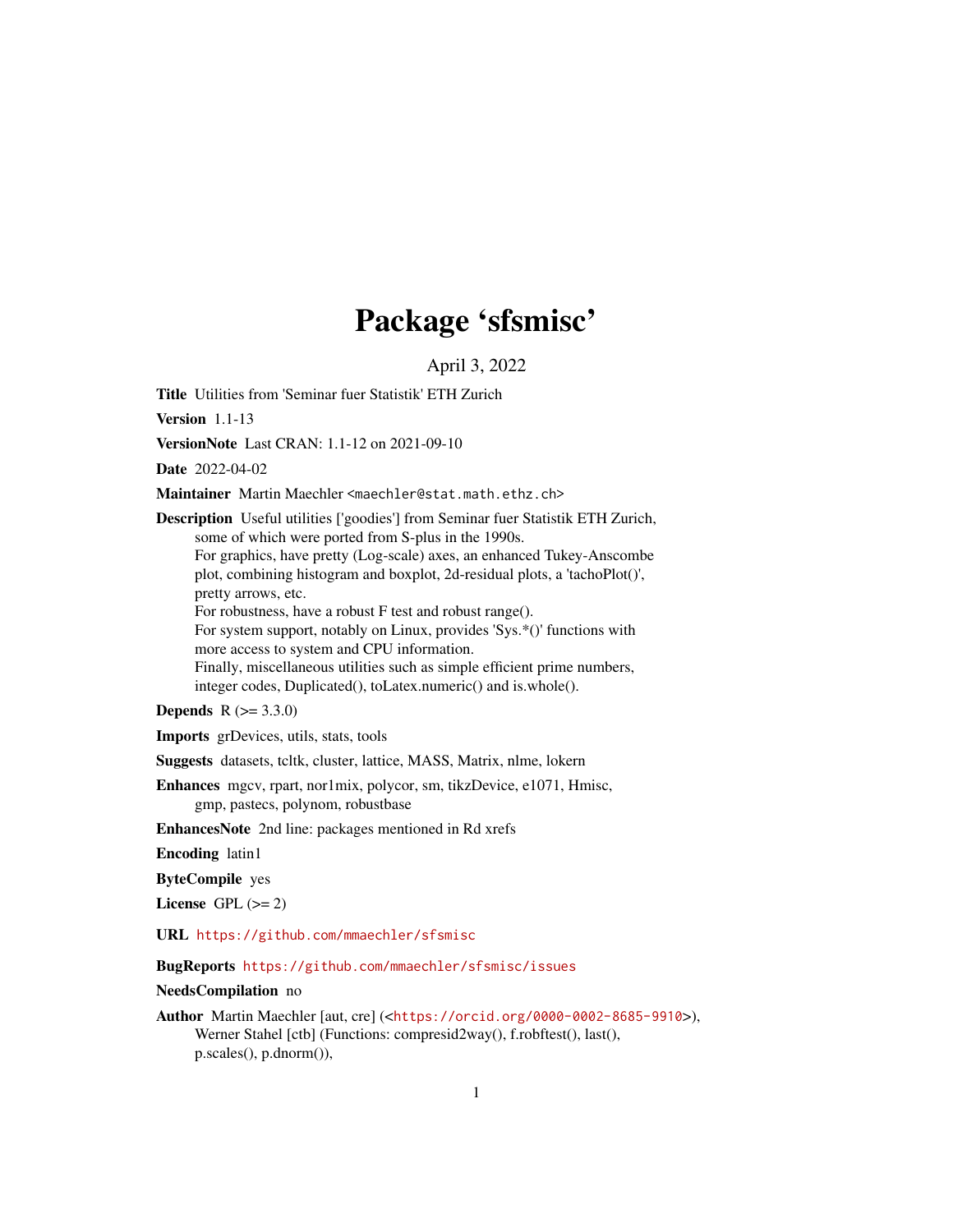Andreas Ruckstuhl [ctb] (Functions: p.arrows(), p.profileTraces(),  $p,res.2x()$ ), Christian Keller [ctb] (Functions: histBxp(), p.tachoPlot()), Kjetil Halvorsen [ctb] (Functions: KSd(), ecdf.ksCI()), Alain Hauser [ctb] (Functions: cairoSwd(), is.whole(), toLatex.numeric()\*), Christoph Buser [ctb] (to function Duplicated()), Lorenz Gygax [ctb] (to function p.res.2fact()), Bill Venables [ctb] (Functions: empty.dimnames(), primes()), Tony Plate [ctb] (to inv.seq()), Isabelle Flückiger [ctb], Marcel Wolbers [ctb], Markus Keller [ctb], Sandrine Dudoit [ctb], Jane Fridlyand [ctb], Greg Snow [ctb] (to loessDemo()), Henrik Aa. Nielsen [ctb] (to loessDemo()), Vincent Carey [ctb], Ben Bolker [ctb], Philippe Grosjean [ctb], Frédéric Ibanez [ctb], Caterina Savi [ctb], Charles Geyer [ctb], Jens Oehlschlägel [ctb]

# Repository CRAN

Date/Publication 2022-04-02 22:30:02 UTC

# R topics documented:

| 6             |
|---------------|
| 7<br>cairoSwd |
| 8             |
| 9             |
| 10            |
| -12           |
| -13           |
|               |
|               |
|               |
| - 19          |
| <b>20</b>     |
| 22            |
| 23            |
| <sup>26</sup> |
| 27            |
| 28            |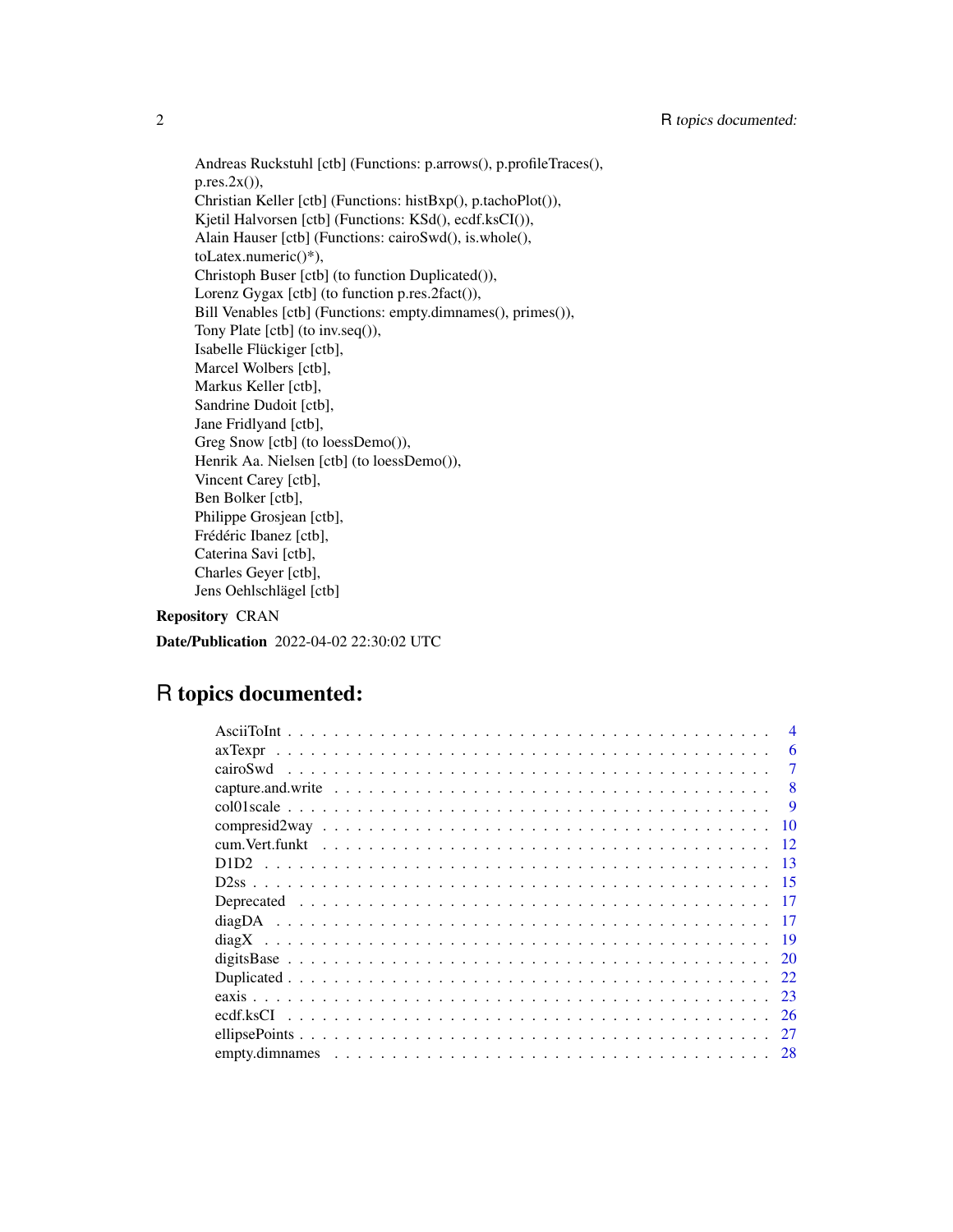| errbar               | 29 |
|----------------------|----|
|                      | 30 |
|                      | 31 |
|                      | 32 |
|                      | 33 |
| helppdf              | 34 |
| histBxp              | 35 |
|                      | 37 |
| $inv.seq$            | 38 |
|                      | 39 |
|                      | 40 |
| KSd                  | 41 |
|                      | 42 |
|                      | 43 |
|                      | 44 |
| lseq                 | 46 |
|                      | 47 |
|                      | 48 |
|                      | 49 |
|                      | 50 |
|                      | 52 |
|                      |    |
| n.plot               | 53 |
|                      | 54 |
|                      | 56 |
|                      | 57 |
|                      | 57 |
|                      | 58 |
|                      | 59 |
|                      | 60 |
|                      | 61 |
|                      | 62 |
| p.scales             | 64 |
|                      | 65 |
|                      | 66 |
|                      | 68 |
|                      | 68 |
|                      | 70 |
|                      | 71 |
| plotStep<br>$\cdots$ | 73 |
| polyn.eval           | 74 |
| posdefify            | 75 |
| potatoes $\ldots$ .  | 77 |
| perty10exp           | 78 |
| primes $\ldots$ .    | 80 |
| printTable2          | 81 |
| prt.DEBUG            | 83 |
| $ps.end \dots$       | 83 |
| ps.latex             | 85 |
|                      |    |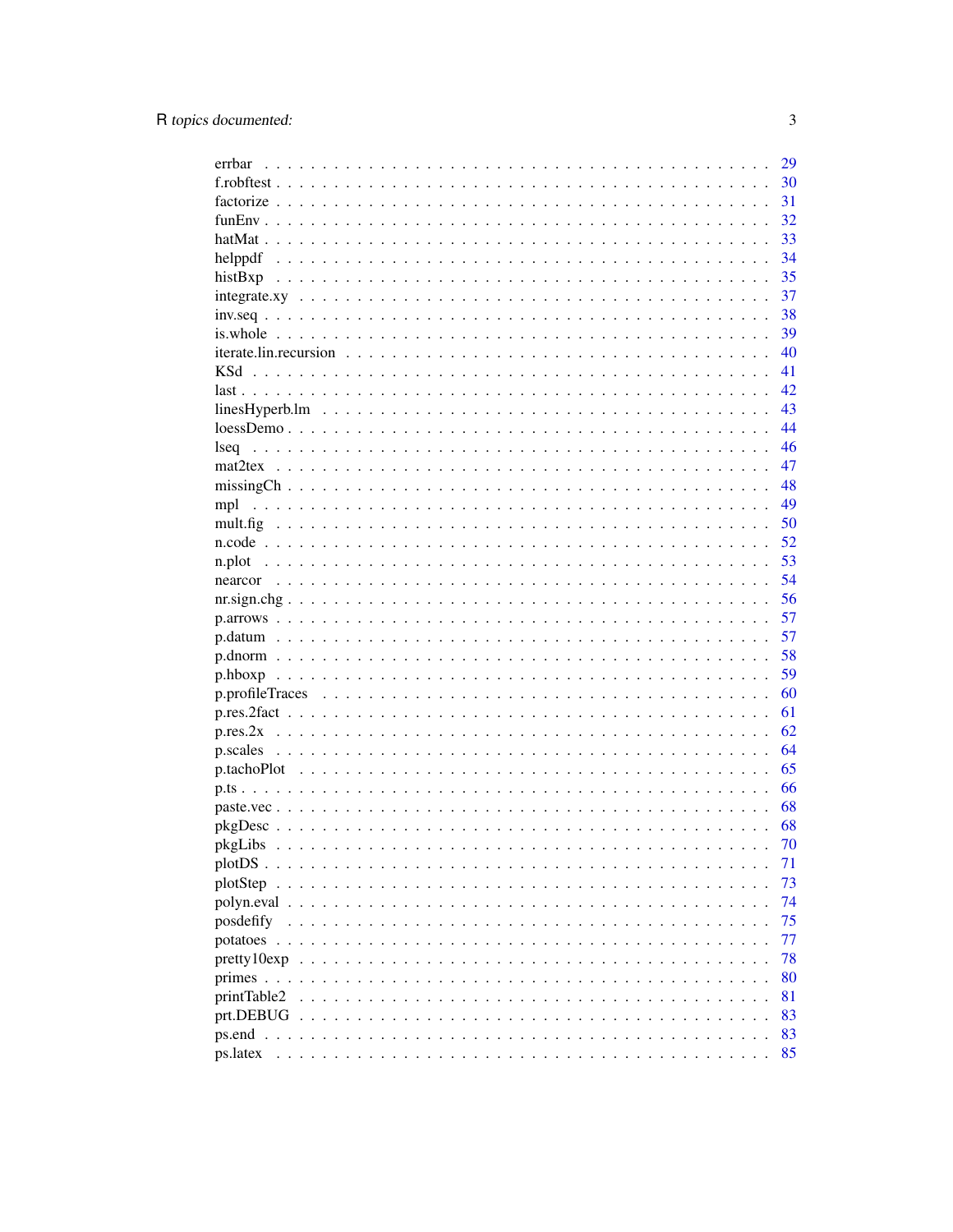<span id="page-3-0"></span>

|       | 87<br>88                                                                                                                                                                                                                                   |
|-------|--------------------------------------------------------------------------------------------------------------------------------------------------------------------------------------------------------------------------------------------|
|       | 89                                                                                                                                                                                                                                         |
|       | 91                                                                                                                                                                                                                                         |
|       | 92                                                                                                                                                                                                                                         |
|       | 93<br>$rot2$                                                                                                                                                                                                                               |
|       | 94<br>rotn<br>$\mathbf{L}$                                                                                                                                                                                                                 |
|       | 95<br>roundfix $S$ ,                                                                                                                                                                                                                       |
|       | 97                                                                                                                                                                                                                                         |
|       | 98                                                                                                                                                                                                                                         |
|       | 99                                                                                                                                                                                                                                         |
|       |                                                                                                                                                                                                                                            |
|       |                                                                                                                                                                                                                                            |
|       |                                                                                                                                                                                                                                            |
|       |                                                                                                                                                                                                                                            |
|       |                                                                                                                                                                                                                                            |
|       |                                                                                                                                                                                                                                            |
|       |                                                                                                                                                                                                                                            |
|       |                                                                                                                                                                                                                                            |
|       |                                                                                                                                                                                                                                            |
|       |                                                                                                                                                                                                                                            |
|       |                                                                                                                                                                                                                                            |
|       |                                                                                                                                                                                                                                            |
|       | u.date                                                                                                                                                                                                                                     |
|       | u.datumdecode                                                                                                                                                                                                                              |
|       |                                                                                                                                                                                                                                            |
|       |                                                                                                                                                                                                                                            |
|       | $u.sys \ldots \ldots \ldots$<br>$\ddot{\phantom{a}}$                                                                                                                                                                                       |
|       | unif $\ldots$<br>119<br>$\mathbf{r}$                                                                                                                                                                                                       |
|       | unique $L \ldots \ldots$<br>$\overline{a}$                                                                                                                                                                                                 |
|       | vcat<br>$\mathcal{A}$ . The set of the set of the set of the set of the set of the set of the set of the set of the set of the set of the set of the set of the set of the set of the set of the set of the set of the set of the set of t |
|       |                                                                                                                                                                                                                                            |
|       |                                                                                                                                                                                                                                            |
|       |                                                                                                                                                                                                                                            |
| Index | 125                                                                                                                                                                                                                                        |

AsciiToInt *Character to and from Integer Codes Conversion*

# Description

AsciiToInt returns [integer](#page-0-0) codes in 0:255 for each (one byte) character in strings. ichar is an alias for it, for old S compatibility.

strcodes implements in R the basic engine for translating characters to corresponding integer codes.

chars8bit() is the *inverse* function of AsciiToint, producing "one byte" characters from integer codes. Note that it (and hence strcodes() depends on the locale, see [Sys.getlocale\(](#page-0-0)).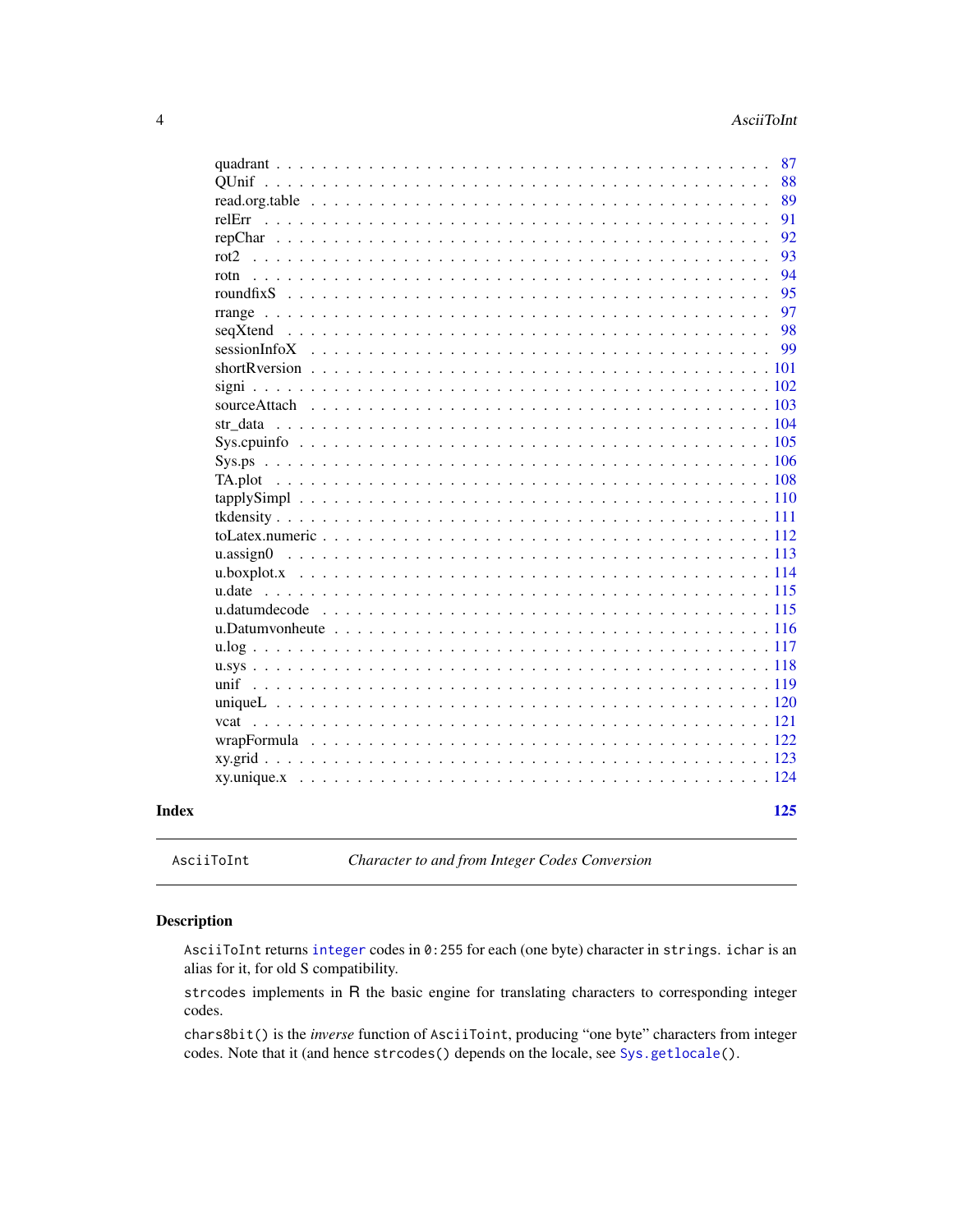#### AsciiToInt 5

#### Usage

```
AsciiToInt(strings)
     ichar(strings)
chars8bit(i = 1:255)stroodes(x, table = chars8bit(1:255))
```
### Arguments

| strings, x | character vector.                                                        |
|------------|--------------------------------------------------------------------------|
|            | numeric (integer) vector of values in 1:255.                             |
| table      | a vector of (unique) character strings, typically of one character each. |

#### Details

Only codes in 1:127 make up the ASCII encoding which should be identical for all R versions, whereas the *'upper'* half is often determined from the ISO-8859-1 (aka "ISO-Latin 1)" encoding, but may well differ, depending on the locale setting, see also [Sys.setlocale](#page-0-0).

Note that  $\theta$  is no longer allowed since, R does not allow  $\Diamond \theta$  aka nul characters in a string anymore.

# Value

AsciiToInt (and hence ichar) and chars8bit return a vector of the same length as their argument.

strcodes $(x, tab)$  returns a [list](#page-0-0) of the same [length](#page-0-0) and [names](#page-0-0) as  $x$  with list components of integer vectors with codes in 1:255.

#### Author(s)

Martin Maechler, partly in 1991 for S-plus

# Examples

```
chars8bit(65:70)#-> "A" "B" .. "F"
stopifnot(identical(LETTERS, chars8bit(65:90)),
          identical(AsciiToInt(LETTERS), 65:90))
```

```
## may only work in ISO-latin1 locale (not in UTF-8):
try( strcodes(c(a= "ABC", ch="1234", place = "Zürich")) )
## in "latin-1" gives {otherwise should give NA instead of 252}:
## Not run:
$a[1] 65 66 67
$ch
[1] 49 50 51 52
$place
[1] 90 252 114 105 99 104
```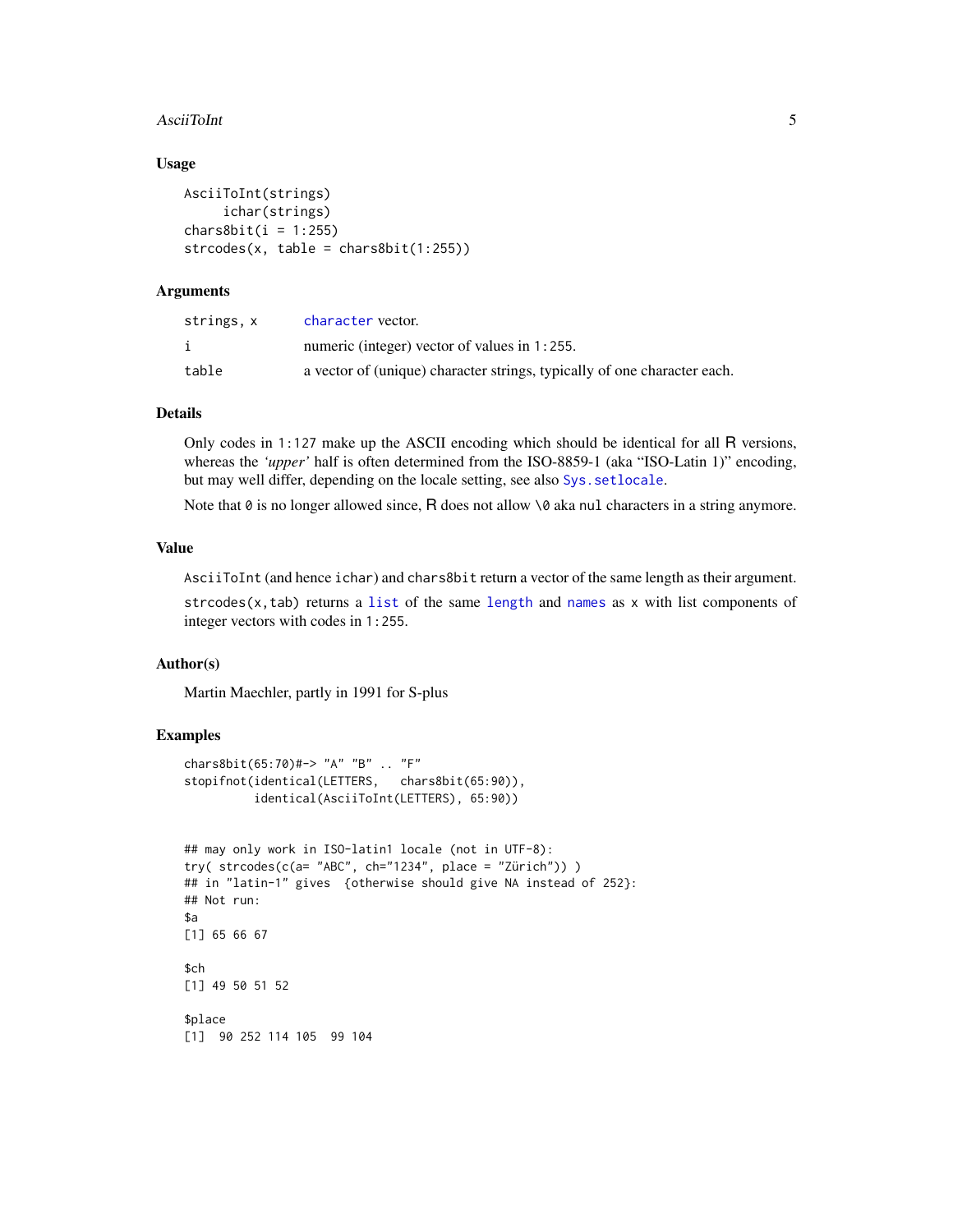```
## End(Not run)
myloc <- Sys.getlocale()
if(.Platform $ OS.type == "unix") withAutoprint({ # ''should work'' here
  try( Sys.setlocale(locale = "de_CH") )# "try": just in case
  strcodes(c(a= "ABC", ch="1234", place = "Zürich")) # no NA hopefully
  AsciiToInt(chars8bit()) # -> 1:255 {if setting latin1 succeeded above}
  chars8bit(97:140)
  try( Sys.setlocale(locale = "de_CH.utf-8") )# "try": just in case
  chars8bit(97:140) ## typically looks different than above
})
## Resetting to original locale .. works "mostly":
lapply(strsplit(strsplit(myloc, ";")[[1]], "="),
       function(cc) try(Sys.setlocale(cc[1], cc[2]))) -> .scratch
Sys.getlocale() == myloc # TRUE if we have succeeded to reset it
```
<span id="page-5-1"></span>axTexpr *Axis Ticks Expressions in Nice 10 \*\* k Form*

#### Description

Produce nice  $a \times 10^k$  expressions for [axis](#page-0-0) labeling instead of the scientific notation "a E<k>".

#### Usage

```
axTexpr(side, at = axTicks(side, axp = axp, usr = usr, log = log),axy = NULL, usr = NULL, log = NULL,
       drop.1 = FALSE)
```
#### Arguments

| side        | integer in 1:4 specifying the axis side, as for axis.                              |
|-------------|------------------------------------------------------------------------------------|
| at          | numeric vector; with identical default as in $a \times Ticks($ ).                  |
| axp.usr.log | as for $axTicks()$ .                                                               |
| drop.1      | logical indicating if $1 \times$ should be dropped from the resulting expressions. |

# Details

This is just a utility with the same arguments as  $axTicks$ , a wrapper [pretty10exp\(](#page-77-1)at, $\star$ ).

### Value

an expression of the same length as x, with elements of the form a  $%x$  10  $^{\circ}$  k.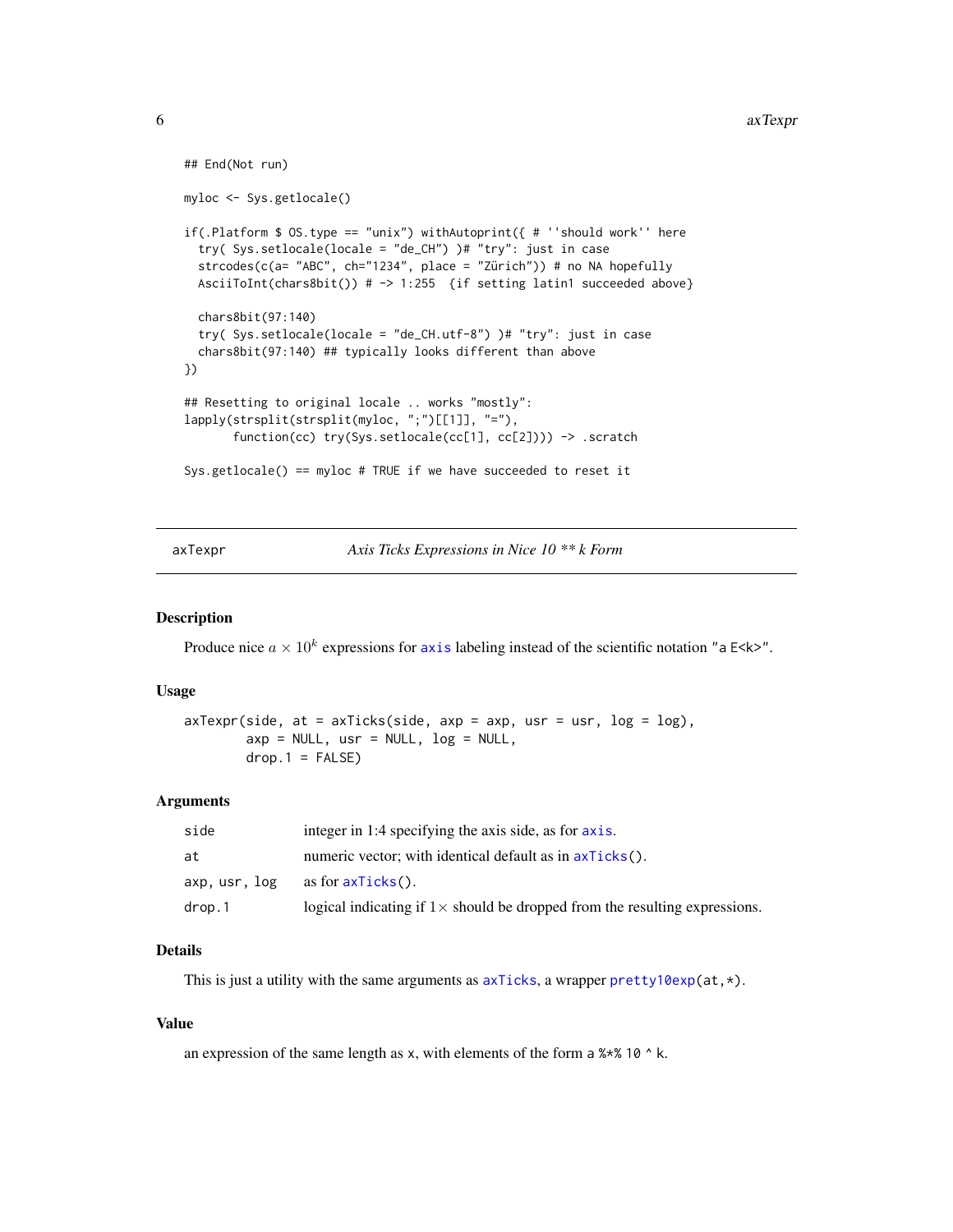#### <span id="page-6-0"></span>cairoSwd 7

#### Author(s)

Martin Maechler

#### See Also

[pretty10exp](#page-77-1); [eaxis](#page-22-1), [axis](#page-0-0), [axTicks](#page-0-0).

#### Examples

```
x <- 1e7*(-10:50)
y <- dnorm(x, m=10e7, s=20e7)
plot(x, y)## not really nice, the following is better:
## For horizontal y-axis labels, need more space:
op <- par(mar= .1+ c(5,5,4,1))
plot(x,y, axes= FALSE, frame=TRUE)
aX <- axTicks(1); axis(1, at=aX, label= axTexpr(1, aX))
## horizontal labels on y-axis:
aY <- axTicks(2); axis(2, at=aY, label= axTexpr(2, aY), las=2)
par(op)
### -- only 'x' and using log-scale there:
plot(x,y, x + z'')aX <- axTicks(1); axis(1, at=aX, label= axTexpr(1, aX))
## Now an "engineer's version" ( more ticks; only label "10 ^ k" ) :
axp <- par("xaxp") #-> powers of 10 *inside* 'usr'
exp[3] <- 1 # such that only 10^. are labeled
aX \leftarrow axTicks(1, axp = axp)xu <- 10 ^ par("usr")[1:2]
e10 <- c(-1,1) + round(log10(axp[1:2])) ## exponents of 10 *outside* 'usr'
v \le c (outer(1:9, e10[1]:e10[2], function(x,E) x * 10 ^ E))
v \le v[xu[1] \le v 8 v \le xu[2]]plot(x,y, xaxt= "n", log = "x", main = "engineer's version of x - axis")
axis(1, at = aX, label = axTexpr(1, aX, drop.1=TRUE)) # 'default'
axis(1, at = v, label = FALSE, tol = 2/3 * par("tcl"))
```
cairoSwd *Cairo PDF Graphics Device useful for Sweave*

#### **Description**

Provides a graphics device for Sweave, based on [cairo\\_pdf](#page-0-0). The advantage of cairoSwd() compared to [pdf\(](#page-0-0)) is its support of Unicode characters.

```
cairoSwd(name, width, height, ...)
```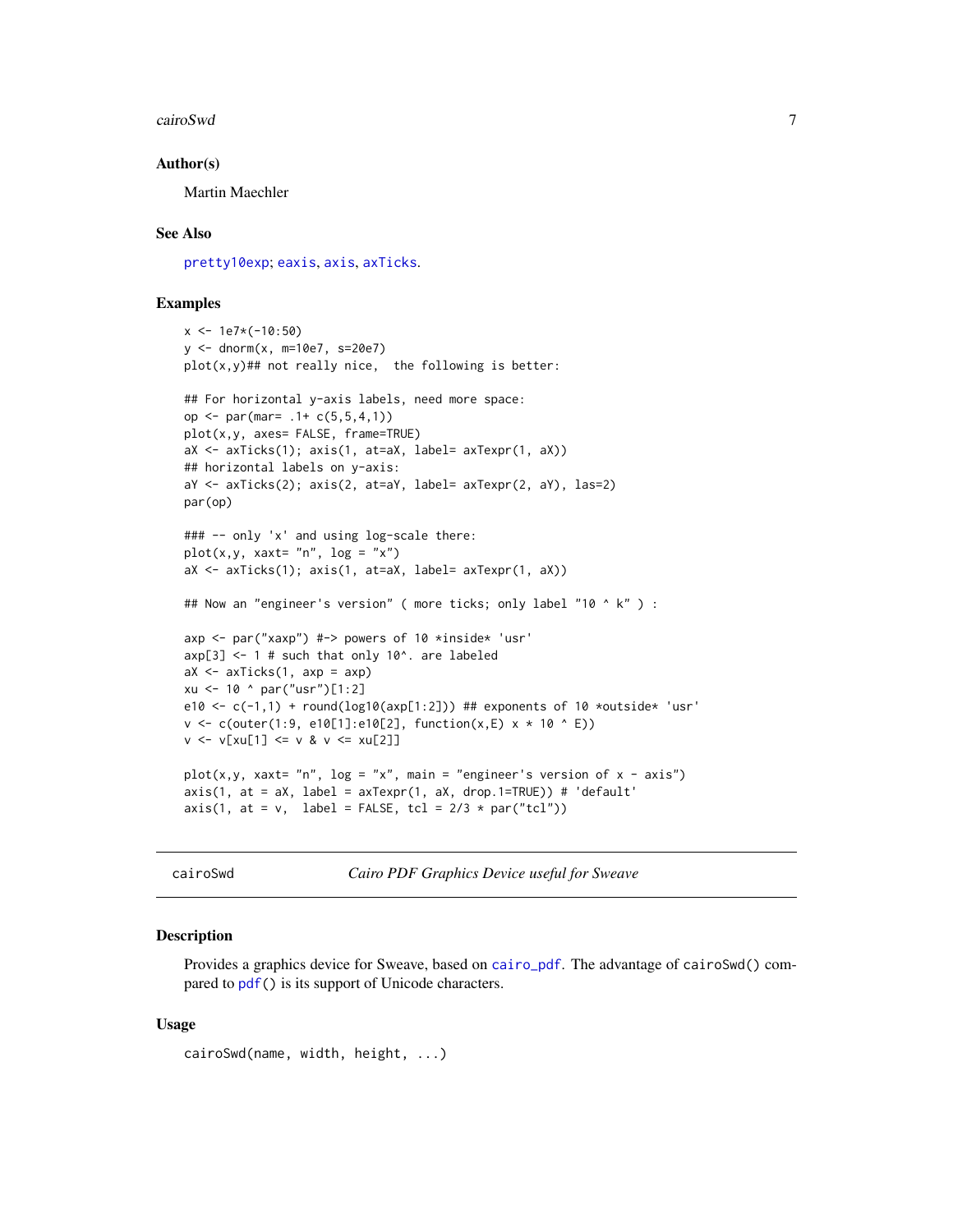# <span id="page-7-0"></span>Arguments

| name          | file name prefix to which '.pdf' will be appended. |
|---------------|----------------------------------------------------|
| width, height | in inches, see cairo_pdf.                          |
| $\cdot$       | further arguments, passed to $cairo\_pdf()$        |

#### Note

Sweave devices need to have an argument list as above.

Usage in a Sweave chunk:

<<some-plot, fig=TRUE, grdevice=cairoSwd>>=

# Author(s)

Alain Hauser

# See Also

[pdf](#page-0-0), [cairo\\_pdf](#page-0-0), [Sweave](#page-0-0).

capture.and.write *Capture output and Write / Print First and Last Parts*

# Description

Capture output and print first and last parts, eliding middle parts. Particularly useful for teaching purposes, and, e.g., in Sweave ([RweaveLatex](#page-0-0)).

By default, when middle = NA, capture.output(EXPR,first,last) basically does

co <- capture.output(EXPR) writeLines(head(co, first)) cat( ... dotdots ...) writeLines(tail(co, last))

```
capture.and.write(EXPR, first, last = 2, middle = NA,
                  i.middle, dotdots = " ....... ", n.dots = 2)
```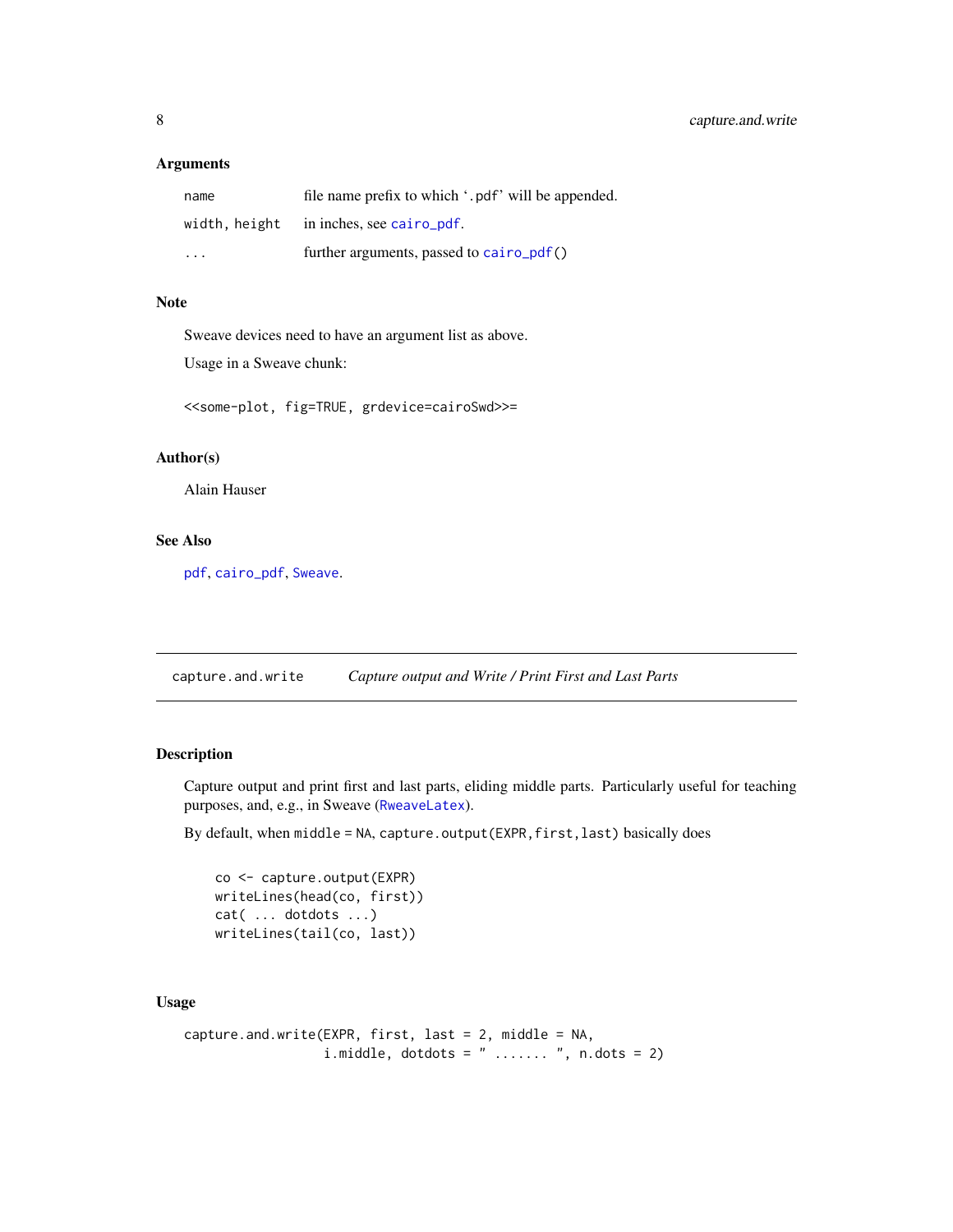#### <span id="page-8-0"></span>col01scale 9

### Arguments

| <b>EXPR</b> | the (literal) expression the output of which is to be captured. |
|-------------|-----------------------------------------------------------------|
| first       | integer: how many lines should be printed at beginning.         |
| last        | integer: how many lines should be printed at the end.           |
| middle      | numeric (or NA logical):                                        |
| i.middle    | index start of middle part                                      |
| dotdots     | string to be used for elided lines                              |
| n.dots      | number of dotdots lines added between parts.                    |

#### Value

return value of [capture.output\(](#page-0-0)EXPR).

# Author(s)

Martin Maechler, ETH Zurich

# See Also

[head](#page-0-0), [tail](#page-0-0)

#### Examples

```
x \le - seq(0, 10, by = .1)
## for matrix, dataframe, .. first lines include a header line:
capture.and.write( cbind(x, log1p(exp(x))), first = 5)
## first, *middle* and last :
capture.and.write( cbind(x, x^2, x^3), first = 4, middle = 3, n.dots= 1)
```
col01scale *Matrix Scaling Utilities*

# Description

col01scale and colcenter (re)scale the columns of a matrix. These are simple one-line utilities, mainly with a didactical purpose.

```
colcenter (mat)
col01scale(mat, scale.func = function(x) diff(range(x)), location.func = mean)
```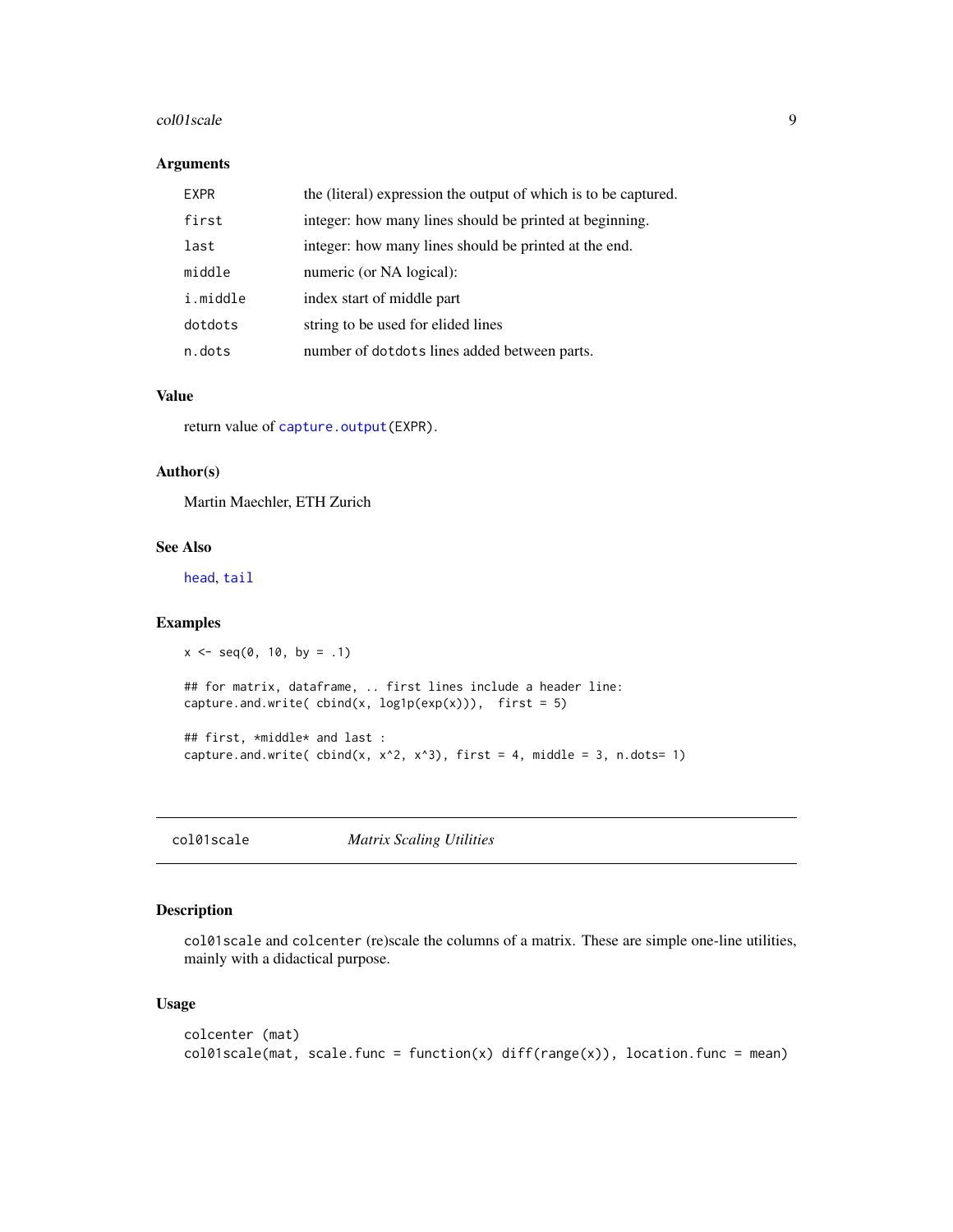#### <span id="page-9-0"></span>Arguments

mat numeric matrix, to rescaled. scale.func, location.func two functions mapping a numeric vector to a single number.

# Value

a matrix with the same attributes as the input mat.

# Author(s)

Martin Maechler

# See Also

The standard R function [scale\(](#page-0-0)).

#### Examples

## See the simple function definitions:

colcenter ## simply one line

col01scale# almost as simple

compresid2way *Plot Components + Residuals for Two Factors*

#### Description

For an analysis of variance or regression with (at least) two factors: Plot components + residuals for two factors according to Tukey's "forget-it plot". Try it!

# Usage

```
compresid2way(aov, data=NULL, fac=1:2, label = TRUE, numlabel = FALSE,
             xlab=NULL, ylab=NULL, main=NULL,
             col=c(2,3,4,4), lty=c(1,1,2,4), pch=c(1,2))
```
#### Arguments

| aov   | either an aov object with a formula of the form                                         |
|-------|-----------------------------------------------------------------------------------------|
|       | $y \sim a + b$ , where a and b are factors, or such a formula.                          |
| data  | data frame containing a and b.                                                          |
| fac   | the two factors used for plotting. Either column numbers or names for argument<br>data. |
| label | logical indicating if levels of factors should be shown in the plot.                    |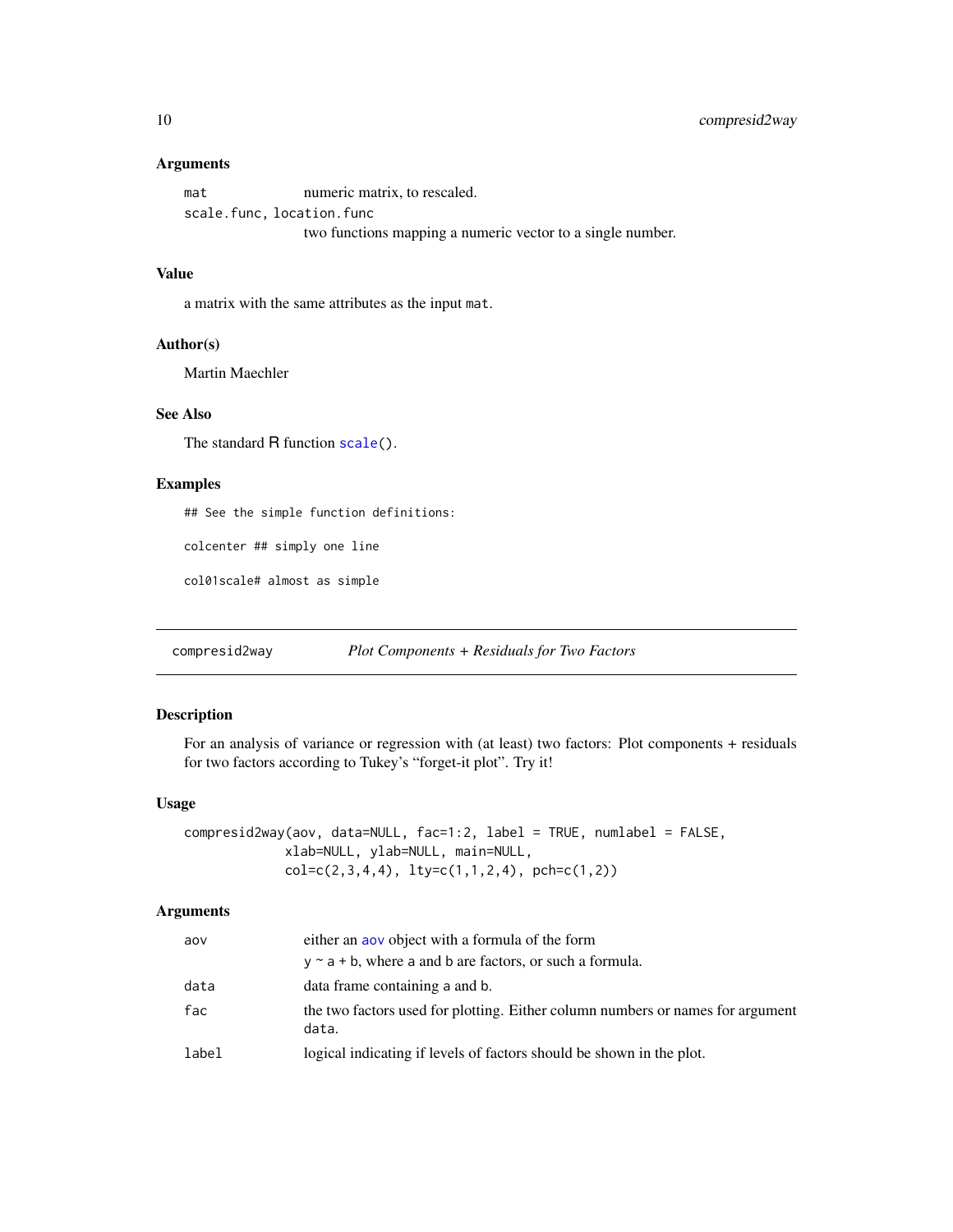| numlabel    | logical indicating if effects of factors will be shown in the plot.                                                                                                                                                                                     |
|-------------|---------------------------------------------------------------------------------------------------------------------------------------------------------------------------------------------------------------------------------------------------------|
|             | xlab, ylab, main the usual title components, here with a non-trivial default constructed from<br>aov and the component factors used.                                                                                                                    |
| col.lty.pch | colors, line types, plotting characters to be used for plotting [1] positive residu-<br>als, [2] negative residuals, [3] grid, [4] labels. If pch is sufficiently long, it will<br>be used as the list of individual symbols for plotting the y values. |

#### Details

For a two-way analysis of variance, the plot shows the additive components of the fits for the two factors by the intersections of a grid, along with the residuals. The observed values of the target variable are identical to the vertical coordinate.

The application of the function has been extended to cover more complicated models. The components of the fit for two factors are shown as just described, and the residuals are added. The result is a "component plus residual" plot for two factors in one display.

#### Value

Invisibly, a list with components

| COMPV | data. frame containing the component effects of the two factors, and combined<br>effects plus residual |
|-------|--------------------------------------------------------------------------------------------------------|
| coef  | coefficients: Intercept and effects of the factors                                                     |

# Author(s)

Werner Stahel <stahel@stat.math.ethz.ch>

# References

F. Mosteller and J. W. Tukey (1977) *Data Analysis and Regression: A Second Course in Statistics*. Addison-Wesley, Reading, Mass., p. 176.

John W. Tukey (1977) *Exploratory Data Analysis*. Addison-Wesley, Reading, Mass., p. 381.

#### See Also

[interaction.plot](#page-0-0)

#### Examples

## From Venables and Ripley (2002) p.165. N <- c(0,1,0,1,1,1,0,0,0,1,1,0,1,1,0,0,1,0,1,0,1,1,0,0)  $P \leftarrow c(1,1,0,0,0,1,0,1,1,1,0,0,0,1,0,1,1,0,0,1,0,1,1,0)$  $K \leftarrow c(1, 0, 0, 1, 0, 1, 1, 0, 0, 1, 0, 1, 0, 1, 1, 0, 0, 0, 1, 1, 1, 0, 1, 0)$ yield <- c(49.5,62.8,46.8,57.0,59.8,58.5,55.5,56.0,62.8,55.8,69.5,55.0, 62.0,48.8,45.5,44.2,52.0,51.5,49.8,48.8,57.2,59.0,53.2,56.0) npk <- data.frame(block=gl(6,4), N=factor(N), P=factor(P), K=factor(K), yield=yield) npk.cr <- compresid2way(yield ~ N+P+K, data=npk, fac=c("P","K"))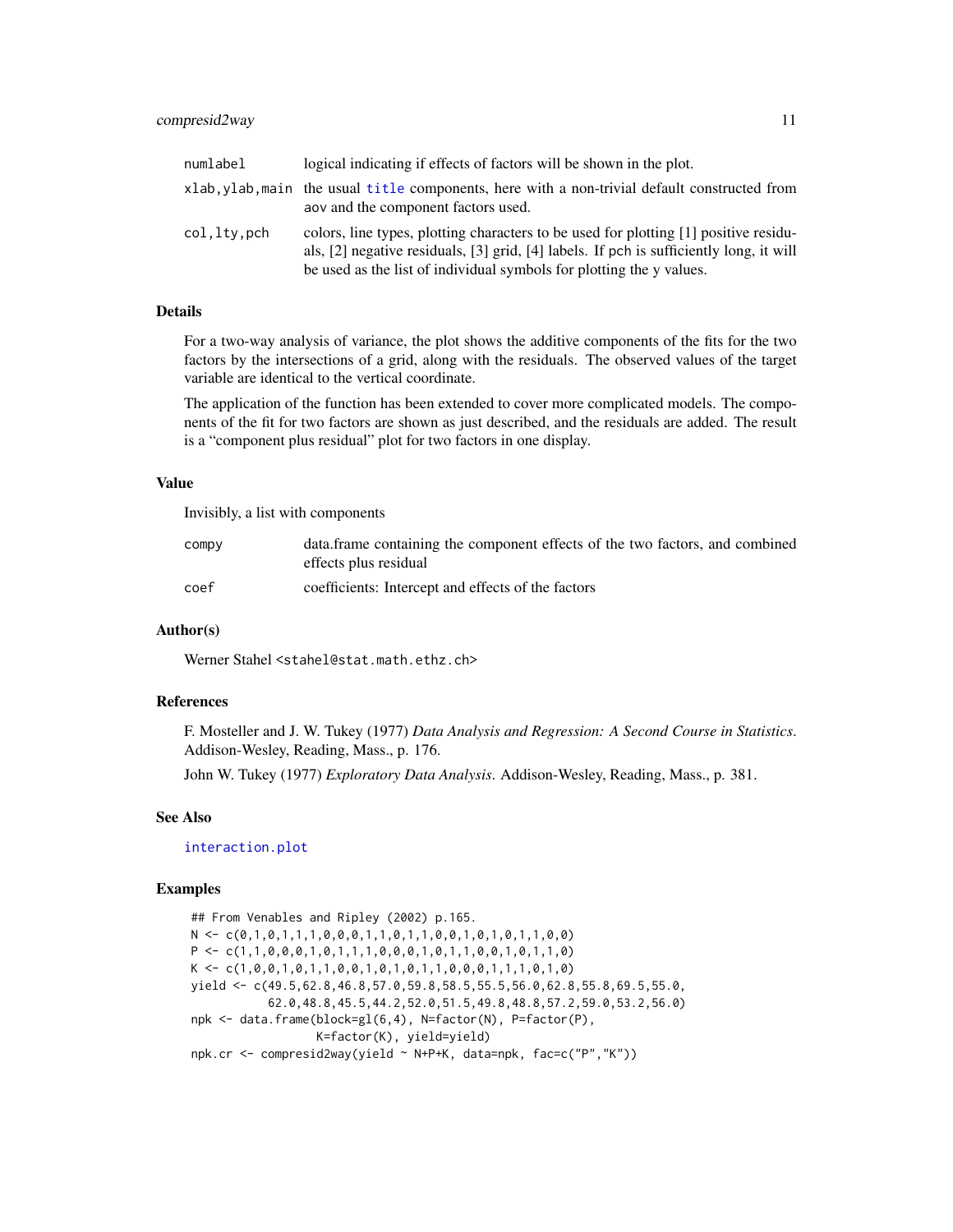```
## Fisher's 1926 data on potatoe yield
data(potatoes)
pot.aov <- aov(yield ~ nitrogen+potash+pos, data=potatoes)
compresid2way(pot.aov, pch=as.character(potatoes$pos))
compresid2way(yield~nitrogen+potash, data=subset(potatoes, pos == 2))
## 2 x 3 design :
data(warpbreaks)
summary(fm1 <- aov(breaks ~ wool + tension, data = warpbreaks))
compresid2way(fm1)
```
cum.Vert.funkt *Kumulative Verteilung Aufzeichnen*

# Description

Kumulative Verteilung von x aufzeichnen, auf Wunsch auch Median und Quartile.

This is just an old German language version of [plot.ecdf\(](#page-0-0)) used for teaching at ETHZ.

#### Usage

```
cum.Vert.funkt(x, Quartile = TRUE, titel = TRUE, Datum = TRUE,
               rang.axis = n \le 20, xlab = "", main = "", ...)
```
#### Arguments

| $\mathsf{x}$ | numeric vector whose empirical distribution should be plotted.                                                                      |
|--------------|-------------------------------------------------------------------------------------------------------------------------------------|
| Quartile     | logical indicating if all 3 non-trivial quartiles should be drawn.                                                                  |
| titel        | logical indicating if a German title should be drawn.                                                                               |
| Datum        | logical indicating if p. datum should be added.                                                                                     |
| rang.axis    | logical indicating if all the ranks should be marked at the y-axis. Defaults to true<br>if there are not more than 20 observations. |
| xlab, main   | x-axis label and main title; default to empty.                                                                                      |
| $\ddots$     | optional further arguments, passed to plotStep.                                                                                     |

# Value

the return value of [plotStep\(](#page-72-1)) which is called internally, *invisibly*.

### Author(s)

Martin Maechler et al.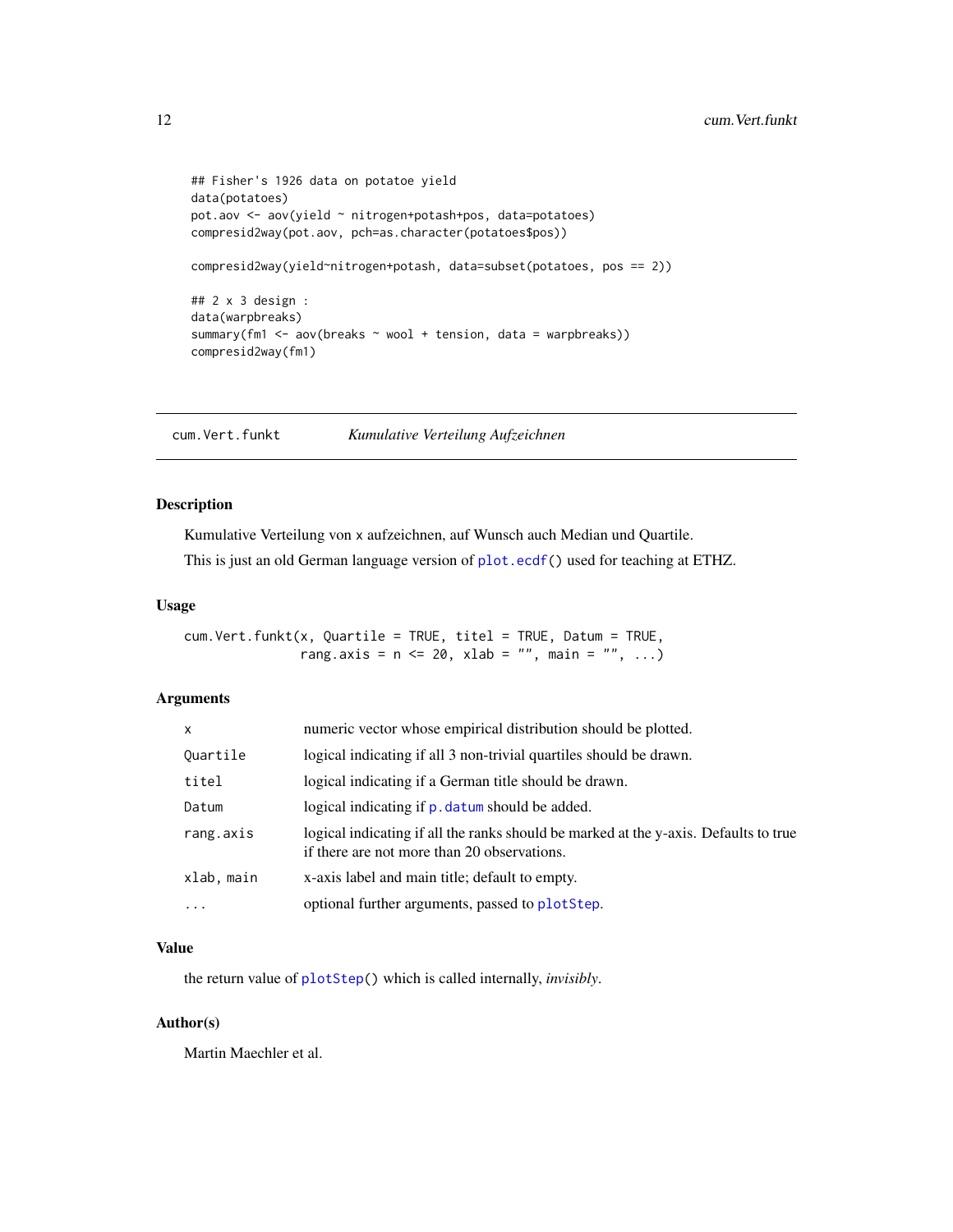#### <span id="page-12-0"></span> $D1D2$  13

# See Also

[plotStep](#page-72-1) on which it is based; but you should really consider using [plot.ecdf\(](#page-0-0)) from the stats package instead of this.

#### Examples

```
cum.Vert.funkt(runif(12))
cum.Vert.funkt(runif(20))
```
 $Z \leftarrow \text{norm}(50)$ cum.Vert.funkt(Z)

<span id="page-12-1"></span>

D1D2 *Numerical Derivatives of (x,y) Data via Smoothing Splines*

#### Description

Compute numerical derivatives of  $f()$  given observations  $(x, y)$ , using cubic smoothing splines with GCV, see smooth. spline. In other words, estimate  $f'($  and/or  $f''()$  for the model

$$
Y_i = f(x_i) + E_i, \quad i = 1, \ldots n,
$$

#### Usage

 $D1D2(x, y, xout = x, span.$ offset = 0.1384, deriv = 1:2, spl.spar = NULL)

#### Arguments

| x, y        | numeric vectors of same length, supposedly from a model $y \sim f(x)$ .                                                                                                                                                         |
|-------------|---------------------------------------------------------------------------------------------------------------------------------------------------------------------------------------------------------------------------------|
| xout        | abscissa values at which to evaluate the derivatives.                                                                                                                                                                           |
| spar.offset | numeric fudge added to the smoothing parameter, see spl. par below.                                                                                                                                                             |
| deriv       | integer in 1:2 indicating which derivatives are to be computed.                                                                                                                                                                 |
| spl.spar    | direct smoothing parameter for smooth. spline. If it is NULL (as per default),<br>the smoothing parameter used will be spar. offset + sp\$spar, where sp\$spar<br>is the GCV estimated smoothing parameter, see smooth. spline. |

#### Details

It is well known that for derivative estimation, the optimal smoothing parameter is larger (more smoothing) than for the function itself. spar.offset is really just a *fudge* offset added to the smoothing parameter. Note that in R's implementation of smooth. spline, spar is really on the  $\log \lambda$  scale.

When deriv = 1:2 (as per default), both derivatives are estimated with the *same* smoothing parameter which is suboptimal for the single functions individually. Another possibility is to call D1D2( $\star$ , deriv = k) twice with k = 1 and k = 2 and use a *larger* smoothing parameter for the second derivative.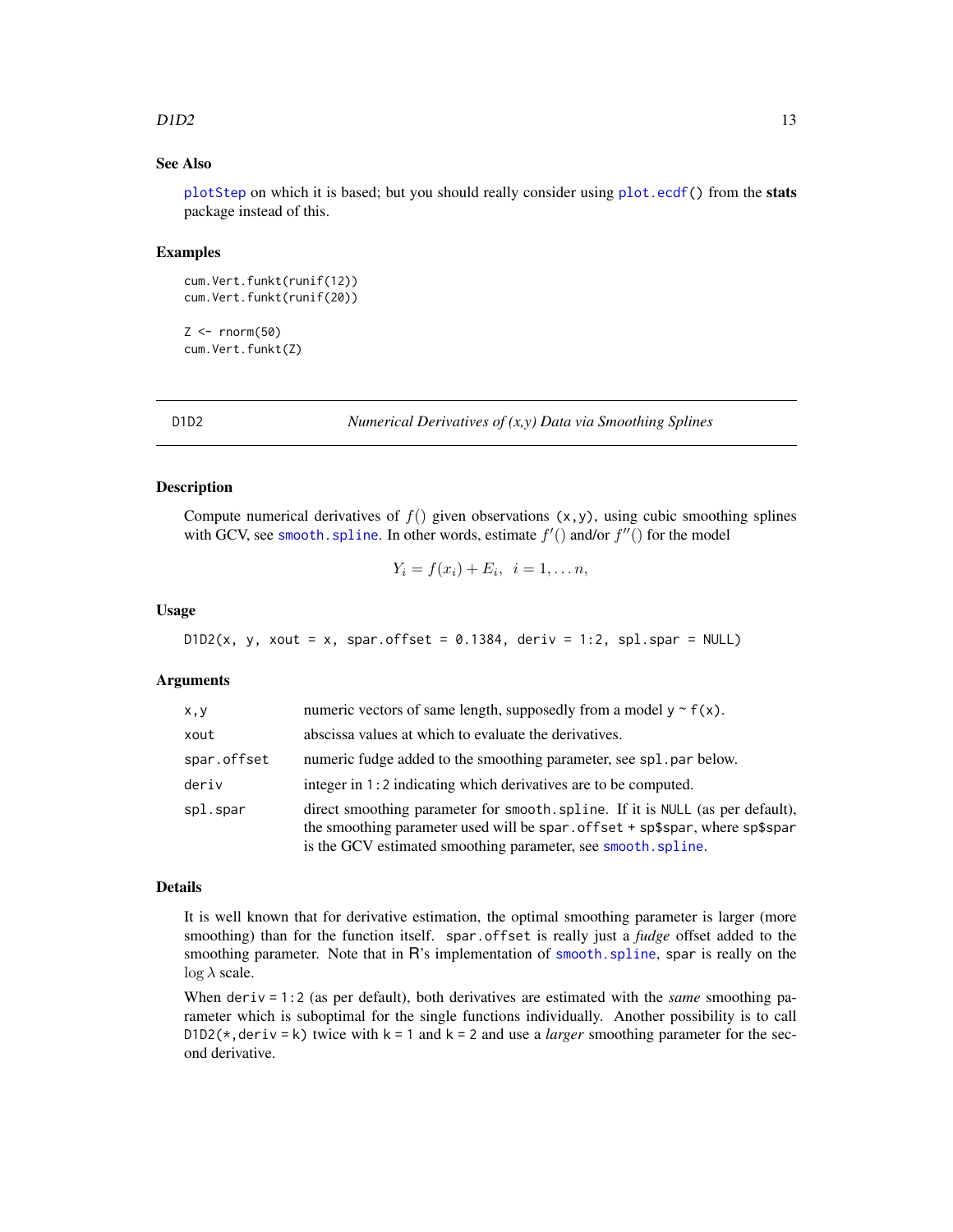# Value

a list with several components,

| x    | the abscissae values at which the derivative(s) are evaluated.                               |
|------|----------------------------------------------------------------------------------------------|
| D1   | if derive contains 1, estimated values of $f'(x_i)$ where $x_i$ are the values from<br>xout. |
| D2   | if deriv contains 2, estimated values of $f''(x_i)$ .                                        |
| spar | the smoothing <b>parameter</b> used in the (final) smooth, spline call.                      |
| df   | the equivalent degrees of freedom in that smooth. spline call.                               |

# Author(s)

Martin Maechler, in 1992 (for S).

#### See Also

[D2ss](#page-14-1) which calls [smooth.spline](#page-0-0) twice, first on y, then on the  $f'(x_i)$  values; smooth.spline on which it relies completely.

# Examples

```
set.seed(8840)
x <- runif(100, 0,10)
y \le - \sin(x) + \text{norm}(100)/4op \leq par(mfrow = c(2,1))
plot(x,y)
lines(ss \leq smooth.spline(x,y), col = 4)
str(ss[c("df", "spar")])
if(is.R()) plot(cos, 0, 10, ylim = c(-1.5, 1.5), lwd=2) else { # Splusxx \leq seq(0,10, len=201); plot(xx, cos(xx), type = 'l', ylim = c(-1.5,1.5))}
title(expression("Estimating f'( ) : " * frac(d, dx) * sin(x) == cos(x)))offs <- c(-0.1, 0, 0.1, 0.2, 0.3)
i \leq 1for(off in offs) {
 d12 \leq D1D2(x,y, span.offset = off)lines(d12$x, d12$D1, col = i <- i+1)
}
legend(2,1.6, c("true cos()",paste("sp.off. = ", format(offs))), lwd=1,
       col = 1: (1 + length(offs)), cex = 0.8, bg = NA)par(op)
```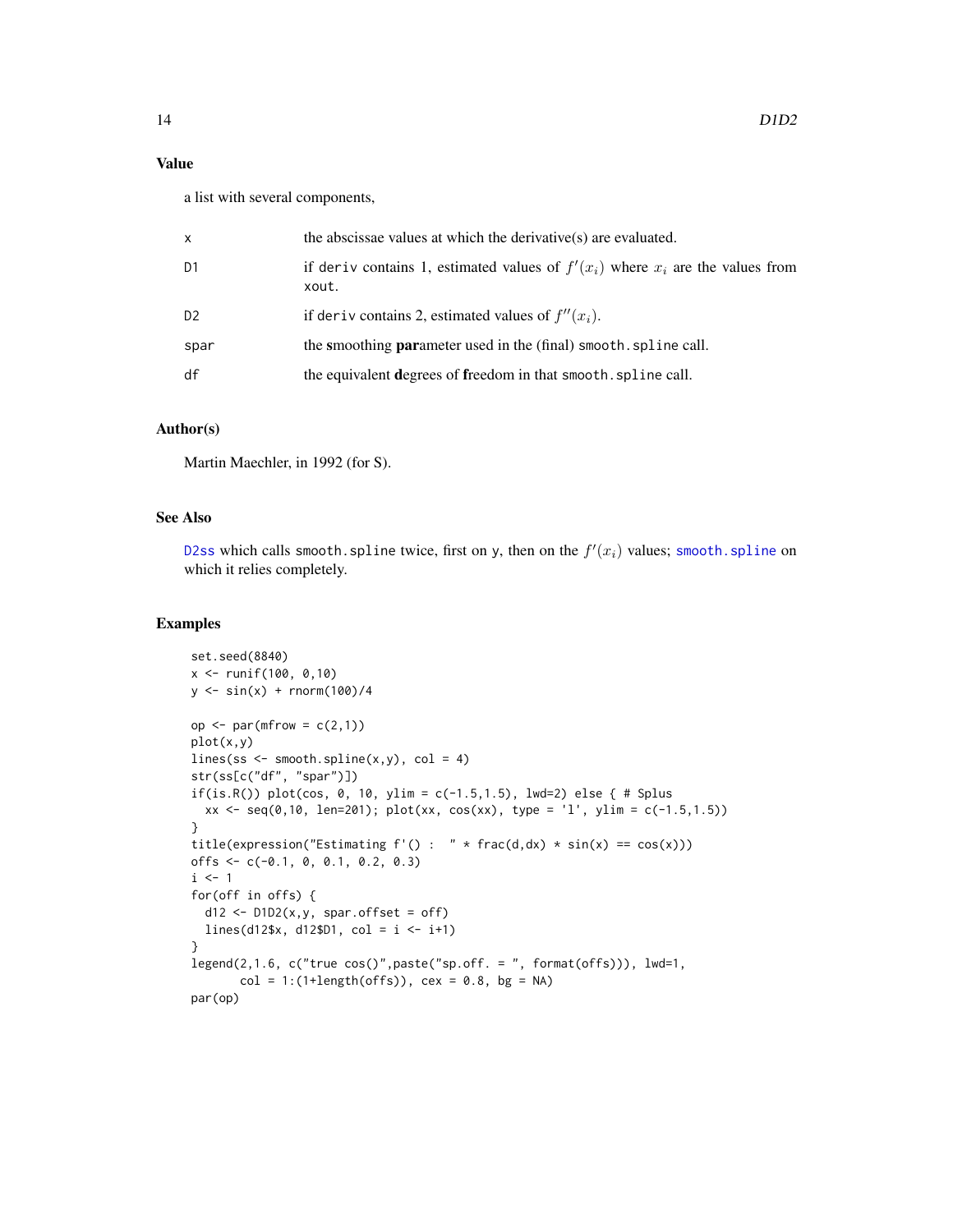#### <span id="page-14-1"></span><span id="page-14-0"></span>Description

Compute the numerical first or 2nd derivatives of  $f()$  given observations  $(x[i], y \sim f(x[i]))$ .

D1tr is the *trivial* discrete first derivative using simple difference ratios, whereas D1ss and D2ss use cubic smoothing splines (see [smooth.spline](#page-0-0)) to estimate first or second derivatives, respectively. D2ss first uses smooth. spline for the first derivative  $f'($  and then applies the same to the predicted values  $\hat{f}'(t_i)$  (where  $t_i$  are the values of xout) to find  $\hat{f}''(t_i)$ .

#### Usage

D1tr(y,  $x = 1$ )

|  |  |  | $D1ss(x, y, xout = x, span.offset = 0.1384, spl.spar=NULL)$ |
|--|--|--|-------------------------------------------------------------|
|  |  |  | D2ss(x, y, xout = x, spar.offset = 0.1384, spl.spar=NULL)   |

#### Arguments

| x, y        | numeric vectors of same length, supposedly from a model $y \sim f(x)$ . For D1tr(),<br>x can have length one and then gets the meaning of $h = \Delta x$ .                                                                                                    |
|-------------|---------------------------------------------------------------------------------------------------------------------------------------------------------------------------------------------------------------------------------------------------------------|
| xout        | abscissa values at which to evaluate the derivatives.                                                                                                                                                                                                         |
| spar.offset | numeric fudge added to the smoothing parameter(s), see sp1. par below. Note<br>that the current default is there for historical reasons only, and we often would<br>recommend to use spar. of fset $= 0$ instead.                                             |
| spl.spar    | direct smoothing parameter(s) for smooth spline. If it is NULL (as per de-<br>fault), the smoothing parameter used will be spar. offset + sp\$spar, where<br>sp\$spar is the GCV estimated smoothing parameter for <i>both</i> smooths, see<br>smooth.spline. |

#### Details

It is well known that for derivative estimation, the optimal smoothing parameter is larger (more smoothing needed) than for the function itself. spar.offset is really just a *fudge* offset added to the smoothing parameters. Note that in R's implementation of [smooth.spline](#page-0-0), spar is really on the  $\log \lambda$  scale.

#### Value

D1tr() and D1ss() return a numeric vector of the length of y or xout, respectively.

D2ss() returns a list with components

- $x$  the abscissae values (= xout) at which the derivative(s) are evaluated.
- y estimated values of  $f''(x_i)$ .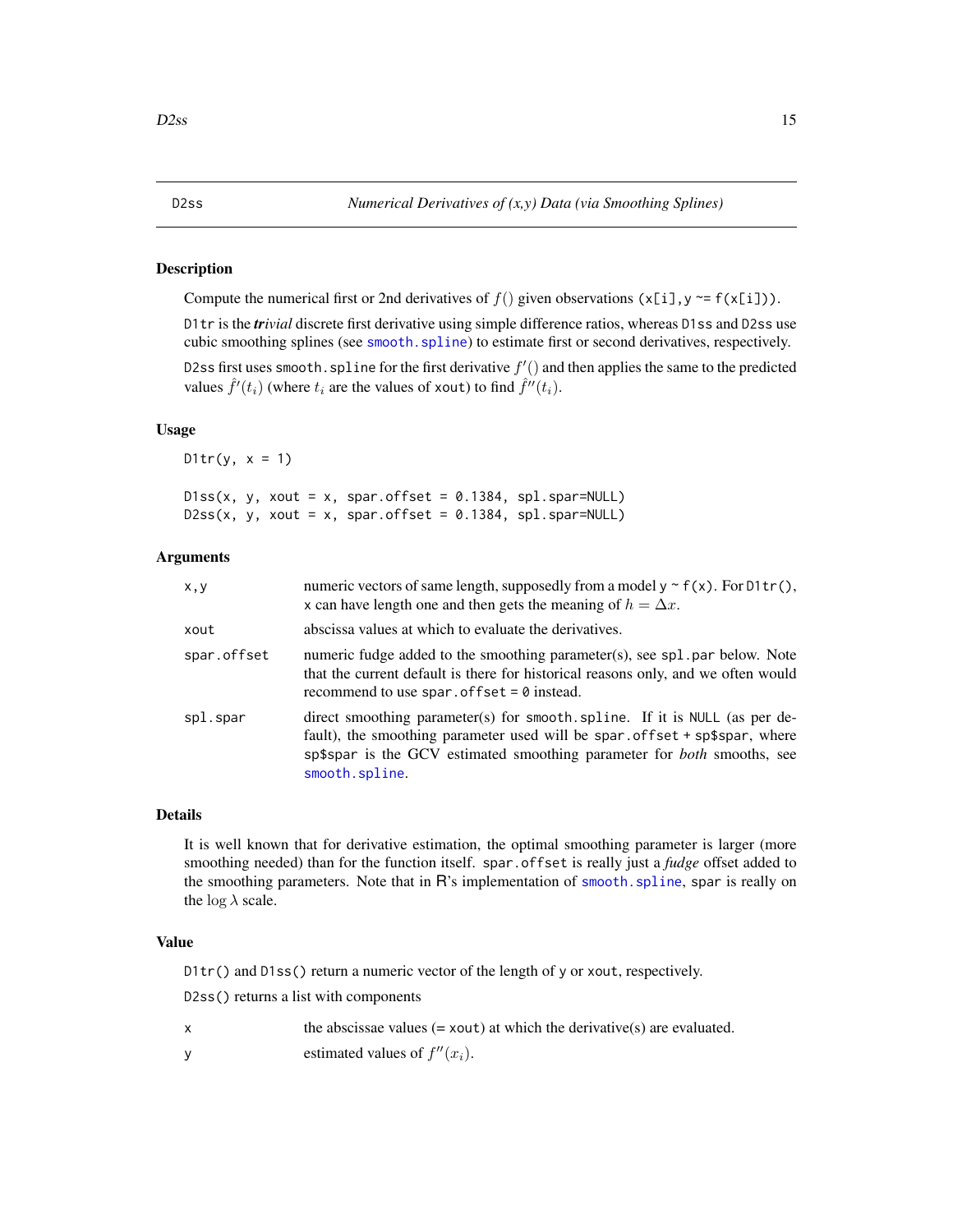| spl.spar    | numeric vector of length 2, contain the spar arguments to the two smooth. spline<br>calls. |
|-------------|--------------------------------------------------------------------------------------------|
| spar.offset | as specified on input (maybe rep()eated to length 2).                                      |

# Author(s)

Martin Maechler, in 1992 (for S).

# See Also

[D1D2](#page-12-1) which directly uses the 2nd derivative of the smoothing spline; [smooth.spline](#page-0-0).

#### Examples

```
## First Derivative --- spar.off = 0 ok "asymptotically" (?)
set.seed(330)
mult.fig(12)
for(i in 1:12) {
  x \le runif(500, 0,10); y \le sin(x) + rnorm(500)/4
  f1 <- D1ss(x=x,y=y, spar.off=0.0)
 plot(x, f1, ylim = range(c(-1, 1, f1)))curve(cos(x), col=3, add= TRUE)}
set.seed(8840)
x <- runif(100, 0,10)
y \le - \sin(x) + \text{norm}(100)/4op \leq par(mfrow = c(2,1))
 plot(x,y)
 lines(ss <- smooth.spline(x,y), col = 4)
 str(ss[c("df", "spar")])
 xx <- seq(0,10, len=201)
 plot(xx, -sin(xx), type = 'l', ylim = c(-1.5, 1.5))title(expression("Estimating f''() : " * frac(d^2, dx^2) * sin(x) == -sin(x)))
 offs <- c(0.05, 0.1, 0.1348, 0.2)
 i \leq 1for(off in offs) {
  d12 \leq D2ss(x,y, span.offset = off)lines(d12, col = i \leftarrow i+1)
 }
 legend(2,1.6, c("true : -sin(x)", paste("sp.off. = ", format(offs))), lwd=1,col = 1: (1 + length(offs)), cex = 0.8, bg = NA)par(op)
```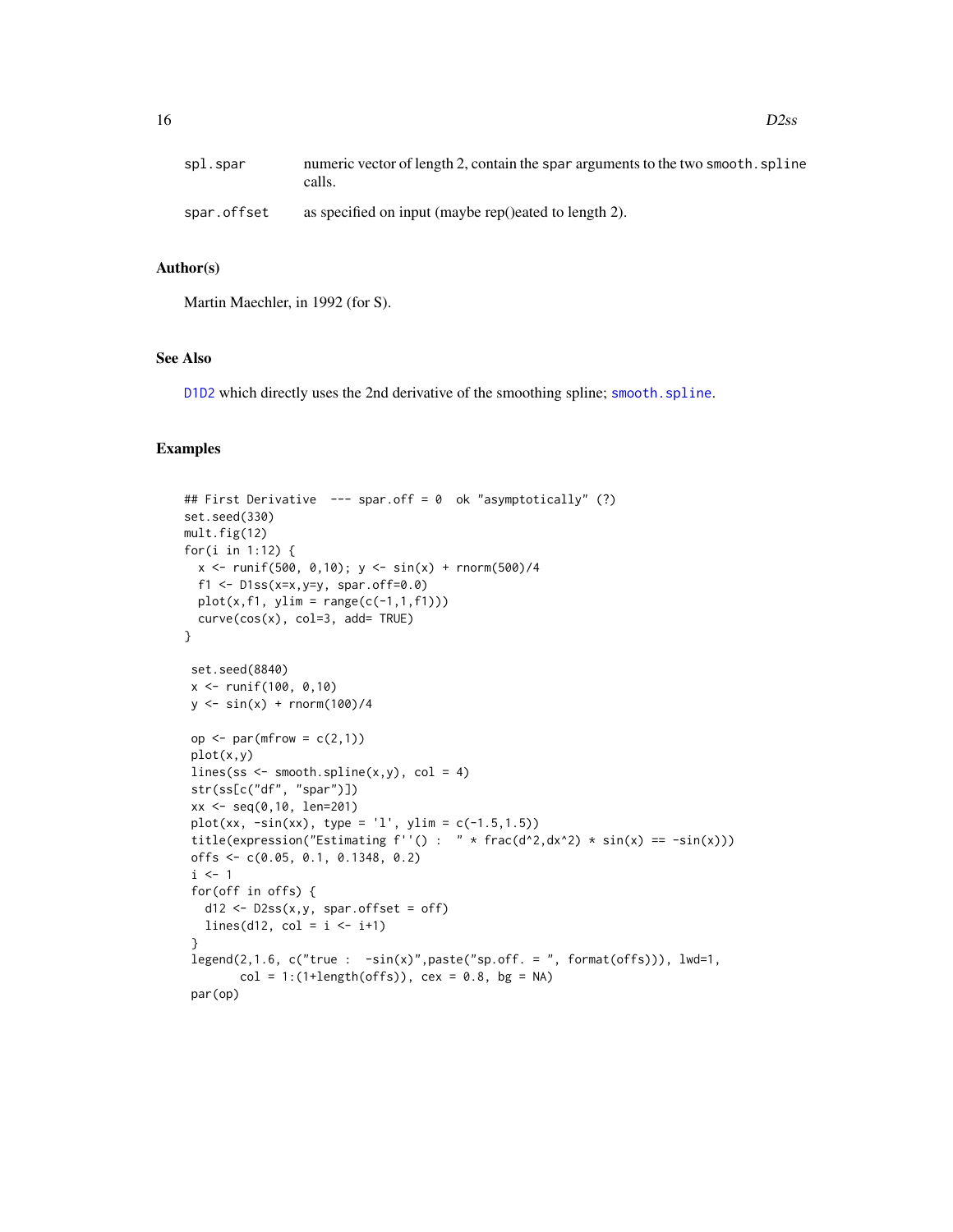# <span id="page-16-0"></span>Description

These functions are provided for compatibility with older versions of the **sfsmisc** package only, and may be defunct as soon as of the next release.

#### Usage

```
pmax.sa(scalar, arr)
pmin.sa(scalar, arr)
```
#### Arguments

| scalar | numeric scalar.                        |
|--------|----------------------------------------|
| arr    | any numeric R object, typically array. |

# Details

pmax.sa(s,a) and pmin.sa(s,a) return (more-dimensional) arrays. These have been deprecated, because [pmax](#page-0-0) and [pmin](#page-0-0) do so too, if the array is used as *first* argument.

diagDA *Diagonal Discriminant Analysis*

# Description

This function implements a simple Gaussian maximum likelihood discriminant rule, for diagonal class covariance matrices.

In machine learning lingo, this is called "Naive Bayes" (for continuous predictors). Note that naive Bayes is more general, as it models discrete predictors as multinomial, i.e., binary predictor variables as Binomial / Bernoulli.

```
dDA(x, c11, pool = TRUE)## S3 method for class 'dDA'
predict(object, newdata, pool = object$pool, ...)
## S3 method for class 'dDA'
print(x, \ldots)diagDA(ls, cll, ts, pool = TRUE)
```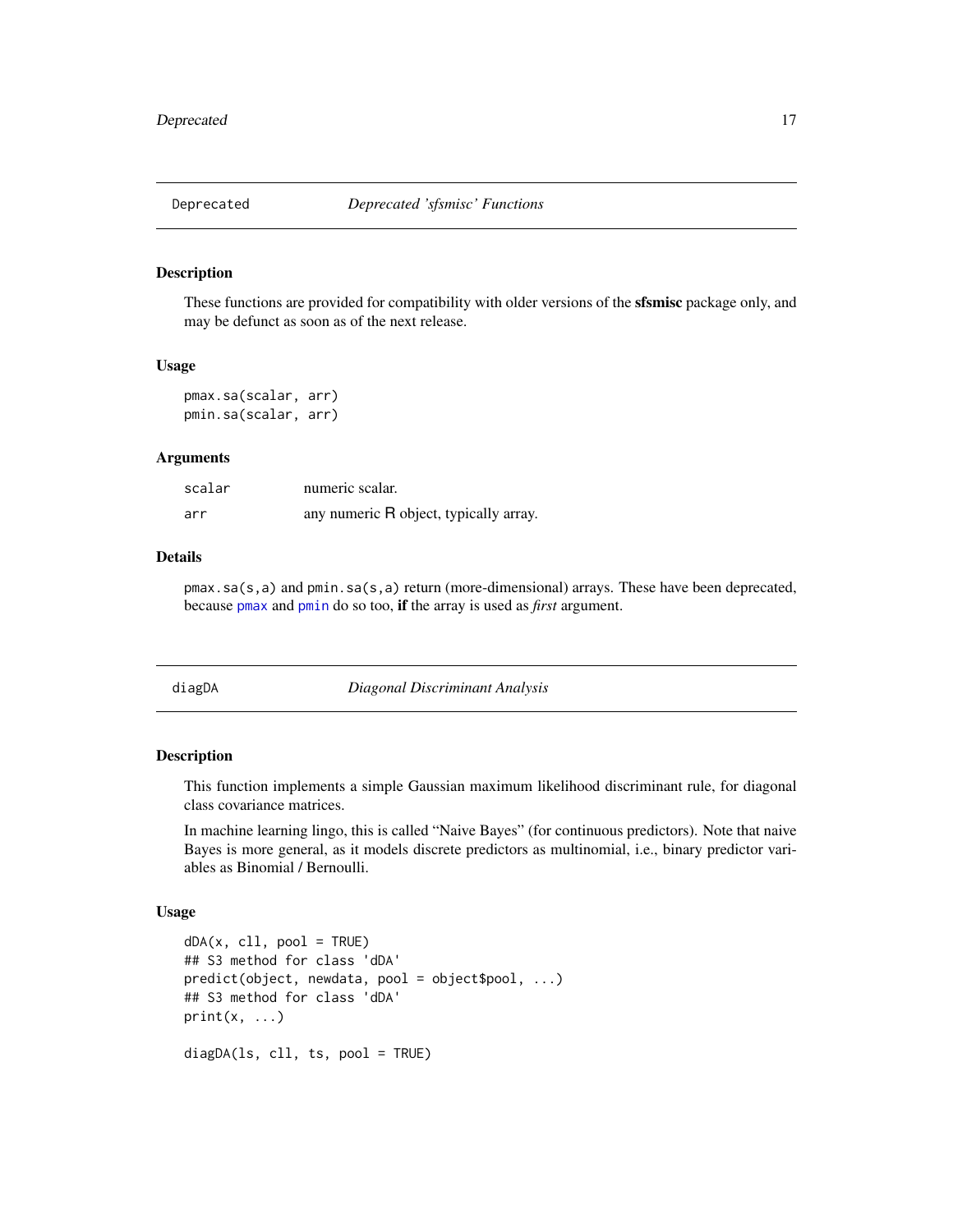#### Arguments

| x,ls        | learning set data matrix, with rows corresponding to cases (e.g., mRNA samples)<br>and columns to predictor variables (e.g., genes).                                                                                                                                                            |
|-------------|-------------------------------------------------------------------------------------------------------------------------------------------------------------------------------------------------------------------------------------------------------------------------------------------------|
| c11         | class labels for learning set, must be consecutive integers.                                                                                                                                                                                                                                    |
| object      | object of class dDA.                                                                                                                                                                                                                                                                            |
| ts, newdata | test set (prediction) data matrix, with rows corresponding to cases and columns<br>to predictor variables.                                                                                                                                                                                      |
| pool        | logical flag. If true (by default), the covariance matrices are assumed to be<br>constant across classes and the discriminant rule is linear in the data. Other-<br>wise (pool = FALSE), the covariance matrices may vary across classes and the<br>discriminant rule is quadratic in the data. |
| $\cdot$     | further arguments passed to and from methods.                                                                                                                                                                                                                                                   |
|             |                                                                                                                                                                                                                                                                                                 |

# Value

dDA() returns an object of class dDA for which there are [print](#page-0-0) and [predict](#page-0-0) methods. The latter returns the same as diagDA():

diagDA() returns an integer vector of class predictions for the test set.

#### Author(s)

Sandrine Dudoit, <sandrine@stat.berkeley.edu> and

Jane Fridlyand, <janef@stat.berkeley.edu> originally wrote stat.diag.da() in CRAN package [sma](https://CRAN.R-project.org/package=sma) which was modified for speedup by Martin Maechler <maechler@R-project.org> who also introduced dDA etc.

# References

S. Dudoit, J. Fridlyand, and T. P. Speed. (2000) Comparison of Discrimination Methods for the Classification of Tumors Using Gene Expression Data. (Statistics, UC Berkeley, June 2000, Tech Report \#576)

#### See Also

[lda](#page-0-0) and [qda](#page-0-0) from the [MASS](https://CRAN.R-project.org/package=MASS) package; [naiveBayes](#page-0-0) from [e1071](https://CRAN.R-project.org/package=e1071).

#### Examples

## two artificial examples by Andreas Greutert: d1 <- data.frame( $x = c(1, 5, 5, 5, 10, 25, 25, 25, 29)$ ,  $y = c(4, 1, 2, 4, 4, 4, 6:8, 7)$ n.plot(d1) library(cluster) (cl1P <- pam(d1,k=4)\$cluster) # 4 surprising clusters with(d1, points( $x+0.5$ , y, col = cl1P, pch =cl1P))  $i1 \leftarrow c(1,3,5,6)$  $tr1 < -d1[-i1, ]$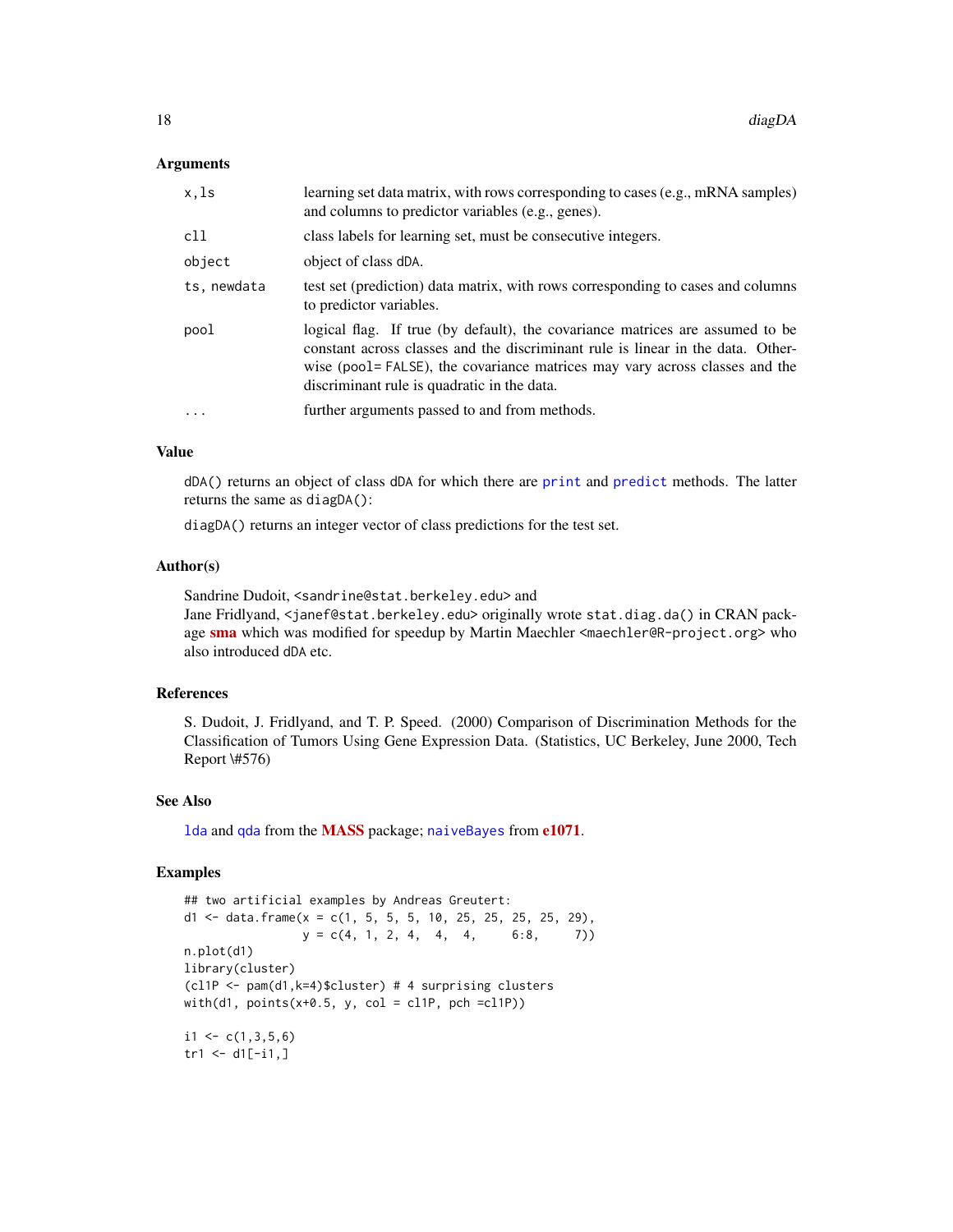#### <span id="page-18-0"></span>diag $X$  19

```
cl1. \leq c(1, 2, 1, 2, 1, 3)cl1 \leftarrow c(2,2,1,1,1,3)
plot(tr1, cex=2, col = c11, pch = 20 + c11)(dd.<- diagDA(tr1, cl1., ts = d1[ i1,]))# ok
(dd \leftarrow diagDA(tr1, cl1, ts = d1[i1,])# ok, too!
points(d1[ i1,], pch = 10, cex=3, col = dd)
## use new fit + predict instead :
(r1 \leq dDA(tr1, cl1))(r1.<- dDA(tr1, cl1.))
stopifnot(dd == predict(r1, new = d1[i1,]),
           dd == predict(r1., new = d1[i1,])plot(tr1, cex=2, col = c11, bg = c11, pch = 20 + c11,xlim=c(1,30), ylim= c(0,10))
xy \le - \text{cbind}(x= \text{runif}(500, \text{ min=1}, \text{max=30}), y = \text{runif}(500, \text{ min=0}, \text{max=10}))points(xy, cex= 0.5, col = predict(r1, new = xy))
abline(v=c( mean(c(5,25)), mean(c(25,29))))
## example where one variable xj has Var(xj) = 0:
x4 <- matrix(c(2:4,7, 6,8,5,6, 7,2,3,1, 7,7,7,7), ncol=4)
y \leftarrow c(2, 2, 1, 1)m4.1 \leftarrow dDA(x4, y, pool = FALSE)m4.2 \leq dDA(x4, y, pool = TRUE)xx \le - matrix(c(3,7,5,7), ncol=4)
predict(m4.1, xx)## gave integer(0) previously
predict(m4.2, xx)
```
diagX *The "Other" Diagonal Matrix*

#### Description

Compute the *other* diagonal identity matrix. The result is basically a *fast* version of diag(n)[, n:1].

#### Usage

diagX(n)

#### Arguments

n positive integer.

# Value

a numeric  $n \times n$  matrix with many zeros – apart from 1s in the *other* diagonal.

#### Author(s)

Martin Maechler, 1992.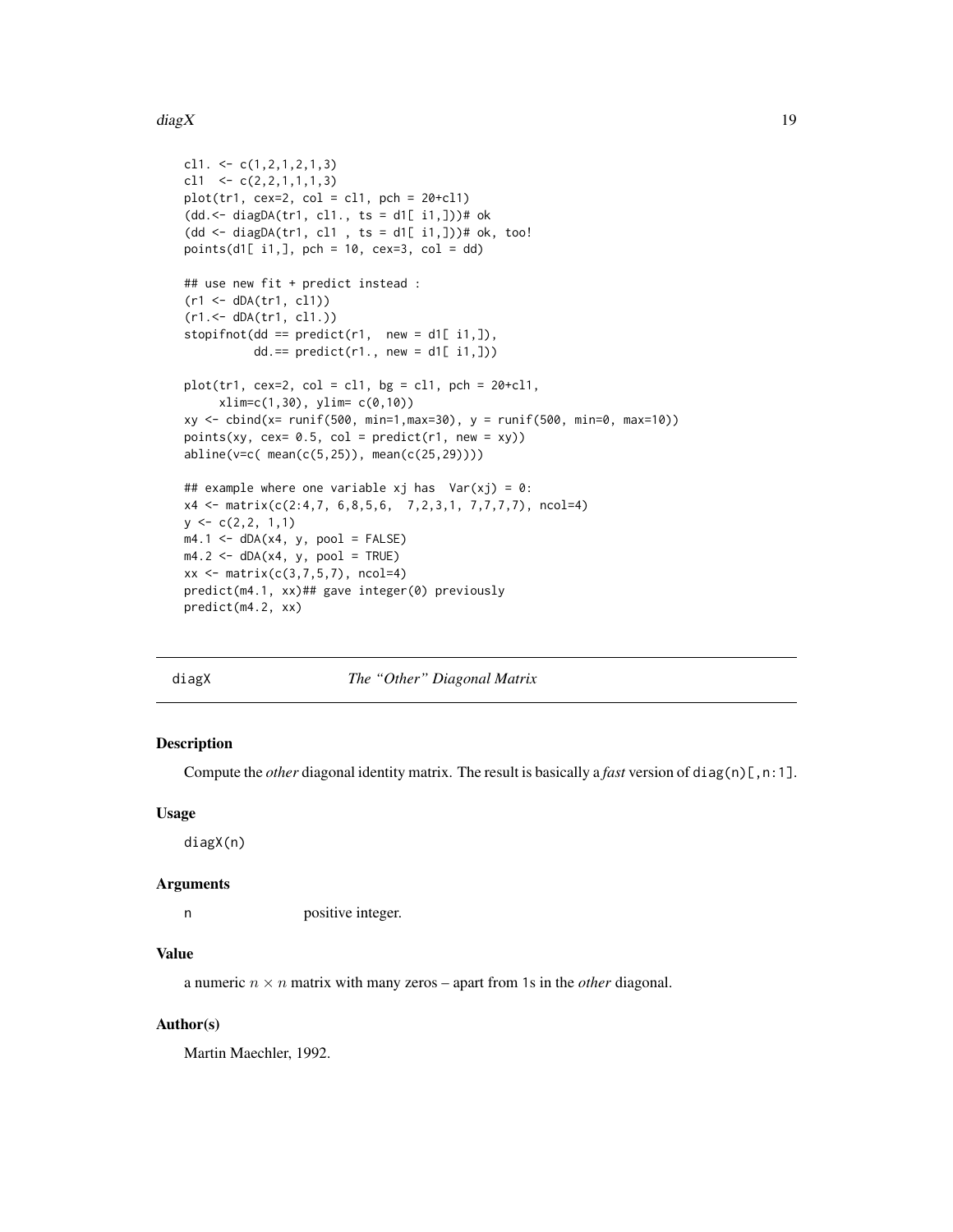### See Also

[diag](#page-0-0).

# Examples

```
diagX(4)
for(m in 1:5)
  stopifnot(identical(diagX(m), diag(m)[, m:1, drop = FALSE]))
```

```
digitsBase Digit/Bit Representation of Integers in any Base
```
#### Description

Integer number representations in other Bases.

Formally, for every element  $N = x[i]$ , compute the (vector of) "digits" A of the base b representation of the number  $N$ ,  $N = \sum_{k=0}^{M} A_{M-k} \dot{b}^k$ . Revert such a representation to integers.

# Usage

```
digitsBase(x, base = 2, ndigits = 1 + floor(1e-9 + log(max(x,1), base)))
## S3 method for class 'basedInt'
as.integer(x, ...)## S3 method for class 'basedInt'
print(x, \ldots)as.intBase(x, base = 2)bi2int(xlist, base)
```
#### Arguments

| x         | For digits Base (): non-negative integer (vector) whose base base digits are<br>wanted.                                                                       |
|-----------|---------------------------------------------------------------------------------------------------------------------------------------------------------------|
|           | For $as.intBase()$ :<br>a list of numeric vectors, a character vector, or an integer matrix as returned by<br>digitsBase(), representing digits in base base. |
| base      | integer, at least 2 specifying the base for representation.                                                                                                   |
| ndigits   | number of bits/digits to use.                                                                                                                                 |
| $\ddotsc$ | potential further arguments passed to methods, notably print.                                                                                                 |
| xlist     | a list of integer vectors with entries typically in $\theta$ : (base-1), such as resulting<br>from digitsBase().                                              |

<span id="page-19-0"></span>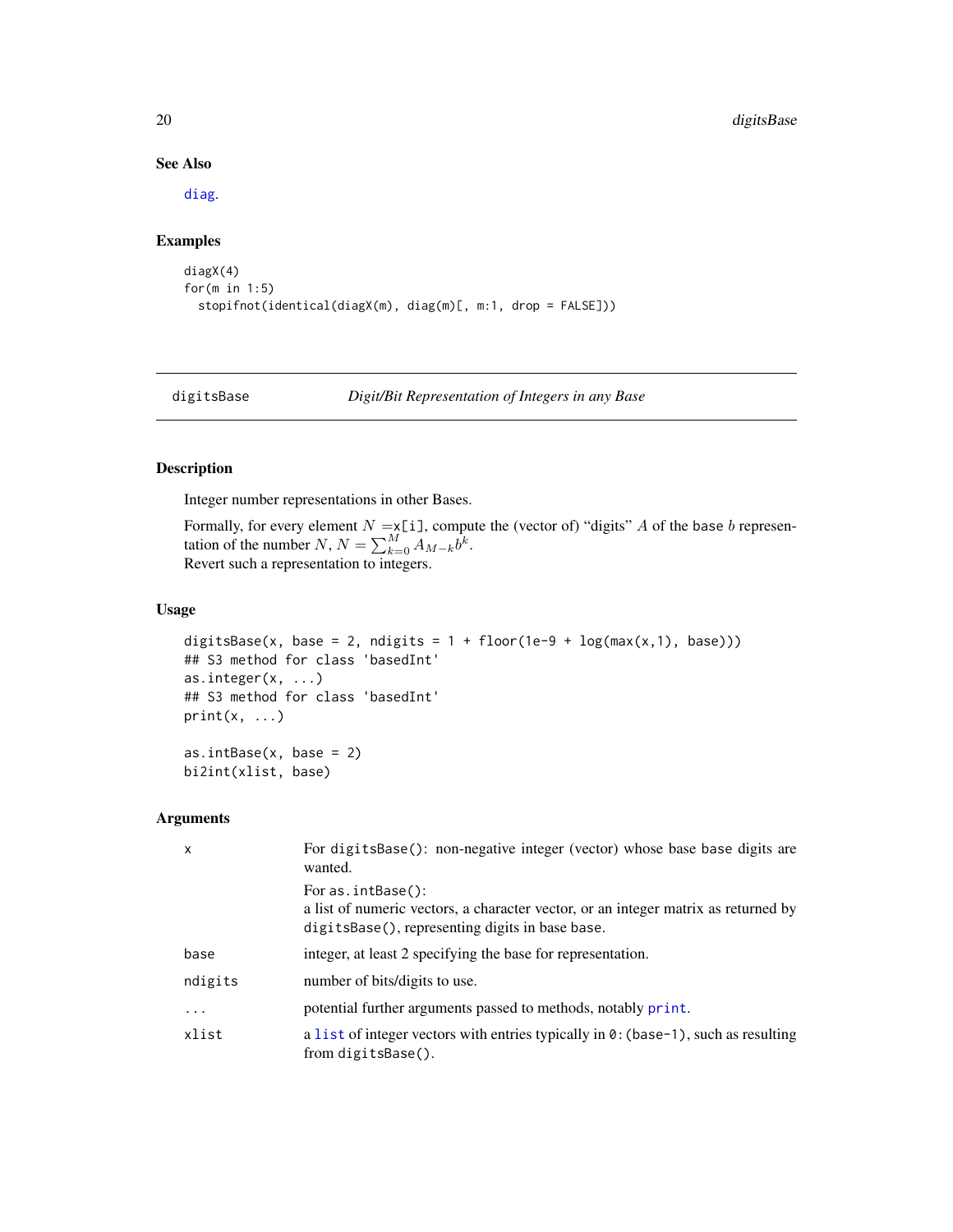#### digitsBase 21

# Value

For digitsBase(), an object, say m, of class "basedInt" which is basically a (ndigits x n) [matrix](#page-0-0) where  $m$ [, i] corresponds to  $x[i]$ ,  $n <$ -length(x) and  $attr(m, "base")$  is the input base.

as.intBase() and the [as.integer](#page-0-0) method for basedInt objects return an [integer](#page-0-0) vector. bi2int() is the low-level workhorse of as.intBase().

# Note

Some of these functions existed under names digits and digits. v in previous versions of the sfsmisc package.

#### Author(s)

Martin Maechler, Dec 4, 1991 (for S-plus; then called digits.v).

#### Examples

```
digitsBase(0:12, 8) #-- octal representation
empty.dimnames(digitsBase(0:33, 2)) # binary
## This may be handy for just one number (and default decimal):
digits <- function(n, base = 10) as.vector(digitsBase(n, base = base))
digits(128982734) # 1 2 8 9 8 2 7 3 4
digits(128, base = 8) # 2 0 0
## one way of pretty printing (base <= 10!)
b2ch <- function(db)
       noquote(gsub("^0+(.{1,})$"," \\1",
               apply(db, 2, paste, collapse = "")))
b2ch(digitsBase(0:33, 2)) #-> 0 1 10 11 100 101 ... 100001
b2ch(digitsBase(0:33, 4)) #-> 0 1 2 3 10 11 12 13 20 ... 200 201
## Hexadecimal:
i \leq c(1:20, 100:106)M <- digitsBase(i, 16)
hexdig <- c(0:9, LETTERS[1:6])
cM < - hexdig[1 + M]; dim(cM) <- dim(M)
b2ch(cM) #-> 1 2 3 4 5 6 7 8 9 A B C D E F 10 11 ... 6A
## IP (Internet Protocol) numbers coding: <n>.<n>.<n>.<n> <--> longinteger
ip_ntoa <- function(n)
       apply(digitsBase(n, base = 256), 2, paste, collapse=".")
ip_ntoa(2130706430 + (0:9))# "126.255.255.254" ... "127.0.0.7"
## and the inverse:
ip_aton <- function(a)
       bi2int(lapply(strsplit(a, ".", fixed=TRUE), as.integer), 256)
n \le -2130706430 + (0:9)head(ip <- ip_ntoa(n))
head(ip_aton(ip))
stopifnot(n == ip_atom(ip_ntoa(n)),
```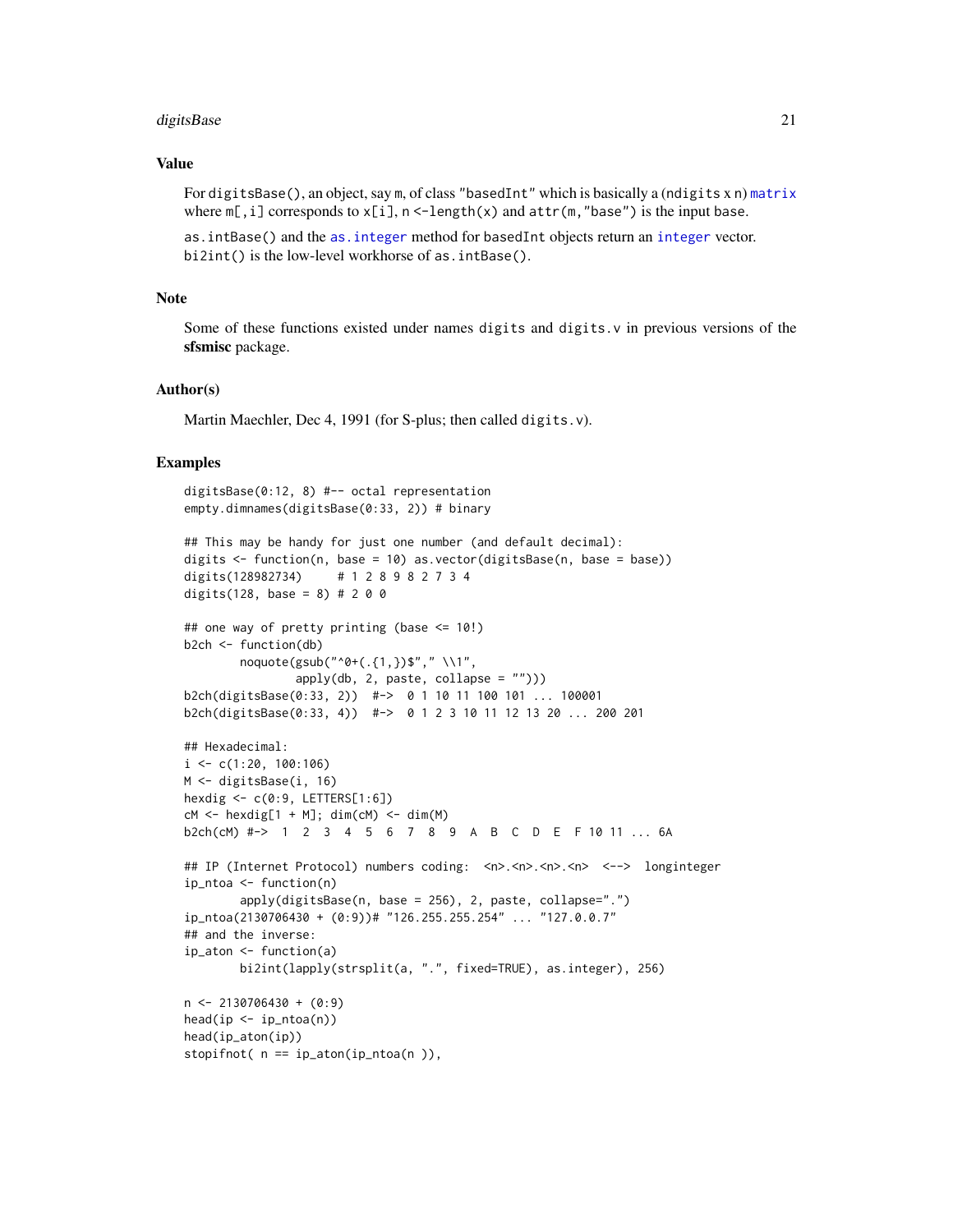```
ip == ip\_ntoa(ip\_aton(ip))## Inverse of digitsBase() : as.integer method for the "basedInt" class
as.integer(M)
## or also as.intBase() working from strings:
(cb \leq apply(digitsBase(0:33, 4), 2, paste, collapse = ""))##-> "000" "001" ..... "200" "201"
all(0:33 == as.intBase(cb, base = 4))
```
Duplicated *Counting-Generalization of duplicated()*

#### Description

Duplicated() generalizes the [duplicated](#page-0-0) method for vectors, by returning indices of "equivalence classes" for duplicated entries and returning nomatch (NA by default) for unique entries.

Note that duplicated() is not TRUE for the first time a duplicate appears, whereas Duplicated() only marks unique entries with nomatch (NA).

# Usage

Duplicated(v, incomparables = FALSE, fromLast = FALSE, nomatch =  $NA\_integer_$ )

#### Arguments

| $\mathsf{v}$  | a vector, often character, factor, or numeric.                                                                                                                                                                                                                                                |
|---------------|-----------------------------------------------------------------------------------------------------------------------------------------------------------------------------------------------------------------------------------------------------------------------------------------------|
| incomparables | a vector of values that cannot be compared, passed to both duplicated () and<br>match(). FALSE is a special value, meaning that all values can be compared,<br>and may be the only value accepted for methods other than the default. It will<br>be coerced internally to the same type as x. |
| fromLast      | logical indicating if duplication should be considered from the reverse side, i.e.,<br>the last (or rightmost) of identical elements would correspond to duplicated=FALSE.                                                                                                                    |
| nomatch       | passed to $match()$ : the value to be returned in the case when no match is found.<br>Note that it is coerced to integer.                                                                                                                                                                     |

#### Value

an integer vector of the same length as v. Can be used as a [factor](#page-0-0), e.g., in [split](#page-0-0), [tapply](#page-0-0), etc.

#### Author(s)

Christoph Buser and Martin Maechler, Seminar fuer Statistik, ETH Zurich, Sep.2007

#### See Also

[uniqueL](#page-119-1) (also in this sfsmisc package); [duplicated](#page-0-0), [match](#page-0-0).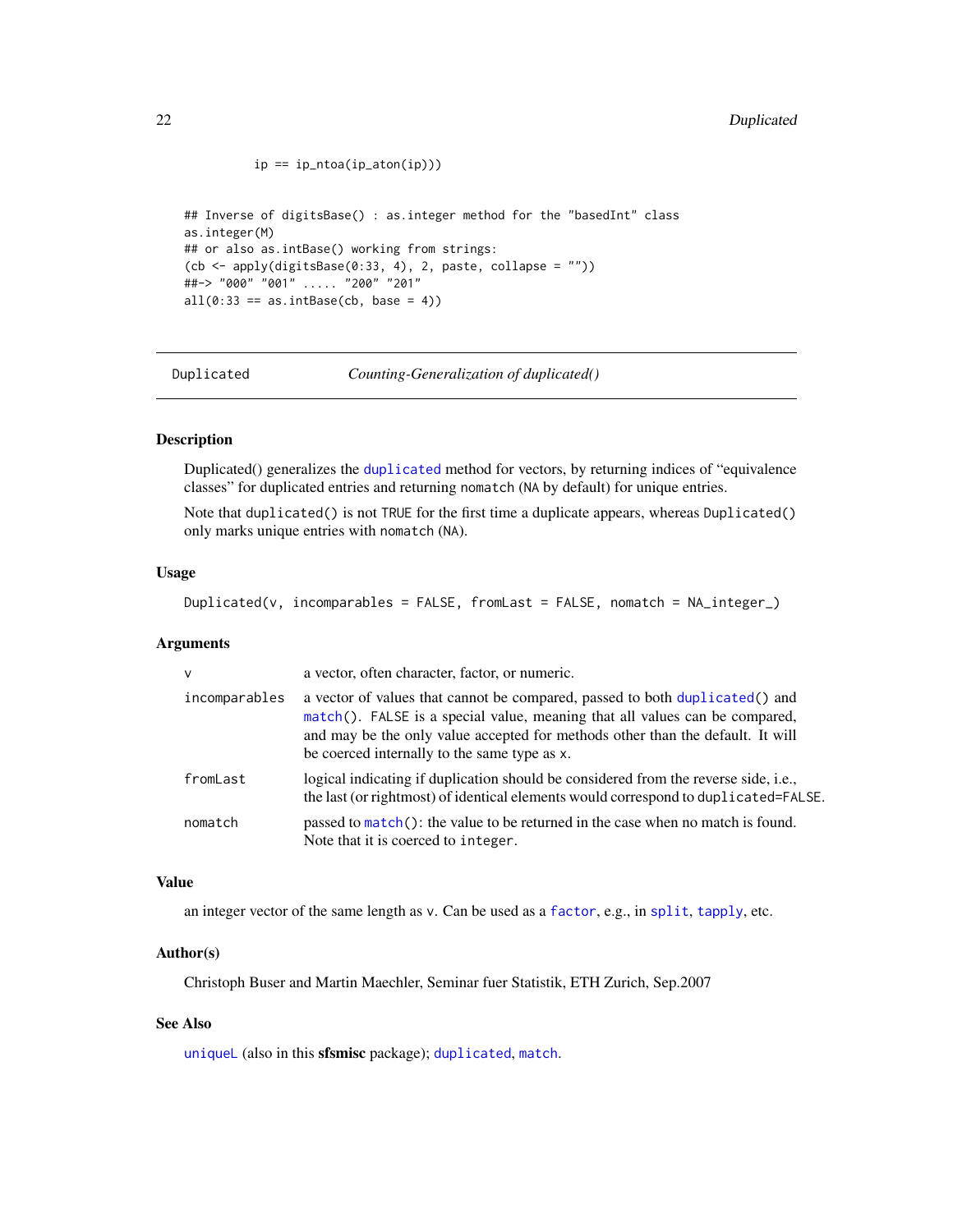<span id="page-22-0"></span>eaxis 23

# Examples

```
x \leq -c(9:12, 1:4, 3:6, 0:7)data.frame(x, dup = duplicated(x),
              dupL= duplicated(x, fromLast=TRUE),
              Dup = Duplicated(x),
              DupL= Duplicated(x, fromLast=TRUE))
```
# <span id="page-22-1"></span>eaxis *Extended / Engineering Axis for Graphics*

# **Description**

An extended [axis\(](#page-0-0)) function which labels more prettily, in particular for log-scale axes.

It makes use of [plotmath](#page-0-0) or (LaTeX) [expression](#page-0-0)s of the form  $k \times 10^k$  for labeling a log-scaled axis and when otherwise exponential formatting would be used (see [pretty10exp](#page-77-1)).

#### Usage

```
eaxis(side, at = if(log) axTicks(side, axp=axp, log=log, nintLog=nintLog)
                 else axTicks(side, axp=axp, log=log),
     labels = NULL, log = NULL,use.expr = \log || format.info(as.numeric(at), digits=7)[3] > 0,
    f.smalltcl = 3/5, at.small = NULL, small.mult = NULL, equidist.at.tol = 0.002,
     small.args = list(),
     draw.between.ticks = TRUE, between.max = 4,
     outer.at = TRUE, drop.1 = TRUE, sub10 = FALSE, las = 1,
     nintLog = max(10, par("lab")[2 - is.x]),axy = NULL, n.argv = NULL, max.at = Inf,
     lab.type = "plotmath", lab.sep = "cdot",
      ...)
```
#### Arguments

| side       | integer in 1:4, specifying side of axis.                                                                                                                                                                       |
|------------|----------------------------------------------------------------------------------------------------------------------------------------------------------------------------------------------------------------|
| at         | numeric vector of ("normal sized") tick locations; by default $axTicks(side, \ldots)$ ,<br>i.e., the same as $axis()$ would use.                                                                               |
| labels     | NULL (default), $logical$ , character or expression, as in $axis$ ); in addition,<br>if NA, labels = TRUE is passed to $axis()$ , i.e. pretty 10exp is <i>not</i> used. Use<br>FALSE to suppress any labeling. |
| log        | logical or NULL specifying if log-scale should be used; the default depends on<br>the current plot's axis.                                                                                                     |
| use.expr   | logical specifying if pretty10exp(.) should be used for constructing labels<br>when they are NULL. The default is typically good enough, but you may occa-<br>sionally <i>force</i> use, $expr = TRUE$ .       |
| f.smalltcl | factor specifying the lengths of the small ticks in proportion to the normal sized,<br>labeled ticks.                                                                                                          |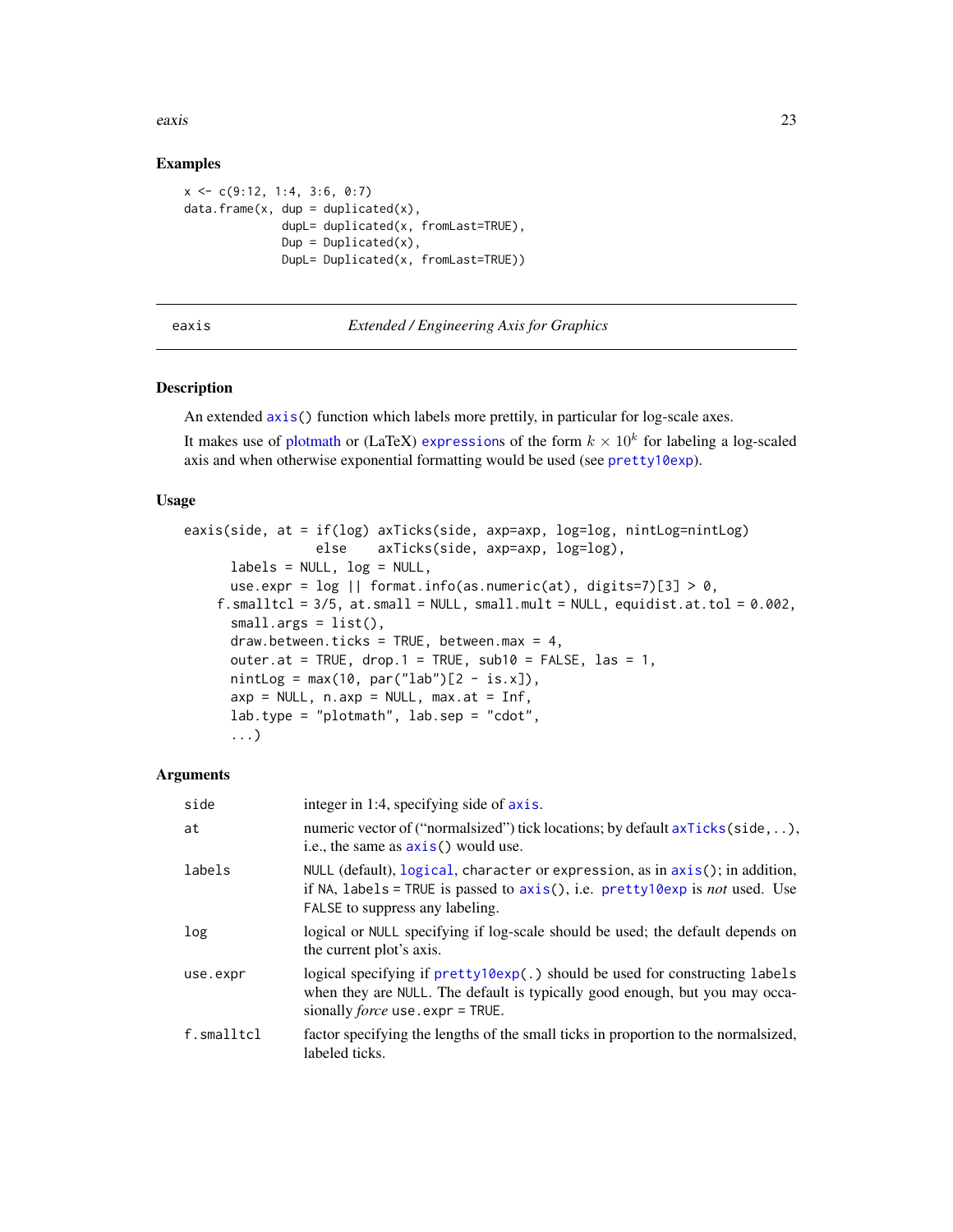| at.small           | locations of small ticks; the default, NULL, uses small mult and constructs<br>"smart" locations.                                                                                                                                    |
|--------------------|--------------------------------------------------------------------------------------------------------------------------------------------------------------------------------------------------------------------------------------|
| small.mult         | positive integer (or NULL), used when at . small is NULL to indicate which mul-<br>tiples of at (typically axTicks()) should be used as "small ticks". The default<br>NULL will use 9 in the log case and a number in 2:5 otherwise. |
| equidist.at.tol    |                                                                                                                                                                                                                                      |
|                    | a small positive number, a tolerance to be used for checking equidistant at val-<br>ues. Used to be hardwired at .001 which was seen to be too small; increase it<br>when necessary.                                                 |
| small.args         | optional list of further arguments to the (second) $axis()$ call which draws the<br><i>small</i> ticks.                                                                                                                              |
| draw.between.ticks |                                                                                                                                                                                                                                      |
|                    | (only if log is true): logical indicating that possible (non-small) ticks between<br>the labeled (via at) ones should be drawn as well (and possibly also used for<br>at.small construction), see also between.max.                  |
| between.max        | (only if log and draw. between. ticks are true): integer indicating ticks should<br>be drawn (approximately) between the labeled ones.                                                                                               |
| outer.at           | logical specifying that at. small should also be constructed outside the at range,<br>but still inside the corresponding par ("usr").                                                                                                |
| drop.1             | logical specifying if $1 \times$ should be dropped from labels, passed to pretty $10 \exp$ .                                                                                                                                         |
| sub10              | logical, integer (of length 1 or 2) or "10", indicating if some $10^k$ should be<br>simplified to "traditional" formats, see pretty10exp.                                                                                            |
| nintLog            | only used in $R > 2.13.x$ , when log is true: approximate (lower bound on) num-<br>ber of intervals for log scaling.                                                                                                                 |
| axp                | to be passed to $axTicks()$ if at is not specified.                                                                                                                                                                                  |
| n.axp              | to be set to axp[3] when axp and at are not specified, in order to tweak the<br><i>number</i> of (non-small) tick marks produced from $axTicks($ ), notably when<br>$log$ is true, set n. axp to 1, 2, or 3:                         |
|                    | 1: will produce tick marks at $10j$ for integer j,                                                                                                                                                                                   |
|                    | 2: gives marks $k10^j$ with $k \in \{1, 5\}$ ,                                                                                                                                                                                       |
|                    | 3: gives marks $k10^j$ with $k \in \{1, 2, 5\}$                                                                                                                                                                                      |
|                    | see 'xaxp' on the par help page.                                                                                                                                                                                                     |
| max.at             | maximal number of at values to be used effectively. If you don't specify at<br>yourself carefully, it is recommended to set this to something like 25, but this is<br>not the default, for back compatibility reasons.               |
| $\ln s, \ldots$    | arguments passed to (the first) $axis$ call. Note that the default $las = 1$ differs<br>from $axis's$ default $las = 0$ .                                                                                                            |
| lab.type           | string, passed to pretty10exp to choose between default plotmath or LaTeX<br>label format.                                                                                                                                           |
| lab.sep            | separator between mantissa and exponent for LaTeX labels, see pretty10exp.                                                                                                                                                           |

# Author(s)

Martin Maechler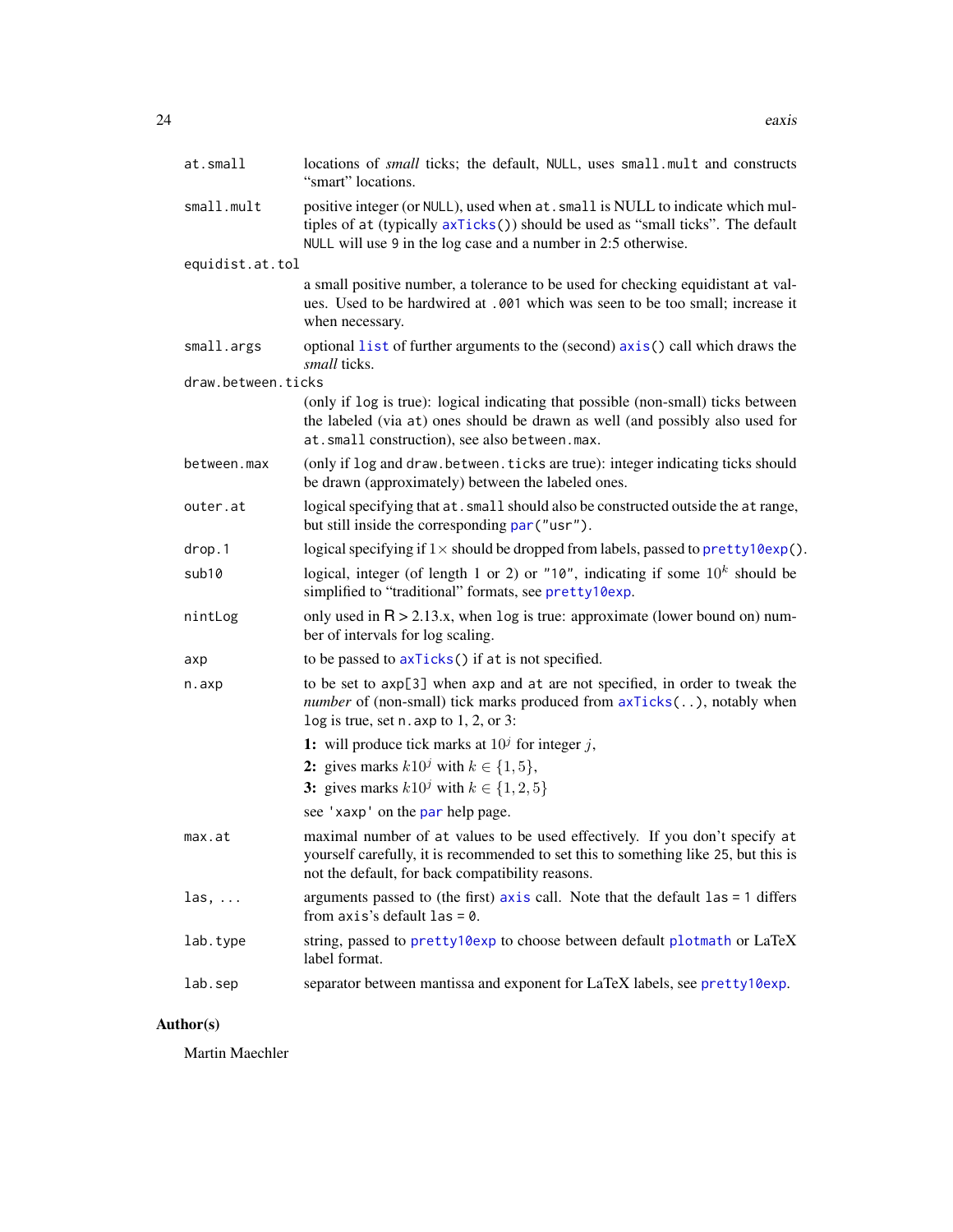eaxis 25

# See Also

[axis](#page-0-0), [axTicks](#page-0-0), [axTexpr](#page-5-1), [pretty10exp](#page-77-1).

# Examples

```
x <- lseq(1e-10, 0.1, length = 201)
plot(x, pt(x, df=3), type = "l", xaxt = "n", log = "x")
eaxis(1)
## without small ticks:
eaxis(3, at.small=FALSE, col="blue")
## If you like the ticks, but prefer traditional (non-"plotmath") labels:
plot(x, gamma(x), type = "l", log = "x")eaxis(1, labels=NA)
x \le - lseq(.001, 0.1, length = 1000)
plot(x, sin(1/x)*x, type = "l", xax = "n", log = "x")eaxis(1)
eaxis(3, n.axp = 1)# \rightarrow xaxp[3] = 1: only 10^j (main) ticks
## non- log-scale : draw small ticks, but no "10^k" if not needed:
x <- seq(-100, 100, length = 1000)
plot(x, sin(x)/x, type = "l", xaxt = "n")
eaxis(1) \# \text{ default } \text{-} > \{1, 2, 5\} \times 10^{\circ} \text{j} ticks
eaxis(3, n.axp = 2)# \rightarrow xaxp[3] := 2 -- approximately two (main) ticks
x \le - seq(-1, 1, length = 1000)
plot(x, sin(x)/x, type = "l", xaxt = "n")eaxis(1, small.args = list(col="blue"))
x < -x/1000plot(x, 1-sin(x)/x, type = "l", xaxt = "n", yaxt = "n")
eaxis(1)
eaxis(2)
## more labels than default:
op <- par(lab=c(10,5,7))
plot(x, sin(x)/x, type = "l", xaxt = "n")eaxis(1) # maybe (depending on your canvas), there are too many,
## in that case, maybe use
plot(x, sin(x)/x, type = "l", xaxt = "n")eaxis(1, axTicks(1)[c(TRUE,FALSE)]) # drop every 2nd label
eaxis(3, labels=FALSE)
## ore use 'max.at' which thins as well:
plot(x, sin(x)/x, type = "l", xaxt = "n")eaxis(1, max.at=6)
par(op)
### Answering R-help "How do I show real values on a log10 histogram", 26 Mar 2013
## the data:
       set.seed(1); summary(x \le rlnorm(100, m = 2, sdl = 3))
## the plot (w/o x-axis) :
```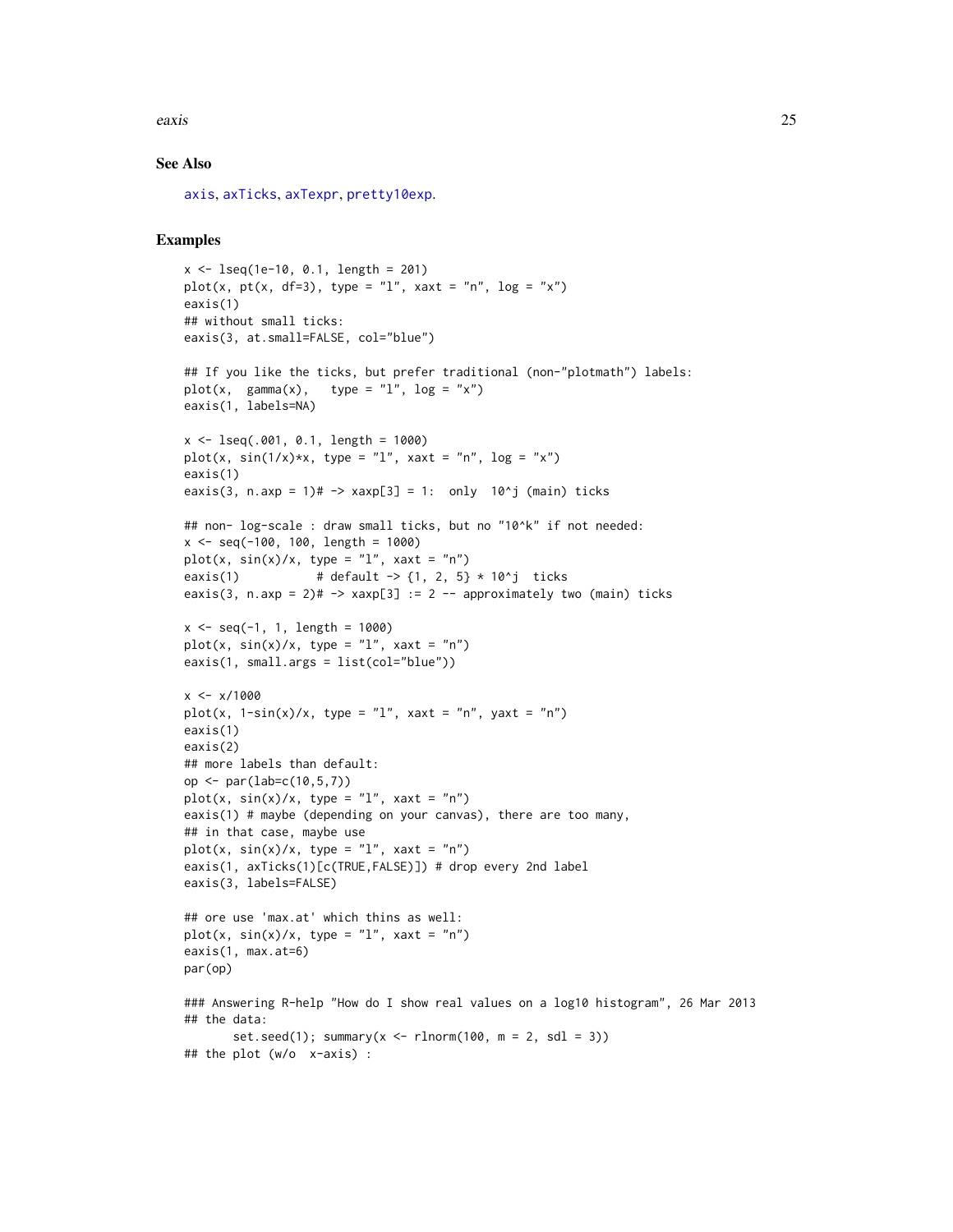```
r \le - hist(log10(x), xaxt = "n", xlab = "x [log scale]")
## the nice axis:
       axt <- axTicks(1)
       eaxis(1, at = axt, labels = pretty10exp(10^axt, drop.1=TRUE))
## Additionally demo'ing 'sub10' options:
       plot(r, xaxt="n")
       eaxis(1, at = axt, labels = pretty10exp(10^axt, drop.1=TRUE, sub10 = 2))
## or
       plot(r, xaxt="n")
       eaxis(1, at = axt, labels = pretty10exp(10^axt, drop.1=TRUE, sub10 = "10"))
## or
       plot(r, xaxt="n")
       eaxis(1, at = axt, labels = prety10exp(10^{\text{A}}axt, drop.1=TRUE, sub10 = c(-2, 2)))
```
ecdf.ksCI *Plot Empirical Distribution Function With 95% Confidence Curves*

#### Description

Plots the empirical (cumulative) distribution function (ECDF) for univariate data, together with upper and lower simultaneous 95% confidence curves, computed via Kolmogorov-Smirnov' D, see [KSd](#page-40-1).

#### Usage

ecdf.ksCI(x, main = NULL, sub = NULL, xlab = deparse(substitute(x)),  $ci.col = "red", ...$ 

#### Arguments

| x      | x numerical vector of observations.         |
|--------|---------------------------------------------|
|        | main, sub, xlab arguments passed to title.  |
| ci.col | color for confidence interval lines.        |
|        | optional arguments passed to plot. stepfun. |

#### Value

Nothing. Used for its side effect, to produce a plot.

# Note

Presently, will only work if  $length(x) > 9$ .

#### Author(s)

Kjetil Halvorsen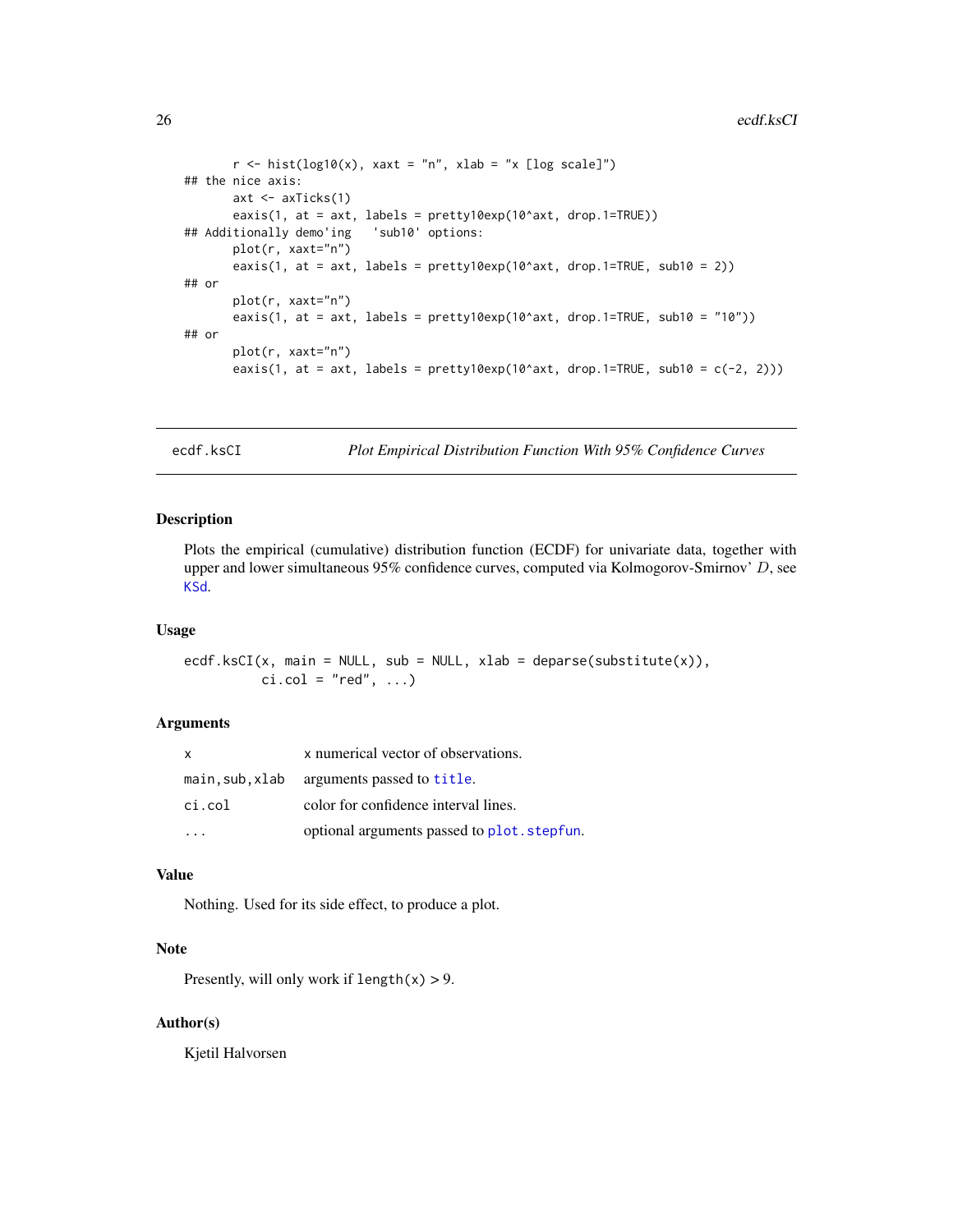# <span id="page-26-0"></span>ellipsePoints 27

# References

Bickel and Doksum, see [KSd](#page-40-1).

#### See Also

[ecdf](#page-0-0) and [plot.stepfun](#page-0-0) in standard R.

# Examples

ecdf.ksCI( rchisq(50,3) )

ellipsePoints *Compute Radially Equispaced Points on Ellipse*

# Description

Compute points on (the boundary of) an ellipse which is given by elementary geometric parameters.

# Usage

ellipsePoints(a, b, alpha =  $0$ , loc =  $c(0, 0)$ , n = 201, keep.ab.order=FALSE)

# Arguments

| a,b             | length of half axes in $(x,y)$ direction. Note that $(a, b)$ is equivalent to $(b, a)$<br>unless keep.ab.order=TRUE.                                              |
|-----------------|-------------------------------------------------------------------------------------------------------------------------------------------------------------------|
| alpha           | angle (in degrees) giving the orientation of the ellipse, i.e., the original $(x,y)$ -axis<br>ellipse is rotated by angle.                                        |
| 1 <sub>oc</sub> | center (LOCation) of the ellipse.                                                                                                                                 |
| n               | number of points to generate.                                                                                                                                     |
| keep.ab.order   | logical indicating if $(a, b)$ should be considered <i>ordered</i> . When FALSE, as per<br>default, the orientation of the ellipse is solely determined by alpha. |
|                 | Note that keep, ab, order = TRUE seems a more natural default, but FALSE is<br>there for back-compatibility.                                                      |

# Value

A numeric matrix of dimension  $n \times 2$ , each row containing the  $(x,y)$  coordinates of a point.

# Author(s)

Martin Maechler, March 2002.

# See Also

the 'ellipse' package and [ellipsoidhull](#page-0-0) and [ellipsoidPoints](#page-0-0) in the 'cluster' package.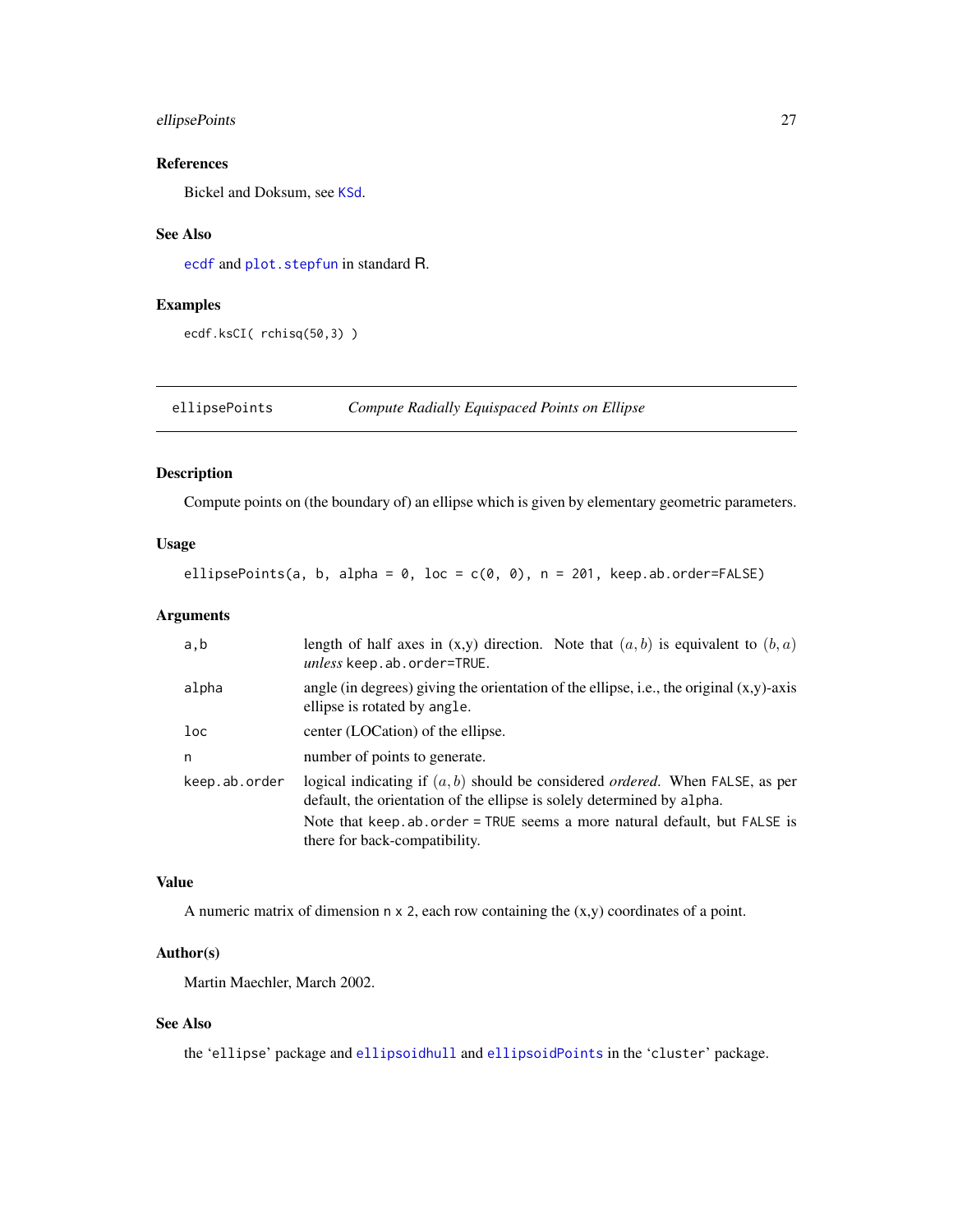# <span id="page-27-0"></span>Examples

```
## Simple Ellipse, centered at (0,0), x-/y- axis parallel:
ep <- ellipsePoints(5,2)
str(ep)
plot(ep, type="n",asp=1) ; polygon(ep, col = 2)
## (a,b) = (2,5) is equivalent to (5,2) :
lines(ellipsePoints(2,5), lwd=2, lty=3)
## keep.order=TRUE : Now, (2,5) are axes in x- respective y- direction:
lines(ellipsePoints(2,5, keep.ab.order=TRUE), col="blue")
## rotate by 30 degrees :
plot(ellipsePoints(5,2, alpha = 30), asp=1)
abline(h=0,v=0,col="gray")
abline(a=0,b= tan( 30 \times pi/180), col=2, lty = 2)
abline(a=0,b= tan(120 *pi/180), col=3, lty = 2)
## NB: use x11(type = "Xlib") for the following if you can
if(dev.interactive(TRUE)) {
  ## Movie : rotating ellipse :
  nTurns <- 4 # #{full 360 deg turns}
  for(al in 1:(nTurns*360)) {
      ep \le ellipsePoints(3,6, alpha=al, loc = c(5,2))
      plot(ep,type="l",xlim=c(-1,11),ylim=c(-4,8),
  asp=1, axes = FALSE, xlab="", ylab="")
  }
  ## Movie : rotating _filled_ ellipse {less nice to look at}
  for(al in 1:180) {
      ep \le ellipsePoints(3,6, alpha=al, loc = c(5,2))
      plot(ep,type="n",xlim=c(-1,11),ylim=c(-4,8),
   asp=1, axes = FALSE, xlab="", ylab="")
      polygon(ep,col=2,border=3,lwd=2.5)
  }
}# only if interactive
```
empty.dimnames *Empty Dimnames of an Array*

# Description

Remove all dimension names from an array for compact printing.

#### Usage

empty.dimnames(a)

#### Arguments

a an [array](#page-0-0), i.e., as special case a matrix.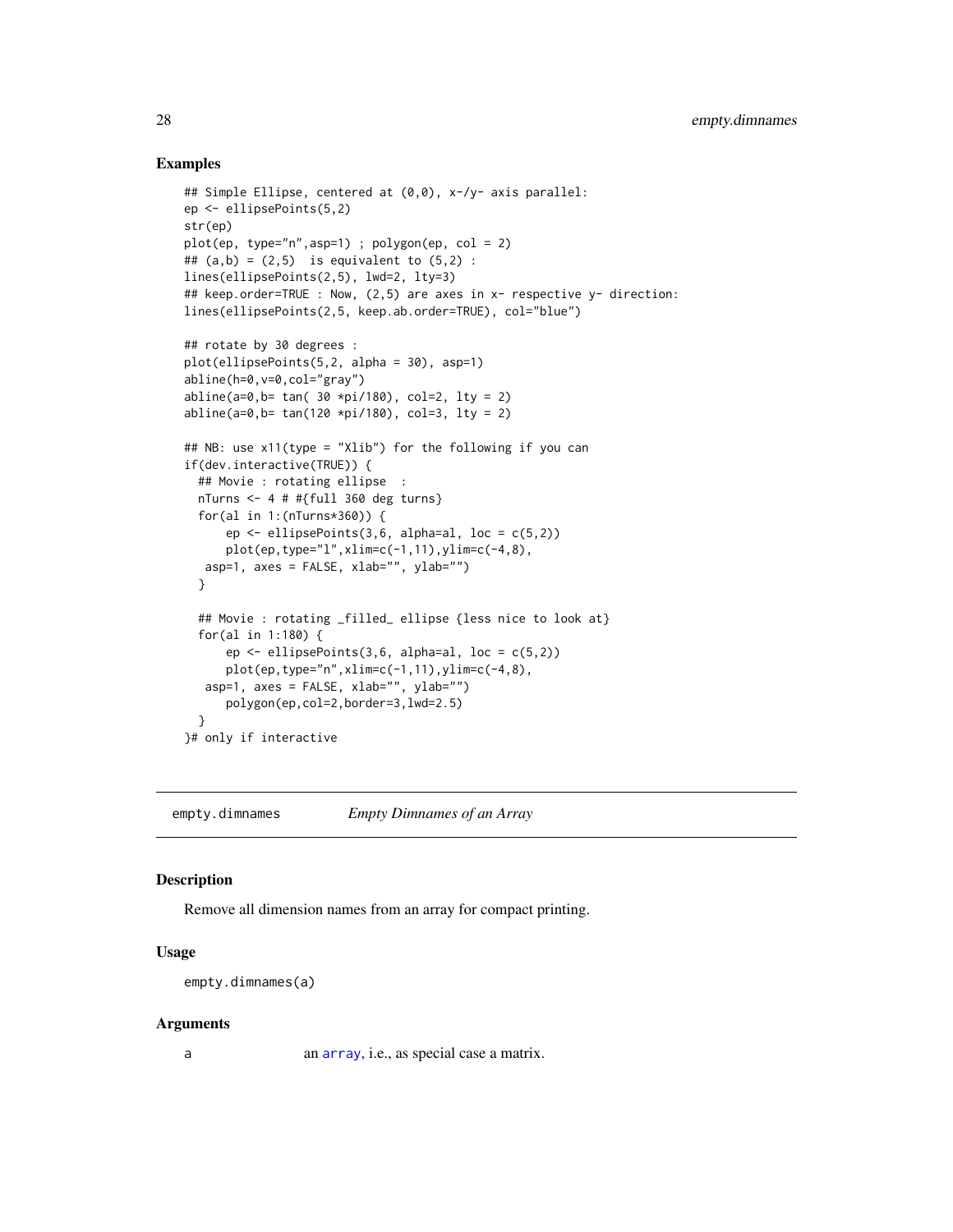#### <span id="page-28-0"></span>errbar 29

# Value

Returns a with its dimnames replaced by empty character strings.

# Author(s)

Bill Venables / Martin Maechler, Sept 1993.

# See Also

[unname](#page-0-0) *removes* the dimnames.

#### Examples

empty.dimnames(diag(5)) # looks much nicer

```
(a < - matrix(-9:10, 4,5))
empty.dimnames(a) # nicer, right?
```
<span id="page-28-1"></span>errbar *Scatter Plot with Error Bars*

# Description

Draws a scatter plot, adding vertical "error bars" to all the points.

#### Usage

```
erbar(x, y, yplus, yminus, cap = 0.015,ylim = range(y,yplus,yminus),
      xlab= deparse(substitute(x)),
      ylab= deparse(substitute(y)), ...)
```
# Arguments

| X          | vector of x values.                                                                                                             |
|------------|---------------------------------------------------------------------------------------------------------------------------------|
| у          | vector of y values.                                                                                                             |
| yplus      | vector of y values: the tops of the error bars.                                                                                 |
| yminus     | vector of y values: the bottoms of the error bars.                                                                              |
| cap        | the width of the little lines at the tops and bottoms of the error bars in units of<br>the width of the plot. Default is 0.015. |
| ylim       | (numeric of length 2): the y-axis extents with a sensible default.                                                              |
| xlab, ylab | axis labels for the plot, as in plot. default.                                                                                  |
| $\ddots$   | Graphical parameters (see par) may also be supplied as arguments to this func-<br>tion.                                         |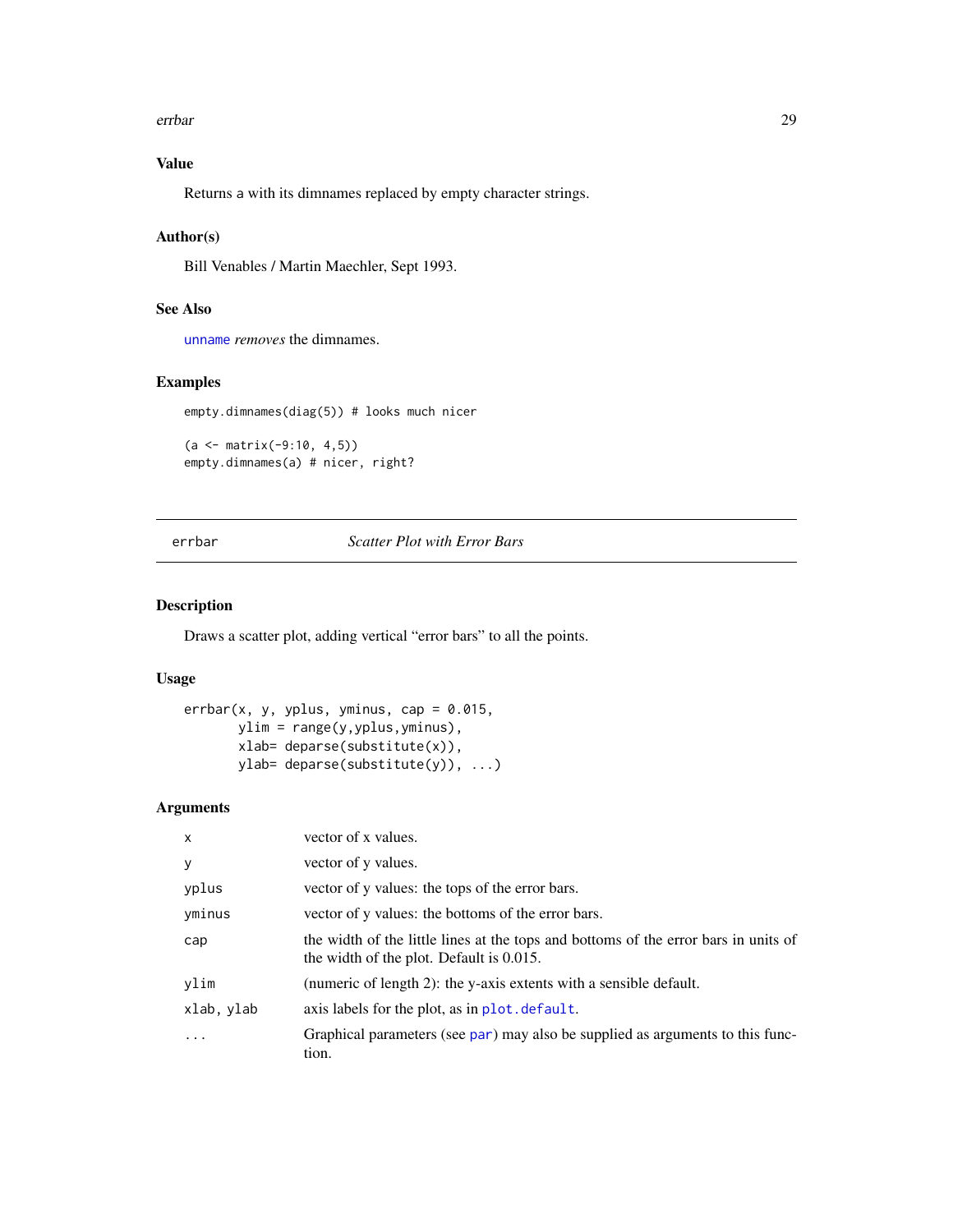#### <span id="page-29-0"></span>Author(s)

Originally Charles Geyer, U.Chicago, early 1991; then Martin Mächler.

#### See Also

[errbar](#page-28-1) in package [Hmisc](https://CRAN.R-project.org/package=Hmisc) is similar.

#### Examples

```
y <- rnorm(10); d <- 1 + .1*rnorm(10)
erbar(1:10, y, y + d, y - d, main="Error Bars example")
```
f.robftest *Robust F-Test: Wald test for multiple coefficients of rlm() Object.*

# Description

Compute a robust F-Test, i.e., a Wald test for multiple coefficients of an [rlm](#page-0-0) object.

# Usage

f.robftest(object, var =  $-1$ )

# Arguments

| object | result of $rlm()$ .                                                                             |
|--------|-------------------------------------------------------------------------------------------------|
| var    | variables. Either their names or their indices; the default. -1 means all but the<br>intercept. |

# Details

This builds heavily on [summary.rlm\(](#page-0-0)), the [summary](#page-0-0) method for [rlm](#page-0-0) results.

# Value

An object of class "htest", hence with the standard print methods for hypothesis tests. This is basically a list with components

| statistic   | the F statistic, according to                          |
|-------------|--------------------------------------------------------|
| df          | numerator and denominator degrees of freedom.          |
| data.name   | (extracted from input object.)                         |
| alternative | "two.sided", always.                                   |
| p.value     | the P-value, using an F-test on statistic and df[1:2]. |

# Author(s)

Werner Stahel, July 2000; updates by Martin Maechler.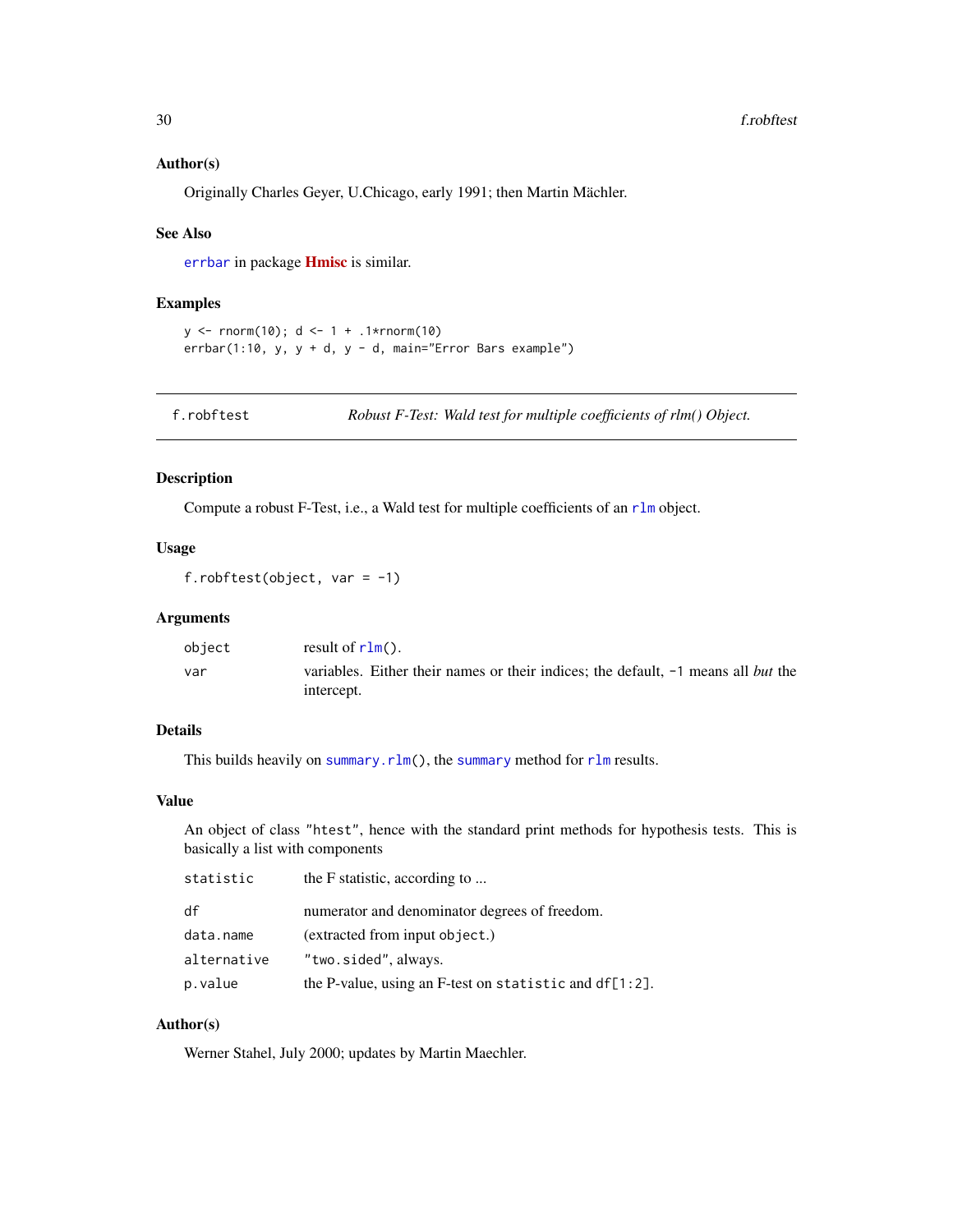#### <span id="page-30-0"></span>factorize 31

# References

FIXME — Need some here !

# See Also

[rlm](#page-0-0), [summary.aov](#page-0-0), etc.

# Examples

```
if(require("MASS")) {
 ## same data as example(rlm)
 data(stackloss)
 summary(rsl <- rlm(stack.loss ~ ., stackloss))
 f.robftest(rsl)
} else " forget it "
```
# <span id="page-30-1"></span>factorize *Prime Factorization of Integers*

# Description

Compute the prime factorization(s) of integer(s) n.

#### Usage

factorize(n, verbose = FALSE)

# Arguments

|         | vector of integers to factorize.                                   |
|---------|--------------------------------------------------------------------|
| verbose | logical indicating if some progress information should be printed. |

# Details

works via [primes](#page-79-1), currently in a cheap way, sub-optimal for large composite n.

#### Value

A named [list](#page-0-0) of the same length as n, each element a 2-column matrix with column "p" the prime factors and column~"m" their respective exponents (or multiplities), i.e., for a prime number n, the resulting matrix is  $cbind(p = n, m = 1)$ .

### Author(s)

Martin Maechler, Jan. 1996.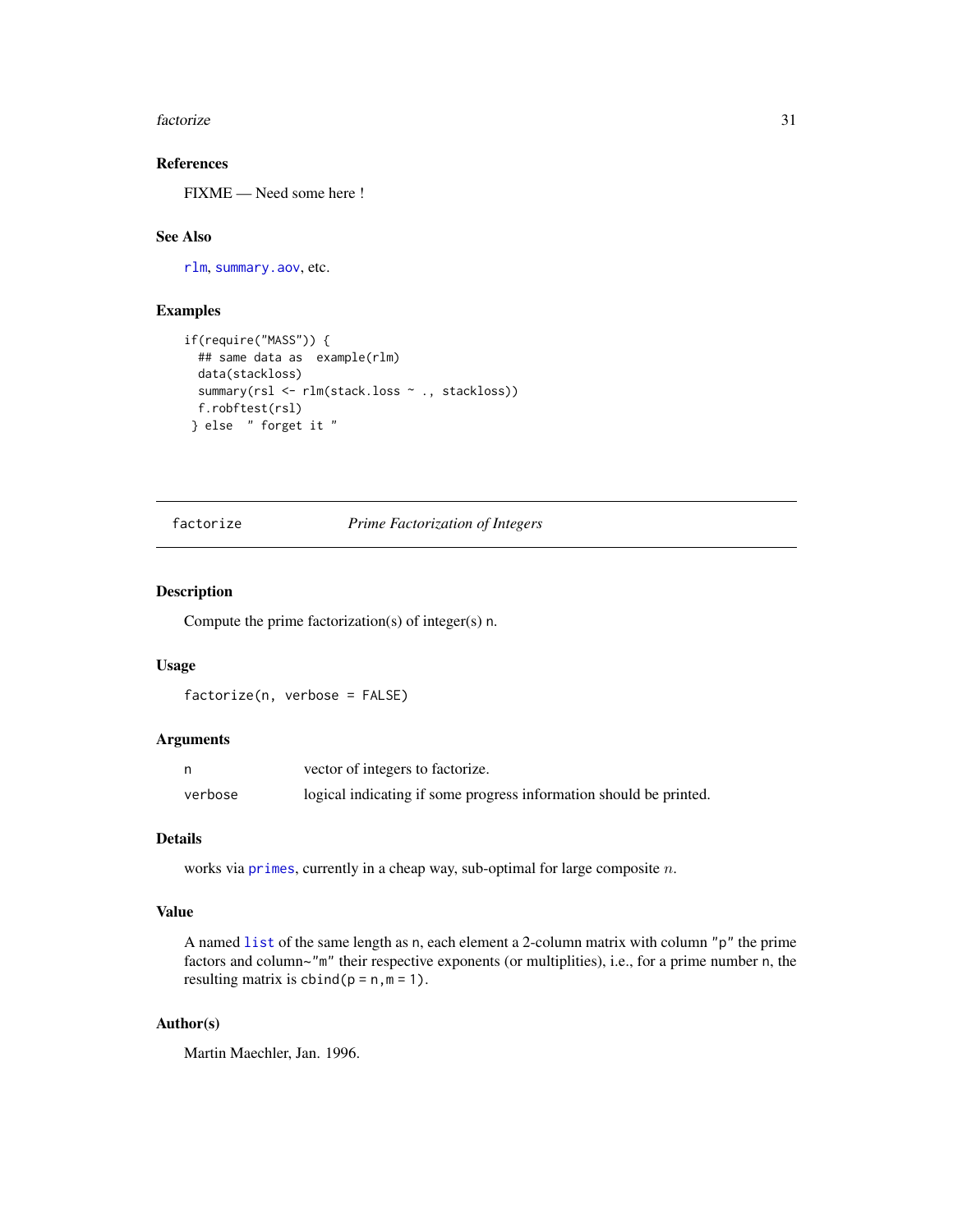# <span id="page-31-0"></span>See Also

#### [primes](#page-79-1).

For factorization of moderately or really large numbers, see the **[gmp](https://CRAN.R-project.org/package=gmp)** package, and its [factorize\(](#page-30-1)).

# Examples

```
factorize(47)
factorize(seq(101, 120, by=2))
```
funEnv *List-like Environment of Functions (and More)*

# Description

Construct a "list", really an [environment](#page-0-0) typically of functions and optionally other R objects, where the [function](#page-0-0)s and [formula](#page-0-0)s all all share the same environment. Consequently, the functions may call each other.

On technical level, this is just a simple wrapper around [list2env\(](#page-0-0)).

#### Usage

 $funEnv(\ldots, envir = NULL, parent = parent.frame(),$ hash = (...length() > 100), size = max(29L, ...length()))

# Arguments

| $\cdot$    | an arbitrary <i>named</i> "list" of R objects, typically including several functions.                                                                  |
|------------|--------------------------------------------------------------------------------------------------------------------------------------------------------|
| envir      | an environment or NULL.                                                                                                                                |
| parent     | (for the case envir $=$ NULL): a parent frame aka enclosing environment, see<br>new.env and list2env.                                                  |
| hash, size | (for the case enviruption = NULL): hash a logical indicating if the created environment<br>should use hashing, and (size) the hash size, see list2env. |

#### Value

an [environment](#page-0-0), say E, containing the objects from ... (plus those in envir), and all function objects' [environment\(](#page-0-0)) is E.

#### Author(s)

Martin Maechler

### See Also

[list2env](#page-0-0), [environment](#page-0-0)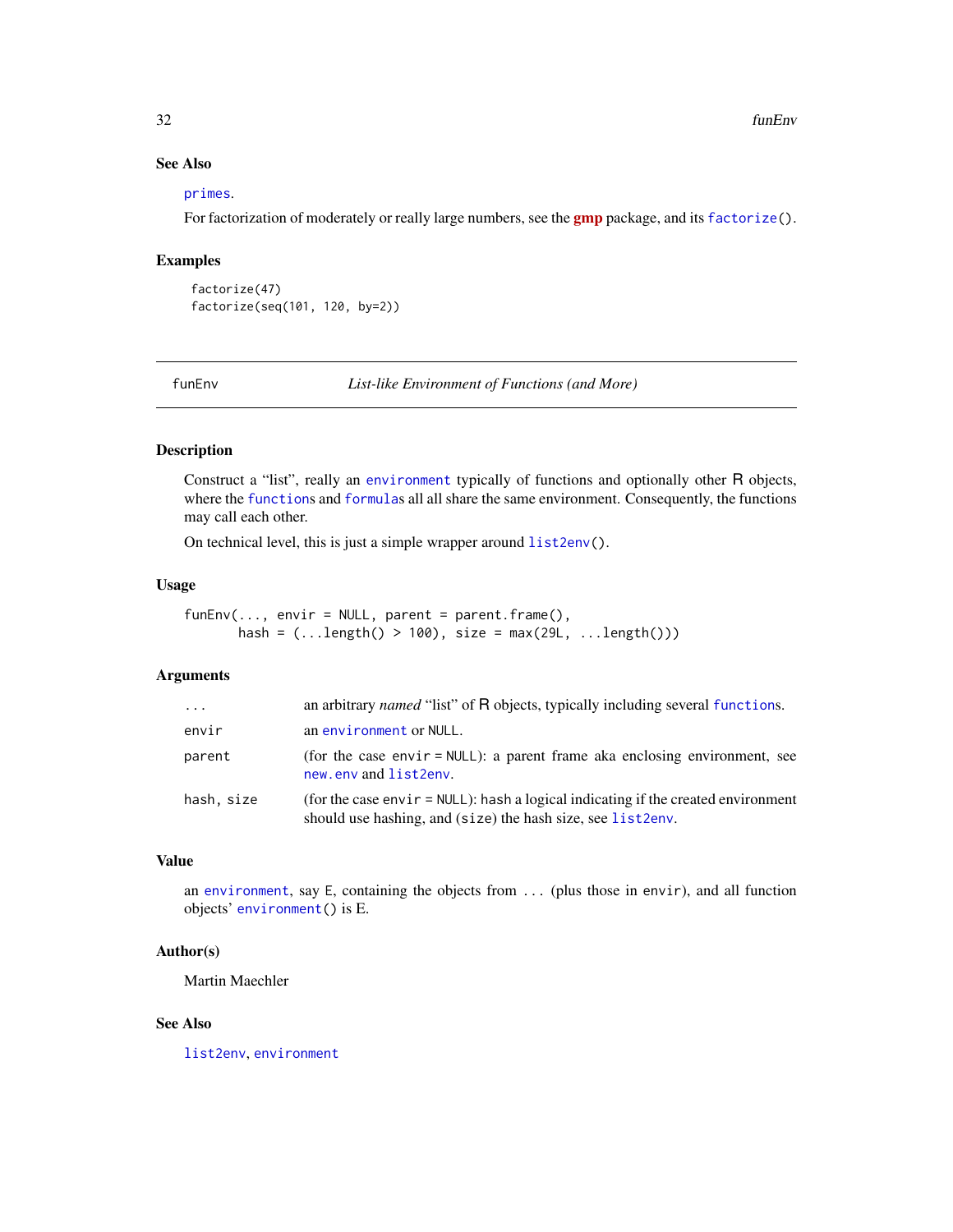#### <span id="page-32-0"></span>hatMat 33

#### Examples

```
ee \le funEnv(f = function(x) g(2*(x+1)),
            g = function(y) hh(y+1),
           hh = function(u) u^2,
         info = "Some Information (not a function)")
ls(ee) # here the same as names(ee)
## Check that it works: i.e., that "f sees g" and "g sees hh":
stopifnot(all.equal(ee$f(pi), (2*pi+3)^2))
ee$f(0:4) # [1] 9 25 49 81 121
```

```
hatMat Hat Matrix of a Smoother
```
# Description

Compute the hat matrix or smoother matrix, of 'any' (linear) smoother, smoothing splines, by default.

#### Usage

```
hatMat(x, trace= FALSE,
      pred.sm = function(x, y, ...)predict(smooth.split(x, y, ...), x = x)$y,
       ...)
```
#### Arguments

| <b>X</b>  | numeric vector or matrix.                                                                                                         |
|-----------|-----------------------------------------------------------------------------------------------------------------------------------|
| trace     | logical indicating if the whole hat matrix, or only its trace, i.e. the sum of the<br>diagonal values should be computed.         |
| pred.sm   | a function of at least two arguments $(x, y)$ which returns fitted values, i.e. $\hat{y}$ , of<br>length compatible to x (and y). |
| $\ddotsc$ | optionally further arguments to the smoother function pred. sm.                                                                   |

#### Value

The hat matrix  $H$  (if  $\text{trace} = \text{FALSE}$  as per default) or a number,  $tr(H)$ , the  $trace$  of  $H$ , i.e.,  $\sum_i H_{ii}$ . Note that dim(H) ==  $c(n,n)$  where n <-length(x) also in the case where some x values are duplicated (aka *ties*).

# Author(s)

Martin Maechler <maechler@stat.math.ethz.ch>

# References

Hastie and Tibshirani (1990). *Generalized Additive Models*. Chapman \& Hall.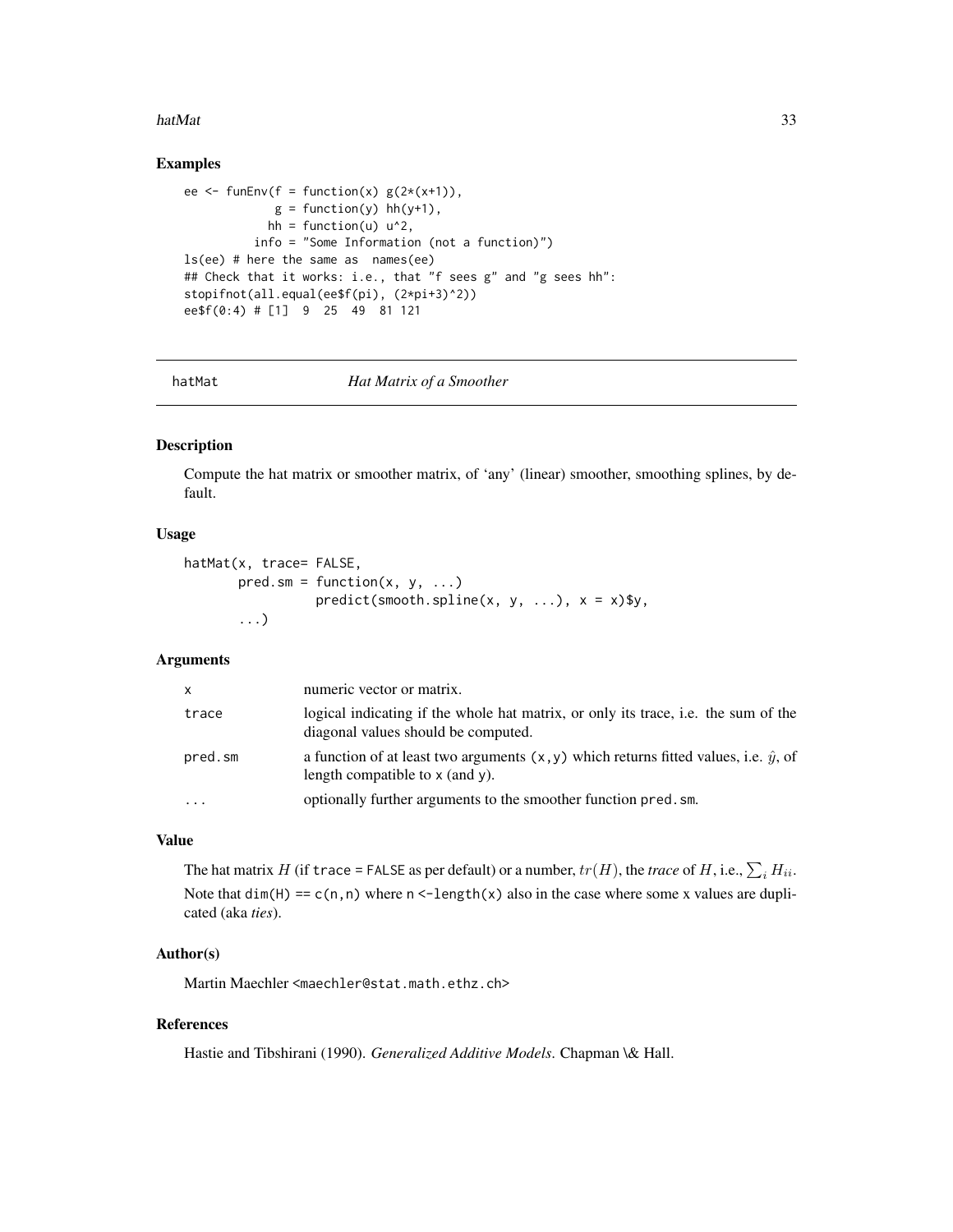#### <span id="page-33-0"></span>See Also

[smooth.spline](#page-0-0), etc. Note the demo, demo("hatmat-ex").

#### Examples

```
require(stats) # for smooth.spline() or loess()
x1 \leftarrow c(1:4, 7:12)H1 <- hatMat(x1, spar = 0.5) # default : smooth.spline()
matplot(x1, H1, type = "1", main = "columns of smoother hat matrix")
## Example 'pred.sm' arguments for hatMat() :
pspl <- function(x,y,...) predict(smooth.spline(x,y, ...), x = x)$y
pksm <- function(x,y,...) ksmooth(sort(x),y, "normal", x.points=x, ...)$y
## Rather than ksmooth():
if(require("lokern"))
  pksm2 <- function(x,y,...) glkerns(x,y, x.out=x, ...)$est
```

```
## Explaining 'trace = TRUE'
all.equal(sum(diag((hatMat(c(1:4, 7:12), df = 4)))),
                    hat(c(1:4, 7:12), df = 4, trace = TRUE), tol = 1e-12)## ksmooth() :
Hk \leq hatMat(x1, pr = pksm, bandwidth = 2)
cat(sprintf("df = %.2f\n'n", sum(diag(Hk))))image(Hk)
Matrix::printSpMatrix(as(round(Hk, 2), "sparseMatrix"))
##---> see demo("hatmat-ex") for more (and larger) examples
```

```
helppdf help() Type="pdf" and View It
```
#### Description

Utility to view PDF-rendered [help](#page-0-0) pages; particularly useful in case they contain mathematical formulas or otherwise sophisticated formats.

```
helppdf(topic, viewer = getOption("pdfviewer"), quiet = !interactive(), ...)
```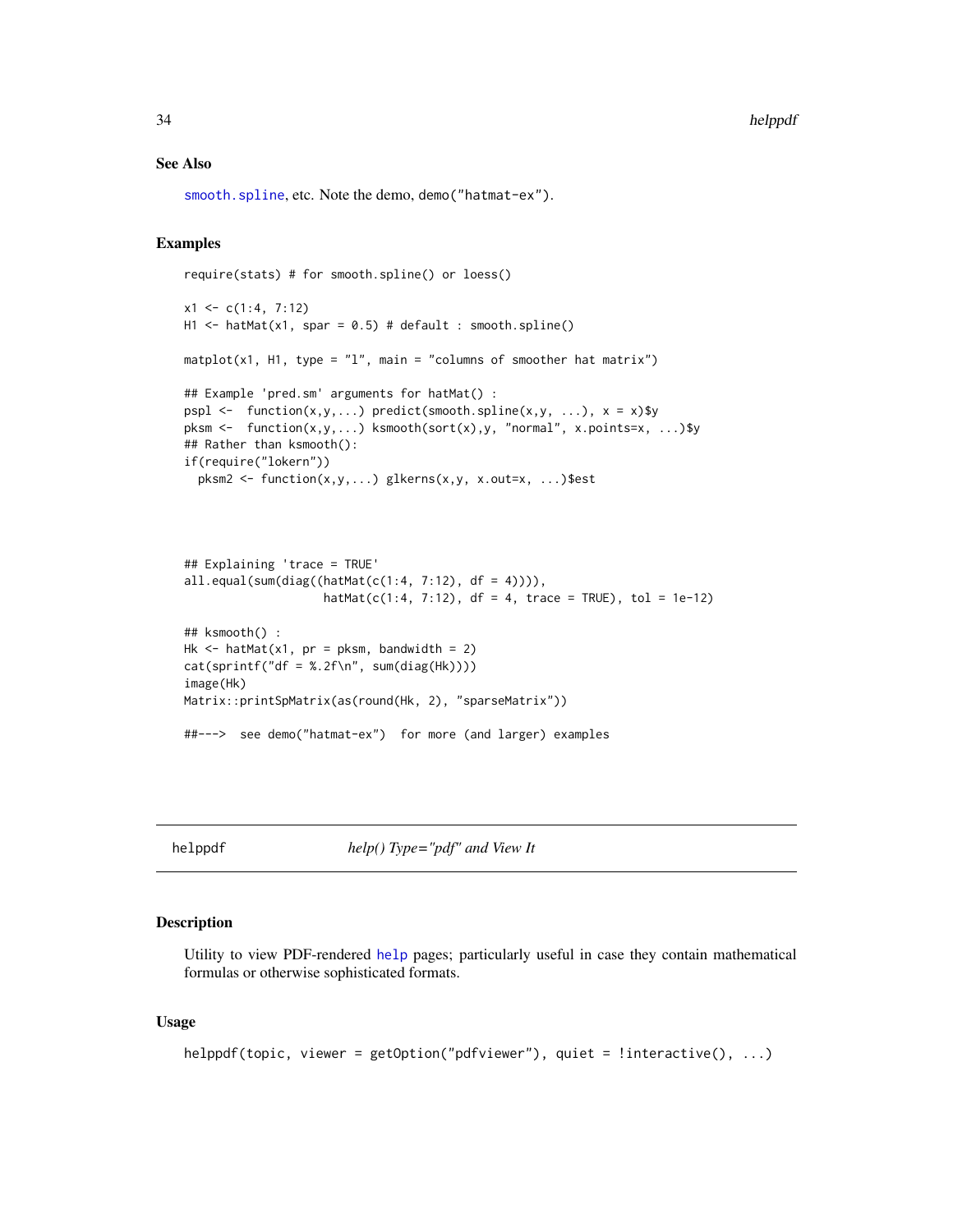#### <span id="page-34-0"></span>histBxp 35

### Arguments

| topic    | the topic, passed to $help()$ .                                                                                       |
|----------|-----------------------------------------------------------------------------------------------------------------------|
| viewer   | a pdf viewer; the default is typically what you want interactively.                                                   |
| quiet    | logical indicating that nothing should be printed to the console and the result<br>should be returned as invisible(). |
| $\cdots$ | further optional arguments passed to help().                                                                          |

# Value

Returns the full path of the pdf file produced.

# Author(s)

Martin Maechler

# See Also

[help](#page-0-0), [system](#page-0-0).

# Examples

```
## Both calls work :
if(interactive()) {
 helppdf(Normal)
 helppdf("NegBinomial")
} else { # batch mode
  od <- setwd(tempdir())
  ff <- helppdf(Normal, viewer=NULL)
  stopifnot(file.exists(ff))
  setwd(od)# revert to previous dir.
}
```
# histBxp *Plot a Histogram and a Boxplot*

# Description

Creates a histogram and a horizontal boxplot on the current graphics device.

```
histBxp(x, nclass, breaks, probability=FALSE, include.lowest=TRUE,
        xlab = deparse(substitute(x)),
         ...,
        width=0.2, boxcol=3, medcol=2, medlwd=5, whisklty=2, staplelty=1)
```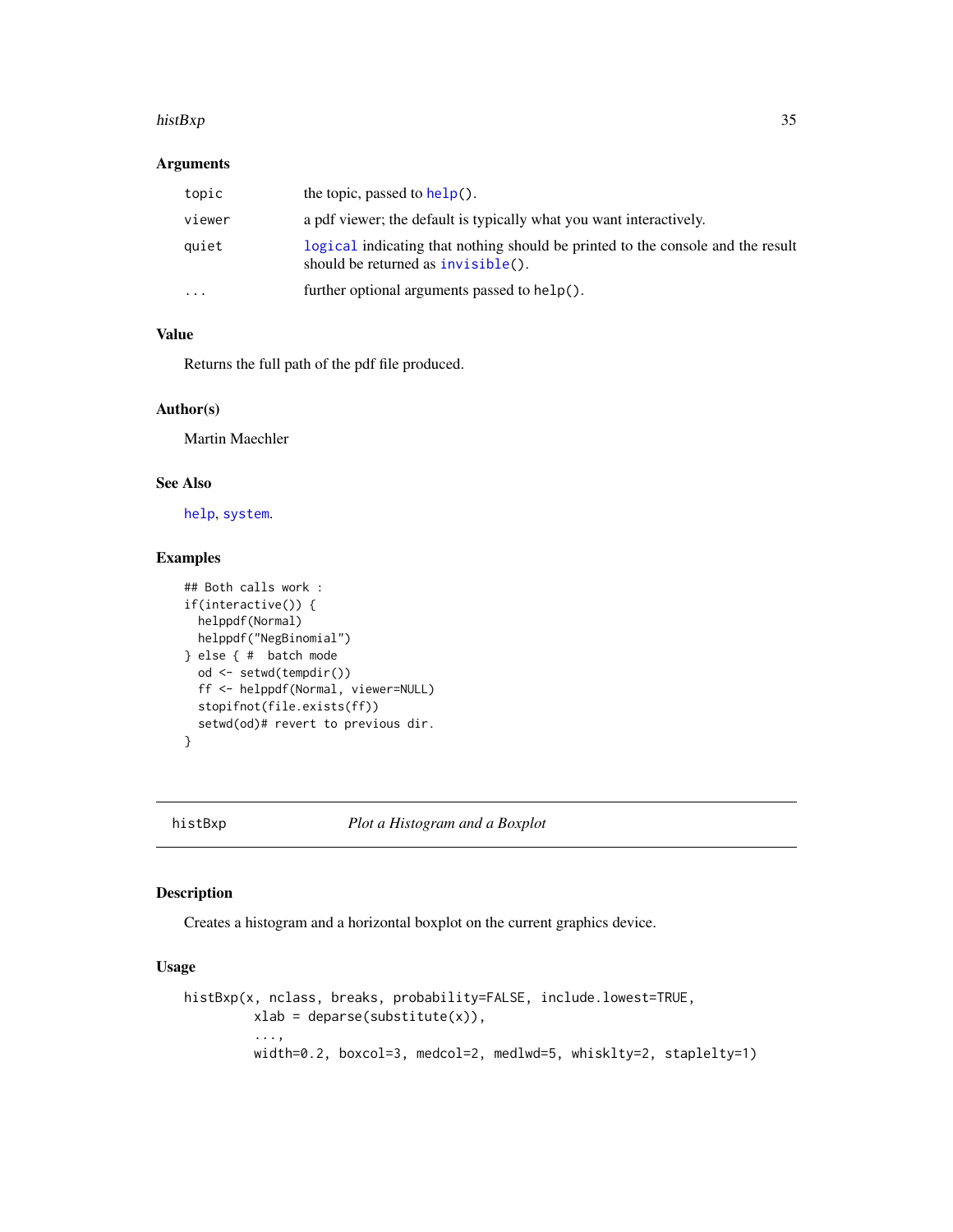# Arguments

| x              | numeric vector of data for histogram. Missing values (NAs) are allowed.                                                                                                                                                                                                                                                                               |
|----------------|-------------------------------------------------------------------------------------------------------------------------------------------------------------------------------------------------------------------------------------------------------------------------------------------------------------------------------------------------------|
| nclass         | recommendation for the number of classes (i.e., bars) the histogram should have.<br>The default is a number proportional to the logarithm of the length of x.                                                                                                                                                                                         |
| breaks         | vector of the break points for the bars of the histogram. The count in the i-th<br>bar is sum(breaks[i] < $x$ <= breaks[i+1]) except that if include. lowest is<br>TRUE (the default), the first bar also includes points equal to breaks[1]. If omit-<br>ted, evenly-spaced break points are determined from nclass and the extremes<br>of the data. |
| probability    | logical flag: if TRUE, the histogram will be scaled as a probability density; the<br>sum of the bar heights times bar widths will equal 1. If FALSE, the heights of the<br>bars will be counts.                                                                                                                                                       |
| include.lowest | If TRUE (the default), the lowest bar will include data points equal to the lowest<br>break, otherwise it will act like the other bars (see the description of the breaks<br>argument).                                                                                                                                                               |
| xlab           | character or expression for x axis labeling.                                                                                                                                                                                                                                                                                                          |
|                | additional arguments to barplot. The hist function uses the function barplot<br>to do the actual plotting; consequently, arguments to the barplot function that<br>control shading, etc., can also be given to hist. See the barplot documentation<br>for arguments angle, density, col, and inside. Do not use the space or histo<br>arguments.      |
| width          | width of the box relative to the height of the histogram. DEFAULT is 0.2.                                                                                                                                                                                                                                                                             |
| boxcol         | color of filled box. The default is 3.                                                                                                                                                                                                                                                                                                                |
| medcol         | the color of the median line. The special value, NA, indicates the current plotting<br>color (par("col")). The default is 2. If boxcol=0 and medcol is not explicitly<br>specified this is set to the current plotting color (par("col")).                                                                                                            |
| medlwd         | median line width. The special value NA, is used to indicate the current line<br>width $(\text{par}("1wd"))$ . The default is 5.                                                                                                                                                                                                                      |
| whisklty       | whisker line type. The special value NA indicates the current line type (par ("1ty")).<br>The default is 2 (dotted line).                                                                                                                                                                                                                             |
| staplelty      | staple (whisker end cap) line type. The special value NA indicates the current<br>line type (par("1ty")). The default is 1 (solid line).                                                                                                                                                                                                              |
|                | Graphical parameters (see par) may also be supplied as arguments to this func-<br>tion. In addition, the high-level graphics arguments described under par and the<br>arguments to title may be supplied to this function.                                                                                                                            |

# Details

If include.lowest is FALSE the bottom breakpoint must be strictly less than the minimum of the data, otherwise (the default) it must be less than or equal to the minimum of the data. The top breakpoint must be greater than or equal to the maximum of the data.

This function has been called hist.bxp() for 17 years; in 2012, the increasingly strong CRAN policies required a new name (which could not be confused with an S3 method name).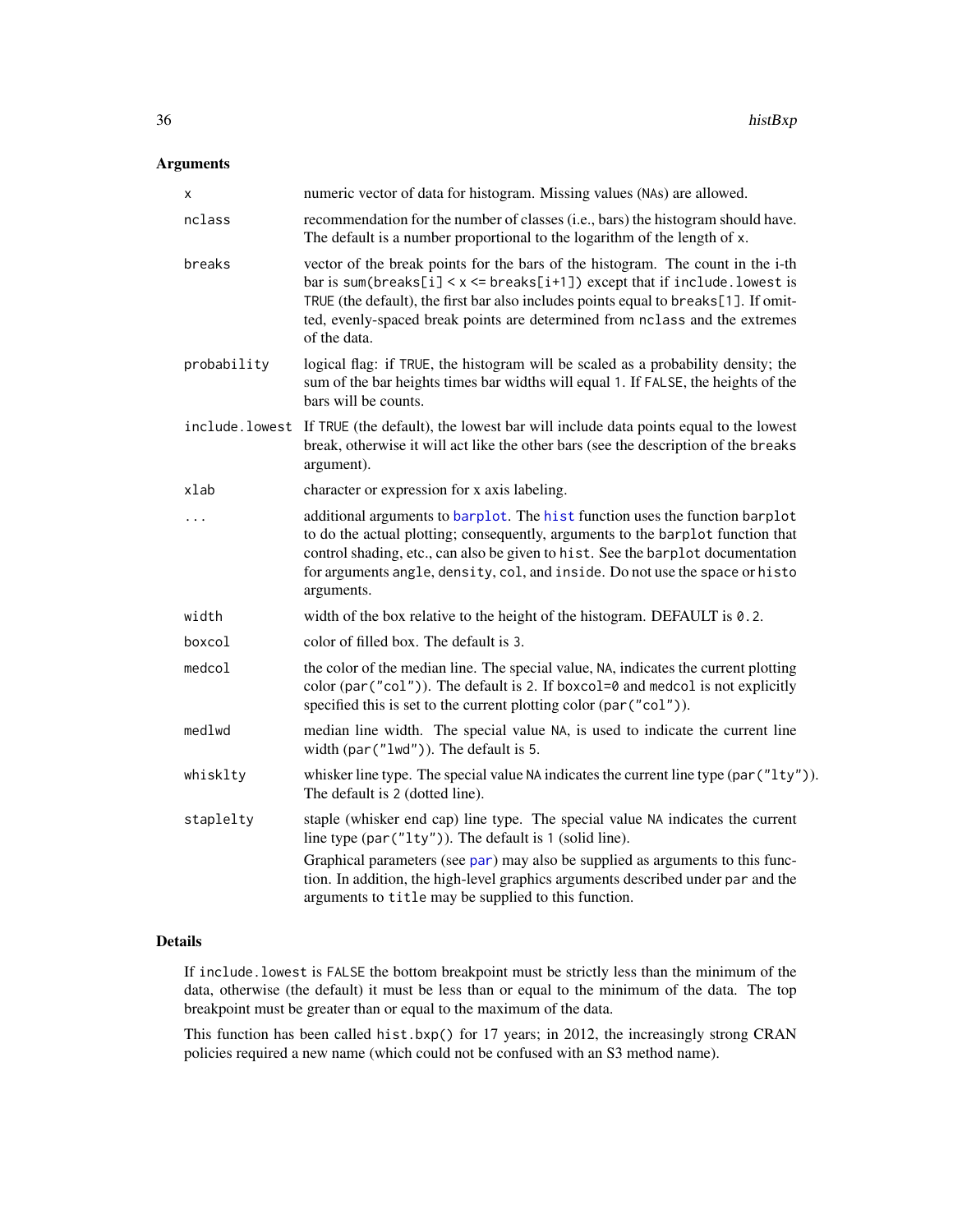## integrate.xy 37

### Author(s)

S-Plus: Markus Keller, Christian Keller; port to R in 1990's: Martin Mächler.

#### See Also

[hist](#page-0-0), [barplot](#page-0-0), [boxplot](#page-0-0), [rug](#page-0-0) and [scat1d](#page-0-0) in the **[Hmisc](https://CRAN.R-project.org/package=Hmisc)** package.

### Examples

```
lab <- "50 samples from a t distribution with 5 d.f."
mult.fig(2*3, main = "Hist() + \text{Rug}) and histBxp(*)")
for(i in 1:3) {
  my.sample \leftarrow rt(50, 5)hist(my.sample, main=lab); rug(my.sample)# for 50 obs., this is ok, too..
  histBxp(my.sample, main=lab)
}
```
integrate.xy *Cheap Numerical Integration through Data points.*

## Description

Given  $(x_i, f_i)$  where  $f_i = f(x_i)$ , compute a cheap approximation of  $\int_a^b f(x) dx$ .

## Usage

integrate.xy(x, fx, a, b, use.spline=TRUE, xtol=2e-08)

### Arguments

| x          | abscissa values.                                                                    |
|------------|-------------------------------------------------------------------------------------|
| fx         | corresponding values of $f(x)$ .                                                    |
| a.b        | the boundaries of integration; these default to $min(x)$ and $max(x)$ respectively. |
| use.spline | logical; if TRUE use an interpolating spline.                                       |
| xtol       | tolerance factor, typically around sqrt(.Machine\$double.eps) (fixme)               |

#### Details

Note that this is really not good for noisy fx values; probably a smoothing spline should be used in that case.

Also, we are not yet using Romberg in order to improve the trapezoid rule. This would be quite an improvement in equidistant cases.

## Value

the approximate integral.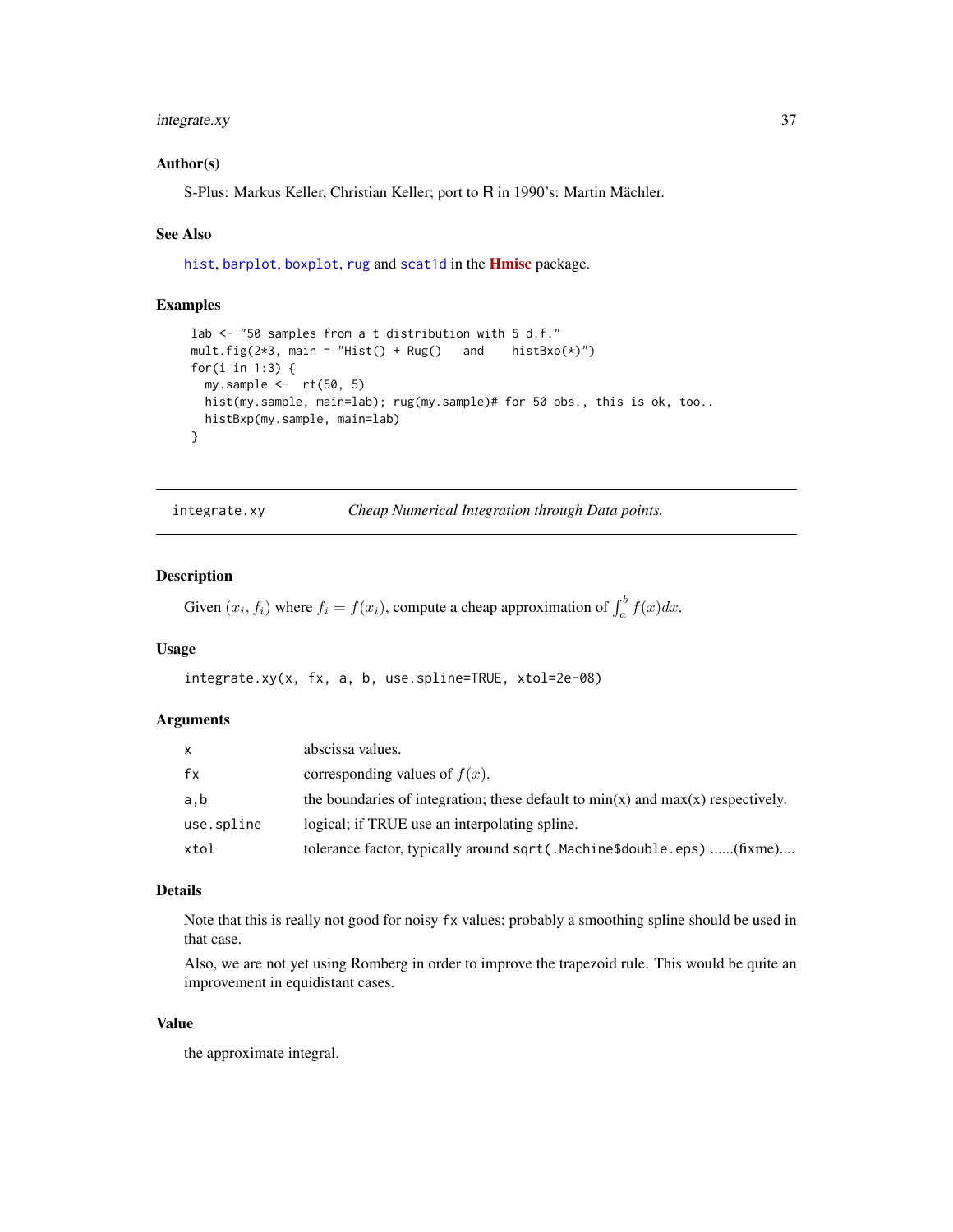38 inv.seq

### Author(s)

Martin Maechler, May 1994 (for S).

# See Also

[integrate](#page-0-0) for numerical integration of *functions*.

## Examples

```
x < -1:4integrate.xy(x, exp(x))
print(exp(4) - exp(1), digits = 10) # the true integral
for(n in c(10, 20,50,100, 200)) {
 x \le - seq(1,4, len = n)
 cat(fromnatC(n, wid=4), formatC(integrate.xy(x, exp(x)), dig = 9), "\\n")}
```
inv.seq *Inverse seq() – Short Expression for Index Vector*

#### Description

Compute a short expression for a given integer vector, typically an index, that can be expressed shortly, using [:](#page-0-0) etc.

### Usage

inv.seq(i)

## Arguments

i vector of (usually increasing) integers.

#### Value

a [call](#page-0-0) ("the inside of an [expression](#page-0-0)") to be [eval\(](#page-0-0))ed to return the original i.

### Author(s)

Martin Maechler, October 1995; more elegant implementation from Tony Plate.

### See Also

[rle](#page-0-0) for another kind of integer vector coding.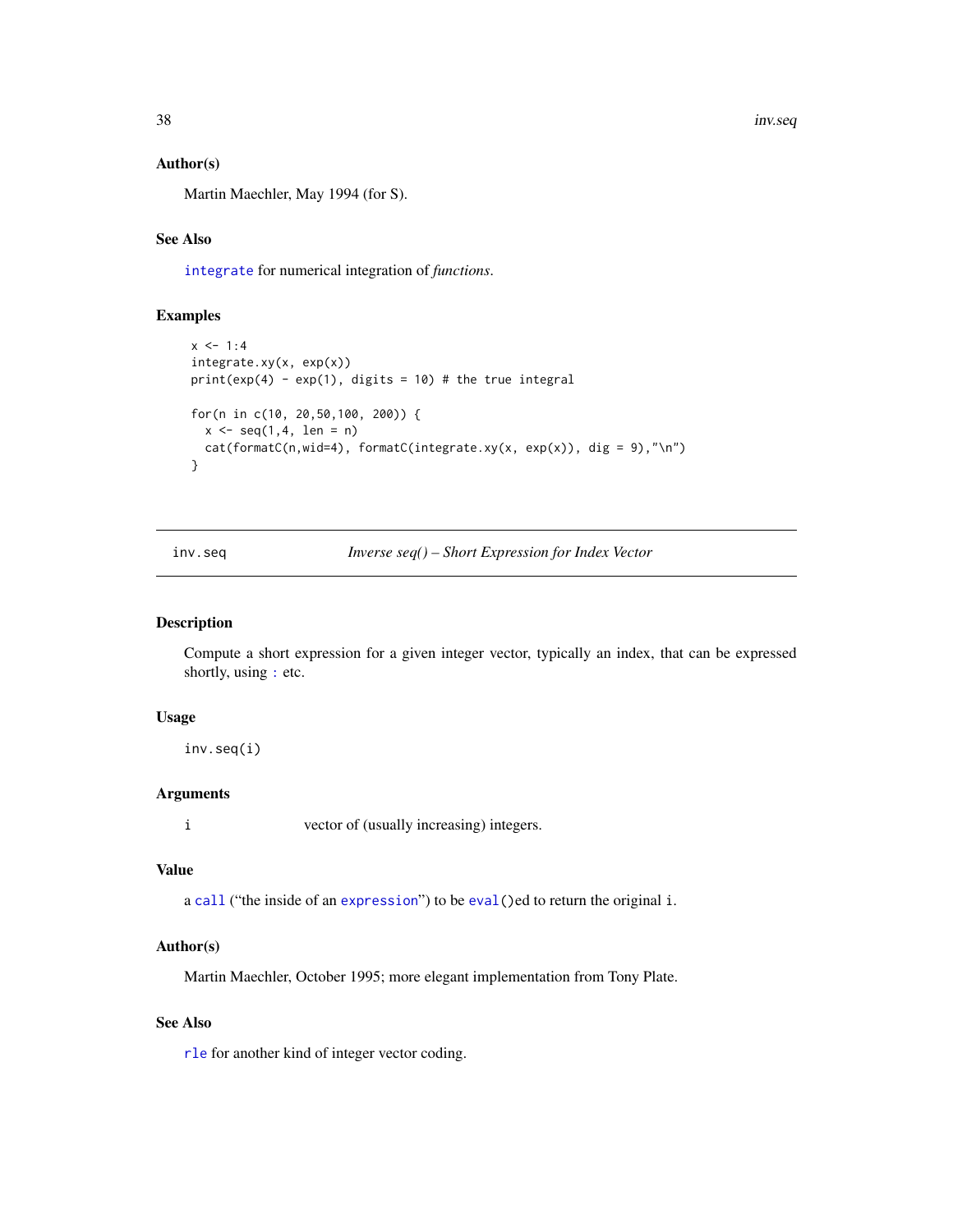#### is.whole 39

### Examples

```
(rr \leftarrow inv.\text{seq}(i1 \leftarrow c(3:12, 20:24, 27, 30:33)))eval(rr)
stopifnot(eval(rr) == i1)
e2 <- expression(c(20:13, 3:12, -1:-4, 27, 30:31))
(i2 \leftarrow eval(e2))(r2 \leq -inv \text{seq}(i2))stopifnot(all.equal(r2, e2[[1]]))
## Had {mapply()} bug in this example:
ii <- c(1:3, 6:9, 11:16)
stopifnot(identical(ii, eval(inv.seq(ii))))
```
is.whole *Test Whether a Vector or Array Consists of Whole Numbers*

## Description

This function tests whether a numeric or complex vector or array consists of whole numbers. The function [is.integer](#page-0-0) is not appropriate for this since it tests whether the vector is of class integer (see examples).

### Usage

is.whole(x, tolerance = sqrt(.Machine\$double.eps))

#### Arguments

|           | integer, numeric, or complex vector or array to be tested |
|-----------|-----------------------------------------------------------|
| tolerance | maximal distance to the next whole number                 |

## Value

The return value has the same dimension as the argument  $x$ : if  $x$  is a vector, the function returns a logical vector of the same length; if x is a matrix or array, the function returns a logical matrix or array of the same dimensions. Each entry in the result indicates whether the corresponding entry in x is whole.

#### Author(s)

Alain Hauser <alain@huschhus.ch>

### See Also

[is.integer](#page-0-0)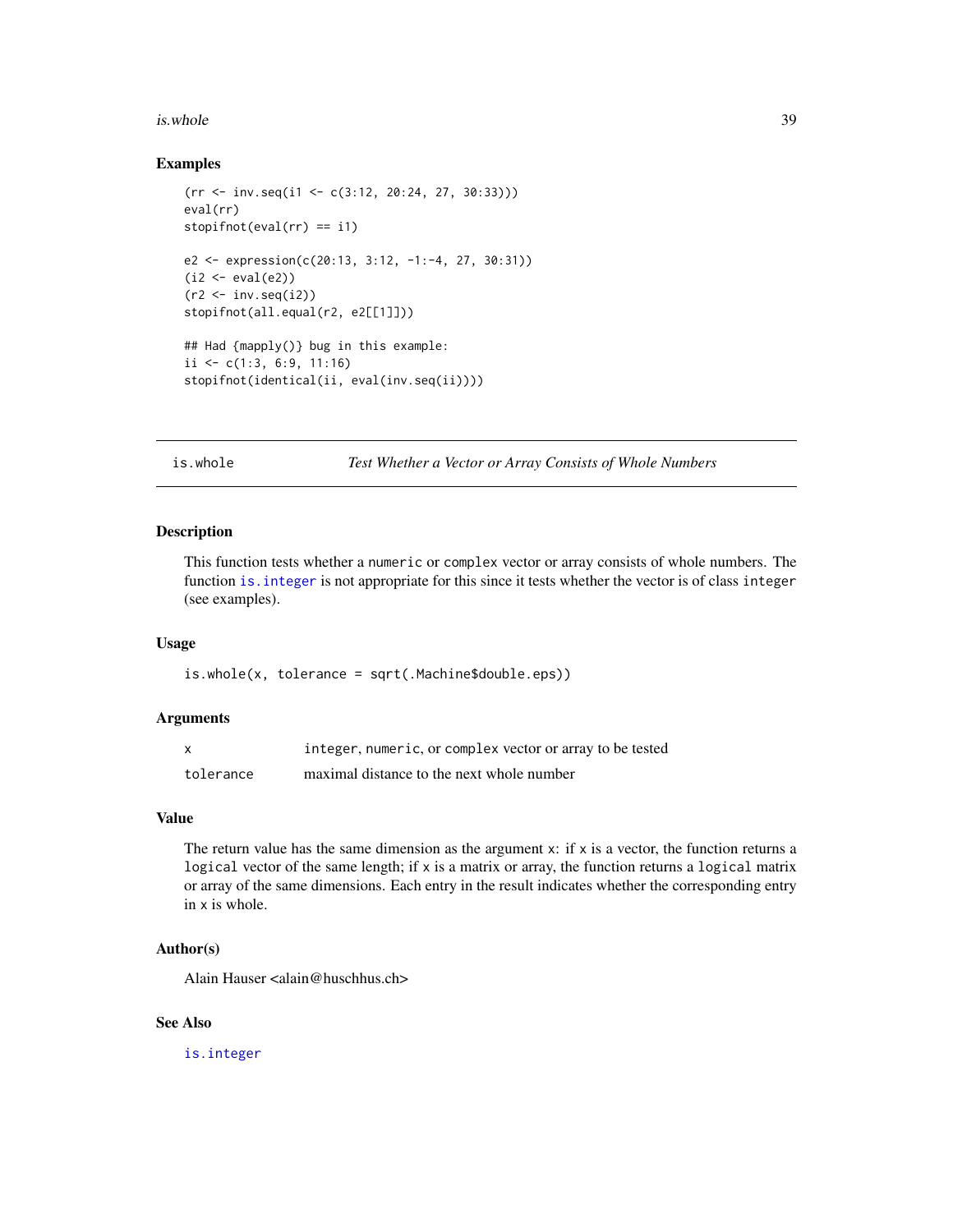### Examples

```
## Create a random array, matrix, vector
set.seed(307)
a \leq -\arctan(\text{runif}(24), \text{dim} = c(2, 3, 4))a[4:8] < -4:8m \leq - matrix(runif(12), 3, 4)
m[2:4] < -2:4v \le complex(real = seq(0.5, 1.5, by = 0.1),
             imaginary = seq(2.5, 3.5, by = 0.1)## Find whole entries
is.whole(a)
is.whole(m)
is.whole(v)
## Numbers of class integer are always whole
is.whole(dim(a))
is.whole(length(v))
```
iterate.lin.recursion *Generate Sequence Iterating a Linear Recursion*

## Description

Generate numeric sequences applying a linear recursion nr.it times.

## Usage

```
iterate.lin.recursion(x, coeff, delta = 0, nr.it)
```
## Arguments

| x     | numeric vector with <i>initial values</i> , <i>i.e.</i> , specifying the beginning of the resulting<br>sequence; must be of length (larger or) equal to length (coeff). |
|-------|-------------------------------------------------------------------------------------------------------------------------------------------------------------------------|
| coeff | coefficient vector of the linear recursion.                                                                                                                             |
| delta | numeric scalar added to each term; defaults to 0. If not zero, determines the<br>linear drift component.                                                                |
| nr.it | integer, number of iterations.                                                                                                                                          |

## Value

numeric vector, say r, of length  $n + nr$ . it, where  $n = length(x)$ . Initialized as  $r[1:n] = x$ , the recursion is  $r[k+1] = sum(coeff * r[(k-m+1):k])$ , where  $m = length(coeff)$ .

#### Note

Depending on the zeroes of the characteristic polynomial of coeff, there are three cases, of convergence, oszillation and divergence.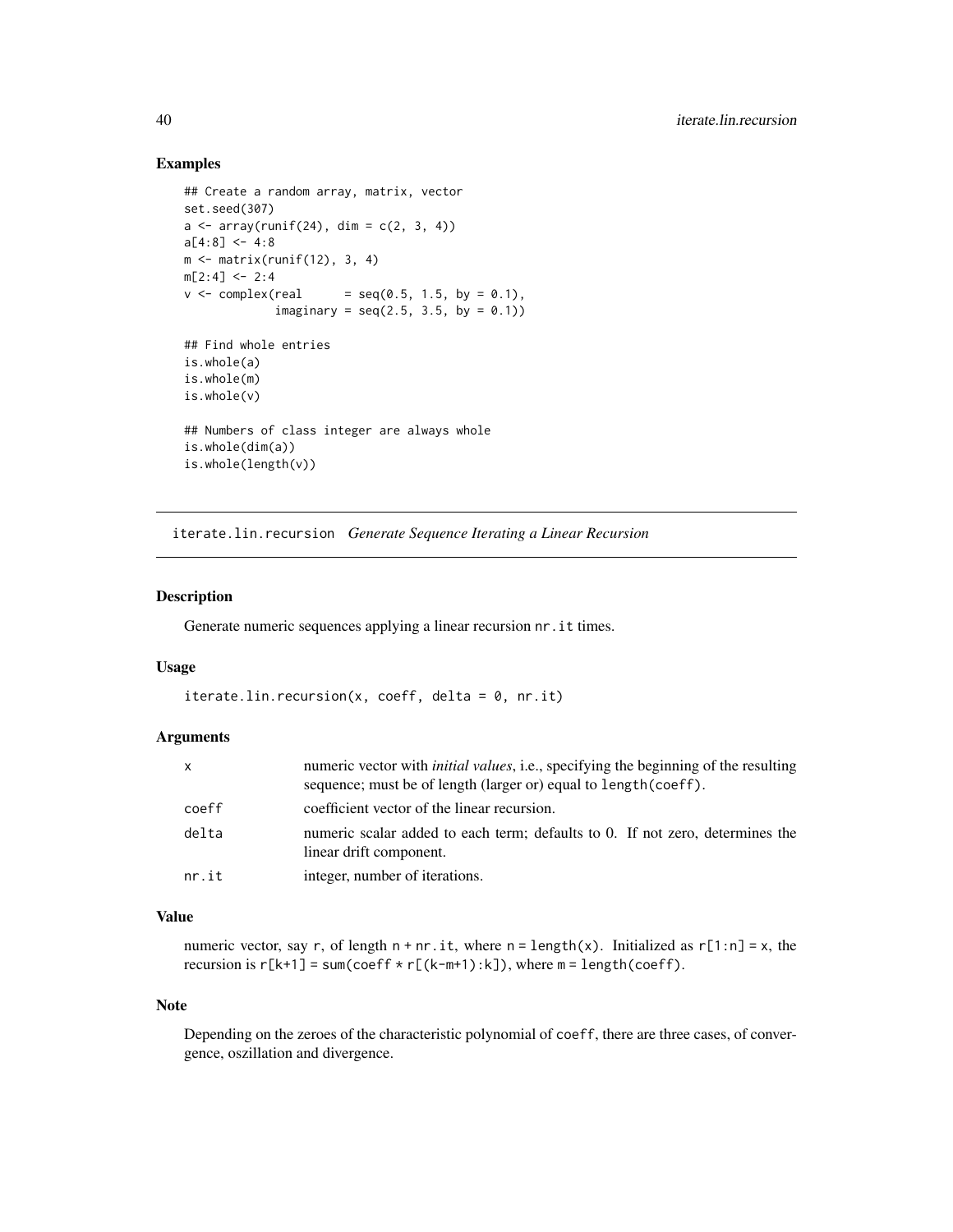### $KSd$  41

## Author(s)

Martin Maechler

# See Also

[seq](#page-0-0) can be regarded as a trivial special case.

### Examples

```
## The Fibonacci sequence:
iterate.lin.recursion(0:1, c(1,1), nr = 12)## 0 1 1 2 3 5 8 13 21 34 55 89 144 233
## seq() as a special case:
stopifnot(iterate.lin.recursion(4,1, d=2, nr=20)
         == seq(4, by=2, length=1+20))
## ''Deterministic AR(2)'' :
round(iterate.lin.recursion(1:4, c(-0.7, 0.9), d = 2, nr=15), dig=3)
## slowly decaying :
plot(ts(iterate.lin.recursion(1:4, c(-0.9, 0.95), nr=150)))
```
KSd *Approximate Critical Values for Kolmogorov-Smirnov's D*

## Description

Computes the critical value for Kolmogorov-Smirnov's  $D_n$ , for sample sizes  $n \geq 10$  and confidence level 95%.

### Usage

KSd(n)

### Arguments

n the sample size,  $n \geq 10$ .

## Details

Based on tables values given in the reference below. For  $n \leq 80$  uses interpolations from exact values, elsewhere uses asymptotic approximation.

#### Value

The critical value for D (two-sided) for significance level 0.05 (or confidence level 95%).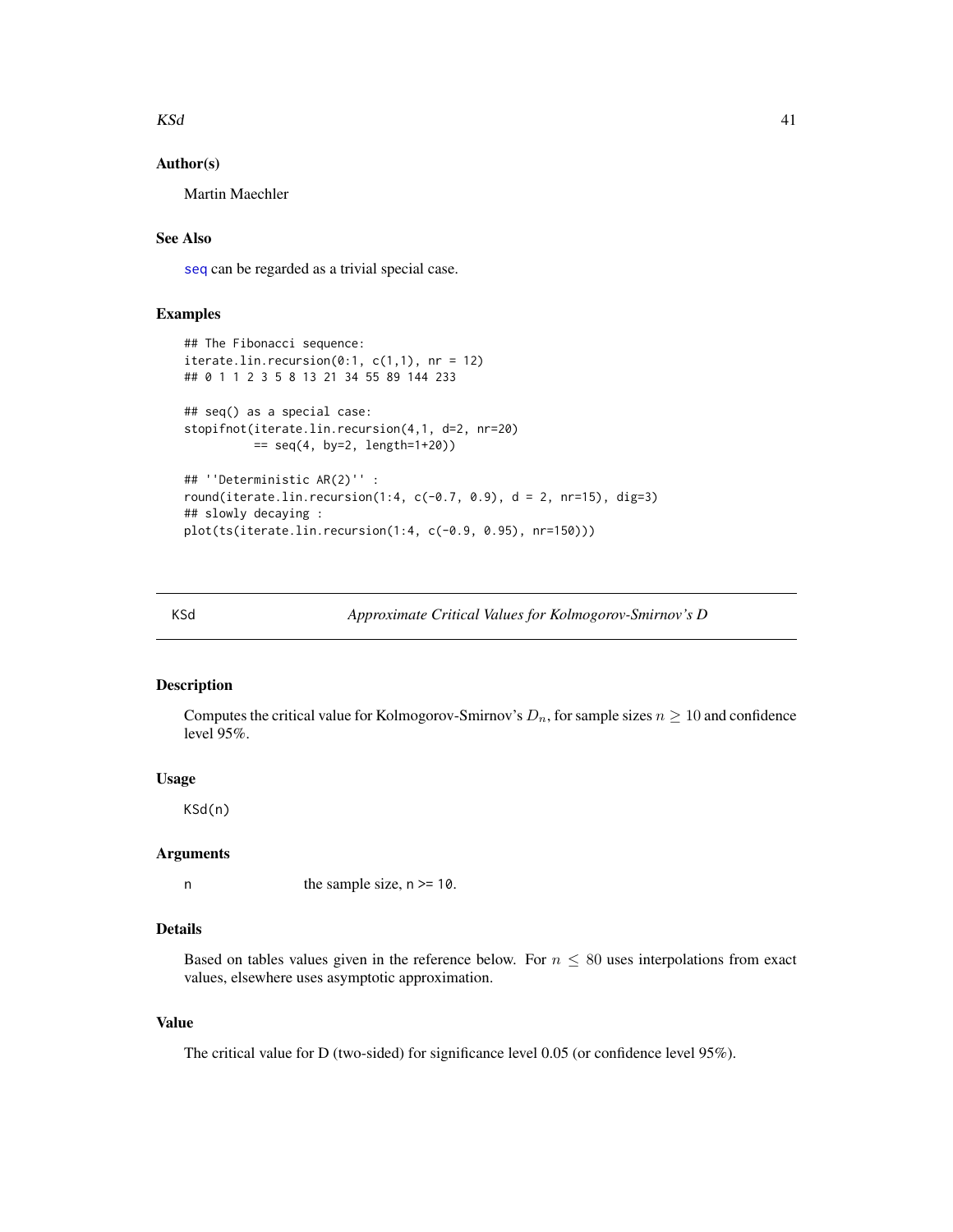# Author(s)

Kjetil Halvorsen and Martin Maechler

# References

Peter J. Bickel and Kjell A. Doksum (1977), *Mathematical Statistics: Basic Ideas and Selected Topics*. Holden Day. Section 9.6 and table IX.

## See Also

Is used from [ecdf.ksCI](#page-25-0).

## Examples

```
KSd(90)
KSd(1:9)# now works
op \leq par(mfrow=c(2,1))
  plot(KSd, 10, 150)# nice
  abline(v = c(75, 85), col = "gray")
  plot(KSd, 79, 81, n = 1001)# *very* tiny discontinuity at 80
par(op)
```
last *Get Last Elements of a Vector*

### Description

Extract the last elements of a vector.

### Usage

 $last(x, length.out = 1, na.rm = FALSE)$ 

### Arguments

| $\mathsf{X}$ | any vector.                                                                                                                                                                 |
|--------------|-----------------------------------------------------------------------------------------------------------------------------------------------------------------------------|
| length.out   | integer indicating how many element are desired. If positive, return the length, out<br>last elements of x; if negative, the last length, out elements are <i>dropped</i> . |
| na.rm        | logical indicating if the last non-missing value (if any) shall be returned. By<br>default (it is FALSE and) the last elements (whatever its values) are returned.          |

### Value

a vector of length abs(length.out) of *last* values from x.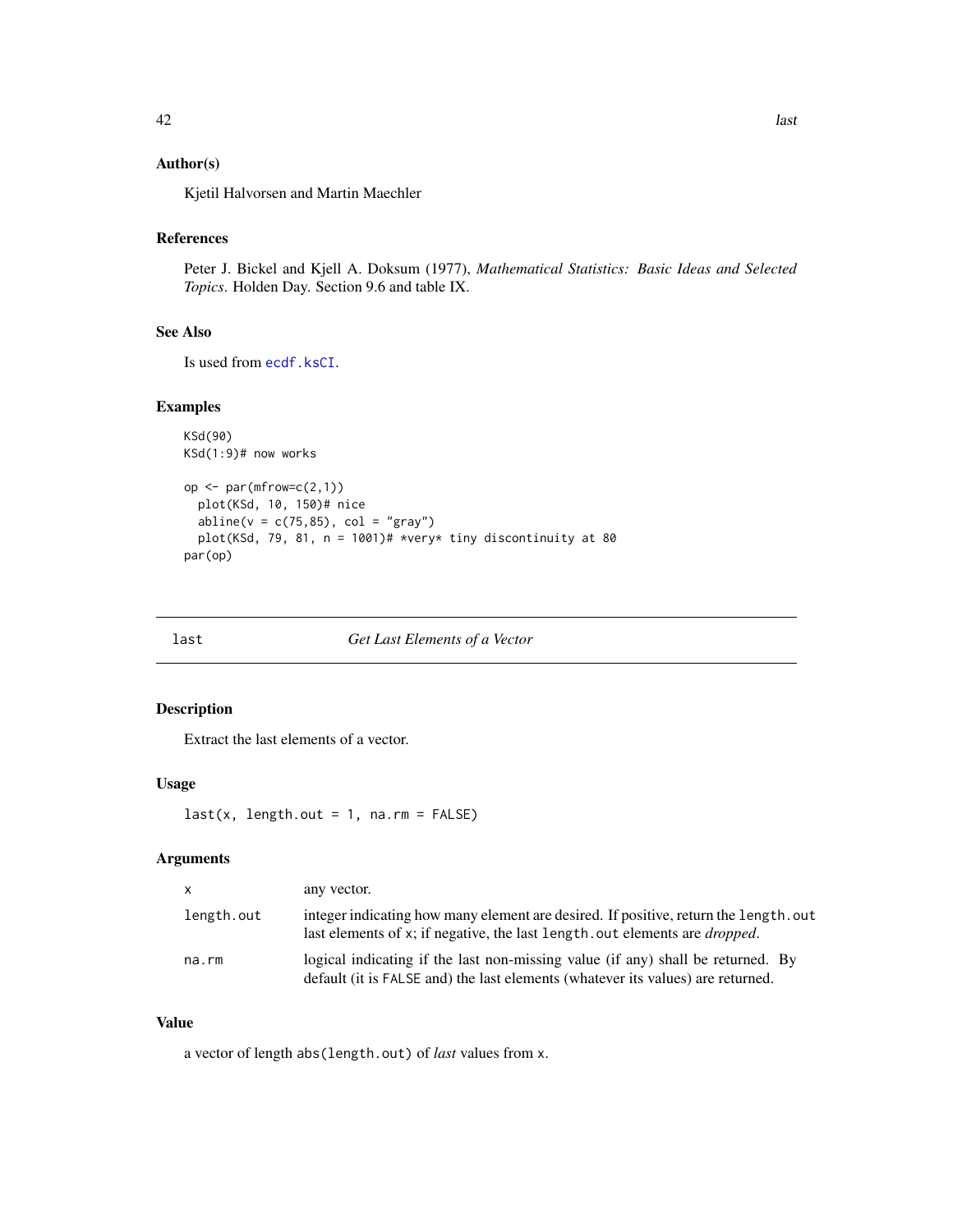## linesHyperb.lm 43

## Note

This function may eventually be deprecated for the standard R function  $tail(.)$  $tail(.)$ .

Useful for the [turnogram\(](#page-0-0)) function in package **[pastecs](https://CRAN.R-project.org/package=pastecs)**.

### Author(s)

Werner Stahel (<stahel@stat.math.ethz.ch>), and independently, Philippe Grosjean (<phgrosjean@sciviews.org>), Frédéric Ibanez (<ibanez@obs-vlfr.fr>).

# See Also

[first](#page-0-0), [turnogram](#page-0-0)

### Examples

```
a <- c(NA, 1, 2, NA, 3, 4, NA)
last(a)
last(a, na.rm=TRUE)
last(a, length = 2)last(a, length = -3)
```
linesHyperb.lm *Plot Confidence or Prediction Hyperbolas around a Regression Line*

## Description

Add confidence/prediction hyperbolas for  $y(x_0)$  to a plot with data or regression line.

### Usage

```
linesHyperb.lm(object, c.prob=0.95, confidence=FALSE,
            k=if (confidence) Inf else 1,
            col=2, lty=2, do.abline=TRUE)
```
## Arguments

| object     | result of $lm(.)$ .                                                                                              |
|------------|------------------------------------------------------------------------------------------------------------------|
| c.prob     | coverage probability in $(0, 1)$ .                                                                               |
| confidence | logical; if true, do (small) confidence band, else, realistic prediction band for the<br>mean of k observations. |
| k          | integer or Inf; assume k future observations; $k = \text{Inf}$ corresponds to confidence<br>intervals (for y).   |
| col, ltv   | attributes for the lines to be drawn.                                                                            |
| do.abline  | logical; if true, the regression line is drawn as well.                                                          |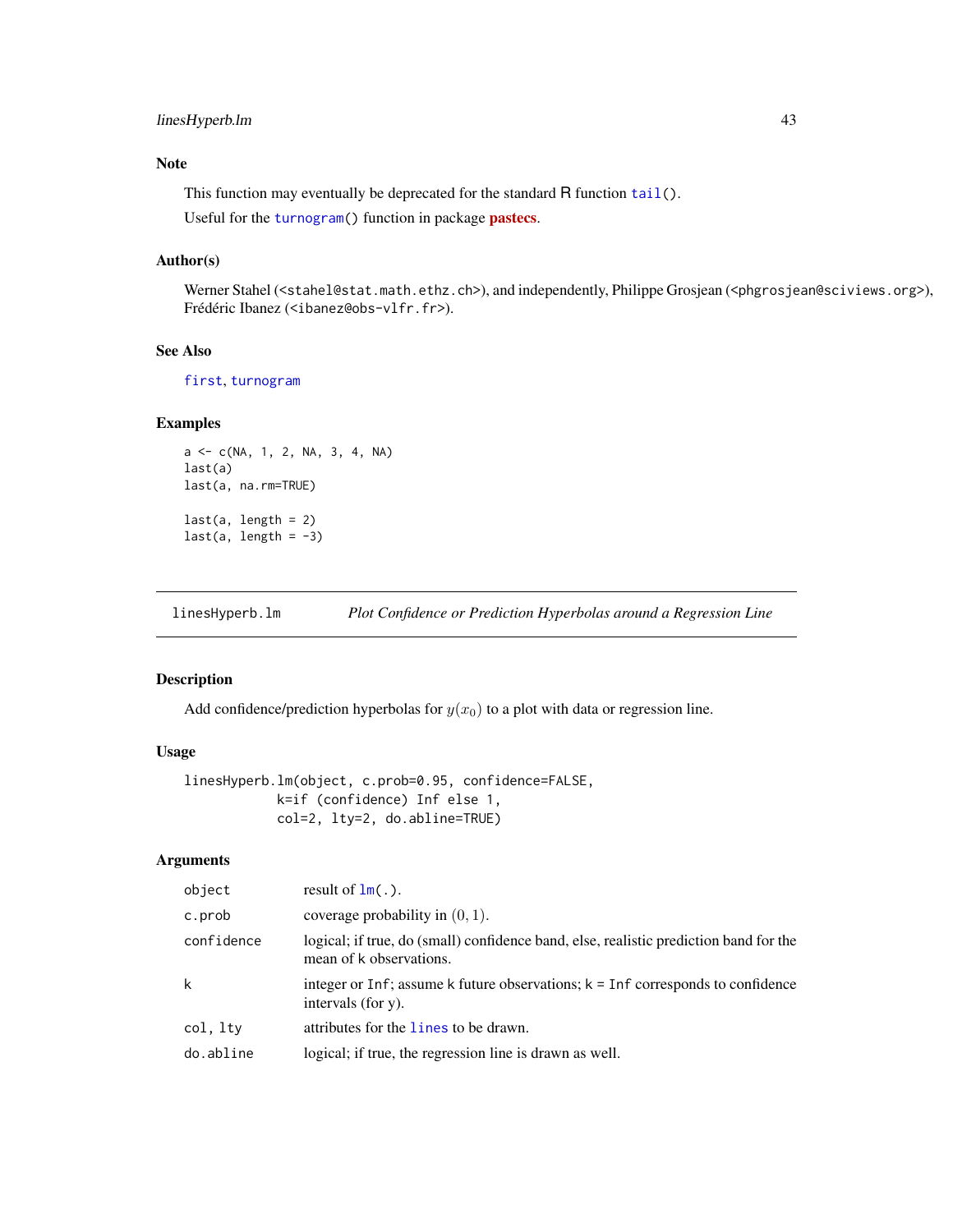With predict.  $lm(*)$ , interval=) is available, this function linesHyperb. Im is only slightly more general for its k argument.

### Author(s)

Martin Maechler, Oct 1995

## See Also

predict.  $lm(*)$ , interval=) optionally computes prediction or confidence intervals.

## Examples

```
data(swiss)
      plot(Fertility \sim Education, data = swiss) # the data
(lmS <- lm(Fertility ~ Education, data = swiss))
linesHyperb.lm(lmS)
linesHyperb.lm(lmS, conf=TRUE, col="blue")
```
loessDemo *Graphical Interactive Demo of loess()*

## Description

A graphical and interactive demonstration and visualization of how [loess](#page-0-0) works. By clicking on the graphic, the user determines the current estimation window which is visualized together with the weights.

### Usage

```
lossDemo(x, y, span = 1/2, degree = 1, family = c("gaussian", "symmetric"),nearest = FALSE, not = 501,xlim = numeric(0), ylim = numeric(0), strictlim = TRUE, verbose = TRUE,inch.sym = 0.25, pch = 4, shade = TRUE, w.symbols = TRUE,
         sym.col = "blue", w.col = "light blue", line.col = "steelblue")
```
### **Arguments**

| x, y    | numeric vectors of the same length; the demo is about $\log(y \sim x)$ .                                                                                         |
|---------|------------------------------------------------------------------------------------------------------------------------------------------------------------------|
| span    | the smoothing parameter $\alpha$ .                                                                                                                               |
| degree  | the degree of the polynomials to be used; must be in $0, 1, 2$ .                                                                                                 |
| family  | if "gaussian" fitting is by least-squares, and if "symmetric" a re-descending<br>M estimator is used with Tukey's biweight function. Can be abbreviated.         |
| nearest | logical indicating how $x_0$ should be determined, the value at which $\hat{f}(x_0)$ is<br>computed. If nearest is true, the closest <i>data</i> value is taken. |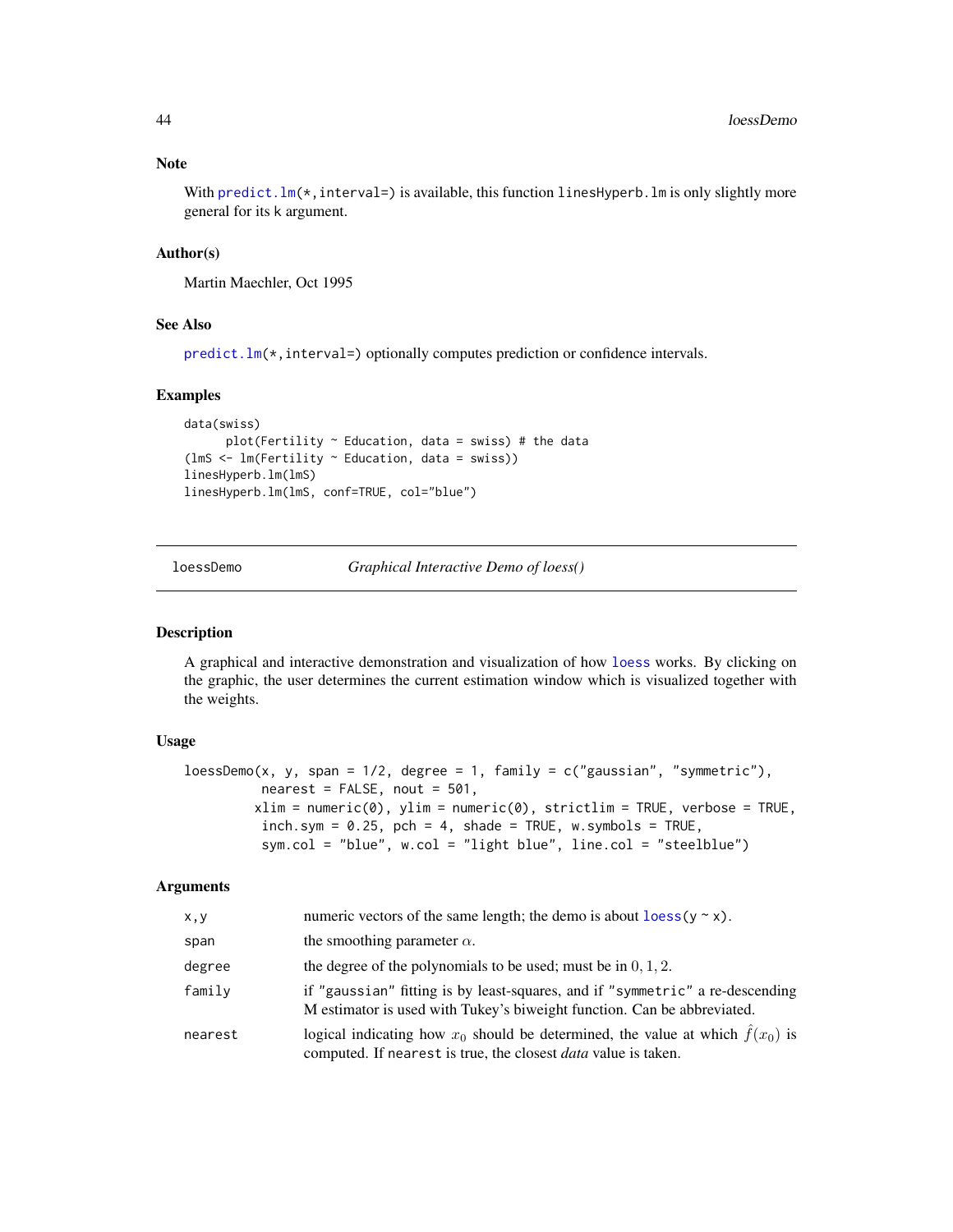#### loessDemo 45

| nout                     | the number of points at which to evaluate, i.e, determining $u_i$ , $i = 1, 2, \dots$ , nout,<br>at which $\hat{f}(u_i)$ is computed.                                |
|--------------------------|----------------------------------------------------------------------------------------------------------------------------------------------------------------------|
| xlim                     | x-range; to extend or determine (iff strictlim is true) the x-range for plotting.                                                                                    |
| ylim                     | y-range; to extend or determine (iff strictlim is true) the $y$ -range for plotting.                                                                                 |
| strictlim                | logical determining if x l im and y l im should be strict limits (as e.g., in p l ot . default),<br>or just a suggestion to <i>extend</i> the data-dependent ranges. |
| verbose                  | logical                                                                                                                                                              |
| inch.sym                 | symbol size in inches of the maximal weight circle symbol.                                                                                                           |
| pch                      | plotting character, see points.                                                                                                                                      |
| shade                    | logical; if true, $polygon($ , density=) will be used to shade off the regions<br>where the weights are zero.                                                        |
| w.symbols                | logical indicating if the non-zero weights should be visualized by circles with<br>radius proportional to inch. sym and $\sqrt{w}$ where w are the weights.          |
| sym.col, w.col, line.col |                                                                                                                                                                      |
|                          | colors for the symbols, weights and lines, respectively.                                                                                                             |

# Author(s)

As function loess.demo(), written and posted to S-news, on 27 Sep 2001, by Greg Snow, Brigham Young University, it was modified by Henrik Aa. Nielsen, IMM, DTU, and subsequently spiffed up for R by Martin Maechler.

### See Also

[loess](#page-0-0).

```
if(dev.interactive()) {
if(requireNamespace("lattice")) {
   data("ethanol", package = "lattice")
   attach(ethanol)
   loessDemo(E,NOx, span=.25)
   loessDemo(E,NOx, span=.25, family = "symmetric")
   loessDemo(E,NOx, degree=0)# Tricube Kernel estimate
 }
## Artificial Example with one outlier
n2 <- 50; x <- 1:(1+2*n2)
fx <- (x/10 - 5)^2y \leq f x + 4*rnorm(x)y[n2+1] <- 1e4
loesDemo(x,y, span=1/3, ylim= c(0,1000))# not robust !!
loesDemo(x, y, span=1/3, family = "symm")loesDemo(x,y, span=1/3, family = "symm", w.symb = FALSE, ylim = c(0,40))loesDemo(x, y, span=1/3, family = "symm", ylim = c(0, 40))
```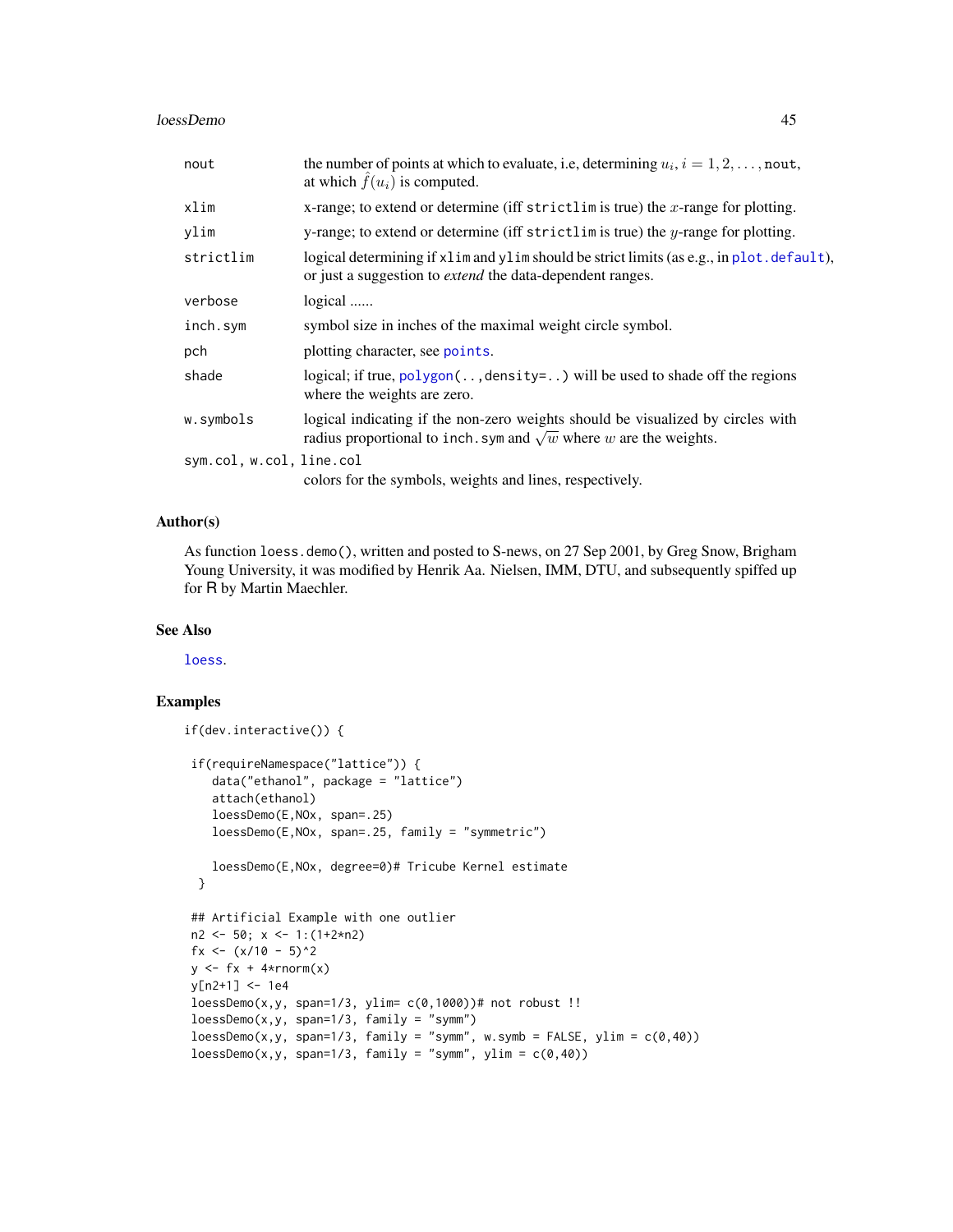```
## but see warnings() --- there's a "fixup"
}
```
# lseq *Generate Sequences, Equidistant on Log Scale*

# Description

Generate sequences which are equidistant on a log-scale.

## Usage

lseq(from, to, length)

# Arguments

| from   | starting value of sequence.     |
|--------|---------------------------------|
| tο     | end value of the sequence.      |
| length | desired length of the sequence. |

## Value

a [numeric](#page-0-0) vector of length length.

## See Also

[seq](#page-0-0).

```
(x <- lseq(1, 990, length= 21))
plot(x, x^4, type = "b", col = 2, log = "xy")
if(with(R.version, major >= 2 & % minor >= 1))plot(x, exp(x), type = "b", col = 2, log = "xy")
```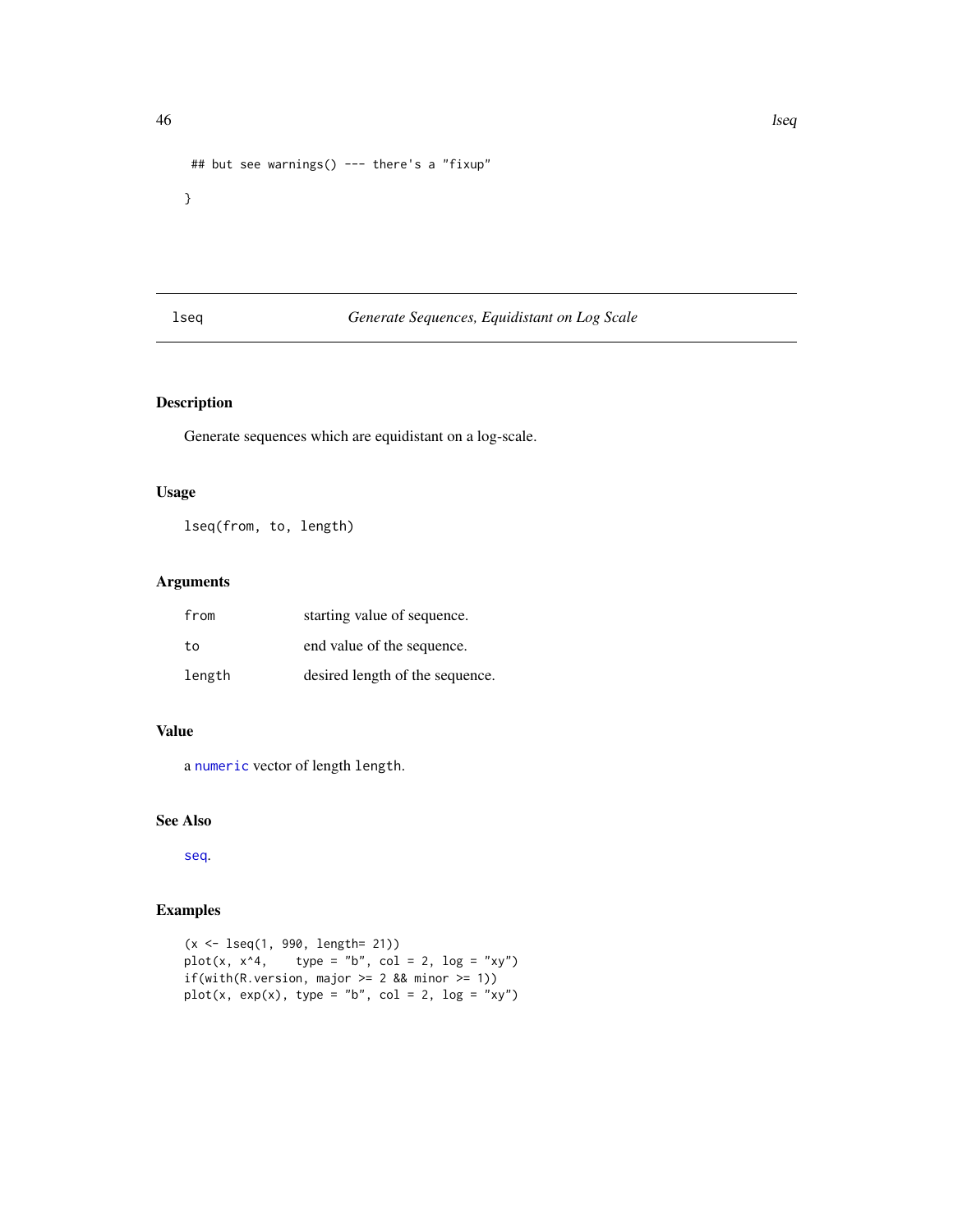## Description

"Translate" an R matrix (like object) into a LaTeX table, using \begin{tabular} ....

## Usage

```
mat2tex(x, file= "mat.tex", envir = "tabular",
        nam.center = "l", col.center = "c",
        append = TRUE, digits = 3, title)
```
# Arguments

| X          | a matrix                                                                                                                                                |
|------------|---------------------------------------------------------------------------------------------------------------------------------------------------------|
| file       | names the file to which LaTeX commands should be written                                                                                                |
| envir      | a string, the LaTeX environment name; default is "tabular"; useful maybe<br>"array", or other versions of tabular environments.                         |
| nam.center | character specifying row names should be center; default "1".                                                                                           |
| col.center | character (vector) specifying how the columns should be centered; must have<br>values from $c("1", "c", "r")$ ; defaults to "c".                        |
| append     | logical; if FALSE, will destroy the file file before writing commands to it; oth-<br>erwise (by default), simply adds commands at the end of file file. |
| digits     | integer; setting of options (digits=) for purpose of number representation.                                                                             |
| title      | a string, possibly using LaTeX commands, which will span the columns of the<br>LaTeX matrix                                                             |

## Value

No value is returned. This function, when used correctly, only writes LaTeX commands to a file.

## Author(s)

For S: Vincent Carey <vjcarey@sphunix.sph.jhu.edu>, from a post on Feb.19, 1991 to S-news. Port to R (and a bit more) by Martin Maechler <maechler@stat.math.ethz.ch>.

## See Also

[latex](#page-0-0) in package [Hmisc](https://CRAN.R-project.org/package=Hmisc) is more flexible (but may surprise by its auto-printing ..).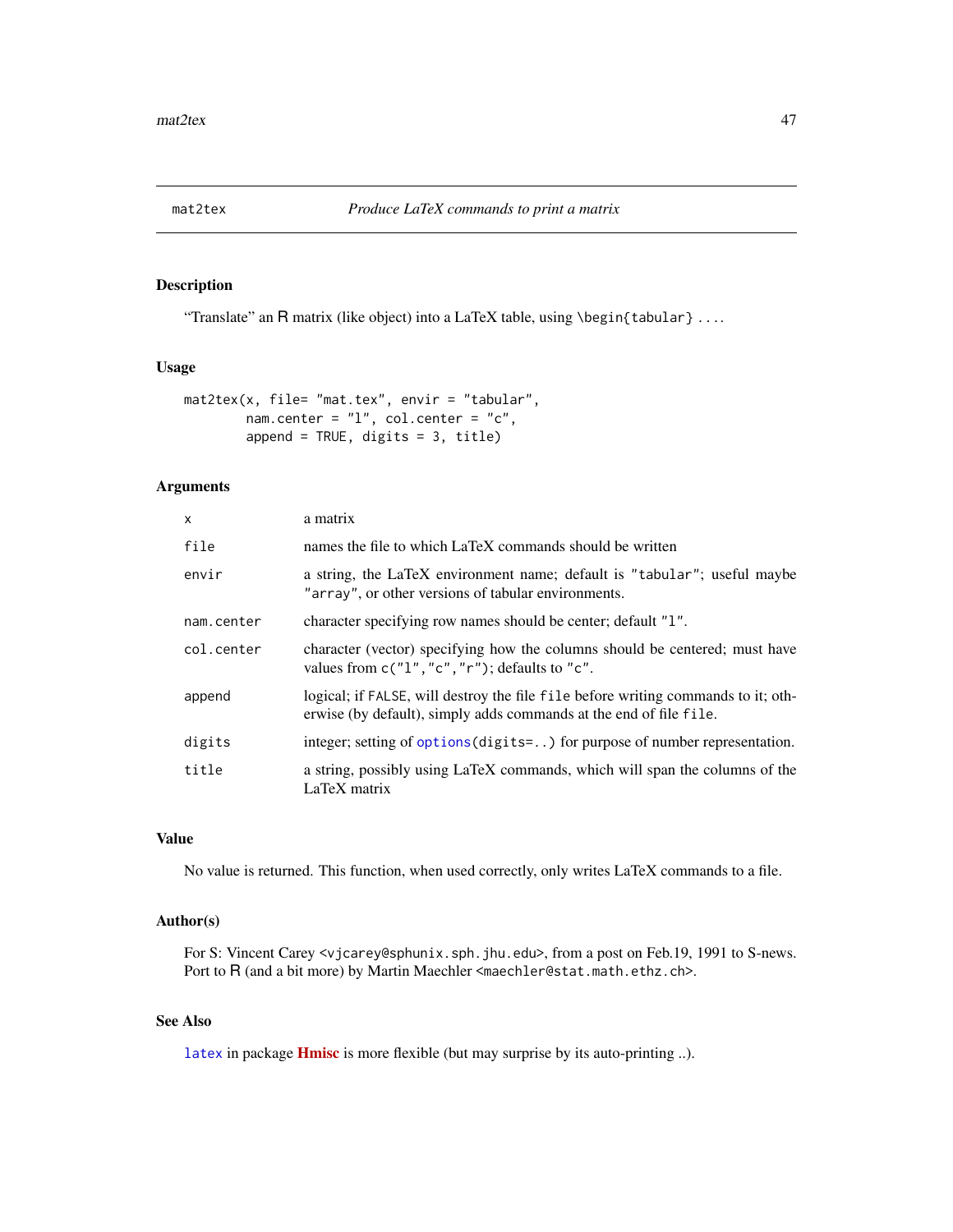### Examples

```
mex <- matrix(c(pi,pi/2,pi/4,exp(1),exp(2),exp(3)),nrow=2, byrow=TRUE,
               dimnames = list(c("$$\pi", "se",', c("a", "b", "c"))mat2tex(mex, file = print(tf <= tempfile("mat", , ".tex")),
        title="$\\pi, e$, etc." )
## The last command produces the file "mat<xyz>.tex" containing
##> \begin{tabular} {| l|| c| c| c|}
##> \multicolumn{ 4 }{c}{ $\pi, e$, etc. } \\ \hline
##> \ & a & b & c \\ \hline \hline
##> $\pi$ & 3.14 & 1.57 & 0.785 \\ \hline
##> $e$ & 2.72 & 7.39 & 20.1 \\ \hline
##> \end{tabular}
## Now you have to properly embed the contents of this file
## in a LaTeX document -- for example, you will need a
## preamble, the \begin{document} statement, etc.
## Note that the backslash needs protection in dimnames
## or title actions.
mat2tex(mex, stdout(), col.center = c("r", "r", "c"))
```
missingCh *Has a Formal Argument been Set or is it Missing?*

|  | Has a Formal Argument been Set or is it Missing? |  |  |  |
|--|--------------------------------------------------|--|--|--|
|  |                                                  |  |  |  |

#### Description

missingCh can be used to test whether a value was specified as an argument to a function. Very much related to the standard R function [missing](#page-0-0), here the argument is given by its name, a character string.

As missingCh() calls missing(), do consider the caveats about the latter, see [missing](#page-0-0).

### Usage

```
missingCh(x, envir = parent.frame())
```
#### Arguments

|       | a character string.                                                                       |
|-------|-------------------------------------------------------------------------------------------|
| envir | a (function evaluation) environment, in which the variable named x is to be<br>"missing". |

#### Value

a [logical](#page-0-0) indicating if the argument named x is [missing](#page-0-0) in the function "above", typically the caller of missingCh, but see the use of envir in the vapply example.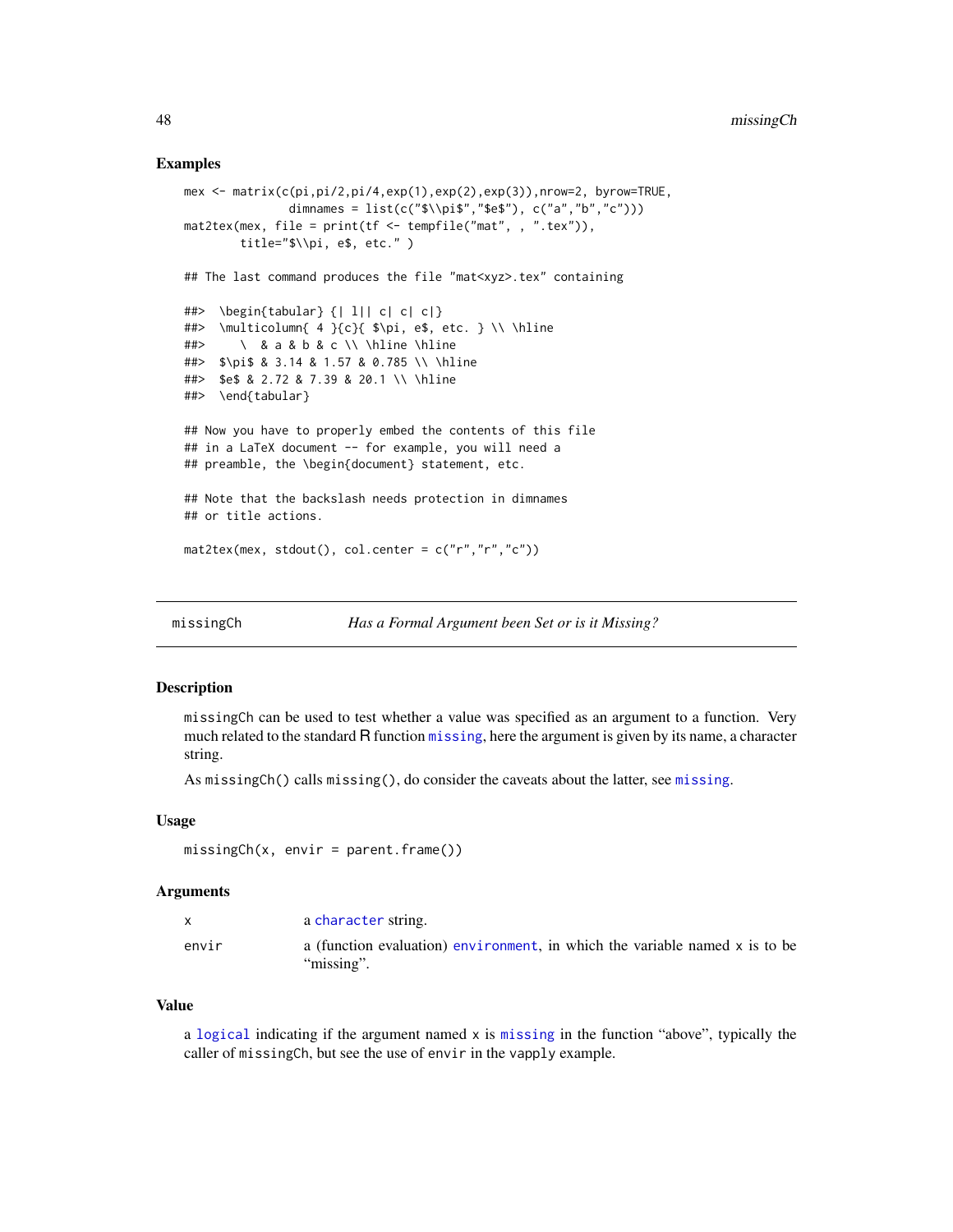$mpl$  and the contract of the contract of the contract of the contract of the contract of the contract of the contract of the contract of the contract of the contract of the contract of the contract of the contract of the

### Author(s)

Martin Maechler

### See Also

[missing](#page-0-0)

## Examples

```
tst1 <- function(a, b, dd, ...) ## does not work an with argument named 'c' !
   c(b = missingCh("b"), dd = missingCh("dd"))
tst1(2)#-> both 'b' and 'dd' are missing
tst1(,3,,3)
## b dd
## FALSE TRUE -- as 'b' is not missing but 'dd' is.
Tst \leq function(a,b,cc,dd,EEE, ...)
   vapply(c("a","b","cc","dd","EEE"), missingCh, NA, envir=environment())
Tst()
## TRUE ... TRUE -- as all are missing()
Tst(1,,3)
## a b cc dd EEE
## FALSE TRUE FALSE TRUE TRUE
## ..... .....
## as 'a' and 'cc' where not missing()
## Formal testing:
stopifnot(tst1(), !tst1(,3,3), Tst(),
                       Tst(1, 3, b=2, E="bar") == c(0, 0, 1, 0, 0))## maybe surprising that this ^^ becomes 'dd' and only 'cc' is missing
```
## mpl *Simple Matrix Plots*

## Description

Do simple matrix plots, providing an easy interface to [matplot](#page-0-0) by using a default x variable.

### Usage

mpl(mat, ...) p.m(mat, ...)

### Arguments

| mat | numeric matrix.                                             |
|-----|-------------------------------------------------------------|
| .   | further arguments passed to matplot, e.g., type, xlab, etc. |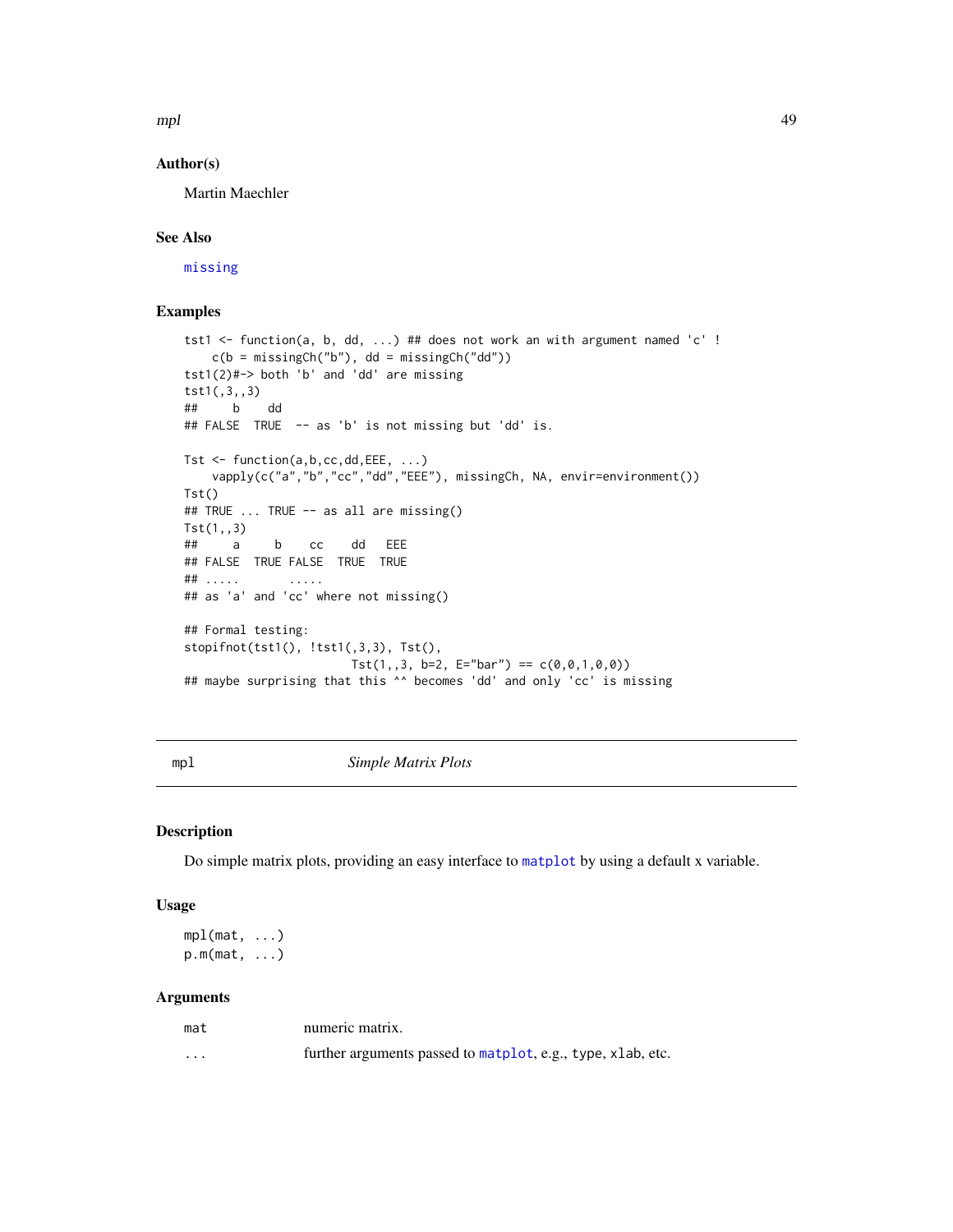## Details

p.m(m) use the first column of m as x variable, whereas mpl(m) uses the integers 1, 2, ..., nrow(m) as coordinates and rownames(m) as axis labels if possible.

#### Note

These were really created for playing around with curves etc, and probably should be *deprecated* since in concrete examples, using matplot() directly is more appropriate.

## Author(s)

Martin Maechler

## See Also

[matplot](#page-0-0), [plot.mts\(](#page-0-0)\*,plot.type = "single").

### Examples

```
data(animals, package = "cluster")
mpl(animals, type = "l")
```
<span id="page-49-0"></span>mult.fig *Plot Setup for MULTiple FIGures, incl. Main Title*

### Description

Easy Setup for plotting multiple figures (in a rectangular layout) on one page. It allows to specify a main title and uses *smart* defaults for several [par](#page-0-0) calls.

### Usage

```
mult.fig(nr.plots, mfrow, mfcol, marP = rep(0, 4),
         mgp = c(if(par("las") != 0) 2. else 1.5, 0.6, 0),
         mar = marP + 0.1 + c(4,4,2,1), oma = c(0,0, \text{ tit.wid}, 0),
         main = NULL,
         tit.wid = if (is.null(main)) 0 else 1 + 1.5*cex.main,
         cex.main = par("cex.main"), line.main = cex.main - 1/2,
         col.main = par("col.main"), font.main = par("font.main"), ...)
```
### Arguments

| nr.plots     | integer; the number of plot figures you'll want to draw.                                                                                                                                                         |
|--------------|------------------------------------------------------------------------------------------------------------------------------------------------------------------------------------------------------------------|
| mfrow, mfcol | <i>instead</i> of $nr$ , plots: integer(2) vectors giving the rectangular figure layout for<br>par(mfrow = $\star$ ), or par(mfcol= $\star$ ), respectively. The default is to use mfrow =<br>n2mfrow(nr.plots). |
| marP         | numeric(4) vector of figure margins to <i>add</i> ("Plus") to default mar, see below.                                                                                                                            |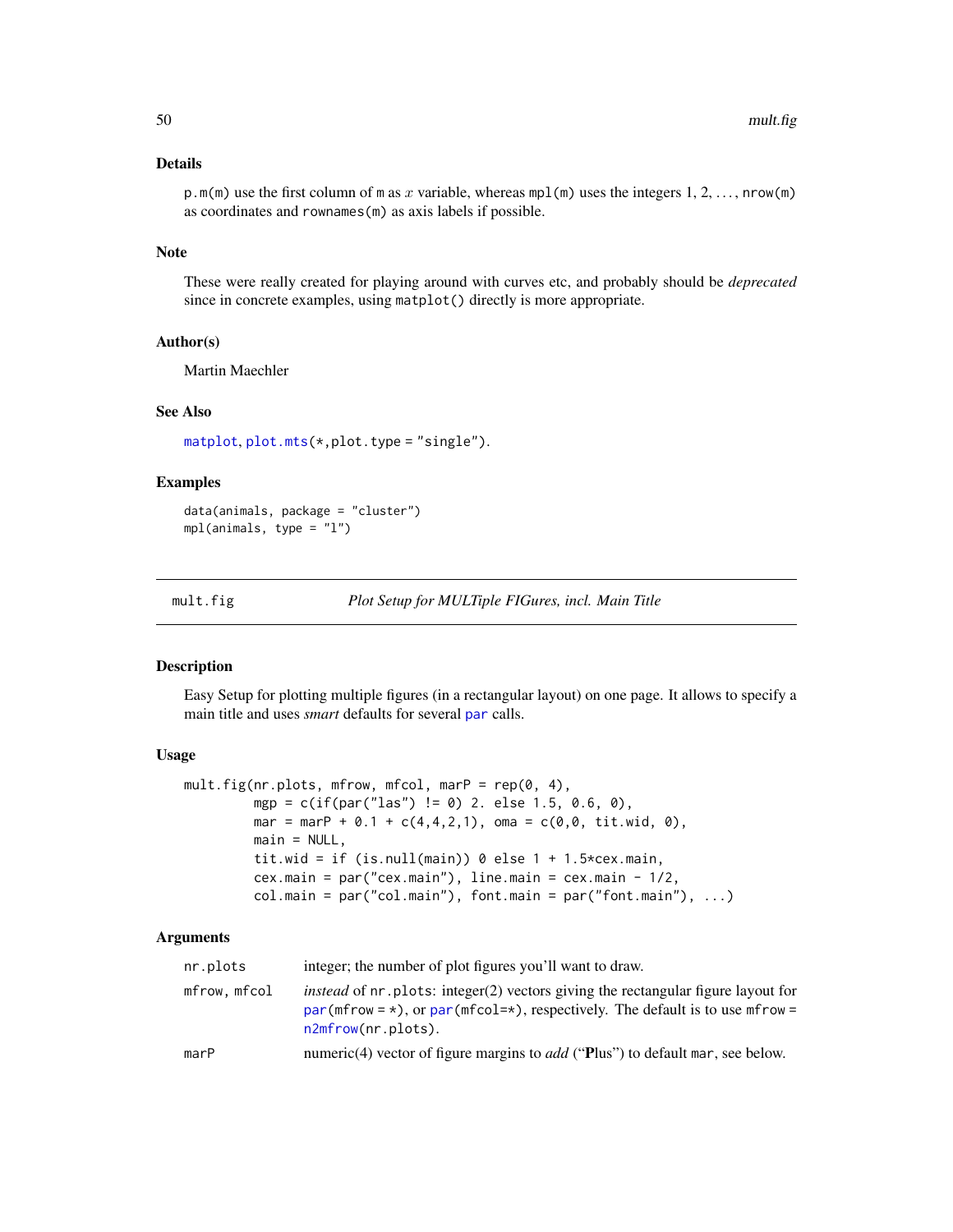| mgp                 | argument for $par(mpg=.)$ with a smaller default than usual.                                                                                 |  |
|---------------------|----------------------------------------------------------------------------------------------------------------------------------------------|--|
| mar                 | argument for $par(max = .)$ with a smaller default than usual, using the marp<br>argument, see above.                                        |  |
| oma                 | argument for $par(\text{oma} = .)$ , by default for adding space for the main title if nec-<br>essary.                                       |  |
| main                | character. The main title to be used for the whole graphic.                                                                                  |  |
| tit.wid             | numeric specifying the vertical width to be used for the main title; note that this<br>is only used for the default value of oma (s. above). |  |
| cex.main            | numeric; the character size to be used for the main title.                                                                                   |  |
| line.main           | numeric; the margin line at which the title is written (via mtext (main, side=3, outer=TRUE, line<br>$=$ line.main, )).                      |  |
| col.main, font.main |                                                                                                                                              |  |
|                     | color and font for main title, passed to $mtext{text}($ , see also $par(*)$ .                                                                |  |
| $\ddots$ .          | further arguments to metext for the main title.                                                                                              |  |

## Value

A [list](#page-0-0) with two components that are lists themselves, a subset of [par\(](#page-0-0)),

| new.par | the current par settings.       |
|---------|---------------------------------|
| old.par | the par <i>before</i> the call. |

## Author(s)

Martin Maechler, UW Seattle, 1990 (for S).

### See Also

[par](#page-0-0), [layout](#page-0-0).

```
opl <- mult.fig(5, main= expression("Sine Functions " * sin(n * pi * x)))
x \leq -\text{seq}(0, 1, \text{ len} = 201)for (n in 1:5)
  plot(x, sin(n * pi * x), ylab ="", main = paste("n = ",n))
par(opl$old.par)
rr <- mult.fig(mfrow=c(5,1), main= "Cosinus Funktionen", cex = 1.5,
               marP = -c(0, 1, 2, 0)for (n in 1:5)
  plot(x, cos(n * pi * x), type = 'l', col="red", ylab ="")
str(rr)
par(rr$old.par)
## The *restored* par settings:
str(do.call("par", as.list(names(rr$new.par))))
## Manual setting of `tit.wid` in case subsequent code also manages par():
```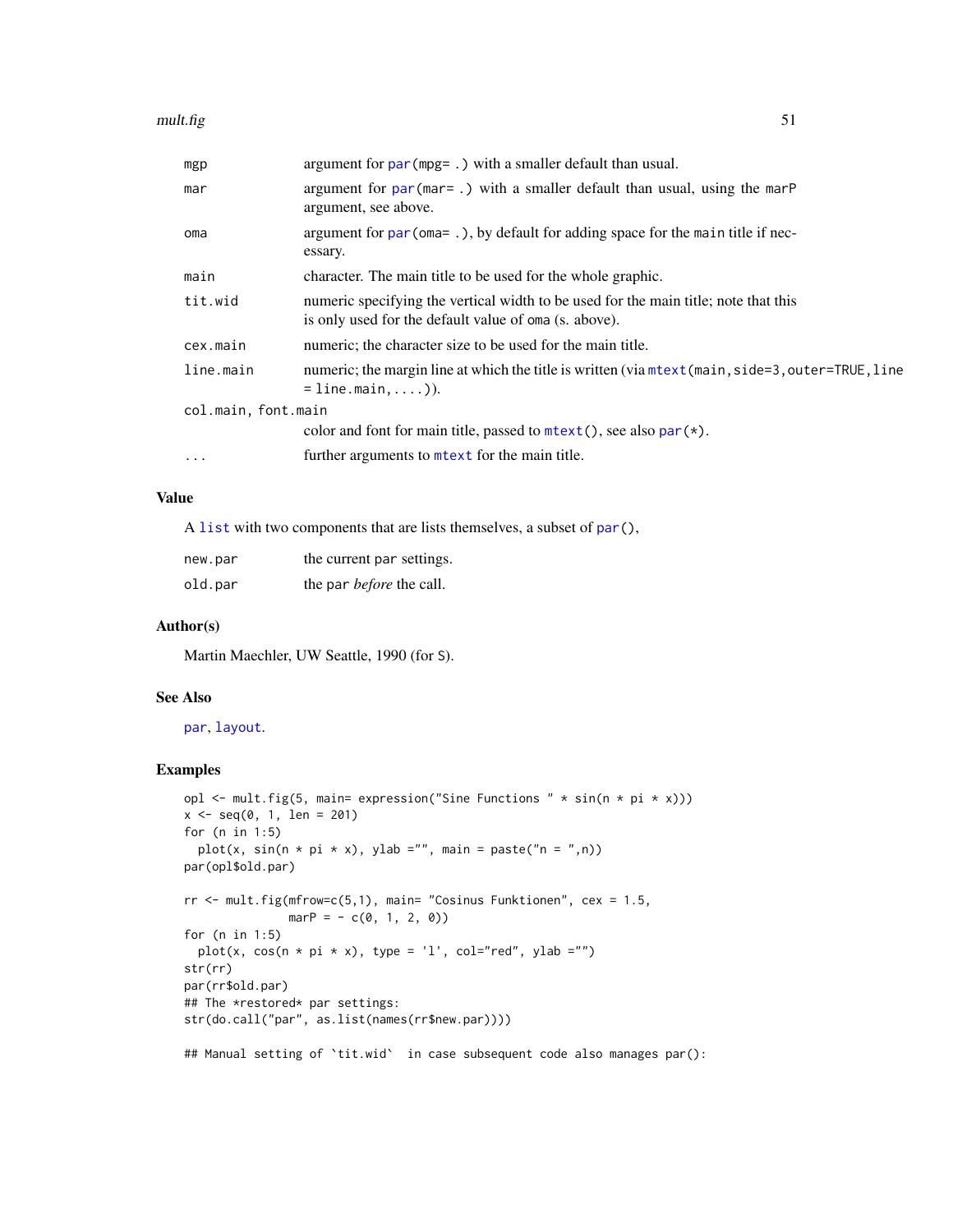```
mult.fig(4, tit.wid = 2)$old.par -> opar
plot(lm(sr ~ pop15 + pop75 + dpi + ddpi, data = LifeCycleSavings))
par(opar) # reset
```
n.code *Convert "Round" Integers to Short Strings and Back*

## Description

n.code convert "round integers" to short character strings. This is useful to build up variable names in simulations, e.g.

code2n is the *inverse* function of n.code().

## Usage

| n.code(n,                                                  | ndig = 1, dec.codes = c("", "d", "c", "k")) |  |  |  |
|------------------------------------------------------------|---------------------------------------------|--|--|--|
| $code2n(ncod, ndig = 1, dec.close = c("", "d", "c", "k"))$ |                                             |  |  |  |

# Arguments

| n         | integer vector.                                              |
|-----------|--------------------------------------------------------------|
| ncod      | character vector, typically resulting from n. code.          |
| ndig      | integer giving number of digits before the coding character. |
| dec.codes | character code for $1, 10, 100, 1000$ (etc).                 |

## Value

n.code(n) returns a [character](#page-0-0) vector of the same length as n. code2n(ncod) returns a [integer](#page-0-0) vector of the same length as ncod. Usually,  $code2n(n.code(n)) == n$ .

## Author(s)

Martin Maechler

```
n10 <- c(10,20,90, 100,500, 2000,10000)
(c10 <- n.code(n10))#-> "1d" "2d" "9d" "1c" ..
stopifnot(code2n(c10) == n10)
```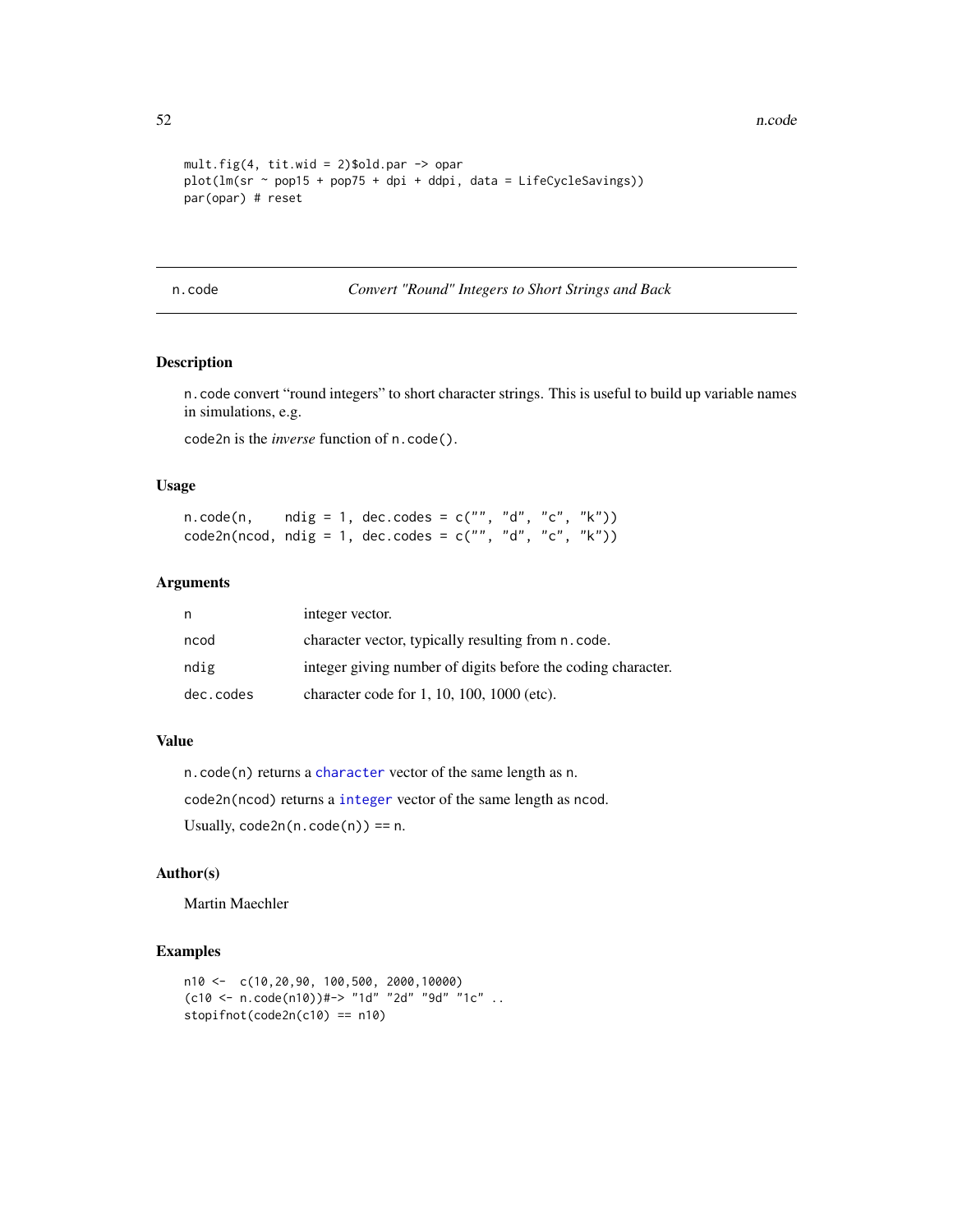## Description

A utility function which basically calls  $plot(*,type="n")$  $plot(*,type="n")$  and [text](#page-0-0). To have names or numbers instead of points in a plot is useful for identifaction, e.g., in a residual plot, see also [TA.plot](#page-107-0).

### Usage

```
n.plot(x, y = NULL, nam = NULL, abbr = n >= 20 || max(nchar(nam)) >= 8,xlab = NULL, ylab = NULL, log = "",cex = par("cex"), col = par("col"), ...)
```
## Arguments

| x, y      | coordinates at which to plot. If y is missing, x is used for both, if it's a data. frame, list,<br>2-column matrix etc – via $xy$ . coords; formula do <b>not</b> work. |
|-----------|-------------------------------------------------------------------------------------------------------------------------------------------------------------------------|
| nam       | the labels to plot at each $(x,y)$ . Per default, these taken from the data x and y;<br>case numbers 1: n are taken if no names are available.                          |
| abbr      | logical indicating if the nam labels should be abbreviated – with a sensible de-<br>fault.                                                                              |
| xlab.ylab | labels for the x- and y- axis, the latter being empty by default.                                                                                                       |
| log       | character specifying if log scaled axes should be used, see plot. default.                                                                                              |
| cex       | plotting character expansion, see par.                                                                                                                                  |
| col       | color to use for $text()$ .                                                                                                                                             |
|           |                                                                                                                                                                         |

### Value

invisibly, a character vector with the labels used.

### Author(s)

Martin Maechler, since 1992

## See Also

[plot.default](#page-0-0), [text](#page-0-0).

```
n.plot(1:20, cumsum(rnorm(20)))
data(cars)
with(cars, n.plot(speed, dist, cex = 0.8, col = "forest green"))
```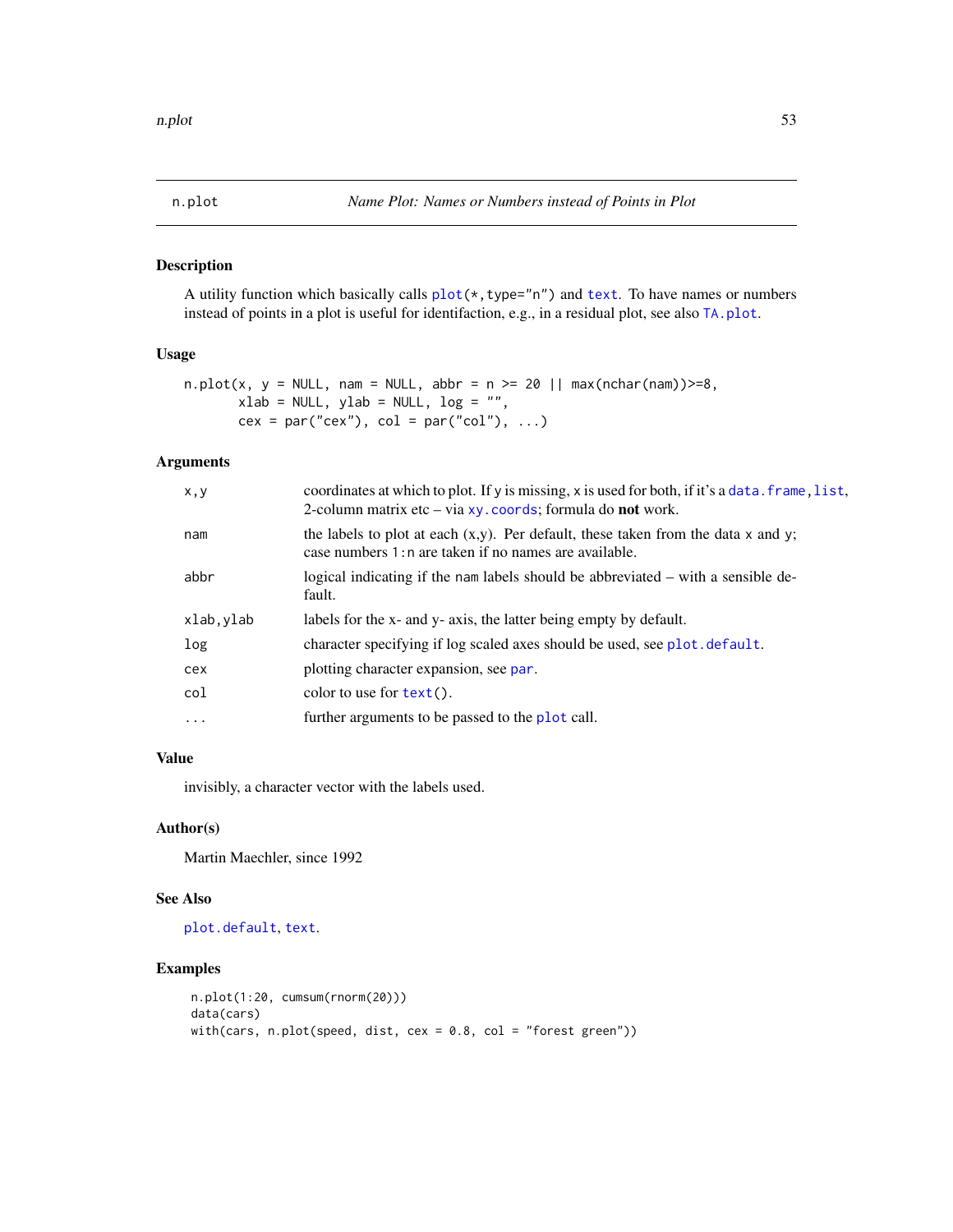#### Description

This function "smoothes" an improper correlation matrix as it can result from [cor](#page-0-0) with use="pairwise.complete.obs" or [hetcor](#page-0-0).

It is *deprecated* now, in favor of [nearPD\(](#page-0-0)) from package [Matrix](https://CRAN.R-project.org/package=Matrix).

#### Usage

 $nearcor(R, eig.tol = 1e-06, conv.tol = 1e-07, posd.tol = 1e-08,$ maxits = 100, verbose = FALSE)

# Arguments

| R        | a square symmetric approximate correlation matrix                                 |
|----------|-----------------------------------------------------------------------------------|
| eig.tol  | defines relative positiveness of eigenvalues compared to largest, default=1.0e-6. |
| conv.tol | convergence tolerance for algorithm, default=1.0e-7                               |
| posd.tol | tolerance for enforcing positive definiteness, default=1.0e-8                     |
| maxits   | maximum number of iterations                                                      |
| verbose  | logical specifying if convergence monitoring should be verbose.                   |

#### Details

This implements the algorithm of Higham (2002), then forces symmetry, then forces positive definiteness using code from [posdefify](#page-74-0). This implementation does not make use of direct LAPACK access for tuning purposes as in the MATLAB code of Lucas (2001). The algorithm of Knol DL and ten Berge (1989) (not implemented here) is more general in (1) that it allows contraints to fix some rows (and columns) of the matrix and (2) to force the smallest eigenvalue to have a certain value.

## Value

A [list](#page-0-0), with components

| cor        | resulting correlation matrix                      |
|------------|---------------------------------------------------|
| fnorm      | Froebenius norm of difference of input and output |
| iterations | number of iterations used                         |
| converged  | logical                                           |

### Author(s)

Jens Oehlschlägel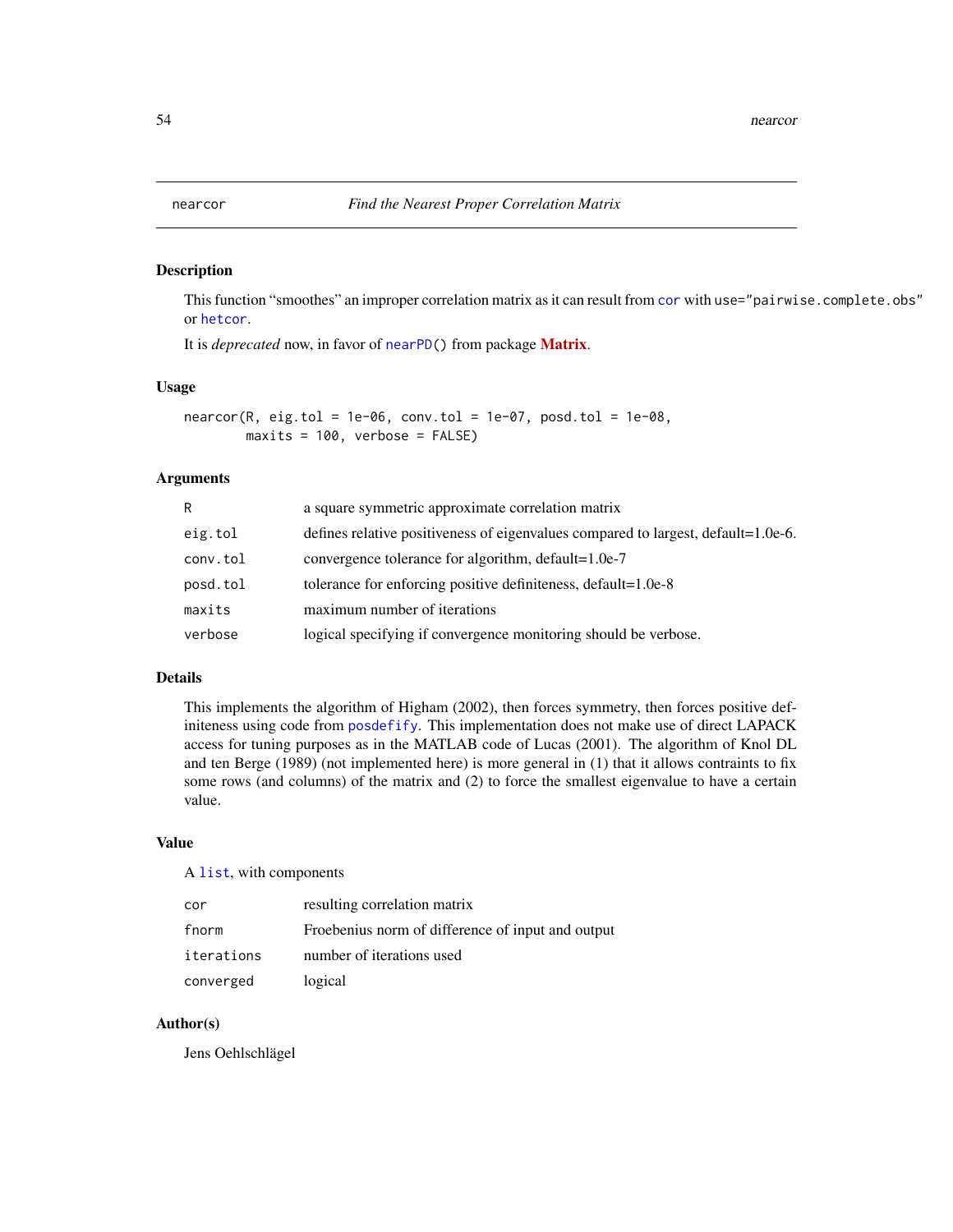#### nearcor 55

### References

See those in [posdefify](#page-74-0).

## See Also

the slightly more flexible [nearPD](#page-0-0) which also returns a *classed* matrix (class dpoMatrix). For new code, nearPD() is really preferred to nearcor(), which hence is considered deprecated.

[hetcor](#page-0-0), [eigen](#page-0-0); [posdefify](#page-74-0) for a simpler algorithm.

```
cat("pr is the example matrix used in Knol DL, ten Berge (1989)\n")
pr <- matrix(c(1, 0.477, 0.644, 0.478, 0.651, 0.826,
0.477, 1, 0.516, 0.233, 0.682, 0.75,
0.644, 0.516, 1, 0.599, 0.581, 0.742,
0.478, 0.233, 0.599, 1, 0.741, 0.8,
0.651, 0.682, 0.581, 0.741, 1, 0.798,
0.826, 0.75, 0.742, 0.8, 0.798, 1),
      nrow = 6, ncol = 6ncr <- nearcor(pr)
nr <- ncr$cor
 plot(pr[lower.tri(pr)],
      nr[lower.tri(nr)]); abline(0,1, lty=2)
 round(cbind(eigen(pr)$values, eigen(nr)$values), 8)
cat("The following will fail:\n")
try(factanal(cov=pr, factors=2))
cat("and this should work\n")
 try(factanal(cov=nr, factors=2))
 if(require("polycor")) {
   n < -400x < - rnorm(n)
   y \le - rnorm(n)x1 \le - (x + \text{norm}(n))/2x2 \le - (x + \text{norm}(n))/2x3 \leq x + \text{norm}(n)/2x4 \leq (x + \text{norm}(n))/2y1 \leftarrow (y + \text{rnorm}(n))/2y2 \le - (y + \text{norm}(n))/2y3 \le (y + \text{norm}(n))/2y4 \leq (y + \text{norm}(n))/2dat <- data.frame(x1, x2, x3, x4, y1, y2, y3, y4)
    x1 \leftarrow \text{ordered}(as.\text{integer}(x1 > 0))
```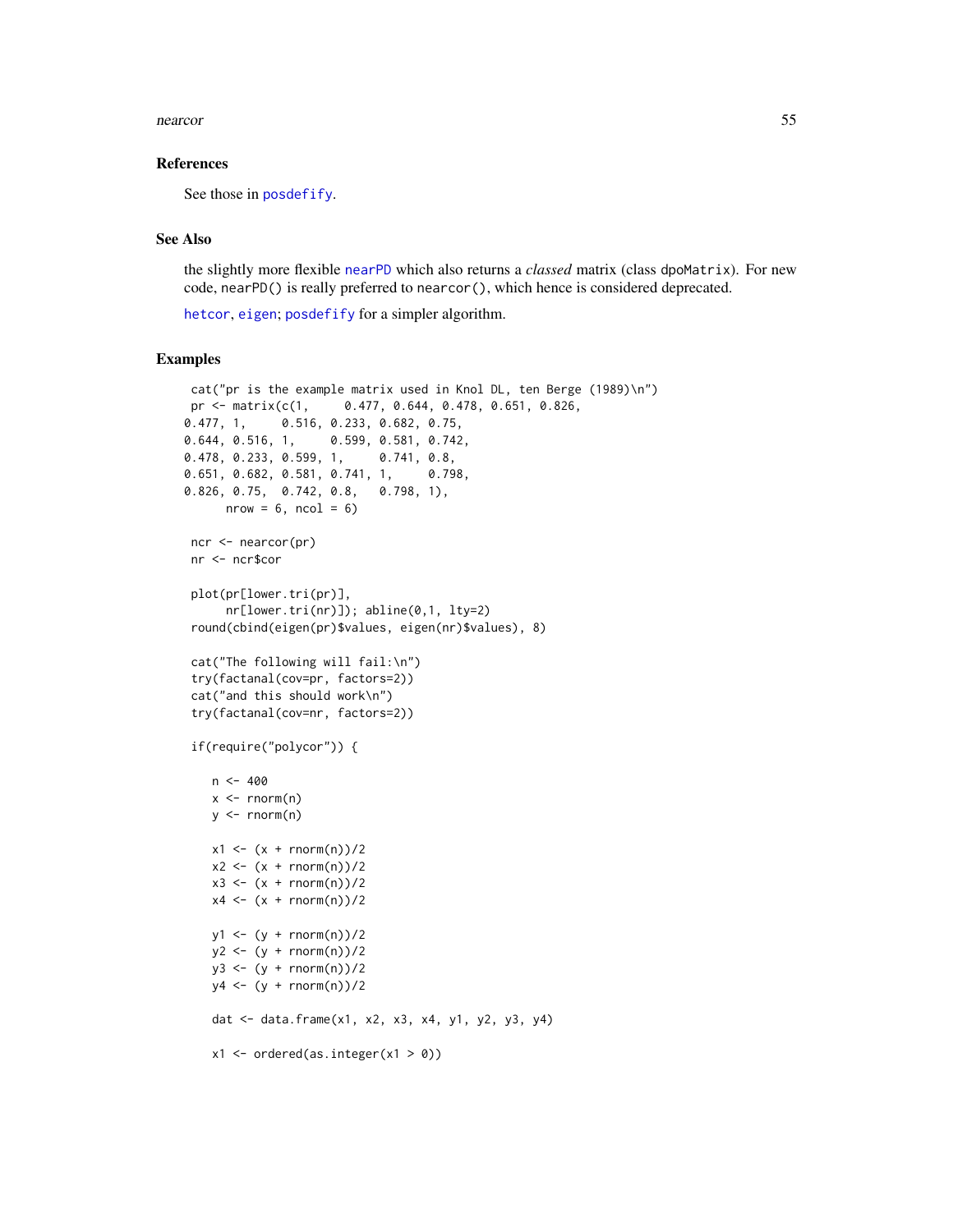```
x2 \le - ordered(as.integer(x2 > 0))
  x3 \le ordered(as.integer(x3 > 1))
 x4 \leftarrow ordered(as.integer(x4 > -1))
 y1 <- ordered(as.integer(y1 > 0))
 y2 <- ordered(as.integer(y2 > 0))
 y3 <- ordered(as.integer(y3 > 1))
 y4 <- ordered(as.integer(y4 > -1))
  odat <- data.frame(x1, x2, x3, x4, y1, y2, y3, y4)
  xcor <- cor(dat)
  pcor <- cor(data.matrix(odat)) # cor() no longer works for factors
 hcor <- hetcor(odat, ML=TRUE, std.err=FALSE)$correlations
  ncor <- nearcor(hcor)$cor
  try(factanal(covmat=xcor, factors=2, n.obs=n))
  try(factanal(covmat=pcor, factors=2, n.obs=n))
  try(factanal(covmat=hcor, factors=2, n.obs=n))
  try(factanal(covmat=ncor, factors=2, n.obs=n))
}
```
nr.sign.chg *Number of Sign Changes in Sequence*

#### Description

Compute the number of sign changes in the sequence y.

#### Usage

nr.sign.chg(y)

#### Arguments

y numeric vector.

#### Value

an integer giving the number of sign changes in sequence y. Note that going from positive to 0 to positive is *not* a sign change.

## Author(s)

Martin Maechler, 17 Feb 1993.

## Examples

 $(y \leq c(1:2,1:-1,0:-2))$ nr.sign.chg $(y)$ ## = 1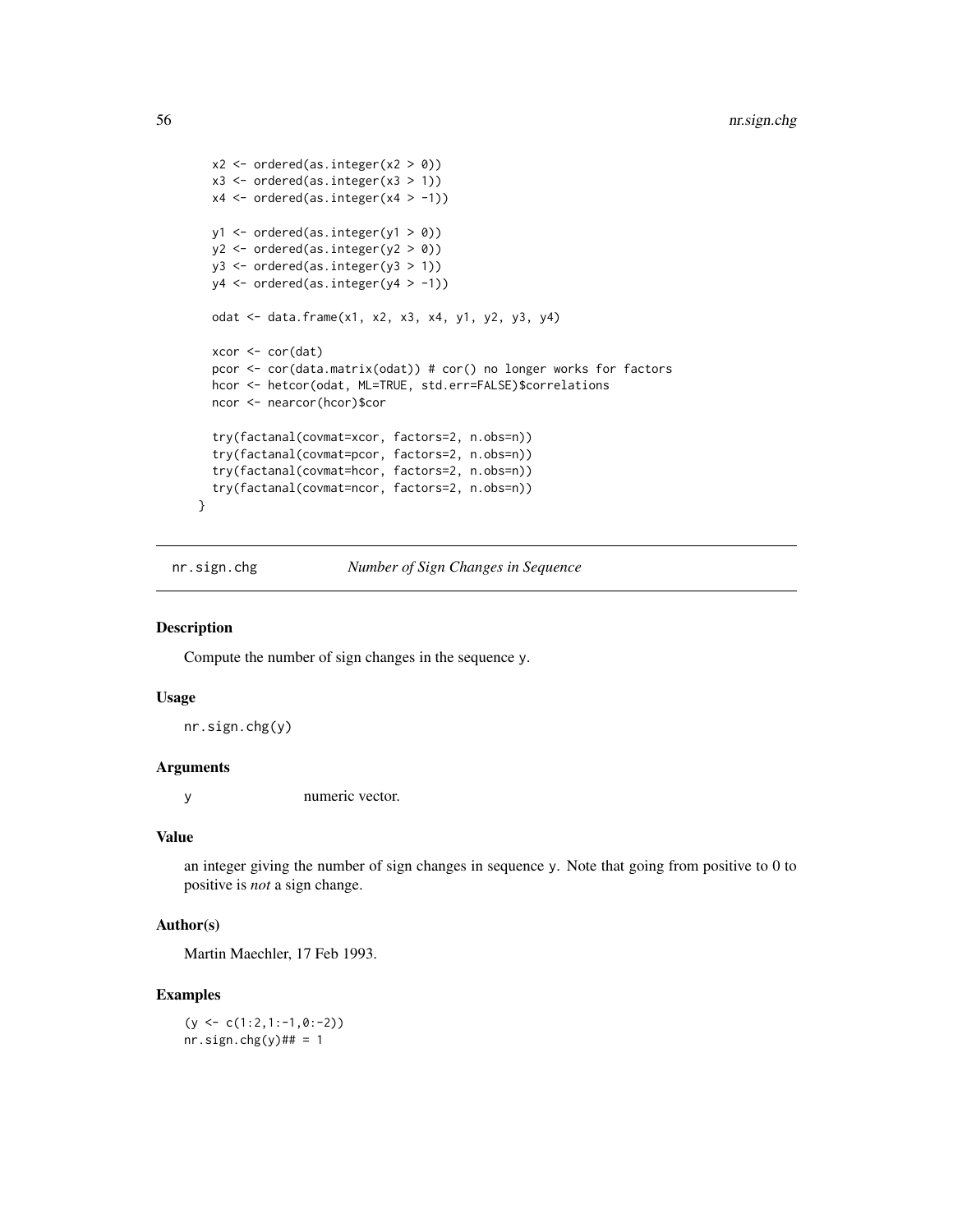## Description

Draws arrows, like the [arrows](#page-0-0) function, but with "nice" *filled* arrow heads.

### Usage

 $p.array(x1, y1, x2, y2, size = 1, width, fill = 2, ...)$ 

## Arguments

| x1, y1 | coordinates of points from which to draw.                   |
|--------|-------------------------------------------------------------|
| x2, y2 | coordinates of points to which to draw.                     |
| size   | symbol size as a fraction of a character height; default 1. |
| width  | width of the arrow head; defaults to                        |
| fill   | color for filling the arrow head.                           |
|        | further arguments passed to segments().                     |

## Author(s)

Andreas Ruckstuhl, 19 May 1994; (cosmetic by MM).

### See Also

[arrows](#page-0-0).

# Examples

```
example(arrows, echo = FALSE) #-> x, y, s
plot(x,y, main="p.arrows(.)")
p.array(x[s], y[s], x[s+1], y[s+1], col= 1:3, fill = "dark blue")
```
p.datum *Plot 'Datum' (deutsch!) unten rechts*

## Description

Plot the date (and time, if required) in German, at the lower right hand margin of your plot.date

## Usage

```
p.datum(out = FALSE, cex = 0.75, ...)
```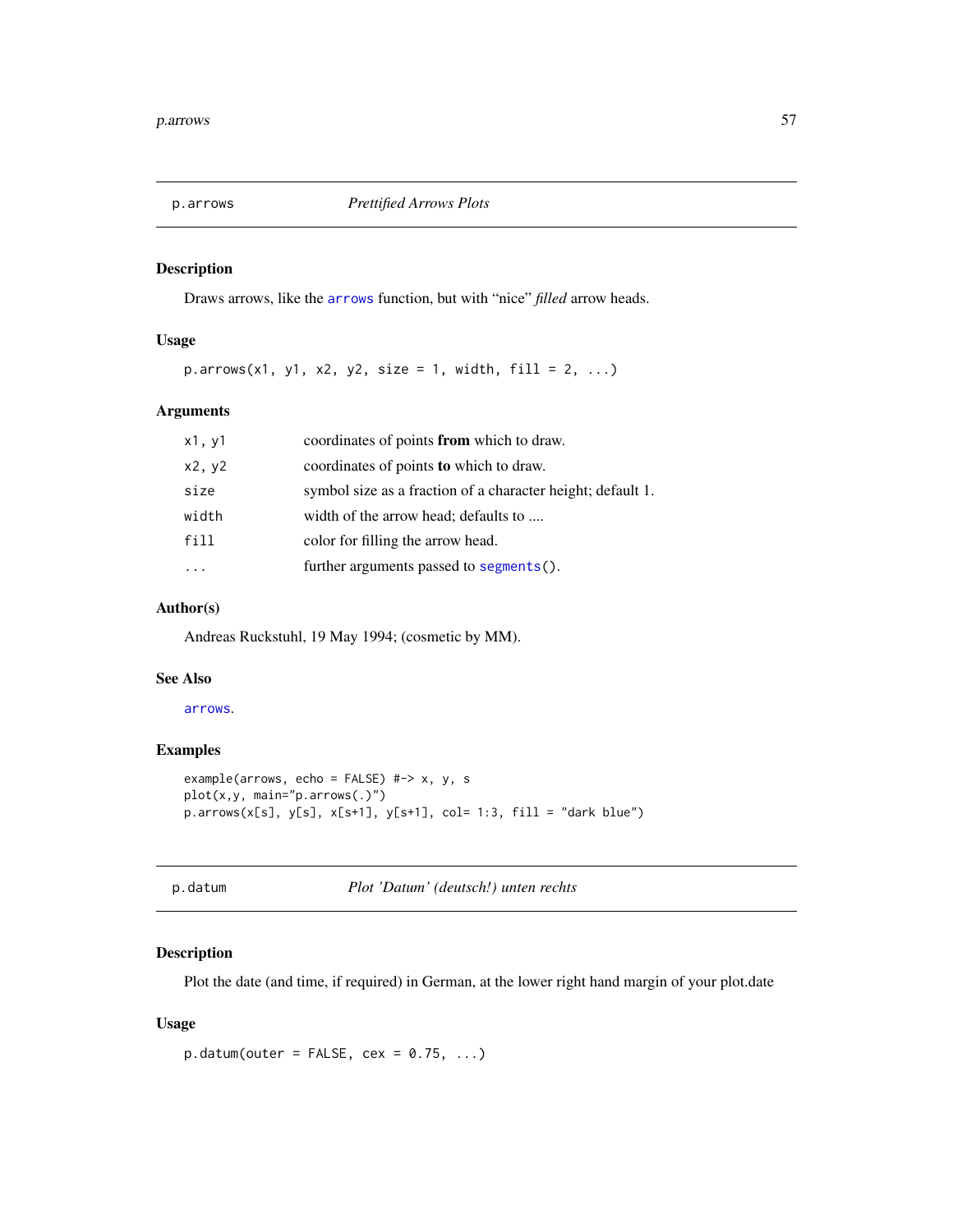58 p.dnorm

### Arguments

| outer | logical; passed to mtext.             |
|-------|---------------------------------------|
| cex   | non-negative; passed to mtext.        |
| .     | any arguments to $u$ . Datumvonheute. |

# See Also

[u.date](#page-114-0), [date](#page-0-0).

## Examples

plot(1) p.datum()

p.dnorm *Plot Parametric Density Functions*

# Description

These are utilities for pretty plotting of often used parametric densities.

## Usage

```
p.dnorm (mu = 0, s = 1, h0.col = "light gray",
        msu = TRUE, ms,col = "gray", ...p.dchisq(nu, h0.col = "light gray", ...)
p.dgamma(shape, h0.col = "light gray", ...)
```
## Arguments

| mu, s     | numbers, the mean and standard deviation of the normal distribution.                                    |
|-----------|---------------------------------------------------------------------------------------------------------|
| nu        | positive number, the degrees of freedom df argument for the $\chi^2$ -density function<br>dchisg.       |
| shape     | number, the shape parameter for the Gamma distribution.                                                 |
| $h0.$ col | color specification for the line $y = 0$ .                                                              |
| ms.lines  | logical, used for the normal only: should lines be drawn at the mean and $\pm 1$<br>standard deviation. |
| ms.co1    | color for the ms lines if ms. lines is TRUE.                                                            |
| $\cdots$  | further parameter passed to $curve($ ), e.g., add = TRUE for adding to current plot.                    |

# Author(s)

Werner Stahel et al.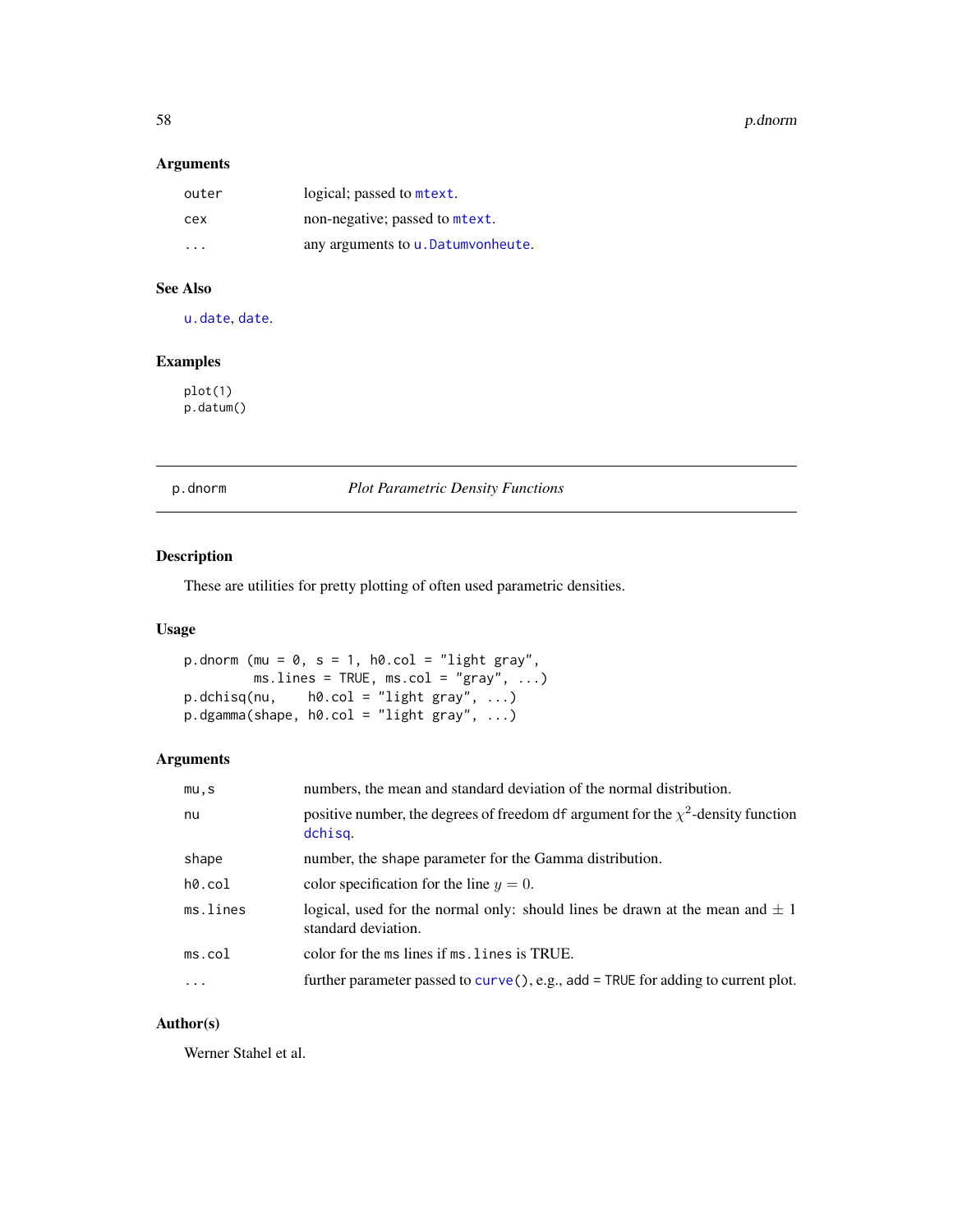#### p.hboxp 59

## See Also

the underlying density functions, [dnorm](#page-0-0), [dchisq](#page-0-0), [dgamma](#page-0-0).

#### Examples

```
p.dnorm()
p.dnorm(mu=1.5, add = TRUE, ms.lines = FALSE) # add to the plot above
p.dchisq(2, main="Chi^2 Densities -- nu = 2,3,4")p.dchisq(3, add = TRUE, col = "red")p.dchisq(4, add = TRUE, col = "blue")op \le par(mfrow = c(2,2), mgp = c(1.6, 0.6,0), mar = c(3,3,1,1))
for(sh in 1:4)
  p.dgamma(sh)
par(op)
```
p.hboxp *Add a Horizontal Boxplot to the Current Plot*

## Description

Add a horizontal boxplot to the current plot. This is mainly an auxiliary function for [histBxp](#page-34-0), since  $boxplot(*,horizontal = TRUE, add = TRUE)$  $boxplot(*,horizontal = TRUE, add = TRUE)$  is usually much preferable to this.

### Usage

 $p.hboxp(x, y.lo, y.hi, boxcol = 3,$ medcol = 2, medlwd = 5, whisklty = 2, staplelty = 1)

### Arguments

| $\mathsf{x}$                  | univariate data set.                                                                             |
|-------------------------------|--------------------------------------------------------------------------------------------------|
| y.lo, y.hi                    | minimal and maximal <i>user</i> coordinates or $y \cdot 10 = c(y \cdot 10, hyi)$ .               |
|                               | boxcol, medcol color of the box and the median line.                                             |
| medlwd<br>whisklty, staplelty | line width of median line.                                                                       |
|                               | line types of the whisker and the staple, the latter being used for the outmost<br>non-outliers. |

#### Details

....

### Author(s)

Martin Maechler building on code from Markus and Christian Keller.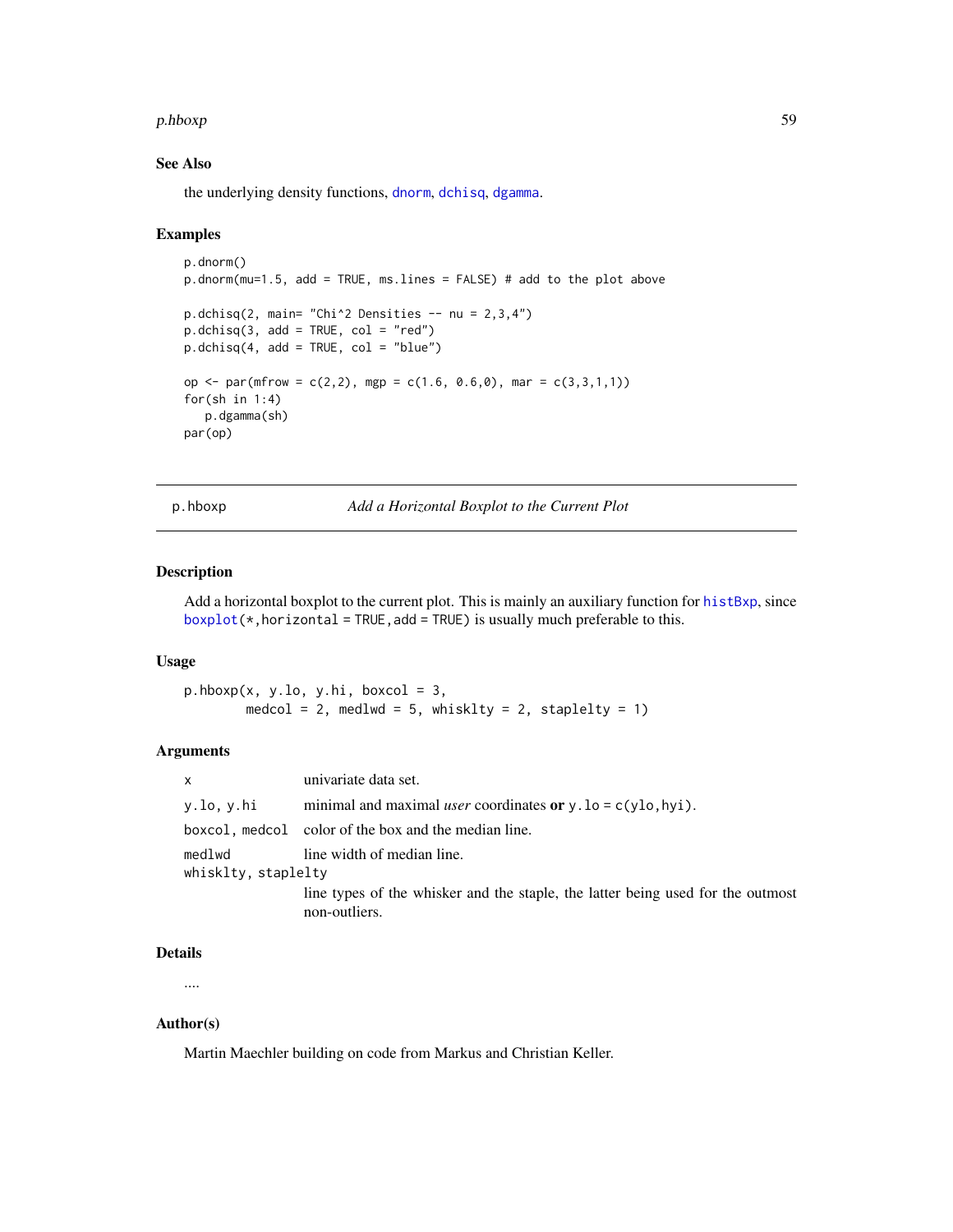### See Also

[boxplot\(](#page-0-0)\*\*,horizontal = TRUE,add= TRUE).

## Examples

```
## ==> See code in 'histBxp' (.) and example(histBxp) !
##
```
p.profileTraces *Plot a profile.nls Object With Profile Traces*

### Description

Displays a series of plots of the profile t function and the likelihood profile traces for the parameters in a nonlinear regression model that has been fitted with [nls](#page-0-0) and profiled with [profile.nls](#page-0-0).

#### Usage

```
p.profileTraces(x, cex = 1,
                subtitle = paste("t-Profiles and traces of ",
                       deparse(attr(x,"summary")$formula)))
```
## Arguments

| $\mathsf{x}$ | an object of class "profile.nls", typically resulting from $\text{profile}(nls(.)),$<br>see profile.nls. |
|--------------|----------------------------------------------------------------------------------------------------------|
| cex          | character expansion, see $par(cex =)$ .                                                                  |
| subtitle     | a subtitle to set for the plot. The default now includes the nls() formula used.                         |

### **Note**

the stats-internal stats:::plot.profile.nls plot method just does "the diagonals".

#### Author(s)

Andreas Ruckstuhl, R port by Isabelle Flückiger and Marcel Wolbers

## See Also

[profile](#page-0-0), and [nls](#page-0-0) (which has unexported profile and stats:::plot.profile.nls methods).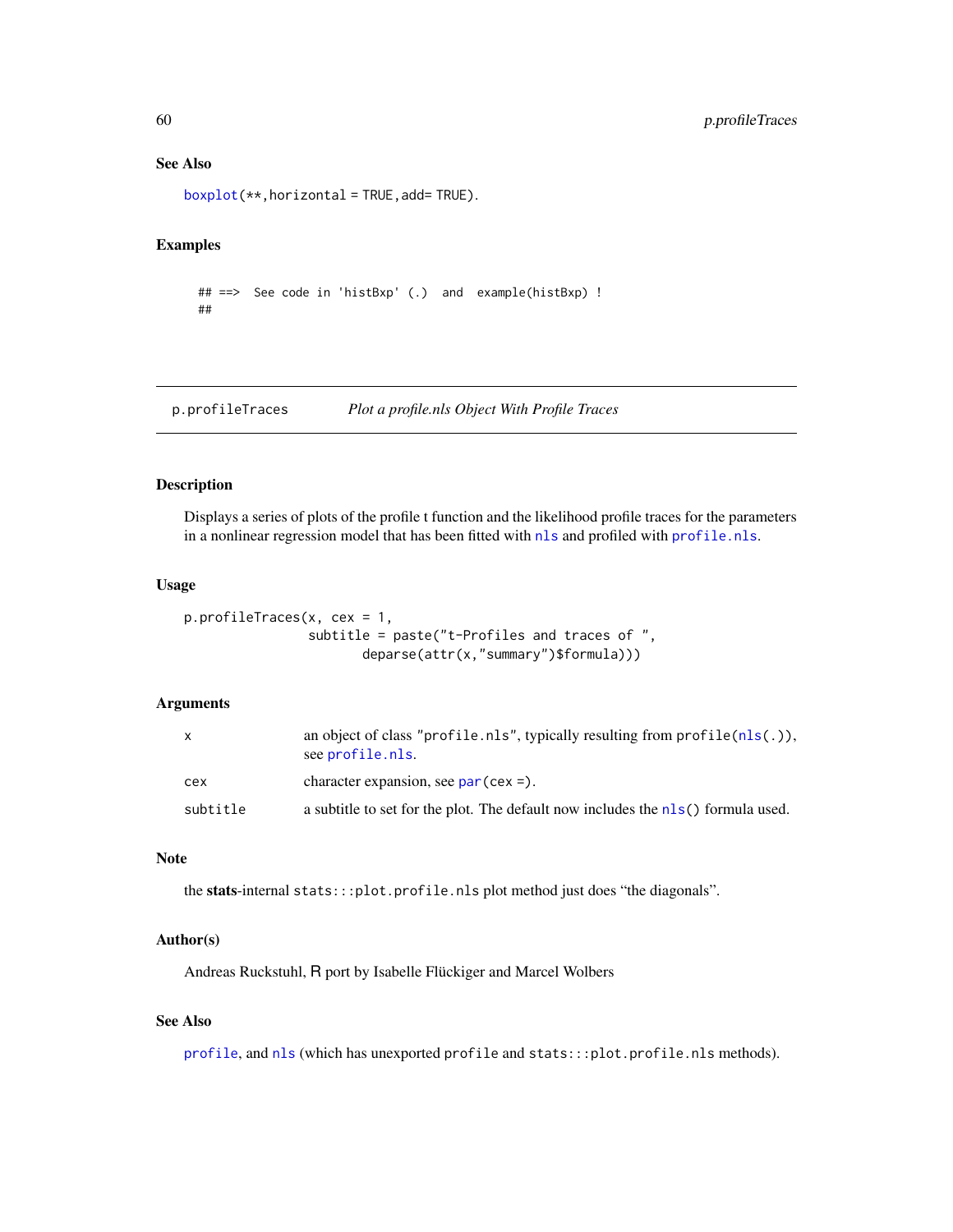## p.res.2fact 61

### Examples

```
require(stats)
data(Puromycin)
Treat <- Puromycin[Puromycin$state == "treated", ]
fm <- nls(rate ~ T1*conc/(T2+conc), data=Treat,
          start = list(T1=207,T2=0.06))
(pr \leq profile(fm)) # quite a few things..
op <- par(mfcol=1:2)
plot(pr) # -> 2 'standard' plots
par(op)
## ours:
p.profileTraces(pr)
```
<span id="page-60-0"></span>p.res.2fact *Plot Numeric (e.g. Residuals) vs 2 Factors Using Boxplots*

## Description

Plots a numeric "residual like" variable against two factor covariates, using boxplots.

### Usage

p.res.2fact(x, y, z, restricted, notch = FALSE, xlab = NULL, ylab = NULL, main = NULL)

## Arguments

| x,y        | two factors or numeric vectors giving the levels of factors.                               |
|------------|--------------------------------------------------------------------------------------------|
| z          | numeric vector of same length as x and y, typically residuals.                             |
| restricted | positive value which truncates the size. The corresponding symbols are marked<br>by stars. |
| notch      | logical indicating if the boxplots should be notched, see $boxplot(*,notch)$ .             |
| xlab, ylab | axis labels, see plot, default, per default the actual argument expressions.               |
| main       | main title passed to plot, defaulting to the deparsed z argument.                          |

## Details

if values *are* restricted, this make use of the auxiliar function [u.boxplot.x](#page-113-0).

### Author(s)

Lorenz Gygax <logyg@wild.unizh.ch> and Martin Maechler, Jan.95; starting from [p.res.2x\(](#page-61-0)).

# See Also

[p.res.2x](#page-61-0), [boxplot](#page-0-0), [plot.lm](#page-0-0), [TA.plot](#page-107-0).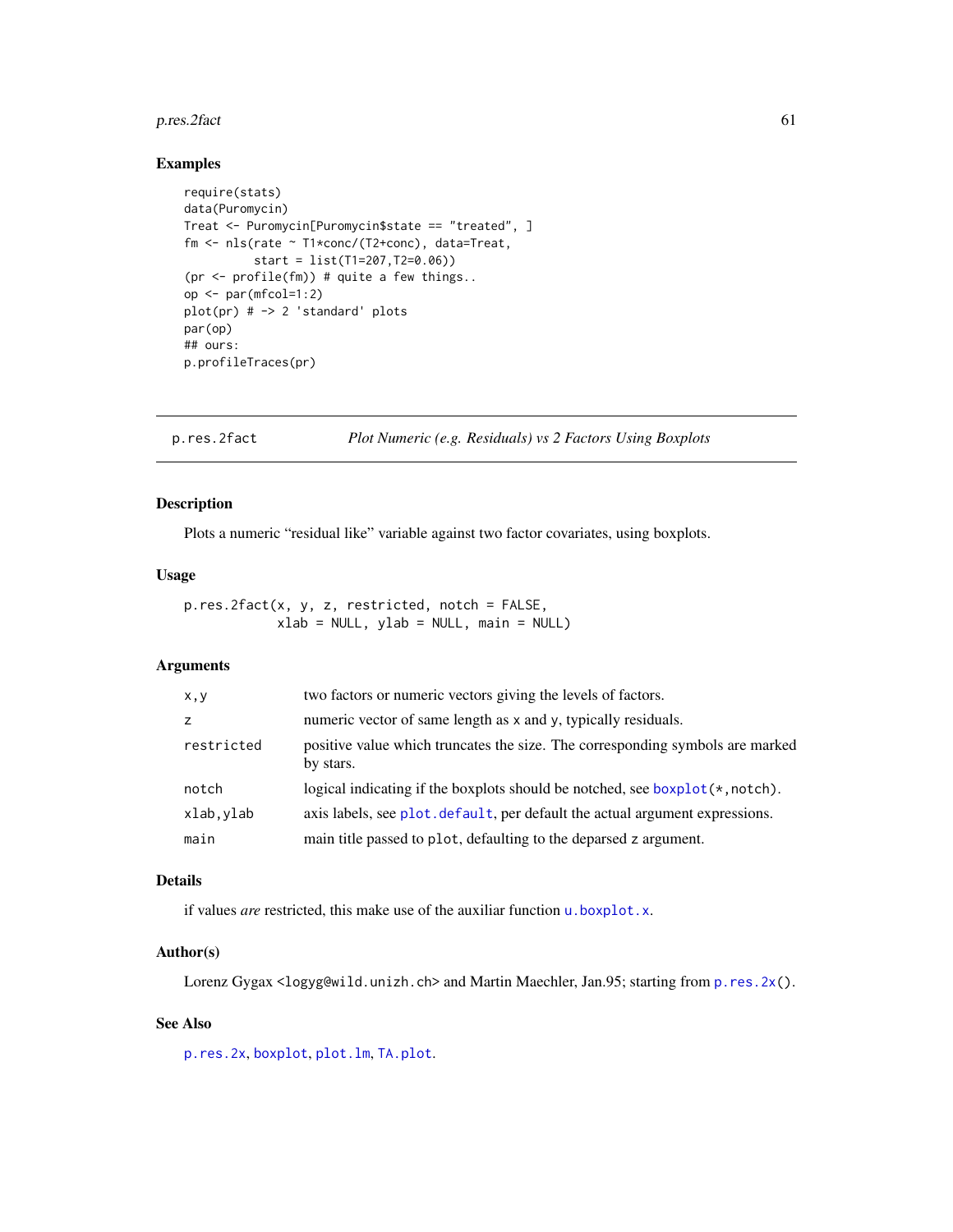### Examples

```
I \leftarrow 8; J \leftarrow 3; K \leftarrow 20xx \leftarrow factor(rep(rep(1:I, rep(K,I)),J))yy <- factor(rep(1:J, rep(I*K,J)))
zz <- rt(I*J*K, df=5) #-- Student t with 5 d.f.
p.res.2fact(xx,yy,zz, restr= 4, main= "i.i.d. t < -5 random |.| \leq 4")
mtext("p.res.2fact(xx,yy,zz, restr= 4, ..)",
      line=1, adj=1, outer=TRUE, cex=1)
## Real data
data(warpbreaks)
(fm1 <- lm(breaks ~ wool*tension, data = warpbreaks))
## call via formula method of p.res.2x():
p.res.2x(~ ., fm1) # is shorter than, but equivalent to
## p.res.2x(~ wool + tension, fm1) ## or the direct
## with(warpbreaks, p.res.2fact(wool, tension, residuals(fm1)))
##
## whereas this is "transposed":
p.res.2x(~ tension+wool, fm1)
```
<span id="page-61-0"></span>p.res.2x *Stahel's Residual Plot against 2 X's*

## **Description**

Plot Residuals, e.g., of a multiple linear regression, against two (predictor) variables, using positively and negatively oriented line segments for positive and negative residuals.

This is a (S3) *generic* function with a default and a [formula](#page-0-0) method.

### Usage

```
pres.2x(x, ...)## Default S3 method:
p,res.2x(x, y, z, restricted, size = 1, slwd = 1, scol = 2:3,xlab = NULL, ylab = NULL, main = NULL,
        xlim = range(x), ylim = range(y), ...## S3 method for class 'formula'
p,res.2x(x = ~., data, main = deparse(substitute(data)),xlab = NULL, ylab = NULL, ...)
```
#### Arguments

| x, y | numeric vectors of the same length specifying 2 covariates. For the formula<br>method, x is a formula. |  |
|------|--------------------------------------------------------------------------------------------------------|--|
|      | numeric vector of same length as x and y, typically residuals.                                         |  |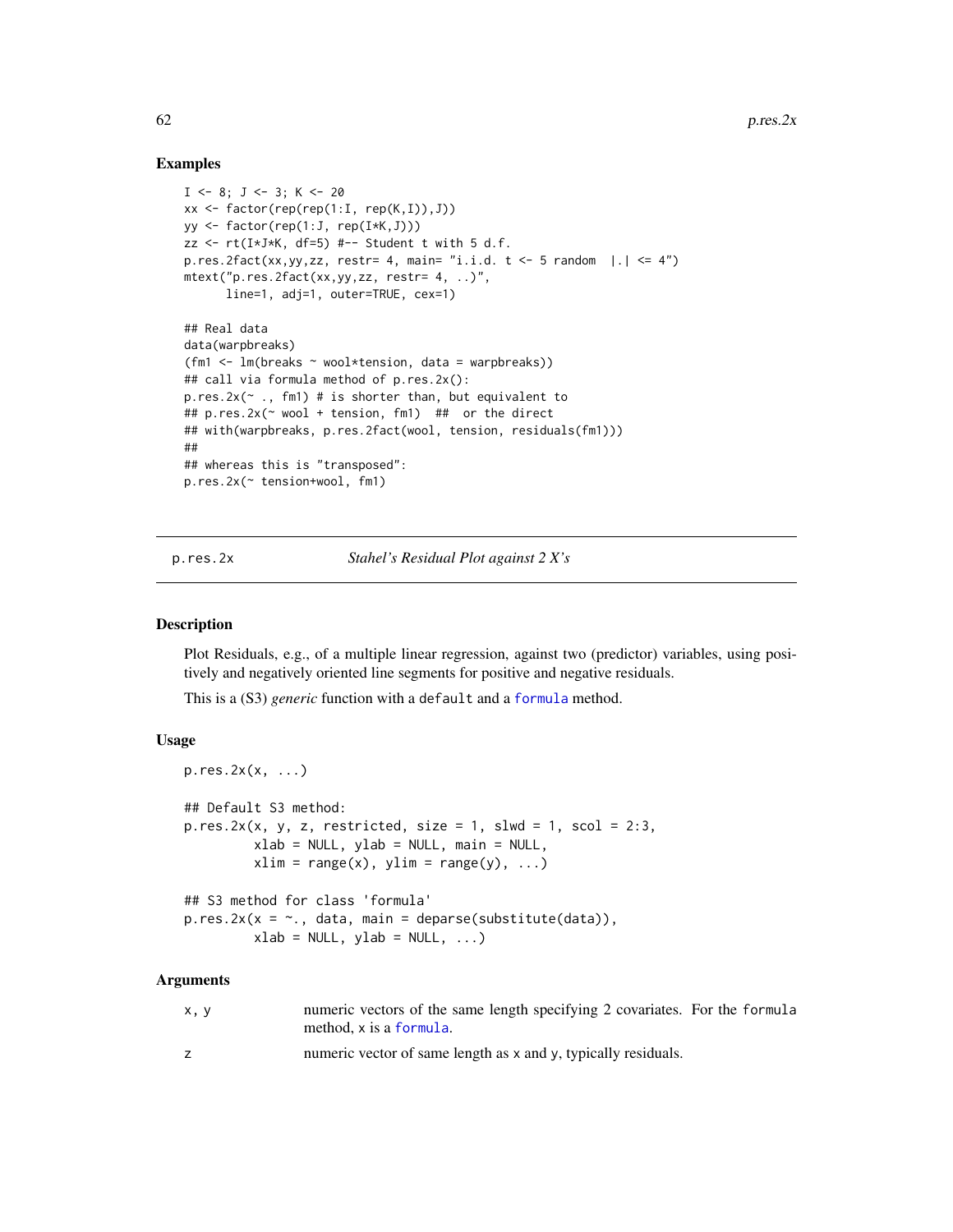#### $pres.2x$  63

| restricted       | positive value which truncates the size. The corresponding symbols are marked<br>by stars.                                                                           |
|------------------|----------------------------------------------------------------------------------------------------------------------------------------------------------------------|
| size             | the symbols are scaled so that size is the size of the largest symbol in cm.                                                                                         |
| slwd, scol       | line width and color(s) for the residual segments. If scol has length 2 as per<br>default, the two colors are used for positive and negative z values, respectively. |
| xlab, ylab, main |                                                                                                                                                                      |
|                  | axis labels, and title see title, each with a sensible default. To suppress, use,<br>e.g., main = $"$ .                                                              |
| xlim, ylim       | the basic x- and y- axis extents, see plot. default. Note that these will be<br>slightly extended such that segments are not cut off.                                |
| $\cdots$         | further arguments passed to plot, or p.res. 2x. default(), respectively.                                                                                             |
| data             | (for the formula method:) a data frame or a fitted " $\text{lm}$ " object.                                                                                           |

## Details

Each residual zz[i] is visualized as line segment centered at  $(xx_i, yy_i)$ ,  $i = 1, ..., n$ , where the *lengths* of the segments are proportional to the absolute values  $\|zz_i\|$ .

Positive residuals' line segments have slope  $+1$ , and negative ones slope  $-1$ , and scol is used to use different colors for negative and positive segments.

The formula interface calls [p.res.2fact\(](#page-60-0)) when *both* x and y are [factor](#page-0-0)s.

## Author(s)

Andreas Ruckstuhl in June 1991 and Martin Maechler, in 1992, '94, 2003-4.

### References

Stahel, W.~A. (2008) *Statistische Datenanalyse: Eine Einf* $\bar{A}$ *<sup>1</sup>/<sub>4</sub>hrung f* $\bar{A}$ *<sup>1</sup>/<sub>4</sub>r Naturwissenschaftler, 5.* Auflage, Vieweg, Wiesbaden; Paragraph 13.8.r and 13.8.v.

## See Also

[p.res.2fact](#page-60-0), [plot.lm](#page-0-0), [TA.plot](#page-107-0).

```
xx < - rep(1:10,7)yy <- rep(1:7, rep(10,7))
zz < - rnorm(70)p,res.2x(xx, yy, zz, restricted = 2, main = "i.i.d. N(0,1) random residuals")example(lm.influence, echo = FALSE)
op <- mult.fig(2, marP=c(-1,-1,-1,0), main="p.res.2x(*,*, residuals(lm.SR))")$old.par
with(LifeCycleSavings,
     { p.res.2x(pop15, ddpi, residuals(lm.SR), scol=c("red", "blue"))
       p.res.2x(pop75, dpi, residuals(lm.SR), scol=2:1)
     })
```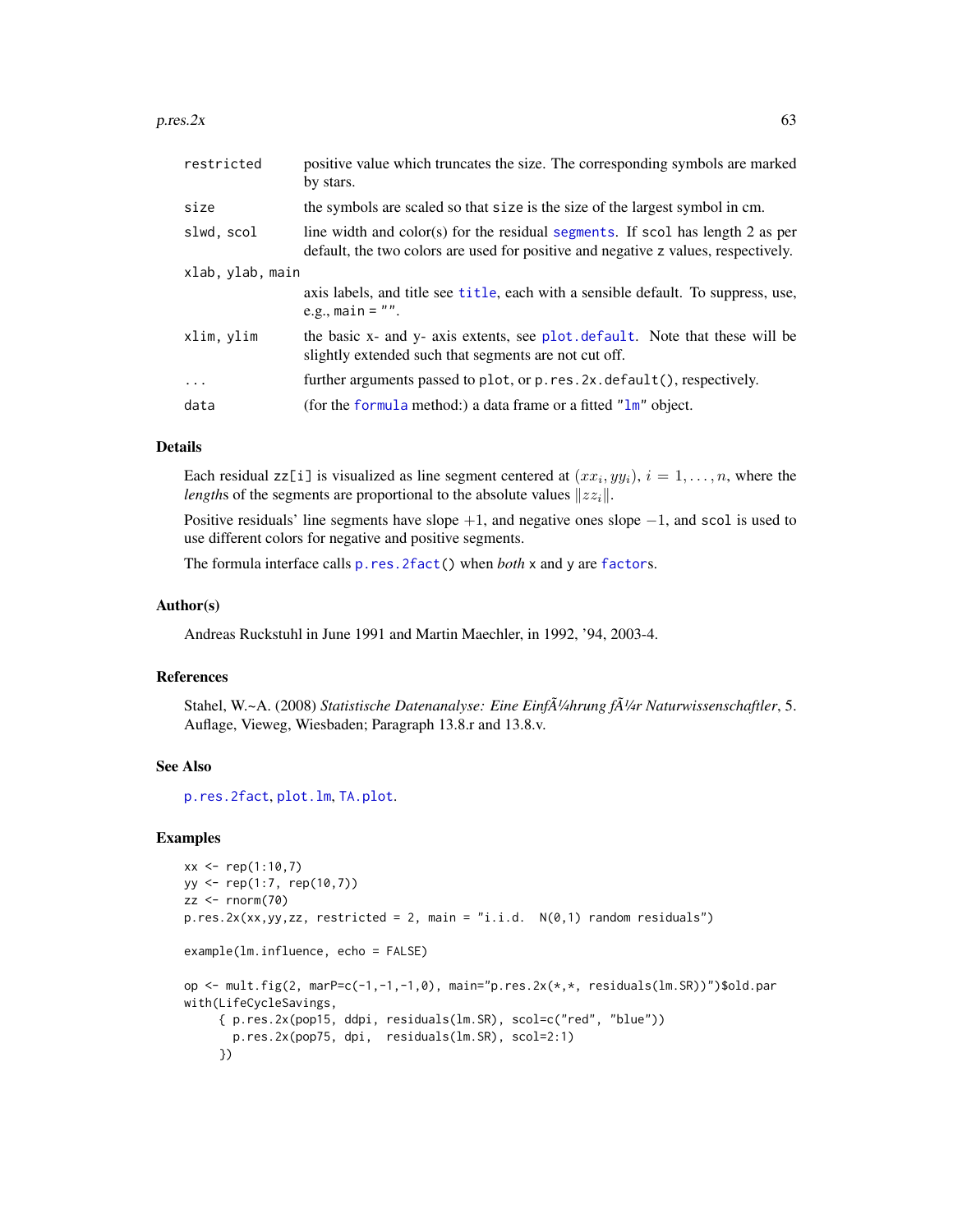```
## with formula interface:
p.res.2x(~ pop15 + ddpi, lm.SR, scol=c("red", "blue"))
p,res.2x<sup>(~</sup> pop75 + dpi, lm.SR, scol=2:1)
par(op) # revert par() settings above
```
p.scales *Conversion between plotting scales: usr, cm, symbol*

# Description

Give scale conversion factors of three coordinate systems in use for traditional R graphics: use, cm, symbol.

### Usage

p.scales(unit = relsysize  $* 2.54 * min(pin)$ , relsysize = 0.05)

## Arguments

| unit      | length of unit (or x and y units) of symbol coordinates in cm. |
|-----------|----------------------------------------------------------------|
| relsysize | same, as a proportion of the plotting area.                    |

#### Value

A numeric 2x2 matrix, with rows named x and y, and columns, named "sy2usr" and "usr2cm" which give the scale conversion factors from 'symbol' (as given) to 'usr' coordinates and from these to 'cm', respectively.

## Author(s)

Werner Stahel, 1990; simplification: M.Maechler, 1993, 2004

## See Also

[par\(](#page-0-0)"usr"), of also ("pin") on which this is based.

### Examples

p.scales()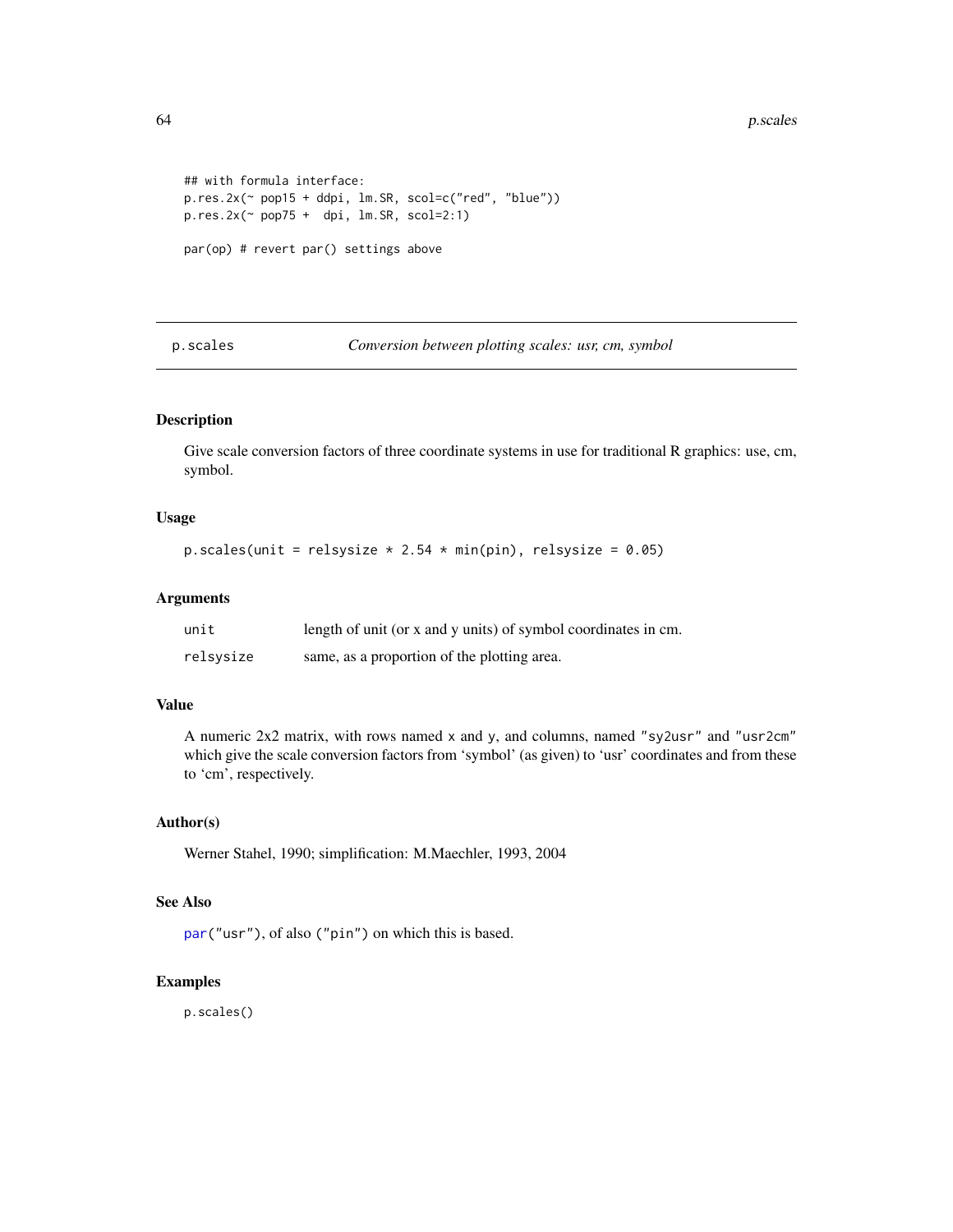#### Description

Puts a symbol (pointer) on a plot at each of the specified locations.

### Usage

```
p.tachoPlot(x, y, z, angle=c(pi/4,3*pi/4), size,
   method = c("robust", "sensitive", "rank"),
   legend = TRUE, show.method = legend,
   xlab = deparse(substitute(x)), ylab = deparse(substitute(y)),
   xlim, ylim, ...)
```
## Arguments

| x, y, z     | coordinates of points. Numeric vectors of the same length. Missing values (NAs)<br>are allowed.                                                                                                                                                                                                            |
|-------------|------------------------------------------------------------------------------------------------------------------------------------------------------------------------------------------------------------------------------------------------------------------------------------------------------------|
| angle       | numeric vector whose elements give the angles between the horizontal baseline<br>and the minimum and maximum direction of the pointer measured clockwise in<br>radians.                                                                                                                                    |
| size        | length of the pointers in cm.                                                                                                                                                                                                                                                                              |
| method      | string specifying the method to calculate the angle of the pointer. One of "sensitive",<br>"robust" or "rank". Only the first two characters are necessary.                                                                                                                                                |
|             | The minimum and maximum direction of the pointer corresponds to $min(z)$ and<br>$max(z)$ if method is "sensitive" or "rank" and to the upper and lower extreme<br>of z if method is "robust" (see boxplot or rrange for details). The angle is<br>proportional to z or $rank(z)$ in case of method="rank". |
| legend      | logical flag: if TRUE (default), a legend giving the values of the minimum and<br>maximum direction of the pointer is drawn.                                                                                                                                                                               |
| show.method | logical flag, defaulting to legend; if true, the method name is printed.                                                                                                                                                                                                                                   |
| xlab,ylab   | labels for x and y axis; defaults to the 'expression' used in the function call.                                                                                                                                                                                                                           |
| xlim, ylim  | numeric of length 2, the limits for the x and y axis, respectively; see plot. default.                                                                                                                                                                                                                     |
| .           | further arguments to plot. Graphical parameters (see par) may also be supplied<br>as arguments to this function.                                                                                                                                                                                           |

## Details

A scatter plot of the variables x and y is plotted. The value of the third variable z is given by the direction of a pointer (similar to a tachometer). Observations whose z-coordinate is missing are marked by a dot.

### Side Effects

A plot is created on the current graphics device.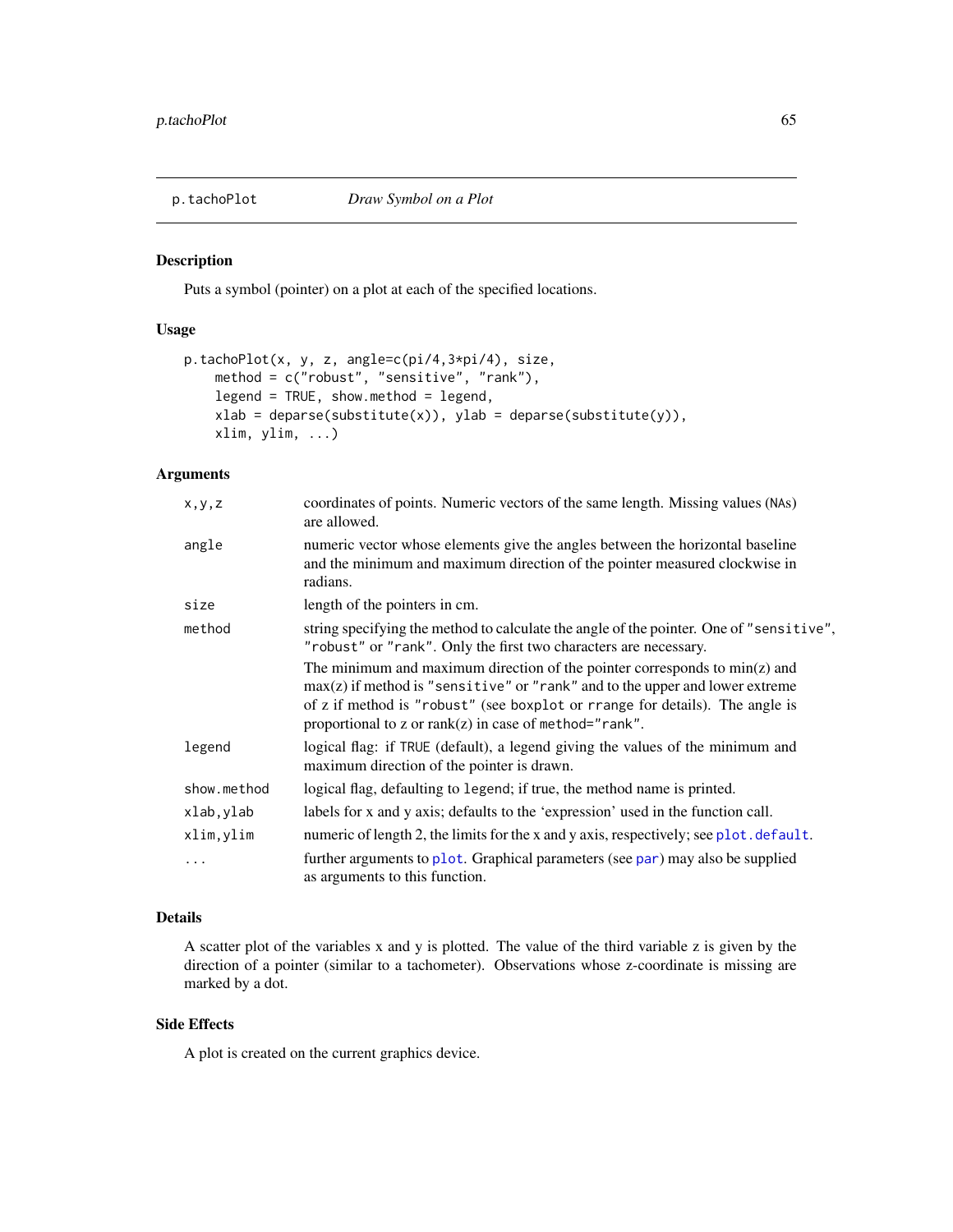### Author(s)

Christian Keller, June 1995

#### See Also

[symbols](#page-0-0)

## Examples

```
data(state)
data(USArrests)
p.tachoPlot(state.center $x, state.center $y, USArrests[,"UrbanPop"])
data(mtcars)
par(mfrow=c(2,2))
## see the difference between the three methods (not much differ. here!)
p.tachoPlot(mtcars$hp, mtcars$disp, mtcars$mpg, method="sens")
p.tachoPlot(mtcars$hp, mtcars$disp, mtcars$mpg, method="rank")
p.tachoPlot(mtcars$hp, mtcars$disp, mtcars$mpg, method="rob")
```
p.ts *plot.ts with multi-plots and Auto-Title – on 1 page*

#### Description

For longer time-series, it is sometimes important to spread the time-series plots over several subplots. p.ts(.) does this both automatically, and under manual control.

Actually, this is a generalization of [plot.ts](#page-0-0) (with different defaults).

### Usage

```
p.ts(x, nplots = max(1, min(8, n %1% 400)), overlap = nk %1% 16,date.x = NULL, do.x.axis = !is.null(data.x), do.x.rug = FALSE,ax.format, main.tit = NULL, ylim = NULL, ylab = "", xlab = "Time",
     quiet = FALSE, mgp = c(1.25, .5, 0), ...
```
#### **Arguments**

| x         | timeseries (possibly multivariate) or numeric vector.                                               |
|-----------|-----------------------------------------------------------------------------------------------------|
| nrplots   | number of sub-plots. Default: in $\{18\}$ , approximately $n/400$ if possible.                      |
| overlap   | by how much should subsequent plots overlap. Defaults to about 1/16 of sub-<br>length on each side. |
| date.x    | a time "vector" of the same length as x and coercable to class "POSIXct" (see<br>DateTimeClasses).  |
| do.x.axis | logical specifying if an x axis should be drawn ( <i>i.e.</i> , tick marks and labels).             |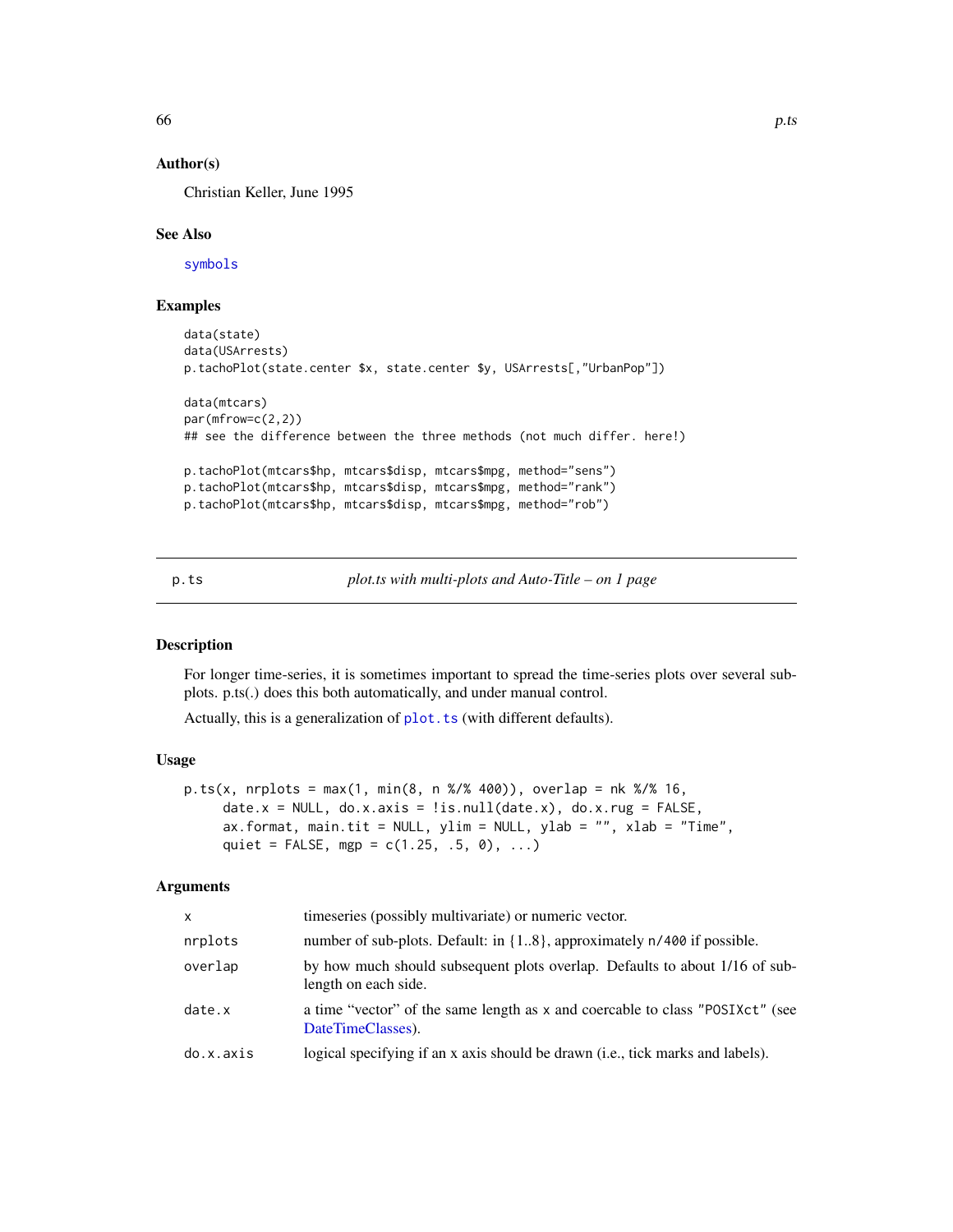| do.x.rug   | logical specifying if rug of date. x values should drawn along the x axis.                                        |
|------------|-------------------------------------------------------------------------------------------------------------------|
| ax.format  | when do.x. axis is true, specify the format to be used in the call to axis. POSIXct.                              |
| main.tit   | <b>Main</b> title (over all plots). Defaults to name of x.                                                        |
| ylim       | numeric $(2)$ or NULL; if the former, specifying the y-range for the plots. Defaults<br>to a common pretty range. |
| ylab, xlab | labels for y- and x-axis respectively, see description in plot. default.                                          |
| quiet      | logical; if TRUE, there's no reporting on each subplot.                                                           |
| mgp        | numeric(3) to be passed to $mult.fig()$ , see par (mgp = .).                                                      |
| $\cdots$   | further graphic parameters for each $plot.ts($ ).                                                                 |

## Side Effects

A page of nrplots subplots is drawn on the current graphics device.

### Author(s)

Martin Maechler, <maechler@stat.math.ethz.ch>; July 1994 (for S).

# See Also

p.ts() calls [mult.fig\(](#page-49-0)) for setup. Further, [plot.ts](#page-0-0) and [plot](#page-0-0).

```
stopifnot(require(stats))
## stopifnot(require(datasets))
data(sunspots)
p.ts(sunspots, nr=1) # == usual plot.ts..)
p.ts(sunspots)
p.ts(sunspots, nr=3, col=2)
data(EuStockMarkets)
p.ts(EuStockMarkets[,"SMI"])
## multivariate :
p.ts(log10(EuStockMarkets), col = 2:5)
## with Date - x-axis (dense random dates):
set.seed(12)
x <- as.Date("2000-02-29") + cumsum(1+ rpois(1000, lambda= 2.5))
z <- cumsum(.1 + 2*rt(1000, df=3))
p.ts(z, 4, date.x = x)p.ts(z, 6, date.x = x, ax.format = "%b %Y", do.x.rug = TRUE)
```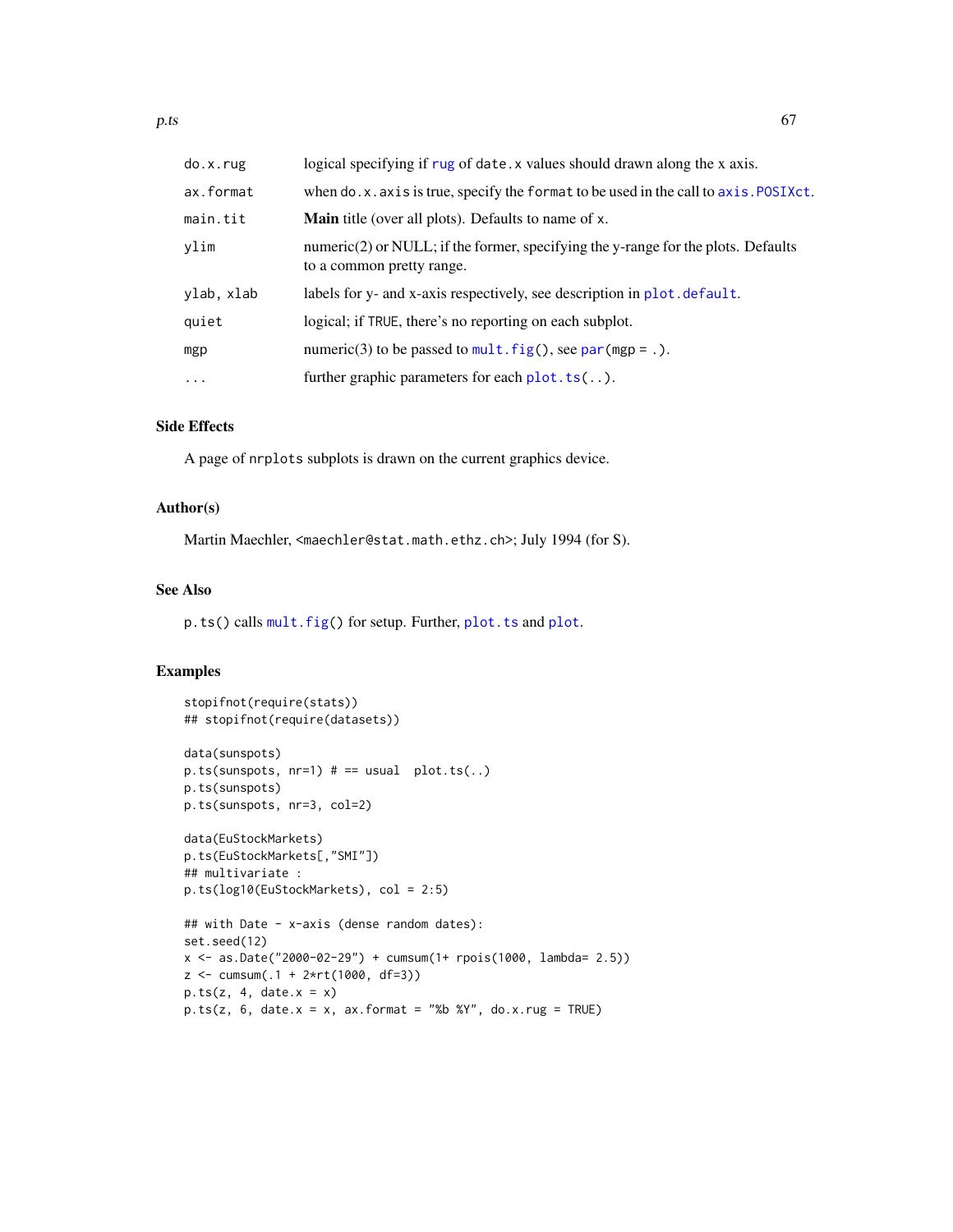### Description

A simple utility for displaying simple S vectors; can be used as debugging utility.

#### Usage

paste.vec(name, digits = options()\$digits)

#### Arguments

| name   | string with an variable name which must exist in the current environment (R<br>session). |
|--------|------------------------------------------------------------------------------------------|
| digits | how many decimal digits to be used; passed to format.                                    |

## Value

a string of the form "NAME =  $x1 x2 ...$ "

#### Author(s)

Martin Maechler, about 1992.

## Examples

 $x \le -1:4$ paste.vec(x) ##-> "x = 1 2 3 4"

pkgDesc *Version of packageDescription() as Simple Vector*

## Description

a simple "version", or wrapper for [packageDescription\(](#page-0-0)), returning a named character vector, including "file", and still has a useful [print\(](#page-0-0)) method.

## Usage

```
pkgDesc (pkg, lib.loc = NULL, fields = NULL, ...)
pkgBuild(t), lib.loc = NULL, ...)
```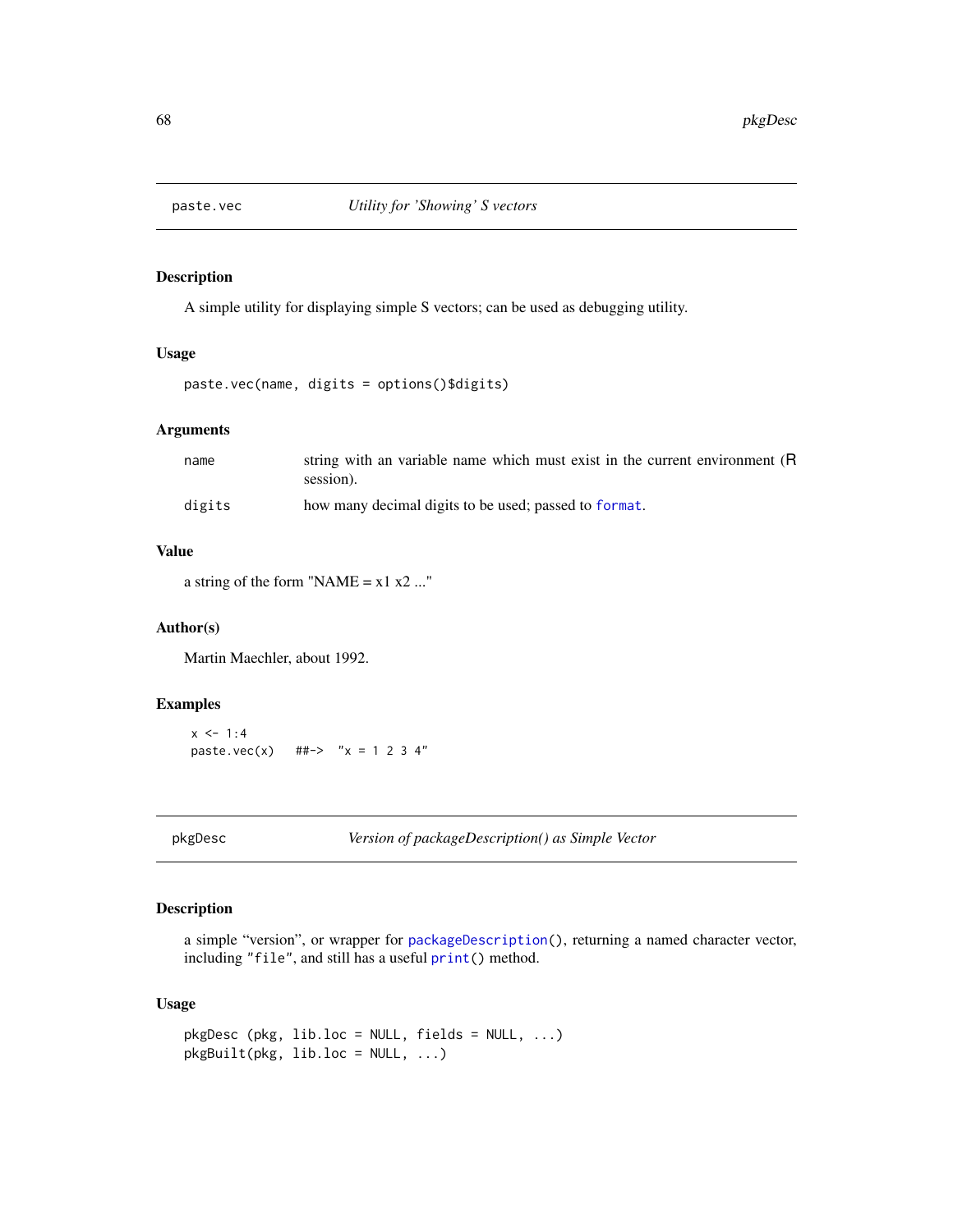#### pkgDesc 69 and 50 and 50 and 50 and 50 and 50 and 50 and 50 and 50 and 50 and 50 and 50 and 50 and 50 and 50 and 50 and 50 and 50 and 50 and 50 and 50 and 50 and 50 and 50 and 50 and 50 and 50 and 50 and 50 and 50 and 50 a

### Arguments

| pkg     | a character string, name of an installed R package.                                        |
|---------|--------------------------------------------------------------------------------------------|
| lib.loc | library location to find the package in; the default $NULL$ uses the full . $libPaths()$ . |
| fields  | a character vector (or NULL) specifying fields to be returned.                             |
| .       | further optional arguments passed to package Description().                                |

### Value

a named [character](#page-0-0) vector, with [names](#page-0-0), the *fields*, identical to the names of the [list](#page-0-0) returned by [packageDescription](#page-0-0), plus its "file" attribute. Additionally the resulting vector is of class "Dlist" which activates a useful [print\(](#page-0-0)) method.

### Note

The file is always returned; not the least that the author wants to see it quite often as his . libPaths() is non-trivial and typically longer than 4 entries.

### Author(s)

Martin Maechler, Jan. 2021

### See Also

[packageDescription](#page-0-0), [.libPaths](#page-0-0).

```
str(pd <- pkgDesc("sfsmisc"))
pd[c("Date","Packaged", "Built","file")]
pkgBuilt("sfsmisc")
## Show "Built" (and "file") for all packages whose namespaces are loaded:
lNs <- loadedNamespaces()
mlNs <- sapply(lNs, pkgBuilt)
t(mlNs) # typically prints nicely
pkgs <- c("grid", "lattice", "MASS", "Matrix", "nlme", "lme4", "sfsmisc")
pkgs <- c("foobar", "barbar", pkgs, "kitty") # + names that typically don't exist
pkgsOk <- basename(find.package(pkgs, quiet=TRUE))
mpkg <- sapply(pkgsOk, pkgBuilt)
stopifnot(is.matrix(mpkg), nrow(mpkg) == 2)
mpkg["Built",]
```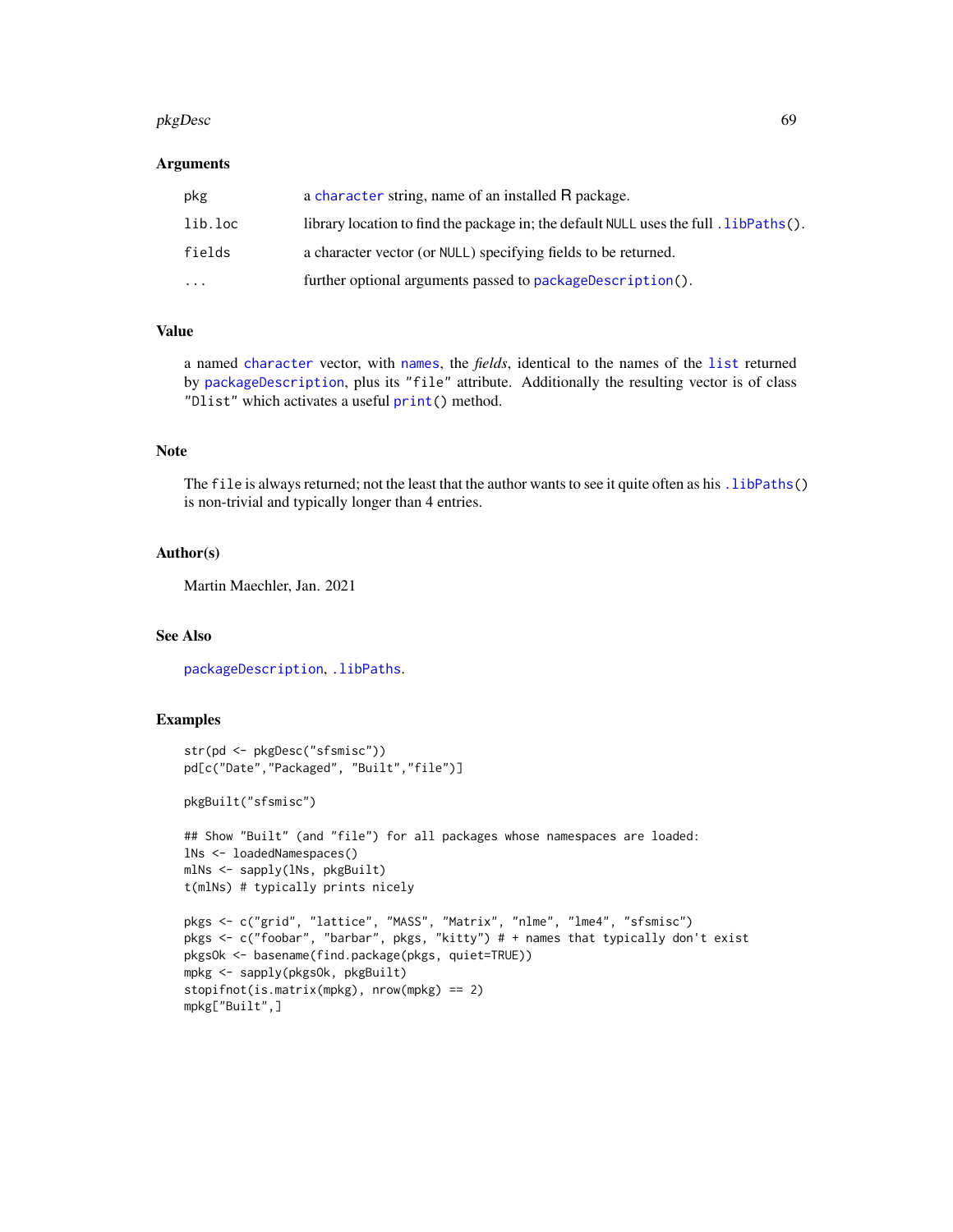## Description

List some system level information about the compiled code library, typically its dependencies, for R packages with compiled code; for Unix-alikes or more generally when cmd is installed locally.

#### Usage

```
pkgLibs(pkg,
       cmd = if(Sys.info()[["sysname"]] == "Darwin") "otool -L" else "ldd")
```
### Arguments

| pkg | character vector of package names of <i>installed</i> R packages.                                                                                                                                                                                                                                                                                                                                                            |
|-----|------------------------------------------------------------------------------------------------------------------------------------------------------------------------------------------------------------------------------------------------------------------------------------------------------------------------------------------------------------------------------------------------------------------------------|
| cmd | a character string with the name of an OS / system level program (to be called<br>via system(cmd, ) which gives information about the shared library (of com-<br>piled code), also known as "DLL" (dynamically loadable library) or "so" ((dy-<br>namic) shared object) library. The default, "1dd" is a standard binary utility on<br>Unix-alike platforms such as Linux. On macOS, " $\sigma$ Tool -L" is used by default. |

### Details

Note that there seems some language confusion as "DLL" on Windows is *also* used for "Dynamiclink Library" and Wikipedia warns about confusing the two concepts ("dynamically loaded .." vs "dynamic-link ..").

#### Value

a named [list](#page-0-0) with one entry per package in pkg, the [names](#page-0-0) being the directory / folder names of the corresponding pkgs from pkg.

The exact structure of such entries is currently subject to change and you should not rely on its exact format for now.

#### Author(s)

Martin Maechler

### References

'Dynamic Loading' on Wikipedia, [https://en.wikipedia.org/wiki/Dynamic\\_loading](https://en.wikipedia.org/wiki/Dynamic_loading)

On Windows, "DLL" is also used for Dynamic-link library, [https://en.wikipedia.org/wiki/](https://en.wikipedia.org/wiki/Dynamic-link_library) [Dynamic-link\\_library](https://en.wikipedia.org/wiki/Dynamic-link_library).

man ldd from a terminal on a valid OS.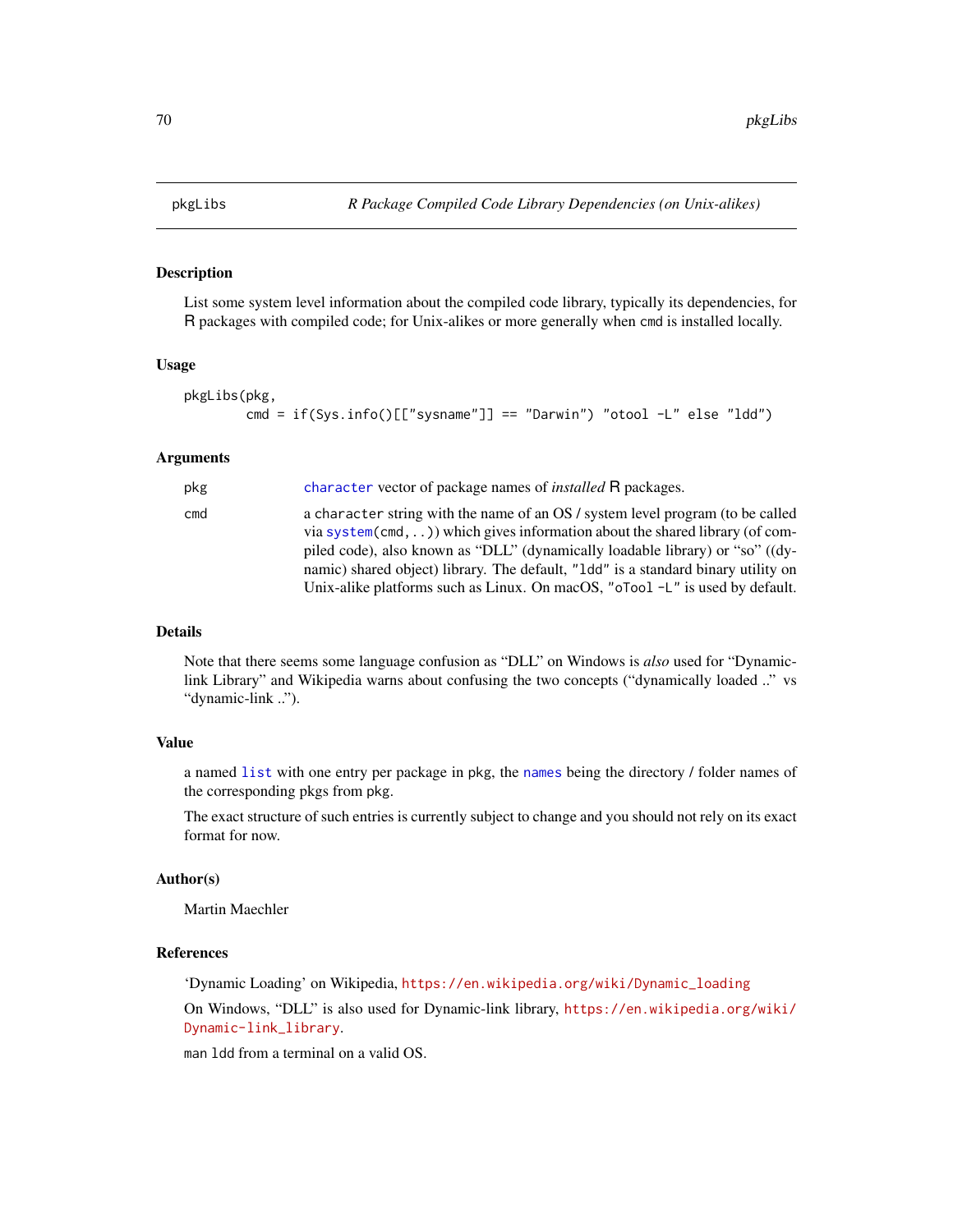#### plotDS 71

# See Also

[dyn.load\(](#page-0-0)), [library.dynam\(](#page-0-0)), and [getLoadedDLLs\(](#page-0-0)).

Also, [.C](#page-0-0), [.Call](#page-0-0) which use such DLLs.

### Examples

```
# for the example only using standard R packages :
myPkgs <- c("stats", "MASS", "rpart", "Matrix")
pl <- pkgLibs(myPkgs)
pl
stopifnot(exprs = {
  is.list(pl)
  length(p1) == length(myPkgs)is.character(pkgD <- names(pl))
})
## Have seen this failing when a strange development version of "Matrix" was picked up:
try( stopifnot( dir.exists(pkgD)) )
```
plotDS *Plot Data and Smoother / Fitted Values*

### Description

For one-dimensional nonparametric regression, plot the data and fitted values, typically a smooth function, and optionally use segments to visualize the residuals.

## Usage

```
plotDS(x, yd, ys, xlab = "", ylab = "", ylim = range(c(yd, ys)),xpd = TRUE, do. seg = TRUE, seg.p = 0.95,segP = list(lty = 2, lwd = 1, col = 2),linP = list(lty = 1, lwd = 2.5, col = 3),...)
```
### Arguments

| x, yd, ys  | numeric vectors all of the same length, representing $(x_i, y_i)$ and fitted (smooth)<br>values $\hat{y}_i$ . x will be sorted increasingly if necessary, and yd and ys accordingly.                                                                                                                  |
|------------|-------------------------------------------------------------------------------------------------------------------------------------------------------------------------------------------------------------------------------------------------------------------------------------------------------|
|            | Alternatively, ys can be an x-y list (as resulting from xy. coords) containing<br>fitted values on a finer grid than the observations x. In that case, the observa-<br>tional values $x[\ ]$ must be part of the larger set; seqXtend() may be applied to<br>construct such a set of abscissa values. |
| xlab, ylab | x- and y- axis labels, as in plot. default.                                                                                                                                                                                                                                                           |
| ylim       | limits of y-axis to be used; defaults to a <i>robust</i> range of the values.                                                                                                                                                                                                                         |
| xpd        | see $par(xpd=.)$ ; by default do allow to draw outside the plot region.                                                                                                                                                                                                                               |
|            |                                                                                                                                                                                                                                                                                                       |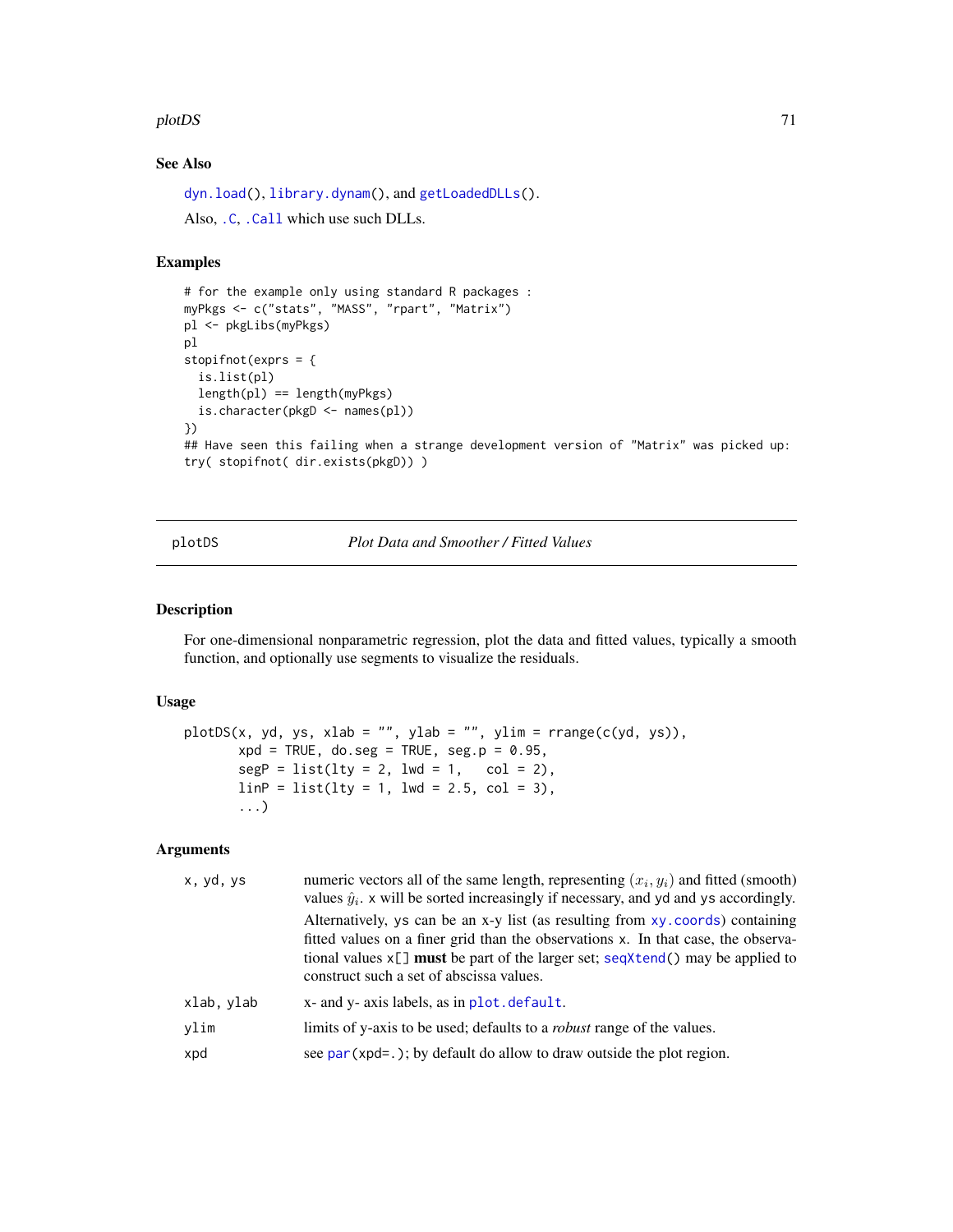| do.seg   | logical indicating if residual segments should be drawn, at $x[i]$ , from $yd[i]$ to<br>$\gamma$ s[i] (approximately, see seg.p).           |
|----------|---------------------------------------------------------------------------------------------------------------------------------------------|
| seg.p    | segment percentage of segments to be drawn, from yd to seg. $p \times ys + (1 - \text{seg. } p) \times yd$ .                                |
| segP     | list with named components 1ty, 1wd, col specifying line type, width and color<br>for the residual segments, used only when do seg is true. |
| linP     | list with named components 1ty, 1wd, col specifying line type, width and color<br>for "smooth curve lines".                                 |
| $\cdots$ | further arguments passed to plot.                                                                                                           |
|          |                                                                                                                                             |

### Note

Non-existing components in the lists segP or linP will result in the [par](#page-0-0) defaults to be used. plotDS() used to be called pl.ds up to November 2007.

## Author(s)

Martin Maechler, since 1990

## See Also

[seqXtend\(](#page-97-0)) to construct more smooth ys "objects".

```
data(cars)
x <- cars$speed
yd <- cars$dist
ys <- lowess(x, yd, f = .3)$y
plotDS(x, yd, ys)
## More interesting : Version of example(Theoph)
data(Theoph)
Th4 <- subset(Theoph, Subject == 4)
## just for "checking" purposes -- permute the observations:
Th4 <- Th4[sample(nrow(Th4)), ]
fm1 <- nls(conc ~ SSfol(Dose, Time, lKe, lKa, lCl), data = Th4)
## Simple
plotDS(Th4$Time, Th4$conc, fitted(fm1),
       sub = "Theophylline data - Subject 4 only",
       segP = list(lty=1, col=2), las = 1)## Nicer: Draw the smoother not only at x = x[i] (observations):
xsm <- unique(sort(c(Th4$Time, seq(0, 25, length = 201))))
ysm <- c(predict(fm1, newdata = list(Time = xsm)))
plotDS(Th4$Time, Th4$conc, ys = list(x=xsm, y=ysm),
      sub = "Theophylline data - Subject 4 only",
       segP = list(lwd=2), las = 1)
```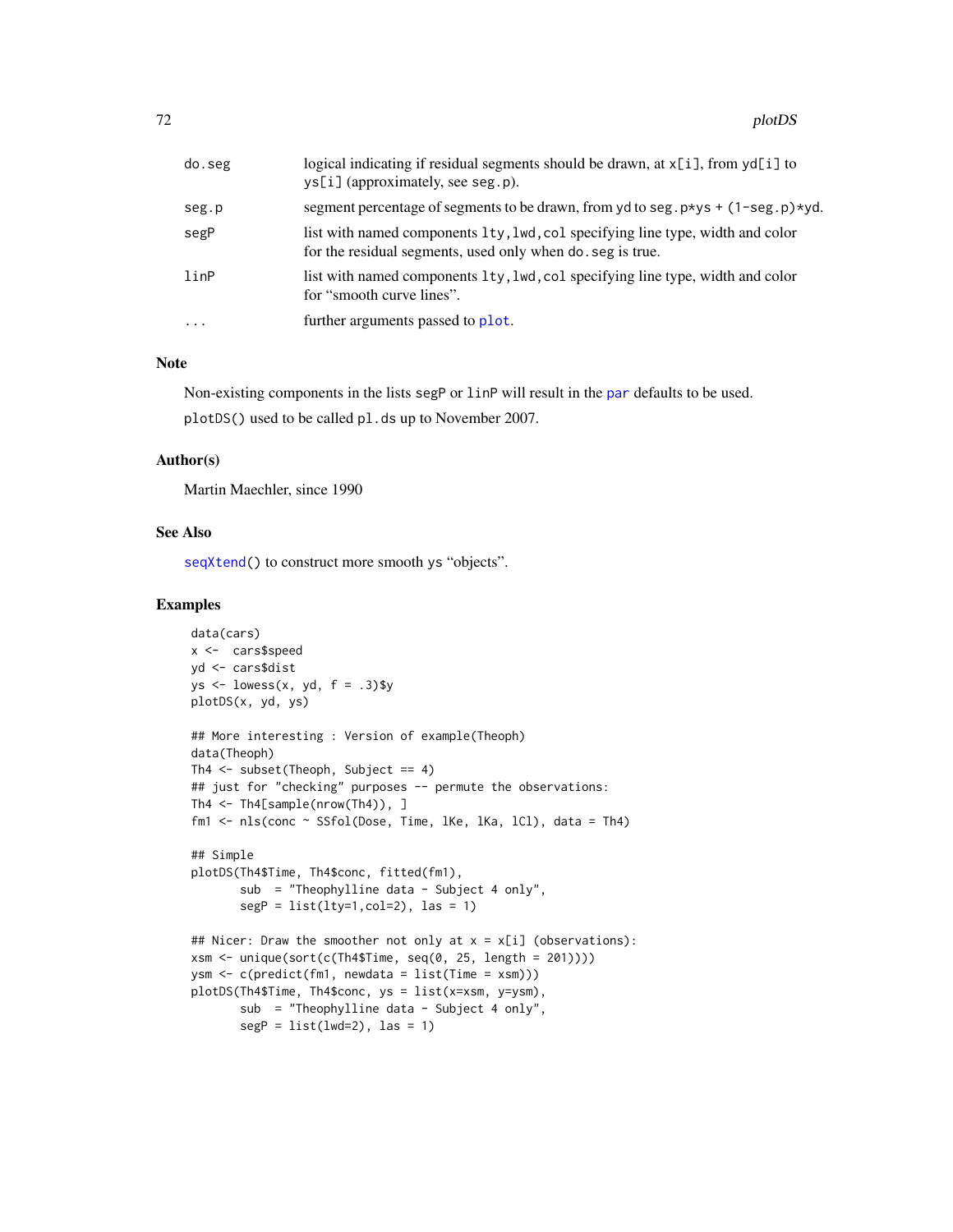# Description

Plots a step function  $f(x) = \sum_i y_i 1[t_{i-1}, t_i](x)$ , i.e., a piecewise constant function of one variable. With one argument, plots the empirical cumulative distribution function.

# Usage

```
plotStep(ti, y,
          cad.lag = TRUE,verticals = !cad.lag,
          left.points= cad.lag, right.points= FALSE, end.points= FALSE,
 add = FALSE,pch = par('pch'),xlab=deparse(substitute(ti)), ylab=deparse(substitute(y)),
          main=NULL, ...)
```
## Arguments

| ti           | numeric vector = $X[1:N]$ or $t[0:n]$ .                                                                  |
|--------------|----------------------------------------------------------------------------------------------------------|
| У            | numeric vector $y[1:n]$ ; if omitted take $y = k/N$ for empirical CDF.                                   |
| cad.lag      | logical: Draw 'cad.lag', i.e., " <i>continue à droite</i> , <i>limite à gauche</i> ". Default =<br>TRUE. |
| verticals    | logical: Draw vertical lines? Default= ! cad. lag                                                        |
| left.points  | logical: Draw left points? Default= cad. lag                                                             |
| right.points | logical: Draw right points? Default= FALSE                                                               |
| end.points   | logical: Draw 2 end points? Default= FALSE                                                               |
| add          | logical: Add to existing plot? Default=FALSE                                                             |
| pch          | plotting character for points, see par().                                                                |
| xlab, ylab   | labels of x- and y-axis                                                                                  |
| main         | main title; defaults to the call' if you do not want a title, use main $= "".$                           |
| $\cdots$     | Any valid argument to $plot($ ).                                                                         |

# Value

invisibly: List with components t and y.

### Side Effects

Calls plot(..), points(..), segments(..) appropriately and plots on current graphics device.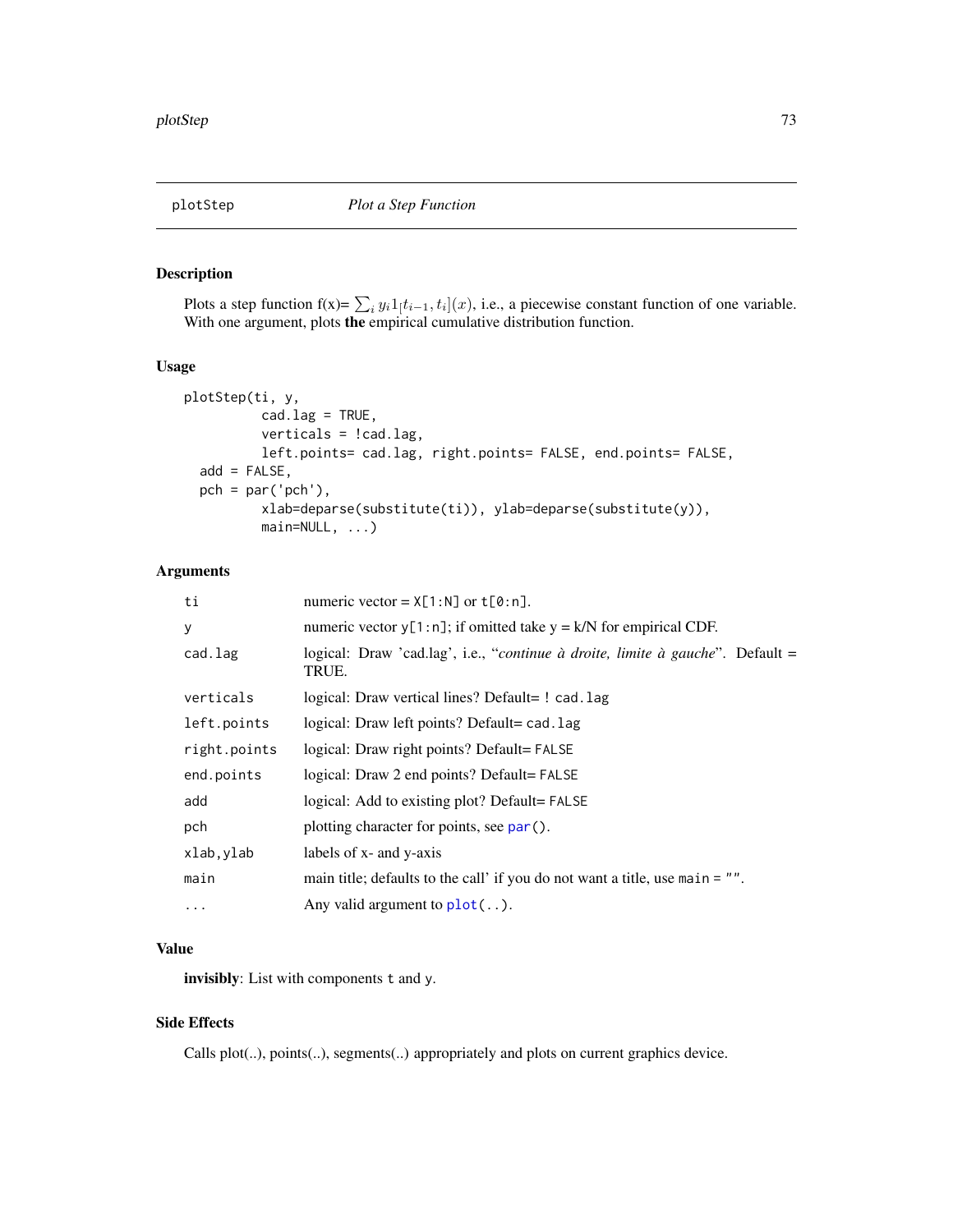## Author(s)

Martin Maechler, Seminar for Statistics, ETH Zurich, <maechler@stat.math.ethz.ch>, 1991 ff.

## See Also

The [plot](#page-0-0) methods [plot.ecdf](#page-0-0) and [plot.stepfun](#page-0-0) in R which are conceptually nicer.

 $segments(\ldots,method='constant").$  $segments(\ldots,method='constant").$ 

## Examples

```
##-- Draw an Empirical CDF (and see the default title ..)
plotStep(rnorm(15))
plotStep(runif(25), cad.lag=FALSE)
plotStep(runif(25), cad.lag=FALSE, add=TRUE, lty = 2)
ui <- sort(runif(20))
plotStep(ui, ni <- cumsum(rpois(19, lambda=1.5) - 1.5), cad.lag = FALSE)
plotStep(ui, ni, verticals = TRUE, right.points = TRUE)
plotStep(rnorm(201), pch = '.') #- smaller points
```

| polyn.eval | Evaluate Polynomials |
|------------|----------------------|
|            |                      |

## Description

Evaluate one or several univariate polynomials at several locations, i.e. compute  $\text{coeff}[1] + \text{coeff}[2] \times x$ + ... + coef[p+1]\* x^p (in the simplest case where x is scalar and coef a vector).

### Usage

```
polyn.eval(coef, x)
```
## Arguments

| coef         | numeric vector or matrix. If a vector, x can be an array and the result matches x.<br>If coef is a matrix it specifies several polynomials of the same degree as rows,<br>x must be a vector, coef[,k] is for $x^{k-1}$ and the result is a matrix of dimension<br>$length(x) * nrow(coef).$ |
|--------------|----------------------------------------------------------------------------------------------------------------------------------------------------------------------------------------------------------------------------------------------------------------------------------------------|
| $\mathsf{X}$ | numeric vector or array. Either x or coef must be a vector.                                                                                                                                                                                                                                  |

### Details

The stable "Horner rule" is used for evaluation in any case.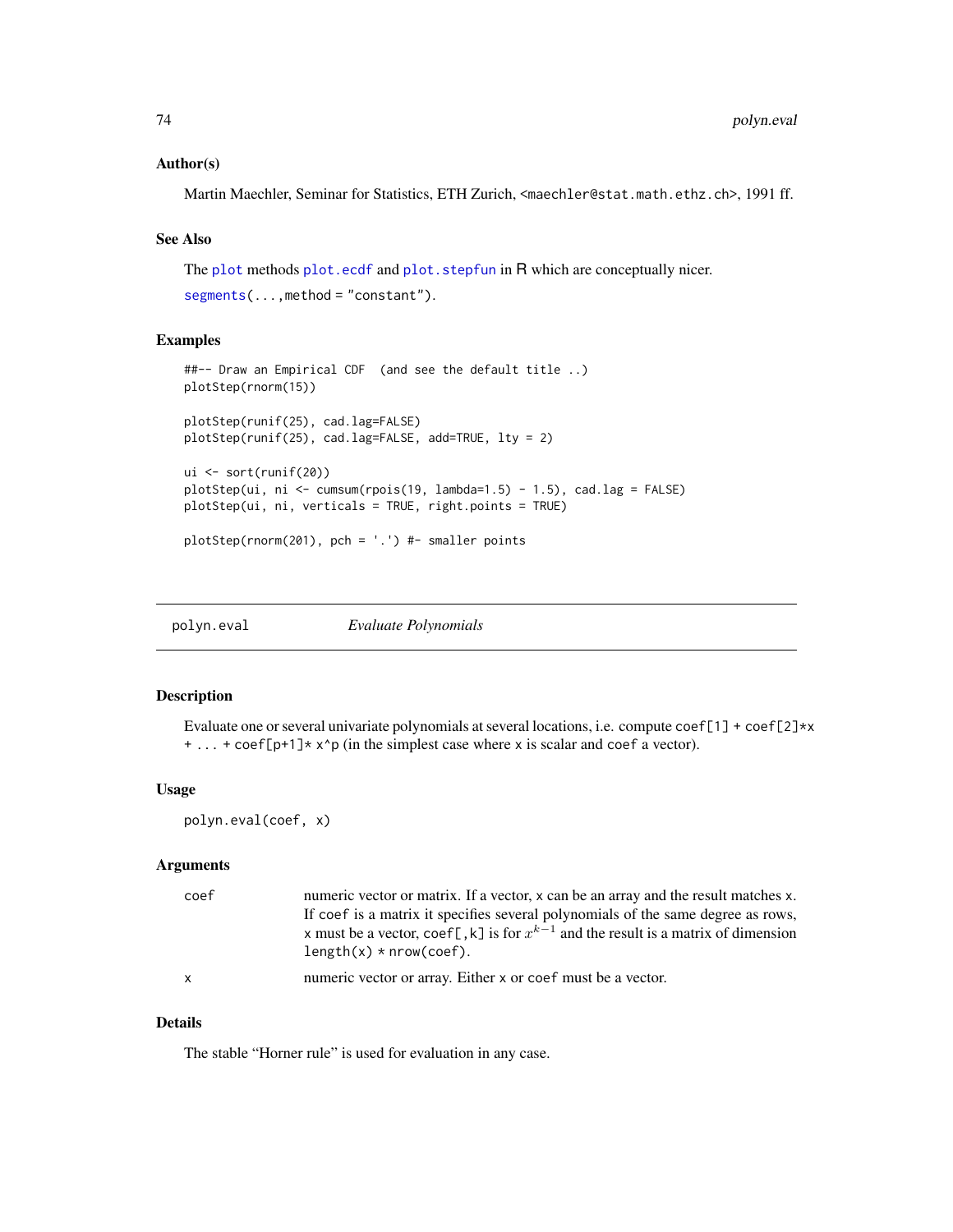### posdefify the contract of the contract of the contract of the contract of the contract of the contract of the contract of the contract of the contract of the contract of the contract of the contract of the contract of the

# Value

numeric vector or array, depending on input dimensionalities, see above.

### Author(s)

Martin Maechler, ages ago.

### See Also

For much more sophisticated handling of [polynom](https://CRAN.R-project.org/package=polynom)ials, use the **polynom** package, see, e.g., [predict.polynomial](#page-0-0). For multivariate polynomials (and also for nice interface to the [orthopolynom](https://CRAN.R-project.org/package=orthopolynom) package), consider the **[mpoly](https://CRAN.R-project.org/package=mpoly)** package.

# Examples

polyn.eval(c(1,-2,1),  $x = 0:3$ )# (x - 1)^2 polyn.eval(c(0, 24, -50, 35, -10, 1),  $x = matrix(0.5, 2,3))$ # 5 zeros! (cf <- rbind(diag(3), c(1,-2,1))) polyn.eval(cf, 0:5)

posdefify *Find a Close Positive Definite Matrix*

## Description

From a matrix m, construct a *"close"* positive definite one.

## Usage

```
posdefify(m, method = c("someEVadd", "allEVadd"),
          symmetric = TRUE, eigen.m = eigen(m, symmetric= symmetric),
          eps.ev = 1e-07)
```
## Arguments

| m         | a numeric (square) matrix.                                                                                                       |
|-----------|----------------------------------------------------------------------------------------------------------------------------------|
| method    | a string specifying the method to apply; can be abbreviated.                                                                     |
| symmetric | logical, simply passed to eigen (unless eigen.m is specified); currently, we do<br>not see any reason for <i>not</i> using TRUE. |
| eigen.m   | the eigen value decomposition of m, can be specified in case it is already avail-<br>able.                                       |
| eps.ev    | number specifying the tolerance to use, see Details below.                                                                       |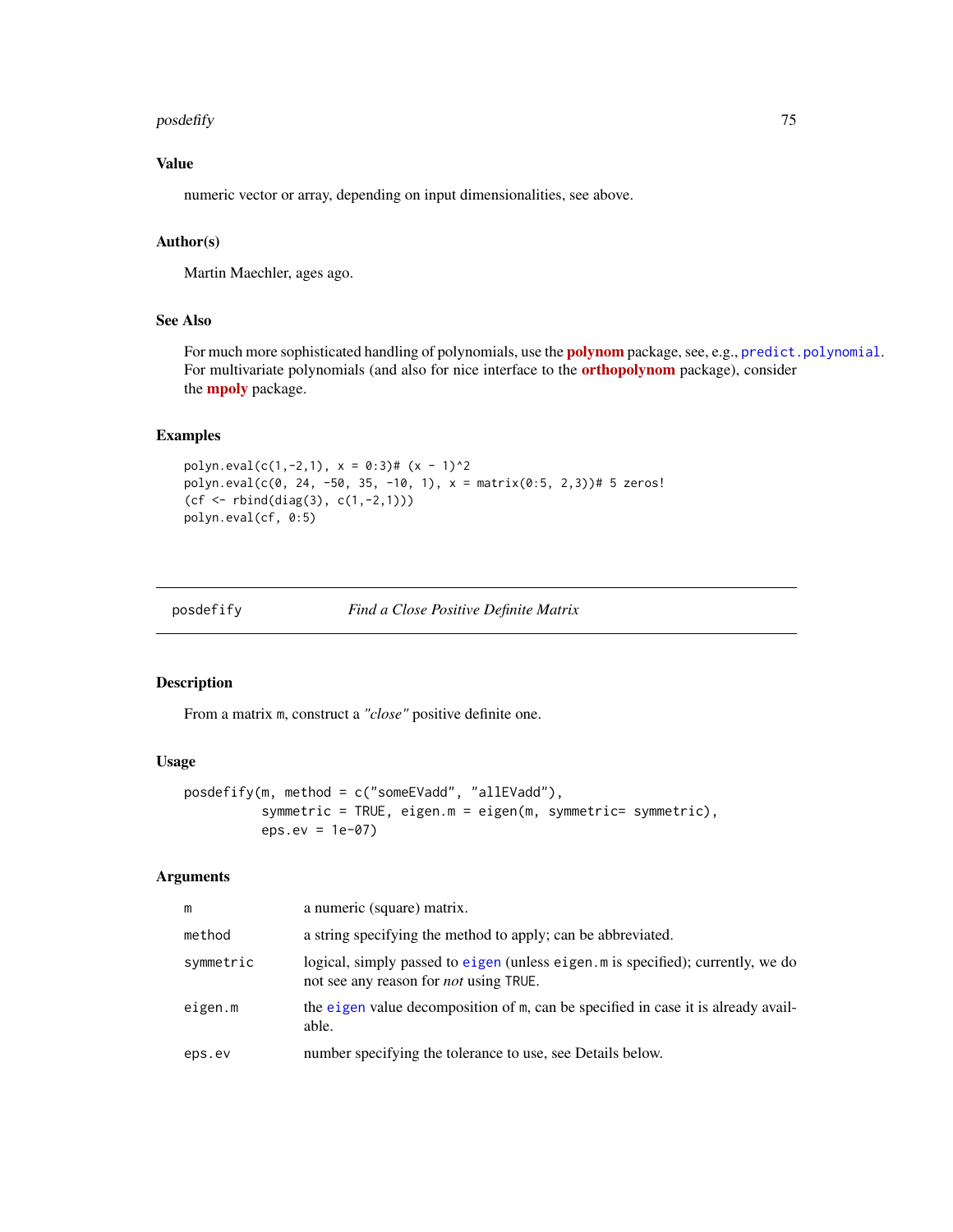### Details

We form the eigen decomposition

$$
m=V\Lambda V'
$$

where  $\Lambda$  is the diagonal matrix of eigenvalues,  $\Lambda_{j,j} = \lambda_j$ , with *decreasing* eigenvalues  $\lambda_1 \geq \lambda_2 \geq$  $\ldots \geq \lambda_n$ .

When the smallest eigenvalue  $\lambda_n$  are less than Eps <-eps.ev \* abs(lambda[1]), i.e., negative or "almost zero", some or all eigenvalues are replaced by *positive* (>= Eps) values,  $\tilde{\Lambda}_{j,j} = \tilde{\lambda}_j$ . Then,  $\tilde{m} = V \tilde{\Lambda} V'$  is computed and rescaled in order to keep the original diagonal (where that is >= Eps).

#### Value

a matrix of the same dimensions and the "same" diagonal (i.e. [diag](#page-0-0)) as m but with the property to be positive definite.

### **Note**

As we found out, there are more sophisticated algorithms to solve this and related problems. See the references and the [nearPD\(](#page-0-0)) function in the **[Matrix](https://CRAN.R-project.org/package=Matrix)** package. We consider nearPD() to also be the successor of this package's [nearcor\(](#page-53-0)).

#### Author(s)

Martin Maechler, July 2004

### References

Section 4.4.2 of Gill, P.~E., Murray, W. and Wright, M.~H. (1981) *Practical Optimization*, Academic Press.

Cheng, Sheung Hun and Higham, Nick (1998) A Modified Cholesky Algorithm Based on a Symmetric Indefinite Factorization; *SIAM J. Matrix Anal.\ Appl.*, 19, 1097–1110.

Knol DL, ten Berge JMF (1989) Least-squares approximation of an improper correlation matrix by a proper one. *Psychometrika* 54, 53–61.

Highham (2002) Computing the nearest correlation matrix - a problem from finance; *IMA Journal of Numerical Analysis* 22, 329–343.

Lucas (2001) Computing nearest covariance and correlation matrices. A thesis submitted to the University of Manchester for the degree of Master of Science in the Faculty of Science and Engeneering.

### See Also

[eigen](#page-0-0) on which the current methods rely. [nearPD\(](#page-0-0)) in the **[Matrix](https://CRAN.R-project.org/package=Matrix)** package. (Further, the deprecated [nearcor\(](#page-53-0)) from this package.)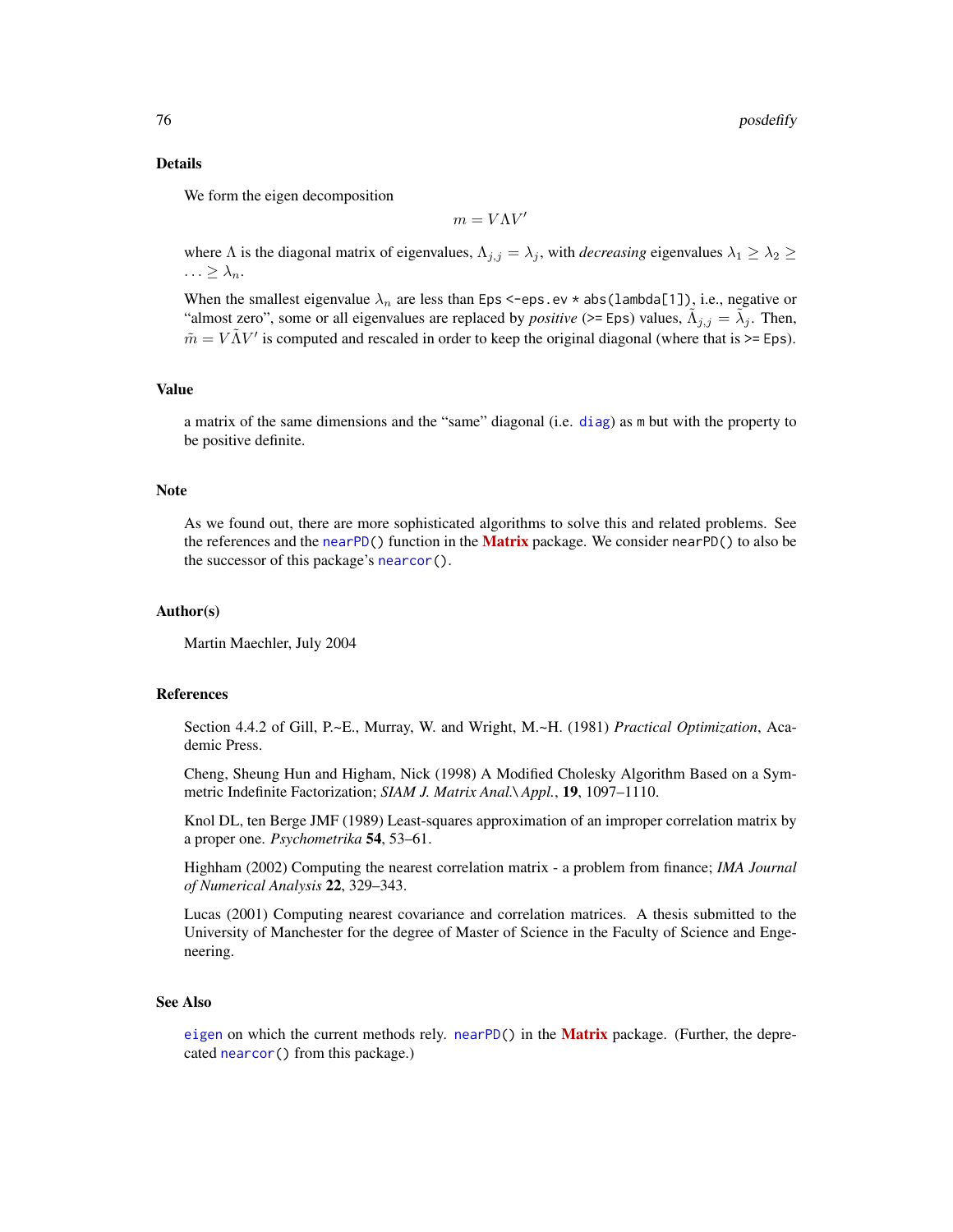### potatoes 77

### Examples

```
set.seed(12)
m <- matrix(round(rnorm(25),2), 5, 5); m <- 1+ m + t(m); diag(m) <- diag(m) + 4
m
posdefify(m)
1000 * zapsmall(m - posdefify(m))
```
## potatoes *Fisher's Potato Crop Data*

# Description

Fisher's potato crop data set is of historical interest as an early example of a multi-factor block design.

## Usage

data(potatoes)

## Format

A data frame with 64 observations on the following 5 variables.

pos a factor with levels 1:4.

treat a factor with 16 levels A to H and J to Q, i.e., LETTERS[1:17][-9].

- nitrogen a factor specifying the amount of nitrogen sulfate  $(NH_4)$ , with the four levels 0, 1, 2, 4.
- potash a factor specifying the amount of potassium (K, 'kalium') sulfate, with the four levels 0,1,2,4.

yield a numeric vector giving the yield of potatoes in ...

## Source

Bennett, J. H. (1972) *Collected Papers of R. A. Fischer* vol.~II, 1925-31; The University of Adelaide.

# References

T.Eden and R. A. Fisher (1929) Studies in Crop Variation. VI. Experiments on the Response of the Potato to Potash and Nitrogen. *J. Agricultural Science* 19, 201–213. Accessible from Bennett (1972), see above.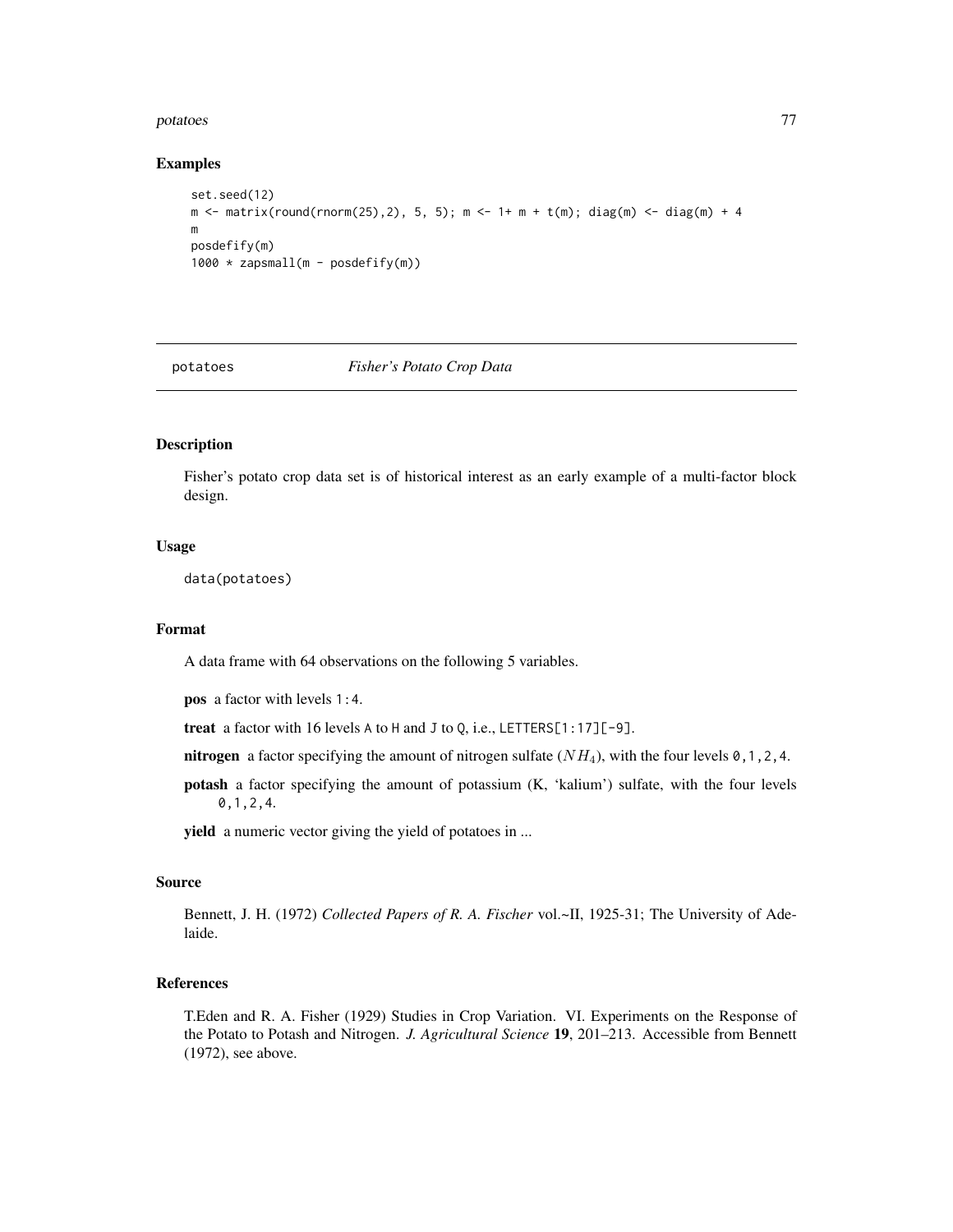## Examples

```
data(potatoes)
## See the experimental design:
with(potatoes, {
     cat("4 blocks of experiments;",
         "each does every (nitrogen,potash) combination (aka 'treat'ment) once.",
         '', sep="\n")
     print(ftable(table(nitrogen, potash, treat)))
     print(ftable(tt <- table(pos,potash,nitrogen)))
     tt[cbind(pos,potash,nitrogen)] <- as.character(treat)
     cat("The 4 blocks pos = 1, 2, 3, 4:\n^n)ftable(tt)
     })
## First plot:
with(potatoes, interaction.plot(potash,nitrogen, response=yield))
## ANOVAs:
summary(aov(yield \sim nitrogen * potash + Error(pos), data = potatoes))
    # "==>" can use simply
summary(aov(yield \sim nitrogen + potash + pos, data = potatoes))
    # and
summary(aov(yield ~ nitrogen + potash, data = potatoes))
```
pretty10exp *Nice 10 \*\* k Label Expressions*

## Description

Produce nice  $a \times 10^k$  expressions to be used instead of the scientific notation "a E<k>".

# Usage

```
perty10exp(x, drop.1 = FALSE, sub10 = FALSE, digits = 7, digits.fuzz,lab.type = c("plotmath", "later"),lab.\text{sep} = c("cdot", "times")
```
## Arguments

| <b>X</b> | numeric vector (e.g. axis tick locations)                                                                                                                                                                                                                                                                                                                                        |
|----------|----------------------------------------------------------------------------------------------------------------------------------------------------------------------------------------------------------------------------------------------------------------------------------------------------------------------------------------------------------------------------------|
| drop.1   | logical indicating if $1\times$ should be dropped from the resulting expressions.                                                                                                                                                                                                                                                                                                |
| sub10    | logical, "10", a non-negative integer number or an integer vector of length two,<br>say $(k_1, k_2)$ , indicating if some $10^j$ expressions for $j \in J$ should be formatted<br>traditionally, notably e.g., $10^0 \equiv 1$ .<br>When a (non-negative) number, say k, $J = \{j; j \le k\}$ are all simplified, when<br>a length–2 vector, $J = \{j; k_1 \le j \le k_2\}$ are. |
|          | Special cases: sub10 = TRUE means to use 1 instead of $10^0$ and sub10 = "10"<br>uses both 1 for $10^0$ and 10 for $10^1$ ; these are short forms of sub10 = c(0,0) and<br>$sub10 = c(0, 1)$ respectively.                                                                                                                                                                       |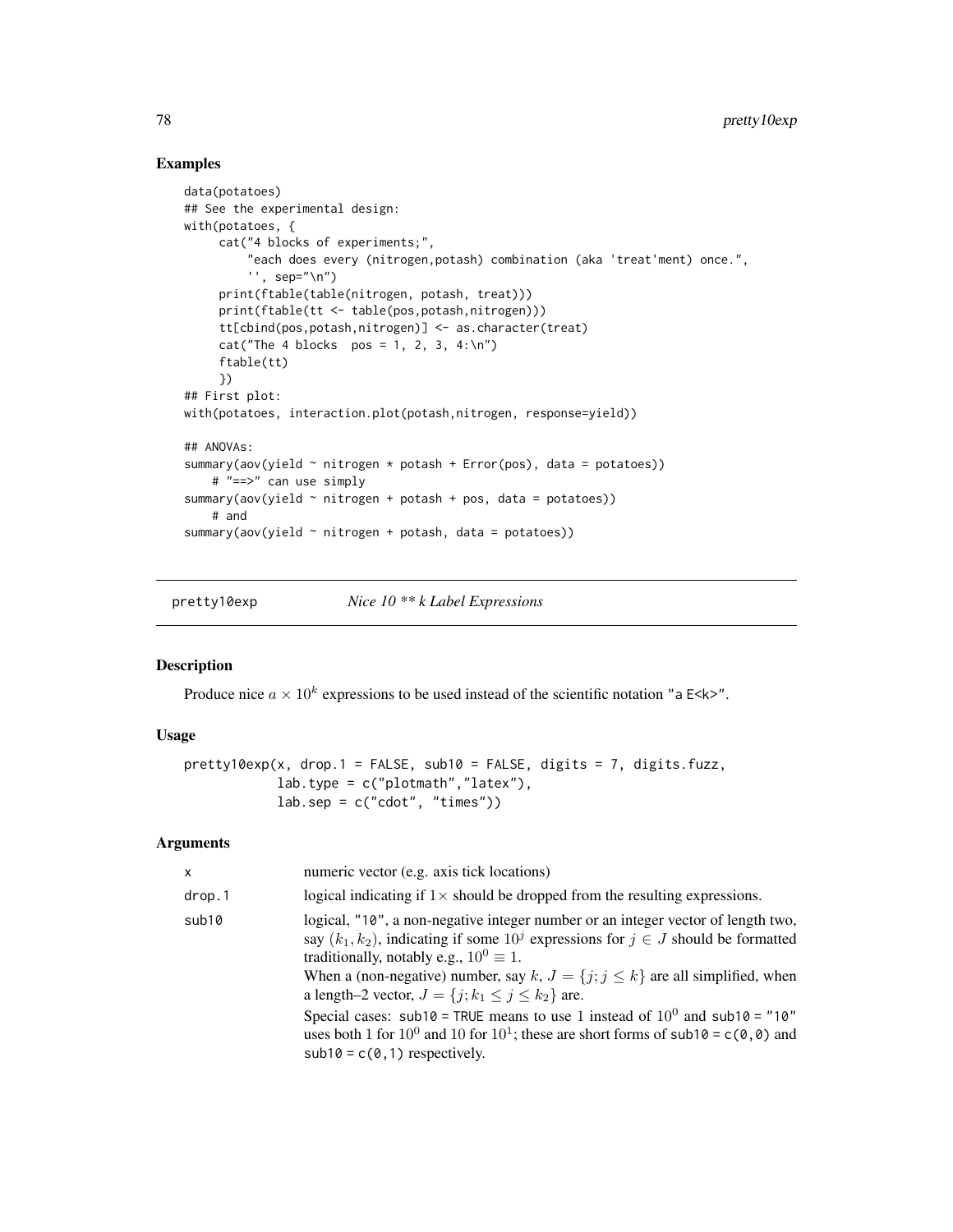# pretty10exp 79

| digits      | number of digits for mantissa $(a)$ construction; the number of <i>significant</i> digits,<br>see signif.                                                                                                                                                                                                                |
|-------------|--------------------------------------------------------------------------------------------------------------------------------------------------------------------------------------------------------------------------------------------------------------------------------------------------------------------------|
| digits.fuzz | the old deprecated name for digits.                                                                                                                                                                                                                                                                                      |
| lab.type    | a string indicating how the result should look like. By default, (plotmath-<br>compatible) expressions are returned. Alternatively, lab. type = "plotmath"<br>returns LaTeX formatted strings for labels. (The latter is useful, e.g., when using<br>the <b>tikzDevice</b> package to generate LaTeX-processed figures.) |
| lab.sep     | character separator between mantissa and exponent for LaTeX labels; it will be<br>prepended with a backslash, i.e., "cdot" will use "\cdot"                                                                                                                                                                              |

### Value

For the default lab.type = "plotmath", an expression of the same length as x, typically with elements of the form a  $\frac{8 \times \frac{8}{10}}{8}$  h. Exceptions are 0 which is kept simple, if drop. 1 is true and  $a = 1$ , 10  $\textdegree$  k is used, and if sub10 is not false, a % \ \ \ 0 \ 0 as a, and a % \ \ 10  $\textdegree$  k as as the corresponding formatted number  $a * 10^k$  independently of drop.1.

Otherwise, a [character](#page-0-0) vector of the same length as x. For lab.type = "latex", currently the only alternative to the default, these strings are LaTeX (math mode) compatible strings.

## Note

If sub10 is set, it will typically be a small number such as  $0, 1$ , or 2. Setting sub10 = TRUE will be interpreted as sub10 =1 where resulting exponents k will either be negative or  $k \ge 2$ .

## Author(s)

Martin Maechler; Ben Bolker contributed lab.type = "latex" and lab.sep.

# See Also

[axTexpr](#page-5-0) and [eaxis\(](#page-22-0)) which build on pretty10exp(), notably the eaxis() example plots.

The new [toLatex.numeric](#page-111-0) method which gives very similar results with option scientific = TRUE.

Further, [axis](#page-0-0), [axTicks](#page-0-0).

```
pretty10exp(-1:3 * 1000)
pretty10exp(-1:3 * 1000, drop.1 = TRUE)
pretty10exp(c(1,2,5,10,20,50,100,200) * 1e3)
pretty10exp(c(1,2,5,10,20,50,100,200) * 1e3, drop.1 = TRUE)
set.seed(17); lx \leq rlnorm(10, m=8, s=6)pretty10exp(lx, digits = 3)
pretty10exp(lx, digits = 3, sub10 = 2)pretty10exp(lx, digits = 3, lab.type="latex")
pretty10exp(lx, digits = 3, lab.type="latex", lab.sep="times", sub10=2)
```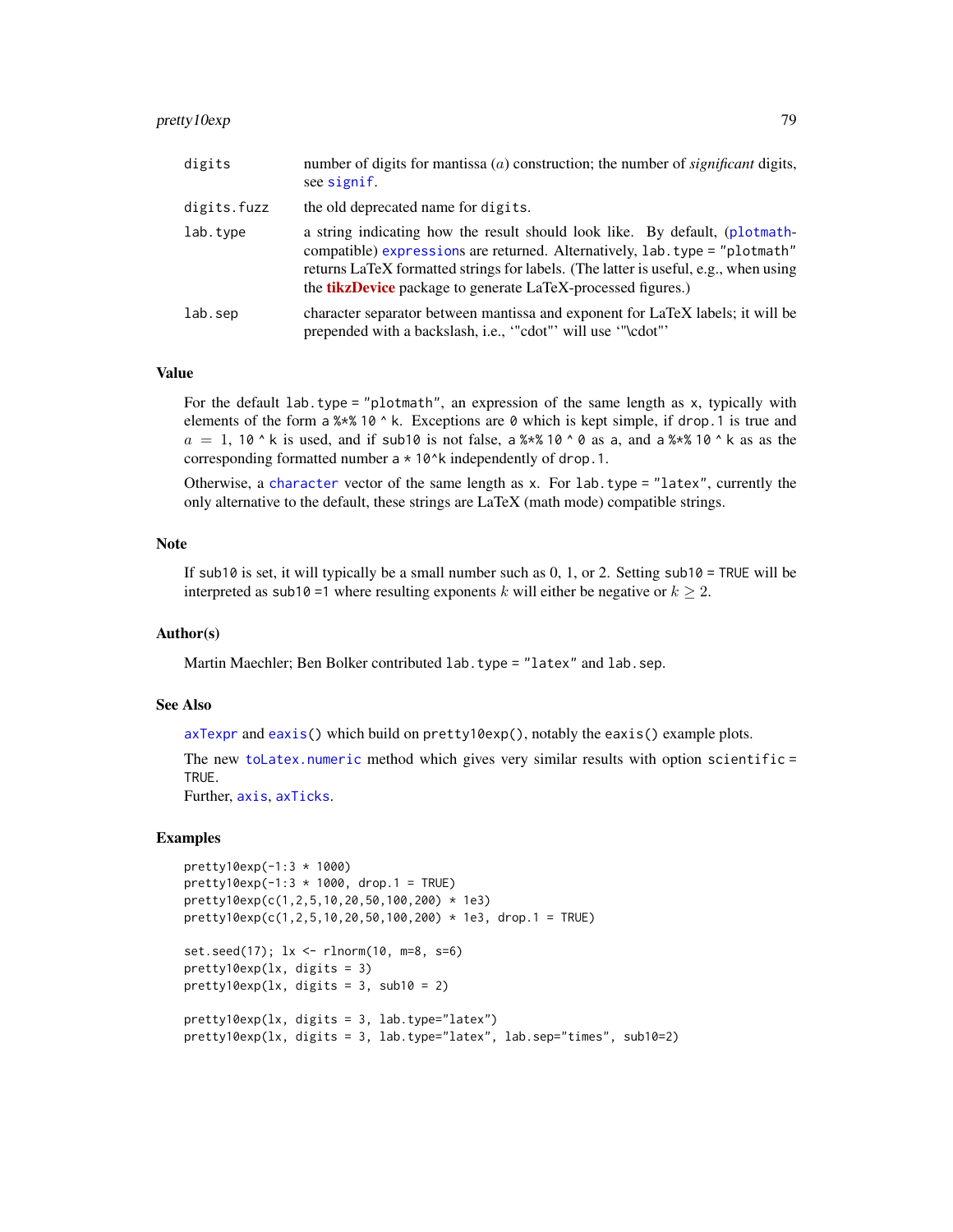```
## use regular formatted numbers from 0.03 to 300 :
pretty10exp(3*10^(-3:4), sub10 = c(-2,2))
prety10exp(3*10^(-3:4), sub10 = c(-2,2), lab-type = "l")ax <- 10^(-6:0) - 2e-16pretty10exp(ax, drop.1=TRUE) # nice for plotting
pretty10exp(ax, drop.1=TRUE, sub10=TRUE)
pretty10exp(ax, drop.1=TRUE, sub10=c(-2,2))
## in sfsmisc version <= 1.0-16, no 'digits',
## i.e., implicitly had digits := #{double precision digits} ==
(dig. <- .Machine$double.digits * log10(2)) # 15.95
pretty10exp(ax, drop.1=TRUE, digits= dig.) # ''ugly''
```
primes *Find all Primes Less Than n*

### Description

Find all prime numbers aka 'primes' less than  $n$ .

Uses an obvious sieve method (and some care), working with [logical](#page-0-0) and and [integer](#page-0-0)s to be quite fast.

#### Usage

primes(n, pSeq = NULL)

#### Arguments

|      | a (typically positive integer) number.                                                                                                                                   |
|------|--------------------------------------------------------------------------------------------------------------------------------------------------------------------------|
| pSea | optionally a vector of primes $(2,3,5,)$ as if from a primes () call; <b>must</b> be<br>correct. The goal is a speedup, but currently we have not found one single case, |
|      | where using a non-NULL pSeq is faster.                                                                                                                                   |

## Details

As the function only uses [max\(](#page-0-0)n), n can also be a *vector* of numbers.

The famous prime number theorem states that  $\pi(n)$ , the *number* of primes below n is asymptotically  $n/\log(n)$  in the sense that  $\lim_{n\to\infty} \pi(n) \cdot \log(n)/n \sim 1$ .

Equivalently, the inverse of  $pi($ ), the *n*-th prime number  $p_n$  is around *n* log *n*; recent results (Pierre Dusart, 1999), prove that

$$
\log n + \log \log n - 1 < \frac{p_n}{n} < \log n + \log \log n \quad \text{for} \, n \geq 6.
$$

### Value

numeric vector of all prime numbers  $\leq n$ .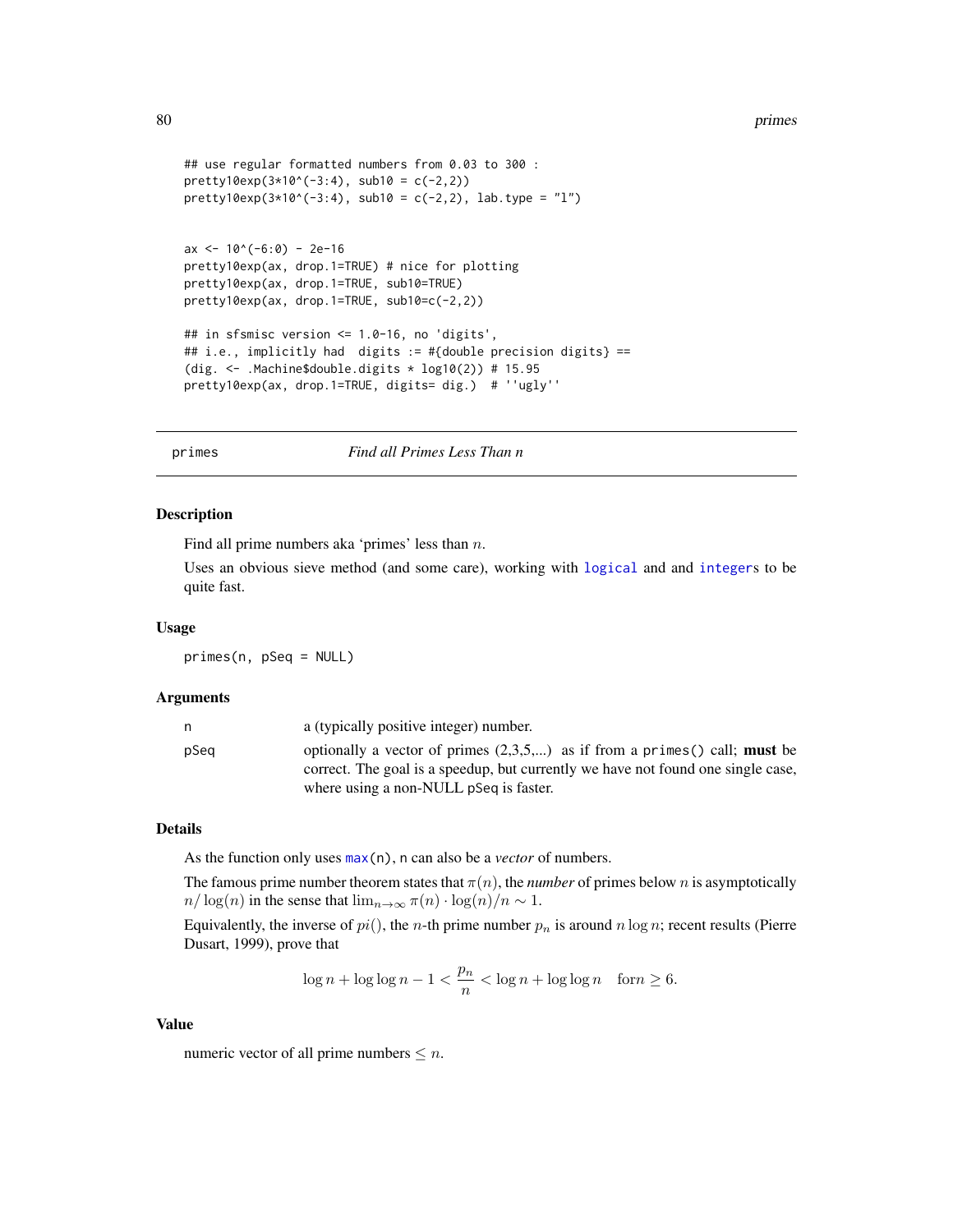### printTable2 81

### Author(s)

Bill Venables (<= 2001); Martin Maechler gained another 40% speed, carefully working with logicals and integers.

### See Also

[factorize](#page-30-0). For large n, use the **[gmp](https://CRAN.R-project.org/package=gmp)** package and its [isprime](#page-0-0) and [nextprime](#page-0-0) functions.

## Examples

```
(p1 <- primes(100))
 system.time(p1k <- primes(1000)) # still lightning fast
 stopifnot(length(p1k) == 168)
 system.time(p.e7 <- primes(1e7)) # still only 0.3 sec (2015 (i7))
 stopifnot(length(p.e7) == 664579)## The famous pi(n) := number of primes \leq n:
 pi.n <- approxfun(p.e7, seq_along(p.e7), method = "constant")
 pi.n(c(10, 100, 1000)) # 4 25 168
 plot(pi.n, 2, 1e7, n = 1024, log="xy", axes = FALSE,
      xlab = "n", ylab = quote(pi(n)),main = quote("The prime number function " \sim pi(n)))
 eaxis(1); eaxis(2)
## Exploring p(n) := the n-th prime number \sim = \sim n * pnn(n), where
## pnn(n) := log n + log log n
pnn <- function(n) { L <- log(n); L + log(L) }
n <- 6:(N <- length(PR <- primes(1e5)))
m.pn <- cbind(l.pn = ceiling(n*(pnn(n)-1)), pn = PR[n], u.pn = floor(n*pnn(n)))
matplot(n, m.pn, type="1", ylab = quote(p[n]), main = quote(p[n] ~~
        "with lower/upper bounds" ~ n*(log(n) + log(log(n)) - (1 - "or"~0))))## (difference to the lower approximation) / n \rightarrow \sim 0.0426 (?) :
plot(n, PR[n]/n - (pnn(n)-1), type = 'l', cex = 1/8, log='x", xaxt='n")eaxis(1); abline(h=0, col=adjustcolor(1, 0.5))
```
printTable2 *Add and Print Marginals for 2-way Contingency Tables*

## **Description**

printTable2() prints a 2-way contingency table "with all bells and whistles" (currently using German labeling).

margin2table() computes marginals, adds them to the table and returns a margin2table object the print method for which adds text decorations (using  $"$ -" and "|").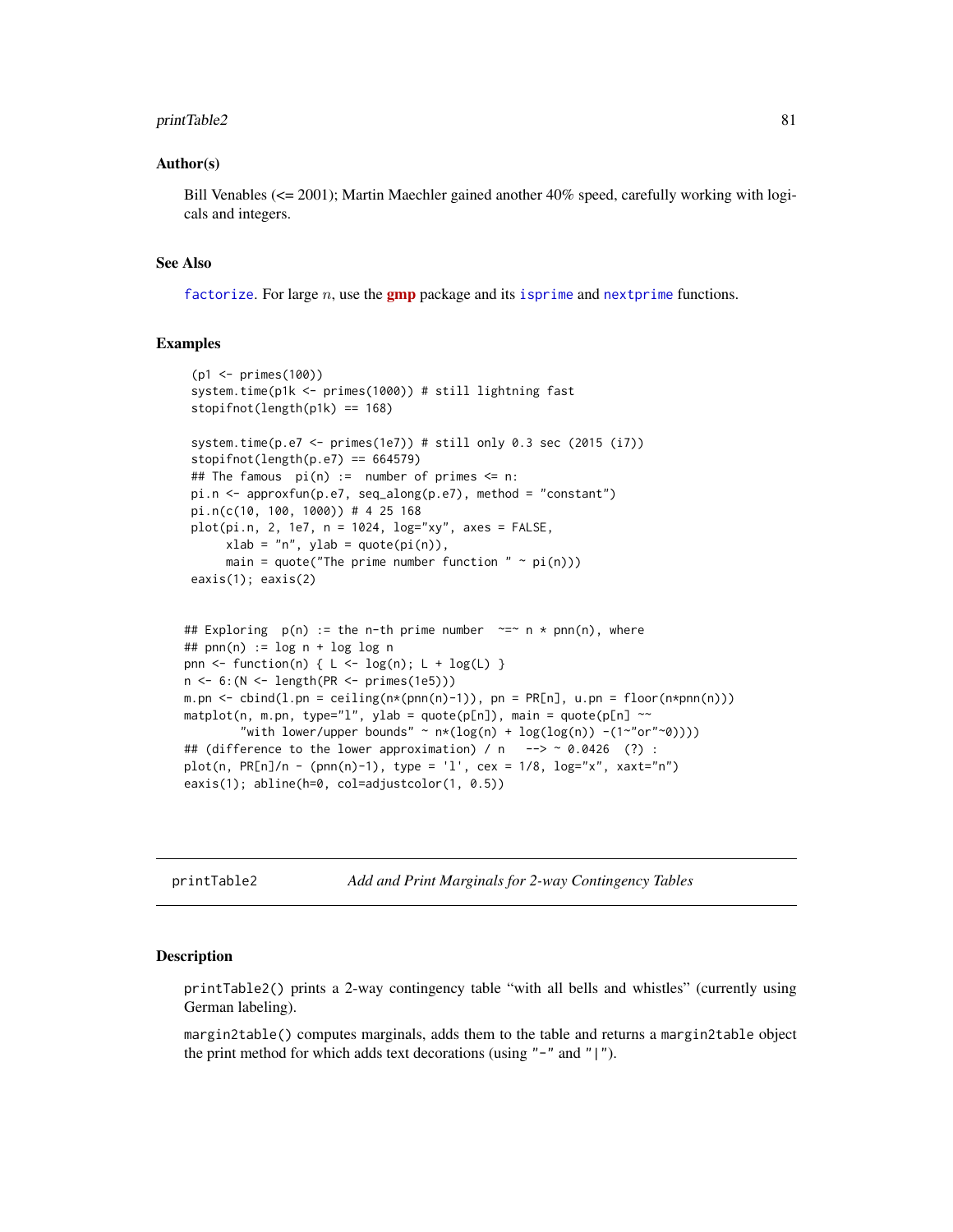# Usage

```
printTable2(table2, digits = 3)
margin2table(x, totName = "sum", name.if.empty=FALSE)
## S3 method for class 'margin2table'
print(x, digits = 3, quote = FALSE, right = TRUE, ...)
```
# Arguments

| table2        | a matrix with non-negative integer entries, i.e. the contingency table. |
|---------------|-------------------------------------------------------------------------|
| X             | a matrix; for print(), the result of margin2table.                      |
| digits        | Anzahl Dezimalstellen, auf die die Häufigkeiten gerundet werden sollen. |
| quote, right  | logicals passed to print. default(), but with different default values. |
| totName       | string to use as row- and column- name if x has corresponding dimnames. |
| name.if.empty | logical indicating if the margin "totals" should be named in any case.  |
| $\cdots$      | further potential arguments, unused currently.                          |

### Value

margin2table returns a matrix with *added marginals*, i.e., an extra row and column, and is of class "margin2table" (and ["table"](#page-0-0) still) which has a nice print method.

printTable2 is just producing output.

## Author(s)

Martin Maechler, Feb.1993; then Dec 2003

# See Also

[table](#page-0-0), [ftable](#page-0-0).

```
margin2table(diag(4),,TRUE)
m <- diag(3); colnames(m) <- letters[1:3]
margin2table(m)
margin2table(m / sum(m))
data(HairEyeColor)
```

```
margin2table(HairEyeColor[,, "Male"])
printTable2(HairEyeColor[,, "Male"])
printTable2(HairEyeColor[,, "Female"])
```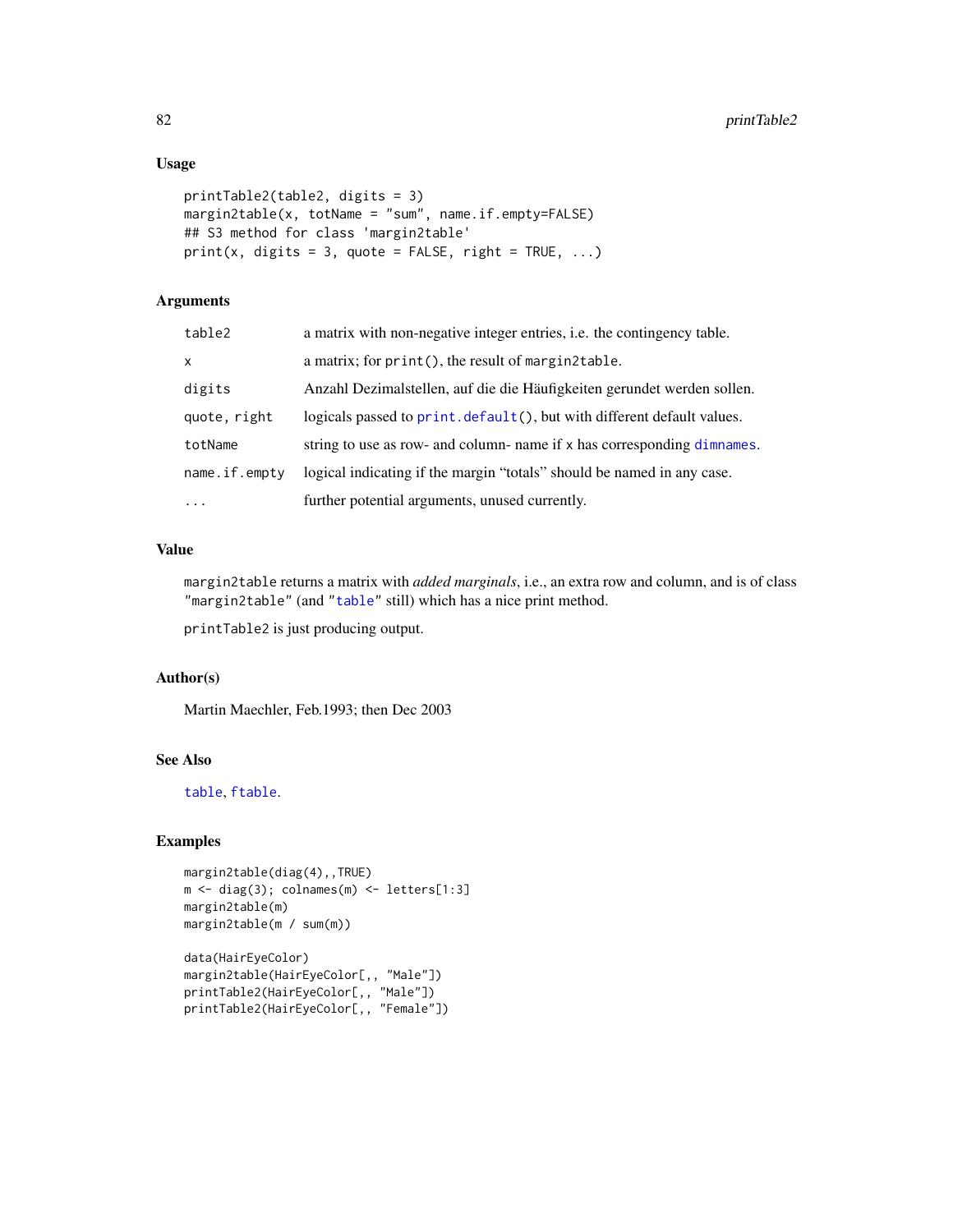# Description

This is defunct now: The global DEBUG has been a cheap precursor to R's [options\(](#page-0-0)verbose= .) (or a verbose function argument).

This function prints out its arguments as [cat\(](#page-0-0)) does, additionally printing the name of function in which it's been called — only when a global variable DEBUG exists and is [TRUE](#page-0-0).

## Usage

 $prt.DEBUG(..., LEVEL = 1)$ 

### Arguments

| $\cdot\cdot\cdot$ | arguments to be passed to $cat()$ for printing.                 |
|-------------------|-----------------------------------------------------------------|
| LEVEL             | integer (or logical) indicating a debugging level for printing. |

### Author(s)

Martin Maechler, originally for S-PLUS.

<span id="page-82-1"></span>

| ps.end | Close PostScript or Acrobat Graphics Device opened by 'ps.do' / |  |  |
|--------|-----------------------------------------------------------------|--|--|
|        | 'pdf.do'                                                        |  |  |

# <span id="page-82-0"></span>Description

Closes the PostScript or PDF file ([postscript](#page-0-0),[pdf](#page-0-0)), openend by a previous [ps.do](#page-84-0) (or [pdf.latex](#page-84-0), or . . . ) call, using [dev.off](#page-0-0), and additionally opens a previewer for that file, *unless* the previewer is already up. This almost provides an 'interactive' device (like [x11](#page-0-0)) for [postscript](#page-0-0) or [pdf](#page-0-0).

## Usage

```
ps.end(call.gv= NULL, command = getOption("eps_view"),
       debug = getOption("verbose"))
pdf.end(call.viewer= NULL, command = getOption("pdfviewer"),
      debug = getOption("verbose"))
```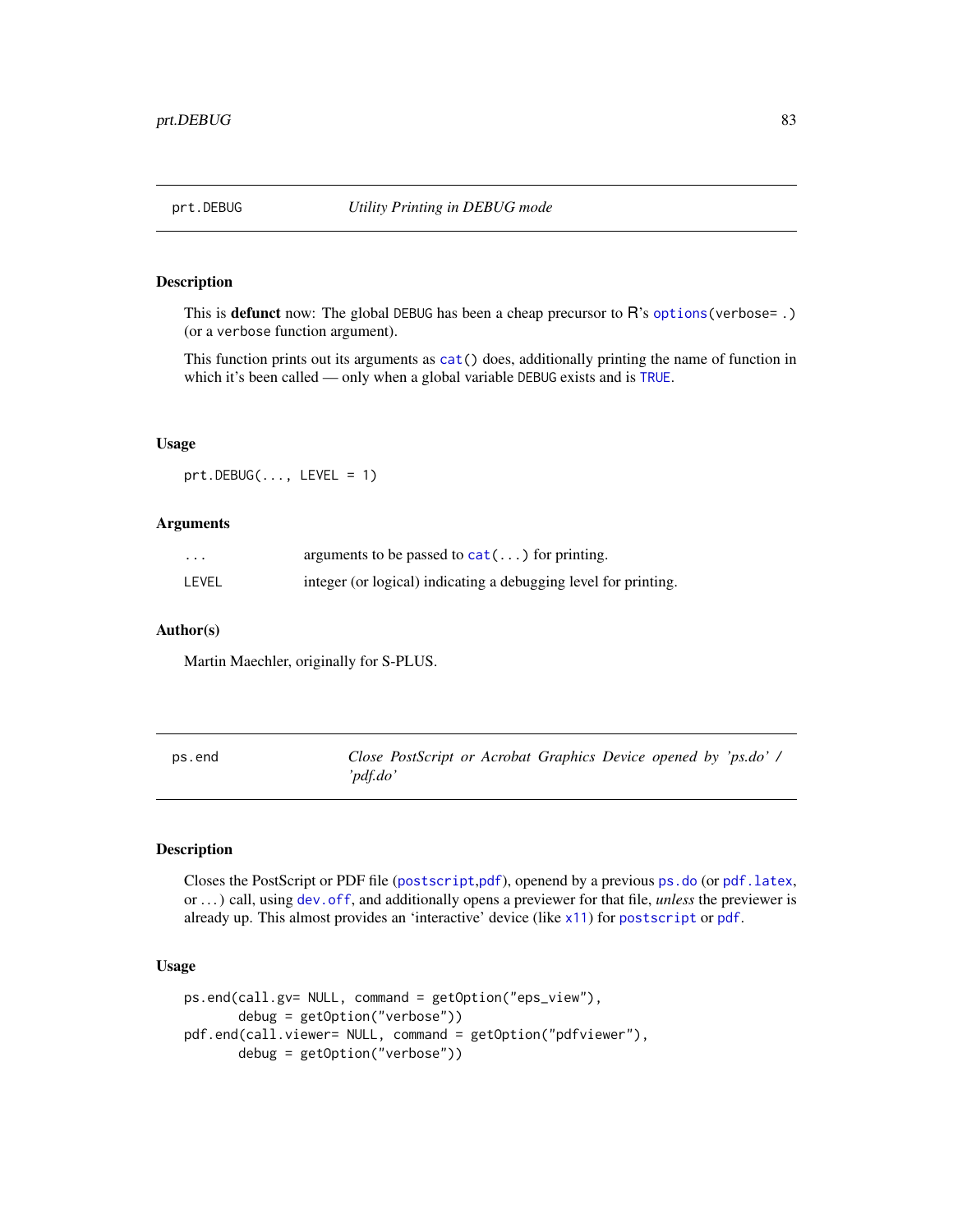# Arguments

| call.gv, call.viewer |                                                                                                                                                                                                                                             |
|----------------------|---------------------------------------------------------------------------------------------------------------------------------------------------------------------------------------------------------------------------------------------|
|                      | logical, indicating if the postscript or acrobat reader (e.g., ghostview or acroread<br>or the command given by command) should be called. By default, find out if the<br>viewer is already runing on this file and only call it if needed. |
| command              | character, giving a system command for PostScript previewing. By default,<br>getOption("eps_view") is set to<br>gv-watch-geometry-0+0-magstep-2-media BBox-noantialias which as-<br>sumes gv (aka <i>ghostview</i> ) to be in your OS path. |
| debug                | logical; if TRUE print information during execution.                                                                                                                                                                                        |

# Details

Depends on Unix tools, such as ps.

# Author(s)

Martin Maechler

# See Also

[postscript](#page-0-0), [postscript](#page-0-0) [pdf.do](#page-84-0), [ps.do](#page-84-0), . . .

```
if(interactive()
 ) {
   myPS <- tempfile("ex", fileext = ".ps")
   ps.do(myPS)
   data(sunspots)
   plot(sunspots)
   ps.end()
   tempfile("ex-sun", fileext = ".pdf") -> myPDF
   pdf.latex(myPDF)
   plot(sunspots)
   pdf.end(call. = FALSE) # basically the same as dev.off()
 }
 ps.latex(tempfile("ex2", fileext = ".eps"))
 plot(sunspots)
 ps.end(call.gv = FALSE) # basically the same as dev.off()
```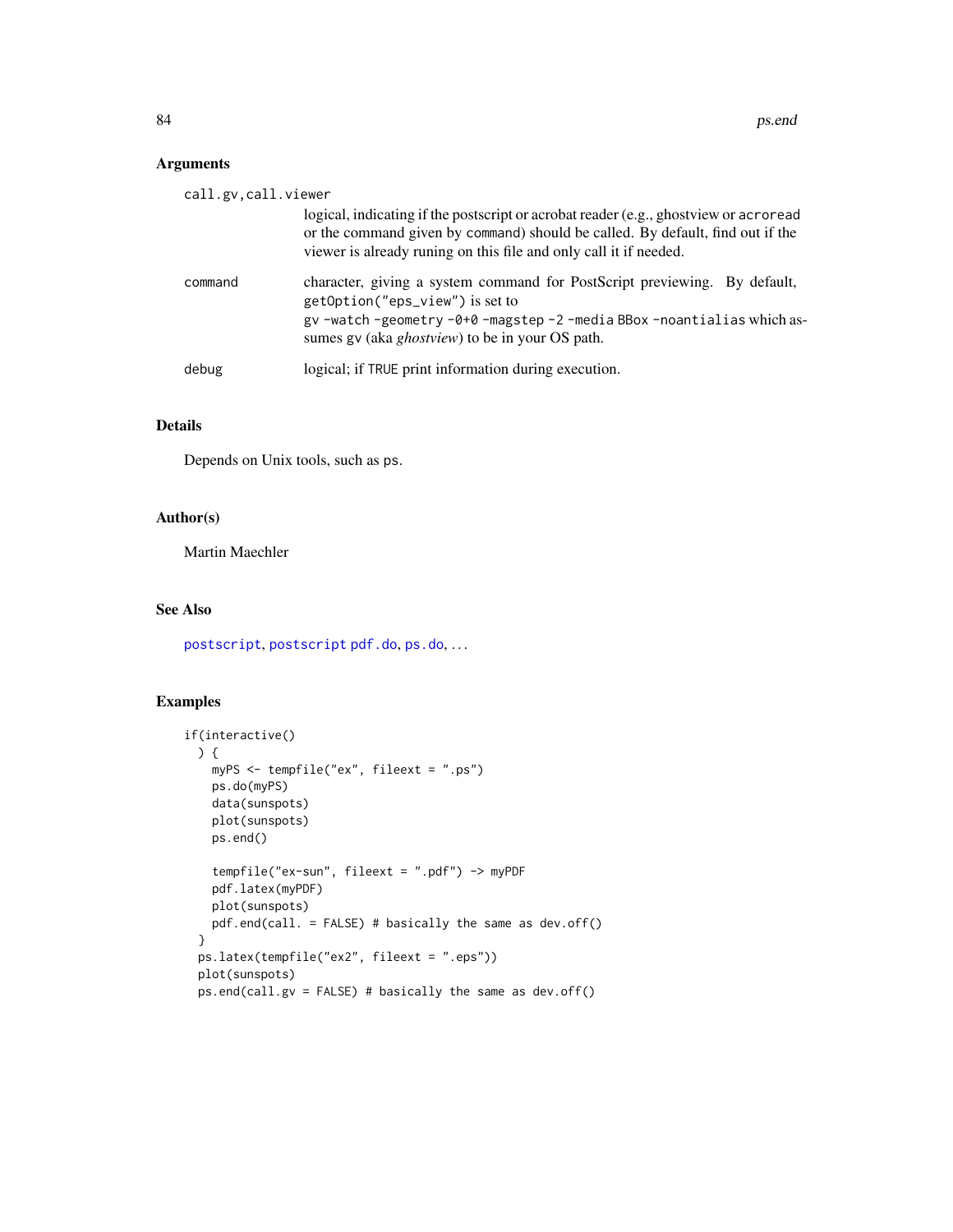## <span id="page-84-0"></span>Description

All functions start a pseudo PostScript or Acrobat preview device, using [postscript](#page-0-0) or [pdf](#page-0-0), and further registering the file name for subsequent calls to [pdf.end\(](#page-82-0)) or ps.end().

## Usage

```
pdf.do(file, paper = "default", width = -1, height = -1, onefile = FALSE,
       title = NULL, version = "1.4", quiet = FALSE, ...)
pdf.latex(file, height = 5 + \text{main}.space * 1.25, width = 9.5,
          main.space=FALSE, lab.space = main.space,
          paper = "special", title = NULL,
          lab = c(10, 10, 7), mgp.lab = c(1.6, 0.7, 0), mar=c(4, 4, 0.9, 1.1), ...)
ps.do(file, width=-1, height=-1, onefile=FALSE, horizontal=FALSE,
      title = NULL, ...)ps.latex(file, height = 5 + \text{main}. space * 1.25, width = 9.5,
         main.space=FALSE, lab.space = main.space,
         paper = "special", title = NULL,
         lab = c(10, 10, 7), mgp.lab = c(1.6, 0.7, 0), mar=c(4, 4, 0.9, 1.1), ...)
```
### Arguments

| file                | character giving the PostScript/PDF file name to be written.                                                                             |
|---------------------|------------------------------------------------------------------------------------------------------------------------------------------|
| height              | device height in <i>inches</i> , height $* 2.54$ are <i>cm</i> . The default is 5 plus 1.25 iff<br>main.space.                           |
| width               | device width in <i>inches</i> ; for this and height, see postscript.                                                                     |
| onefile, horizontal |                                                                                                                                          |
|                     | logicals passed to postscript() or $pdf()$ , most probably to be left alone.                                                             |
| title               | PostScript/PDF (not plot!) title passed to postscript() or pdf(); by default<br>use a title with R version and file in it.               |
| version             | a string describing the PDF version that will be required to view the output, see<br>pdf; our (high) default ensures alpha-transparency. |
| quiet               | logical specifying that some (informative/warning) messages should not be is-<br>sued.                                                   |
| main.space          | logical; if true, leave space for a main title (unusual for LaTeX figures!).                                                             |
| lab.space           | logical; if true, leave space for x- and y- labels (by <i>not</i> subtracting from mar).                                                 |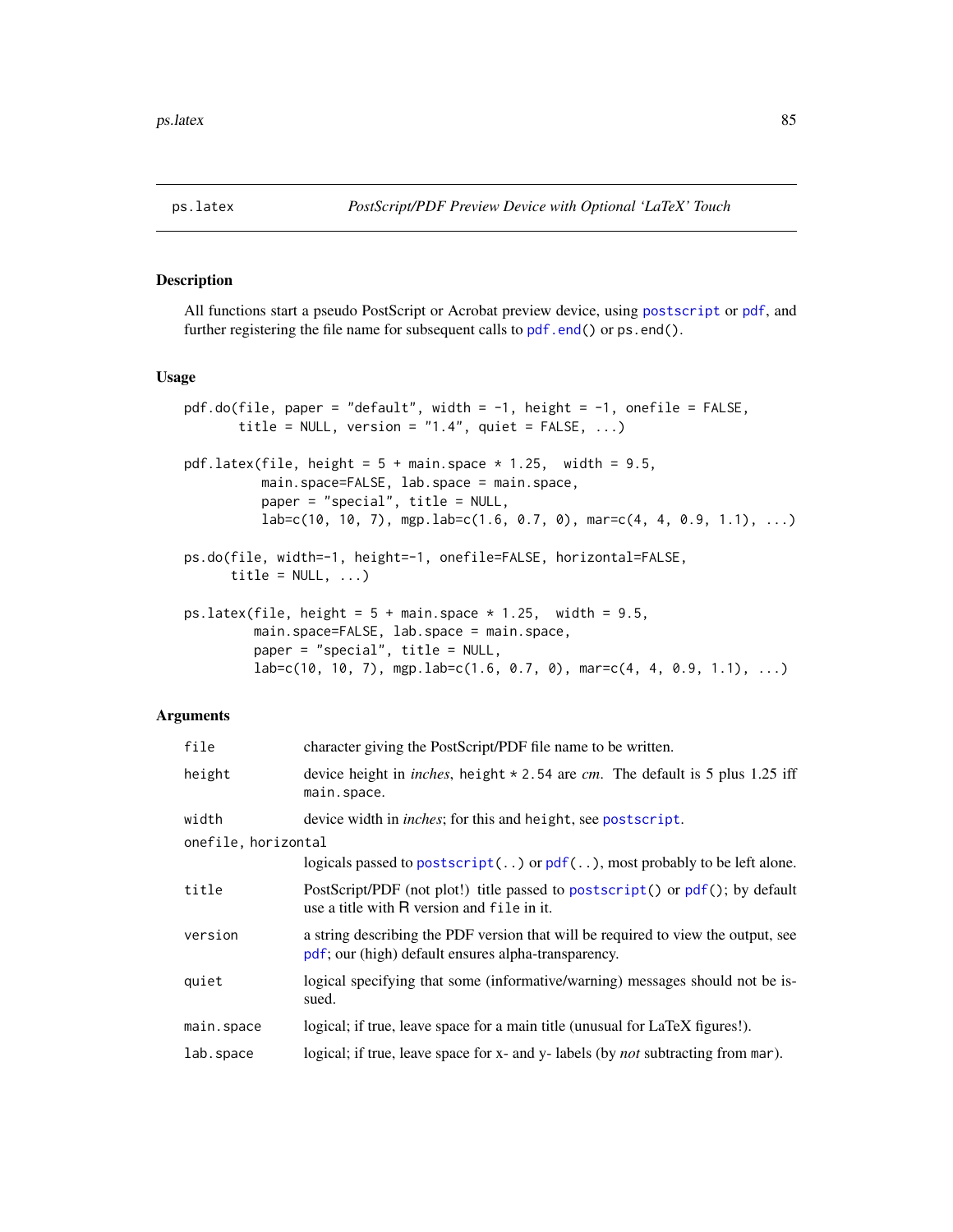| paper   | character (or missing), typically "a4" or "a4r" in non-America, see postscript.<br>Only if this is "special" (or missing) are your choices of width and height<br>completely honored (and this may lead to files that cannot print on A4) with<br>resizing. |
|---------|-------------------------------------------------------------------------------------------------------------------------------------------------------------------------------------------------------------------------------------------------------------|
| lab     | integer of length 3, $lab[1:2]$ are desired number of tick marks on x- and y-<br>axis, see $par(lab=)$ .                                                                                                                                                    |
| mgp.lab | three decreasing numbers determining space for axis labeling, see par (mgp=),<br>the default is here smaller than usual.                                                                                                                                    |
| mar     | four numbers, indicating marginal space, see par (mar=), the default is here<br>smaller than usual.                                                                                                                                                         |
| .       | arguments passed to $ps.do()$ or $pdf.do()$ from $ps.latex / pdf.latex$ and to<br>ps.options from ps.do/pdf.do.                                                                                                                                             |

## Details

ps.latex and pdf.latex have an additional LaTeX flavor, and just differ by some extra [par](#page-0-0) settings from the  $\star$ . do siblings: E.g., after [ps.do\(](#page-84-0)..) is called, the graphical parameters c("mar", "mgp", "lab") are reset (to values that typically are better than the defaults for LaTeX figures).

Whereas the defaults for paper, width, and height *differ* between [pdf](#page-0-0) and [postscript](#page-0-0), they are set such as to provide very similar functionality, for the functions ps.do() and pdf.do(); e.g., by default, both use a full plot on portrait-oriented page of the default paper, as per [getOption\(](#page-0-0)"papersize"). [pdf.do\(](#page-84-0)) sets the default paper to "special" when both width and height are specified.

### Value

A list with components

| old.par | containing the old par values       |
|---------|-------------------------------------|
| new.par | containing the newly set par values |

### Author(s)

Martin Maechler

# See Also

[ps.end](#page-82-1), [pdf](#page-0-0), [postscript](#page-0-0), [dev.print](#page-0-0).

```
if(interactive()) {
```

```
ps.latex("ps.latex-ex.ps", main= TRUE)
 data(sunspots)
 plot(sunspots,main=paste("Sunspots Data, n=",length(sunspots)),col="red")
ps.end()
pdf.latex("pdf.latex-ex.pdf", main= TRUE)
data(sunspots)
```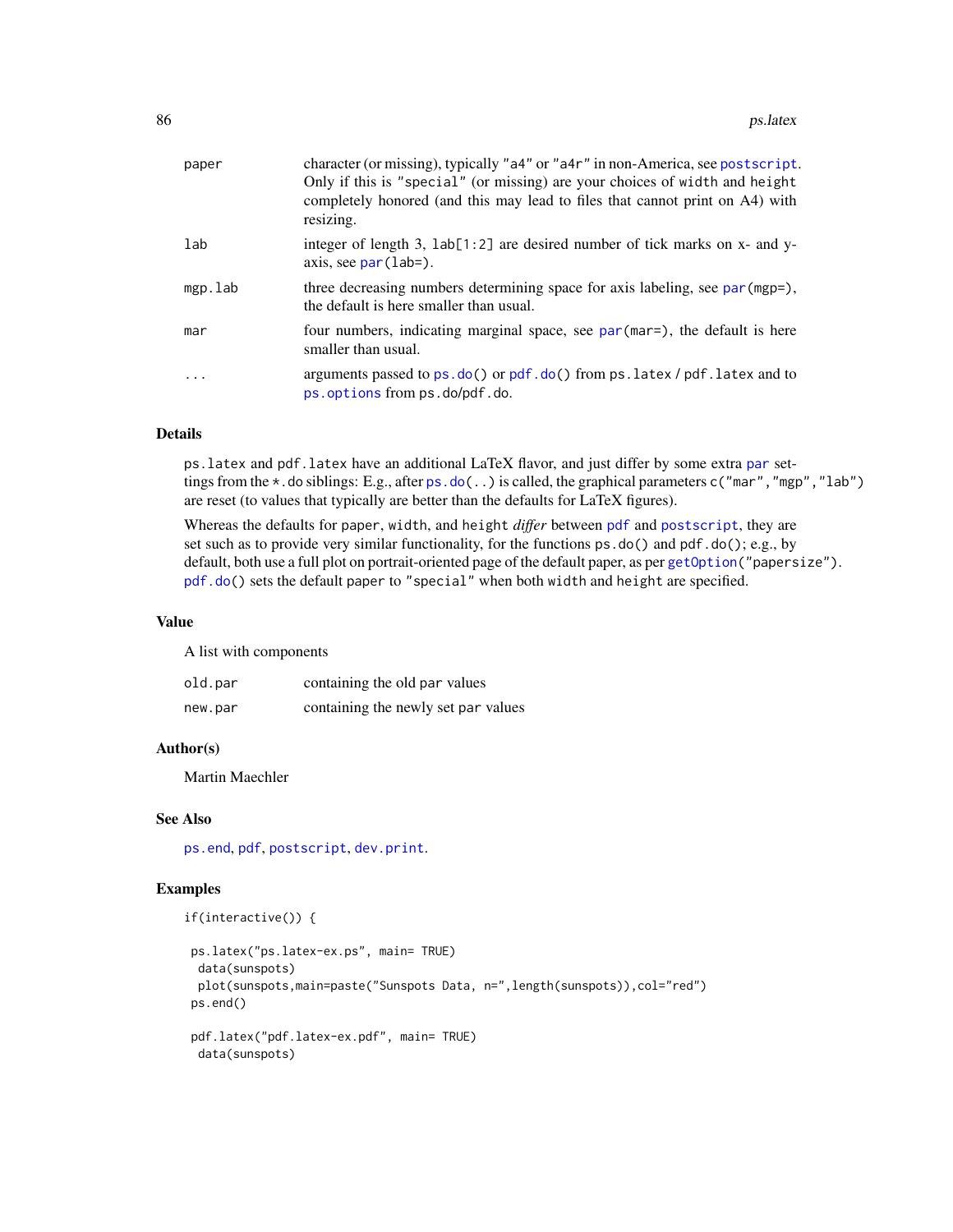### quadrant 87 and 87 and 87 and 87 and 87 and 87 and 87 and 87 and 87 and 87 and 87 and 87 and 87 and 87 and 87

```
plot(sunspots,main=paste("Sunspots Data, n=",length(sunspots)),col="red")
pdf.end()
ps.do("ps_do_ex.ps")
  example(plot.function)
ps.end()
pdf.do("pdf_do_ex.pdf", width=12, height=5)
  plot(sunspots, main="Monthly Sunspot numbers (in Zurich, then Tokyo)")
pdf.end()
}
```
quadrant *Give the Quadrant Number of Planar Points*

### Description

Determine the quadrant of planar points, i.e. in which of the four parts cut by the x- and y- axis the points lie. Zero values (i.e. points on the axes) are treated as if *positive*.

#### Usage

quadrant(x, y=NULL)

## Arguments

x, y numeric vectors of the same length, or x is an  $x - y$  structure and y=NULL, see [xy.coords](#page-0-0).

## Value

numeric vector of same length as x (if that's a vector) with values in 1:4 indicating the quadrant number of the corresponding point.

```
xy <- as.matrix(expand.grid(x= -7:7, y= -7:7)); rownames(xy) <- NULL
(qu <- quadrant(xy))
plot(xy, col = qu+1, main = "quadrant() number", axes = FALSE)abline(h=0, v=0, col="gray") # the x- and y- axis
text(xy, lab = qu, col = qu+1, adj = c(1.4, 0))
```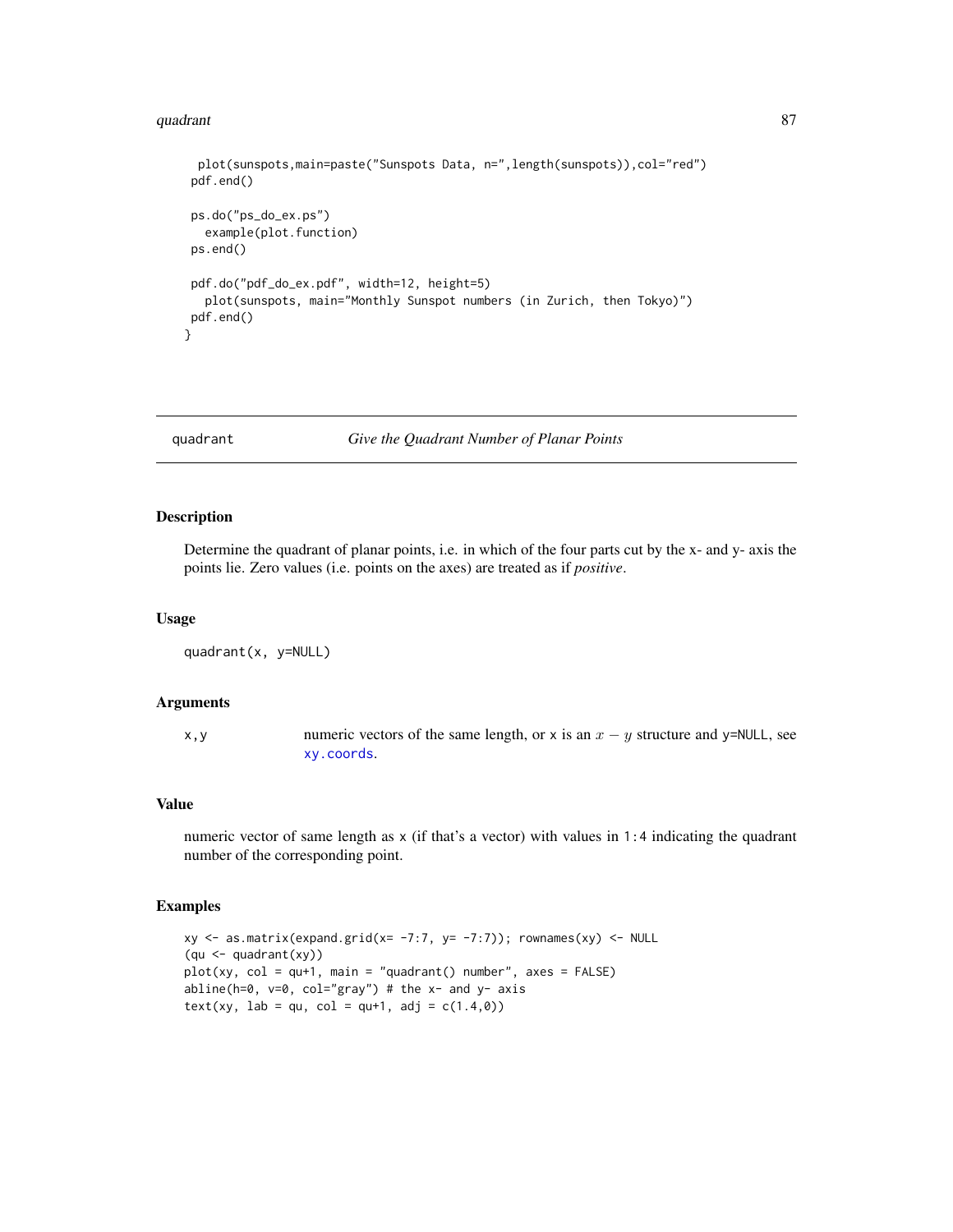# Description

These functions provide quasi random numbers or *space filling* or *low discrepancy* sequences in the p-dimensional unit cube.

## Usage

sHalton(n.max, n.min = 1, base = 2, leap = 1) QUnif (n, min =  $0$ , max = 1, n.min = 1, p, leap = 1, silent = FALSE)

## Arguments

| n.max    | maximal (sequence) number.                                                                                                                               |
|----------|----------------------------------------------------------------------------------------------------------------------------------------------------------|
| n.min    | minimal sequence number.                                                                                                                                 |
| n        | number of p-dimensional points generated in QUnif. By default, n.min = 1, leap<br>$= 1$ and the maximal sequence number is n.max = n.min + (n-1) * leap. |
| base     | integer $\geq$ 2: The base with respect to which the Halton sequence is built.                                                                           |
| min, max | lower and upper limits of the univariate intervals. Must be of length 1 or p.                                                                            |
| p        | dimensionality of space (the unit cube) in which points are generated.                                                                                   |
| leap     | integer indicating $(f > 1)$ if the series should be leaped, i.e., only every leapth<br>entry should be taken.                                           |
| silent   | logical asking to suppress the message about enlarging the prime table for large<br>p.                                                                   |

## Value

sHalton(n,m) returns a numeric vector of length n-m+1 of values in  $[0, 1]$ .

QUnif(n,min,max,n.min,p=p) generates n-n.min+1 p-dimensional points in  $[min, max]^p$  returning a numeric matrix with p columns.

# Note

For 1eap Kocis and Whiten recommend values of  $L = 31, 61, 149, 409$ , and particularly the  $L =$ 409 for dimensions up to 400.

### Author(s)

Martin Maechler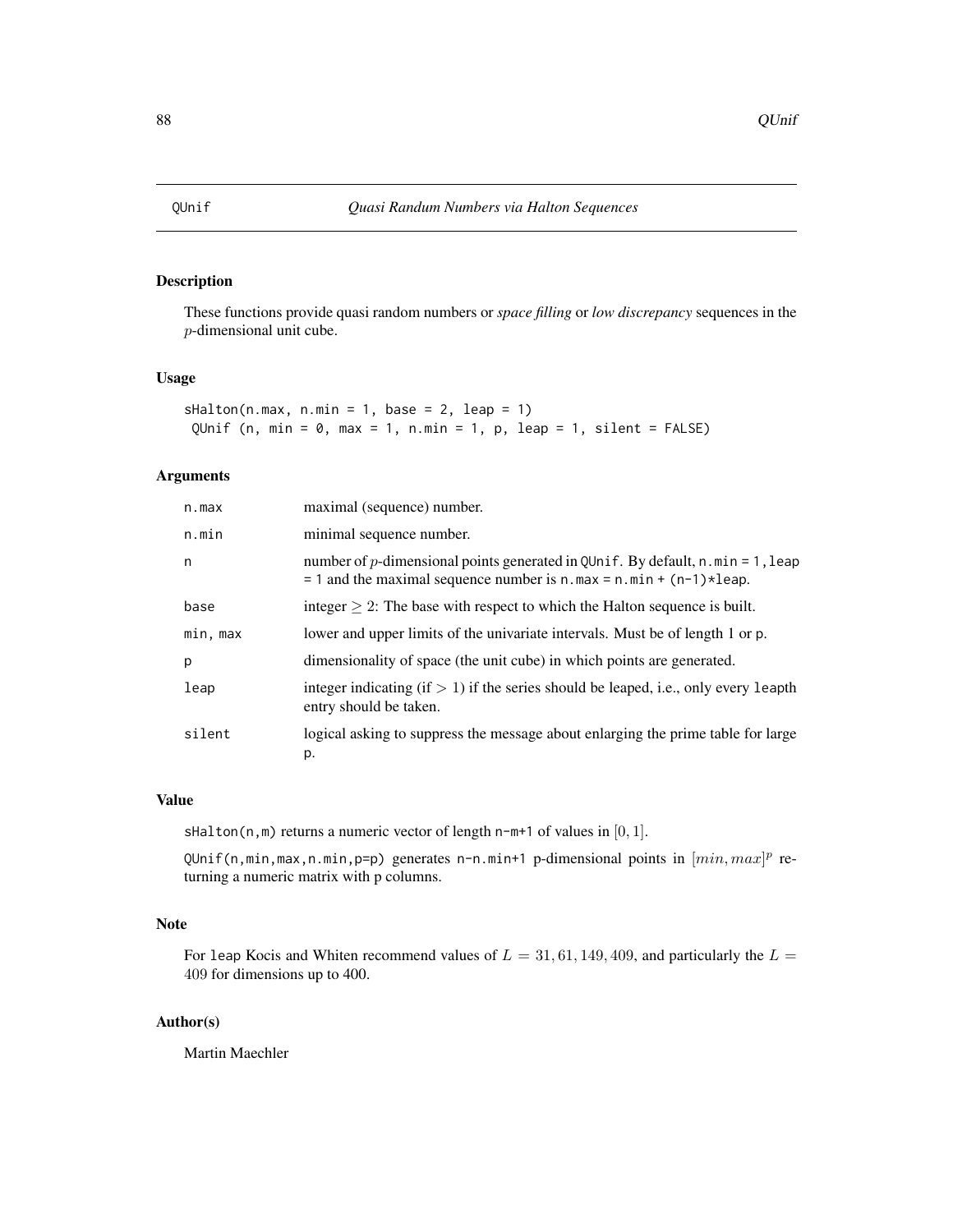# read.org.table 89

### References

James Gentle (1998) *Random Number Generation and Monte Carlo Simulation*; sec.\ 6.3. Springer.

Kocis, L. and Whiten, W.J. (1997) Computational Investigations of Low-Discrepancy Sequences. *ACM Transactions of Mathematical Software* 23, 2, 266–294.

# Examples

```
32*sHalton(20, base=2)
stopifnot(sHalton(20, base=3, leap=2) ==
         sHalton(20, base=3)[1+2*(0:9)])
## ------- a 2D Visualization -------
Uplot <- function(xy, axes=FALSE, xlab="", ylab="", ...) {
  plot(xy, xaxs="i", yaxs="i", xlim=0:1, ylim=0:1, xpd = FALSE,
       axes=axes, xlab=xlab, ylab=ylab, ...)
  box(lty=2, col="gray40")
}
do4 <- function(n, ...) {
  op <- mult.fig(4, main=paste("n =", n,": Quasi vs. (Pseudo) Random"),
                 marP=c(-2,-2,-1,0))$old.par
  on.exit(par(op))
  for(i in 1:2) {
    Uplot(QUnif(n, p=2), main="QUnif", ...)
     Uplot(cbind(runif(n), runif(n)), main="runif", ...)
  }
}
do4(100)
do4(500)
do4(1000, cex = 0.8, col="slateblue")
do4(10000, pch= ".", col="slateblue")
do4(40000, pch= ".", col="slateblue")
```
read.org.table *Read.table for an Emacs Org Table*

# Description

Read an emacs "Org" table (in file or text) by [read.table\(](#page-0-0)).

## Usage

```
read.org.table(file, header = TRUE, skip = 0,
               encoding = "native", fileEncoding = "", text, \ldots)
```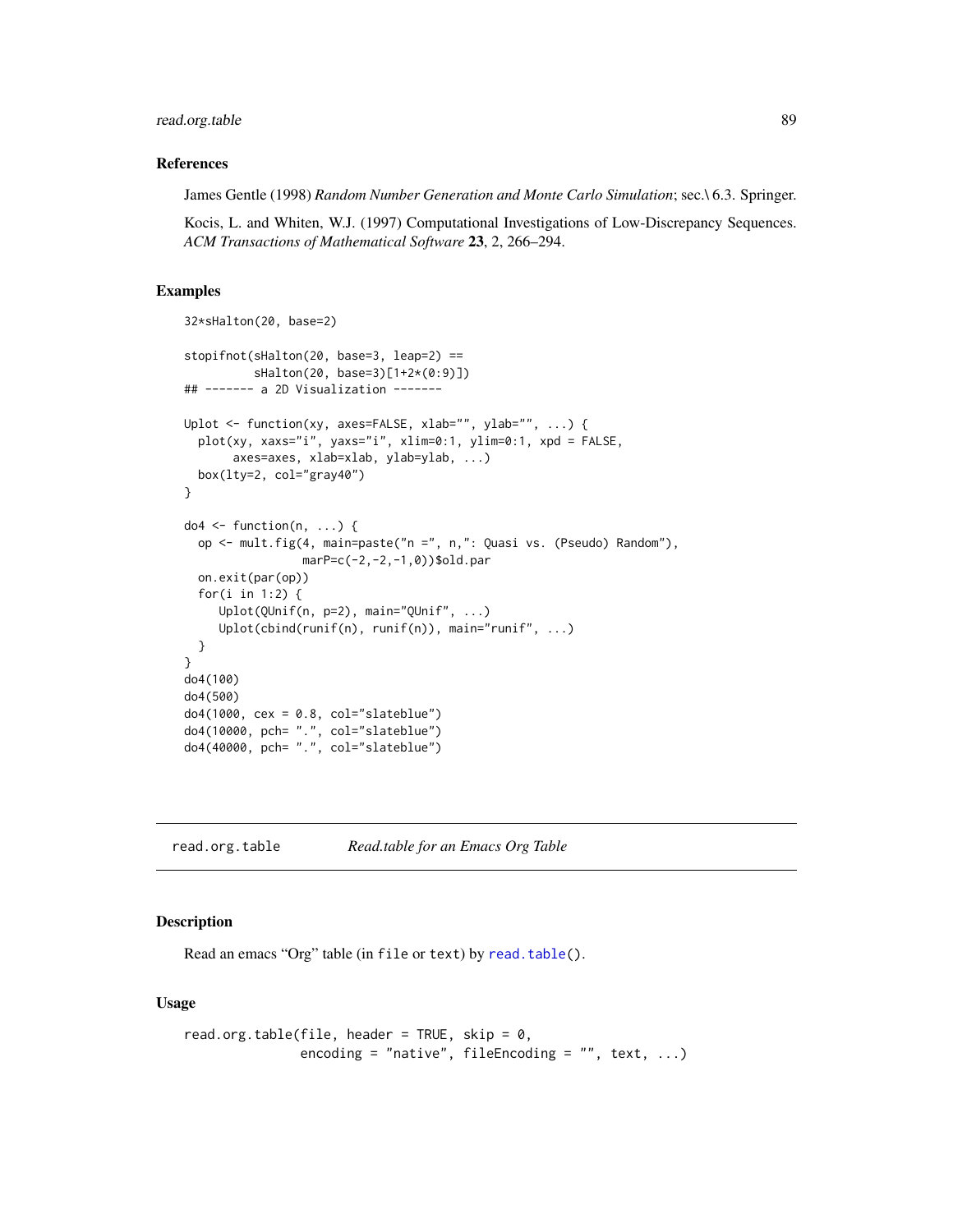# Arguments

| file         | a file name, a file or other connection.                                                                                                                                               |
|--------------|----------------------------------------------------------------------------------------------------------------------------------------------------------------------------------------|
| header       | logical indicating if the org table has header line (in the usual " "-separated org<br>table format).                                                                                  |
| skip         | integer number of initial lines to skip.                                                                                                                                               |
| encoding     | to be used in the main readLines (file, encoding=encoding) call.                                                                                                                       |
| fileEncoding | if file is a file name, i.e., a character string, and file Encoding is not the<br>empty string, file(file, "rt", encoding = file Encoding) will be used.                               |
| text         | instead of file, a character or string (of a few lines, typically).                                                                                                                    |
| $\ddots$ .   | further arguments passed to read. table. You should <i>not</i> use encoding (but<br>possibly file Encoding!) here, as we do not call read. table on file (but on<br>a textConnection). |

## Value

a [data.frame](#page-0-0)

## Note

TODO: It should be easy to extend read.org.table() to also work for some of the proposed Markdown formats for tables. Please write to [maintainer\(](#page-0-0)"sfsmisc") or open a github issue if you are interested.

## References

Org-Mode *Manual* on tables, <https://orgmode.org/manual/Tables.html>

Org *tutorial* for tables, <https://orgmode.org/worg/org-tutorials/tables.html>

# See Also

CRAN package [ascii](https://CRAN.R-project.org/package=ascii) can *write* org tables. [read.table](#page-0-0)

```
t1 <-
"
| a | var2 | C |
|---+------+-----|
| 2 | may | 3.4 |
| 7 | feb | 4.7 |
"
d <- read.org.table(text = t1)
d
stopifnot(dim(d) == c(2, 3),
          identical(names(d), c("a", "var2", "C")),
         d[, "a"] == c(2,7)
```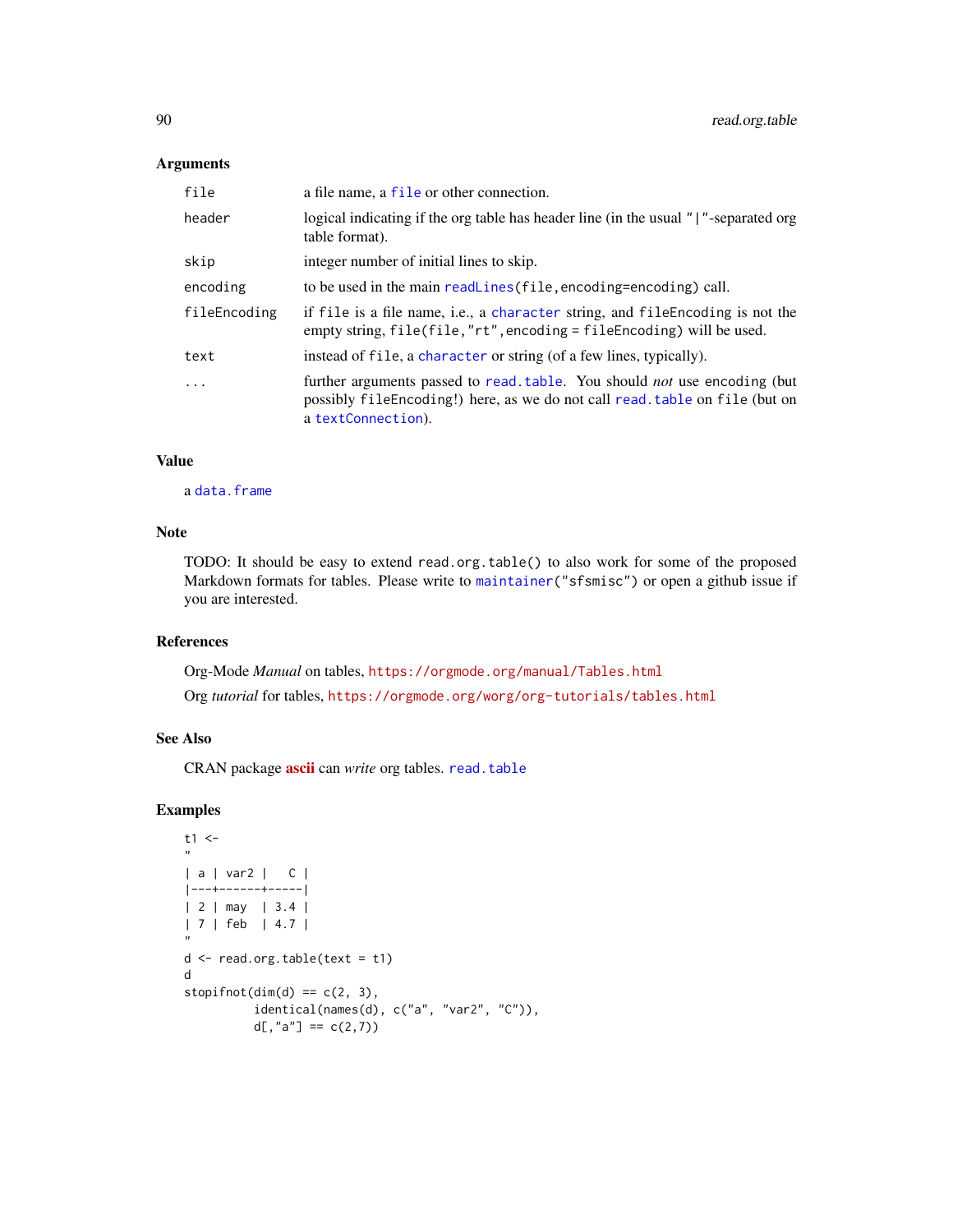## **Description**

- relErrV(): Compute the signed relative error componentwise ("vectorized") between the target and current vectors, using the *absolute* error, i.e., the difference in case the relative error is not well defined, i.e., when target is zero or infinite.
- relErr(): simply the *mean* absolute value of the relative errors between target and current vectors; typically the "same" as [all.equal.numeric\(](#page-0-0)target,vector,tolerance=0,countEQ=TRUE). Currently useful only when both vectors are finite.

### Usage

```
relErrV(target, current, eps0 = .Machine$double.xmin)
relErr (target, current)
```
## Arguments

| target  | numeric, possibly scalar.                                                                                                                                                                                       |
|---------|-----------------------------------------------------------------------------------------------------------------------------------------------------------------------------------------------------------------|
| current | numeric vector of length() a multiple of length(target); if an array (incl<br>matrix), dimensions are preserved; for vectors, names (target) are preserved.                                                     |
| eps0    | non-negative number; values abs(target) < eps0 should be treated as zero<br>(and hence <i>absolute</i> instead of relative error be computed). This may be cru-<br>cial when target is an "mpfr"-number vector. |

# Value

relErrV(): a numeric vector of the same length (or array of the same dimension) as current. relErr(): a single number.

## Author(s)

Martin Maechler, originally as part of [Matrix](https://CRAN.R-project.org/package=Matrix) package's 'test-tools.R'.

# See Also

[all.equal.numeric\(](#page-0-0)) is similar in spirit but returns TRUE or string containing the *mean* relative or absolute error.

```
## relErrV() test example: showing how it works fine with {NA, Inf, 0} :
eps \le 1e-4\starc(-9, -8, -6, -4, 0.5, 1, 5)
target <- c(-1:1, 0, 0, NA, NaN, Inf, -Inf, Inf, 0 , Inf, 1 , -3:3)
current <- c(-1:1,1e-7,NaN,NA, 0 , Inf, Inf, 0, Inf, 1, Inf, -3:3+ eps)
cbind(target, current, absE = current-target,
```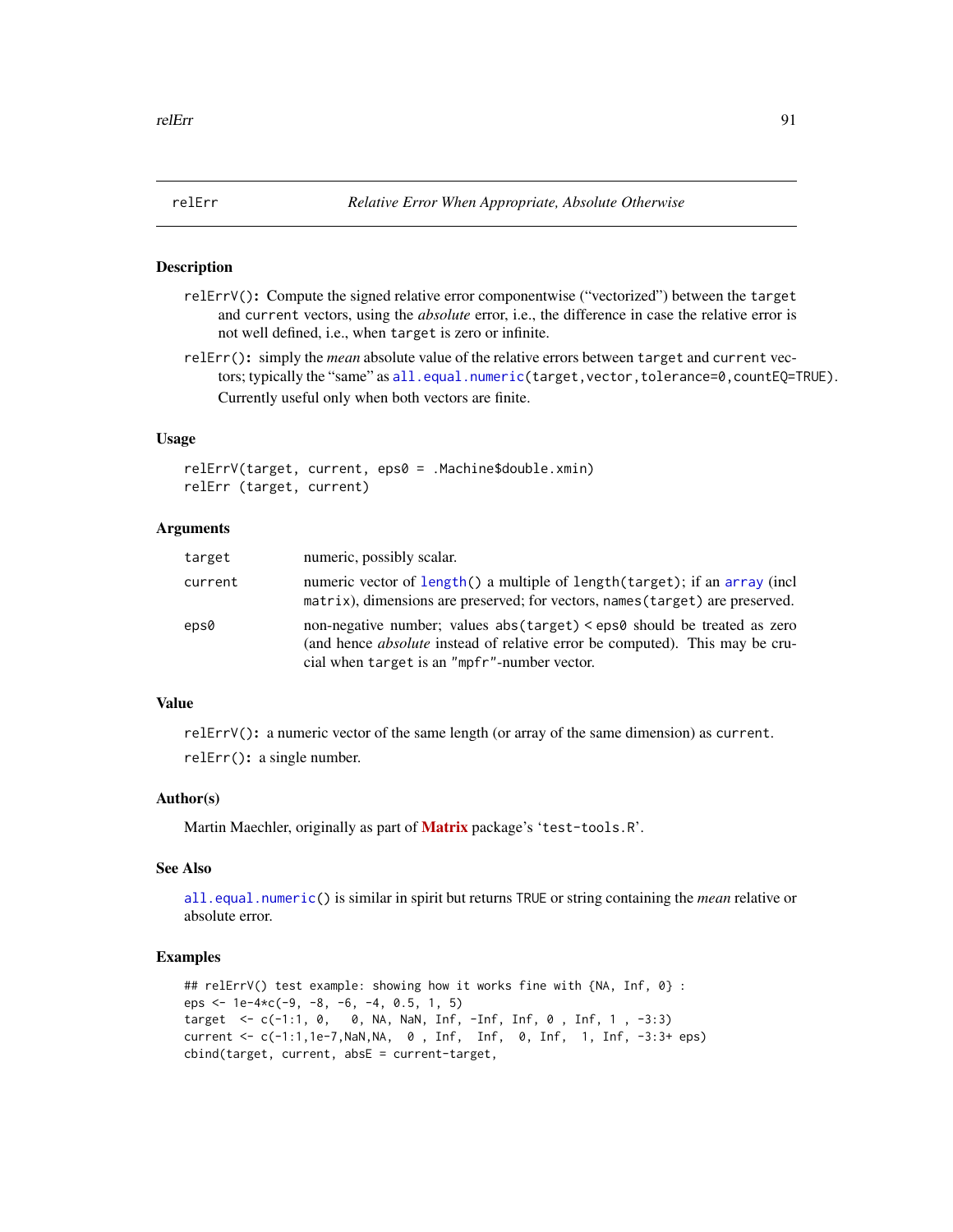```
relE = relErrV(target,current)) -> M ; M
stopifnot(exprs = {
        is.logical(isFr <- is.finite(rF <- M[,"relE"]))
 target==current | isFr == is.finite(aF <- M[,"absE"])
 identical(aF[!isFr] , rF[!isFr])
 identical(numeric(), relErrV(numeric(), integer())) # length 0 {used to fail}
})
tools::assertError(relErrV(1, numeric()), verbose=TRUE) # no longer allowed
## relErr() is pretty simple --- (possibly too simple, currently)
relErr
relErr(target, current) # NA (of course)
all.equal.numeric(target, current) ## "'is.NA' value mismatch ..."
## comparison after dropping NA's :
hasN <- is.na(target) | is.na(current)
all.equal(target[!hasN], current[!hasN], tolerance=0) # "Mean abs. diff.: Inf"
   relErr(target[!hasN], current[!hasN]) # NaN (to improve?)
## comparison after only keeping cases where both are finite:
finN <- is.finite(target) & is.finite(current)
all.equal(target[finN], current[finN], tol=0) # "Mean abs.d.: 0.000279.."
all.equal(target[finN], current[finN], tol=0, countEQ=TRUE) # " " : 0.000239..
   relErr(target[finN], current[finN]) # 0.0002392929
```
repChar *Make Simple String from Repeating a Character, e.g. Blank String*

## Description

Simple constructors of a constant character string from one character, notably a "blank" string of given string length.

M.M. is now *'mentally deprecating'* bl.string in favor of using repChar() in all cases.

With R 3.3.0 (May 2016), the *new* function [strrep\(](#page-0-0)) was introduced; it is faster typically, and more flexible, e.g. accepting a *vector* for the 2nd argument.

This (for now informally) deprecates all uses of repChar() and bl.string().

## Usage

repChar(char, no) bl.string(no)

### Arguments

| char | single character (or arbitrary string). |
|------|-----------------------------------------|
| no   | non-negative integer.                   |

## Value

One string, i.e., [character\(](#page-0-0)1)), for bl.string a blank string, fulfilling  $n == nchar(bl.string(n))$ .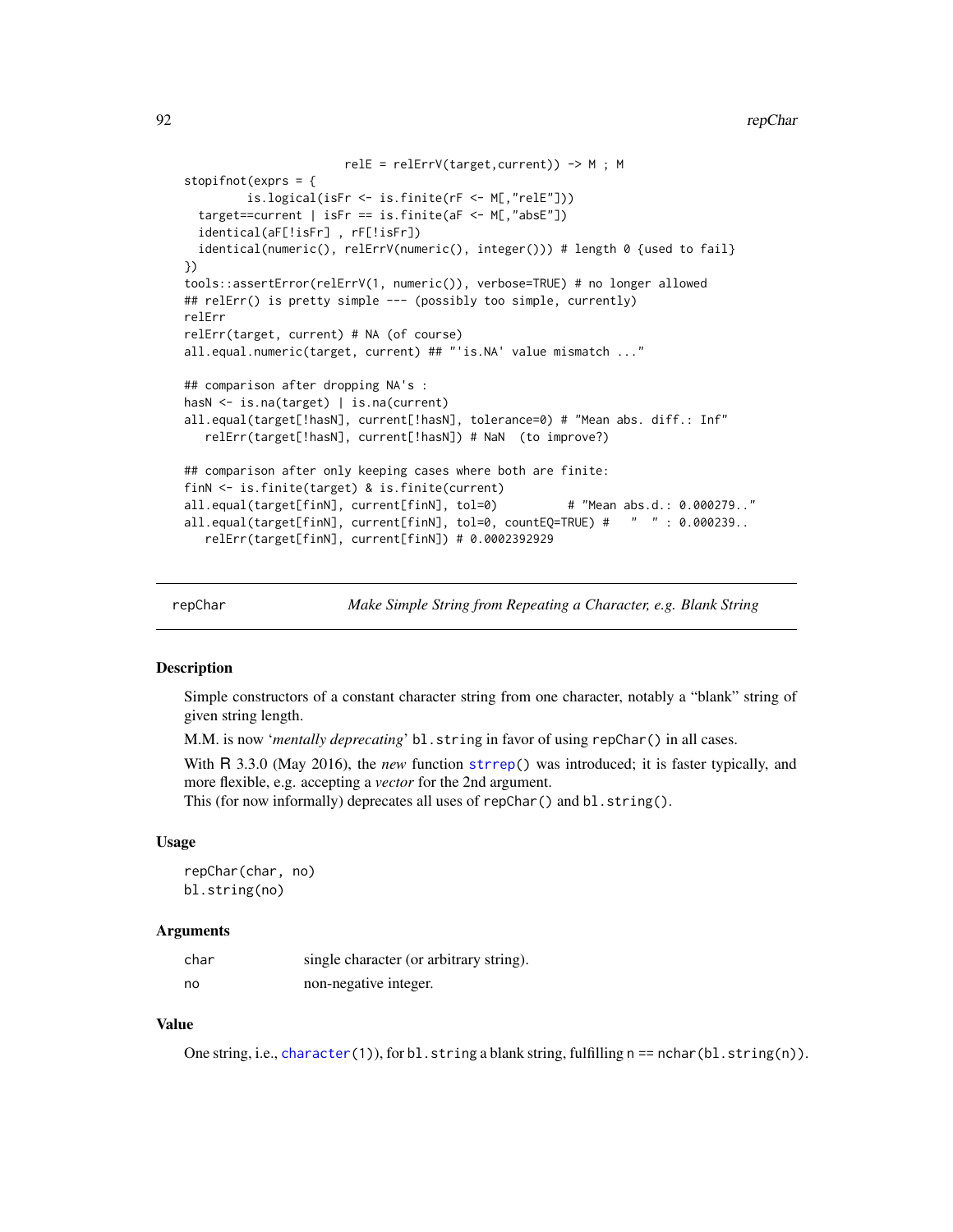$rot2$  93

# Author(s)

Martin Maechler, early 1990's (for bl.string).

# See Also

[paste](#page-0-0), [character](#page-0-0), [nchar](#page-0-0).

# Examples

```
r <- sapply(0:8, function(n) ccat(repChar(" ",n), n))
cbind(r)
repChar("-", 4)
repChar("", 6)
## it may make sense to a string of more than one character:
repChar("--- ", 6)## show the very simple function definitions:
repChar
bl.string
```
### <span id="page-92-0"></span>rot2 *Rotate Planar Points by Angle*

## Description

Rotate planar (xy) points by angle phi (in radians).

## Usage

rot2(xy, phi)

# Arguments

| XV  | numeric 2-column matrix, or coercable to one.                                  |
|-----|--------------------------------------------------------------------------------|
| phi | numeric scalar, the angle in radians (i.e., phi=pi corresponds to 180 degrees) |
|     | by which to rotate the points.                                                 |

# Value

A two column matrix as xy, containing the rotated points.

# Author(s)

Martin Maechler, Oct.1994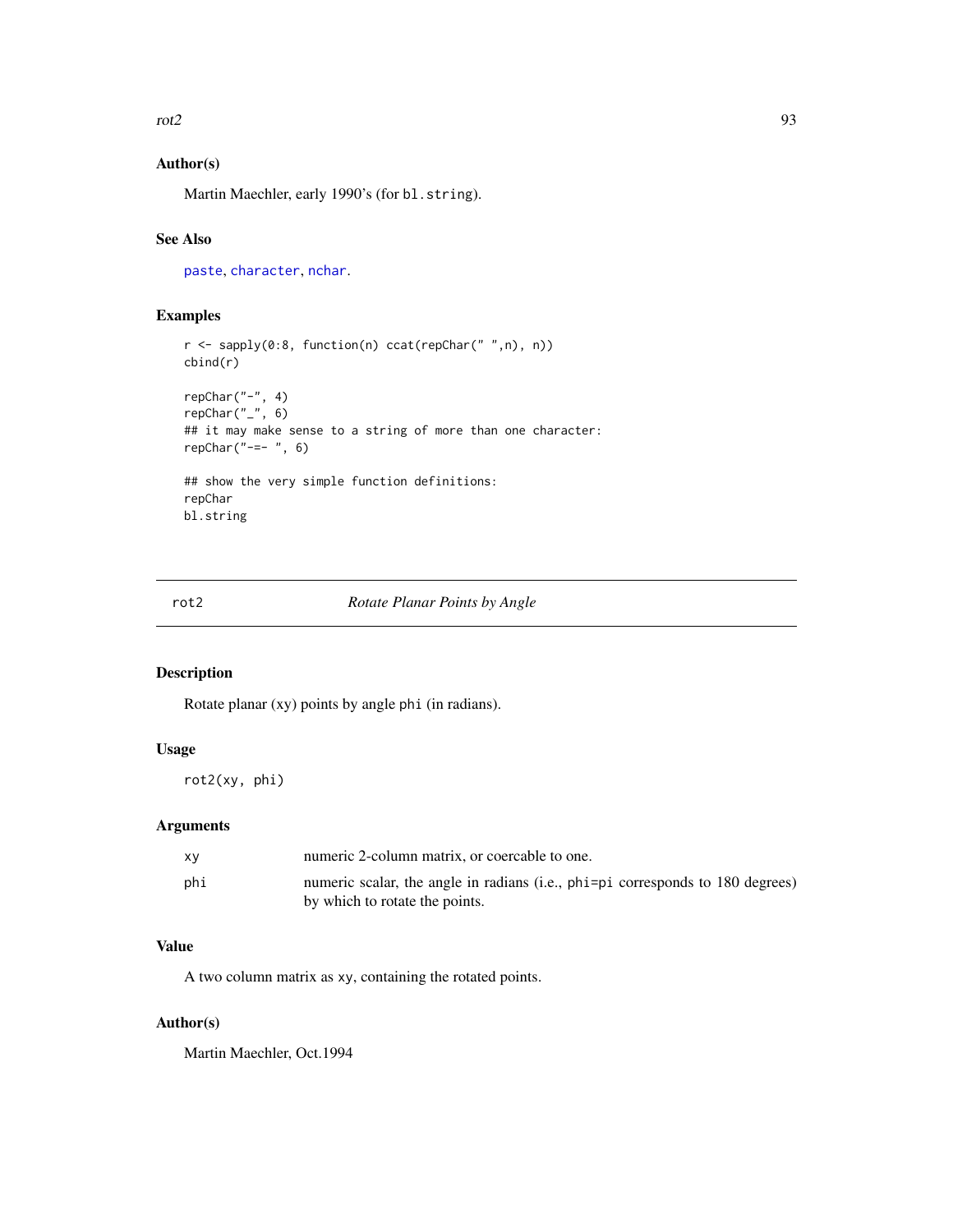### Examples

```
## Rotate three points by 60 degrees :
(xy0 \leq -rbind(c(1, 0.5), c(1, 1), c(0, 1)))(Txy \leq rot2(xy0, phi = 60 * pi/180))plot(xy0, col = 2, type = "b", asp = 1,xlim=c(-1,1), ylim=c(0,1.5), max = "rot2(*, pi/3) : 2d rotation by 60°")points(Txy, col = 3, type = nb')
0 \leq - rep(0,2); P2 \leq -rbind(xy0[2,], Txy[2,])arrows(0,0,P2[,1], P2[,2], col = "dark gray")xy0 \le -0.8*rbind(c(1,0), c(.5,.6), c(.7,1), c(1,1), c(.9,.8), c(1,0)) - 0.2plot(xy0, col= 2, type="b", main= "rot2( <polygon>, pi/4 * 1:7)", asp=1,
     xlim=c(-1,1), ylim=c(-1,1), lwd= 2, axes = FALSE, xlab="", ylab="")
abline(h=0, v=0, col="thistle"); text(1.05, -.05, "x"); text(-.05,1.05, "y")
for(phi in pi/4 * 0:7)
  do.call("arrows",c(list(0,0),rot2(xy0[2,], phi), length=0.1, col="gray40"))
for(phi in pi/4 * 1:7)
  polygon(rot2(xy\theta, phi = phi), col = 1+phi/(pi/4), border=2, type = "b")
```
rotn *Generalized Rot13 Character Translation (Rotation)*

### **Description**

Compute generalized 'rot13' character translations or "rotations"

In the distant past, considered as poor man's encryption, such rotations are way too poor nowadays and provided mainly for didactical reasons.

#### Usage

rotn(ch,  $n = 13$ )

### Arguments

| ch | a character vector; often a string (of length 1).                    |
|----|----------------------------------------------------------------------|
|    | an integer in $\{1 \dots 26\}$ ; the default is particularly useful. |

#### Details

Note that the default  $n = 13$  makes rotn into a function that is its own inverse.

Written after having searched for it and found seqinr::rot13() which was generalized and rendered more transparently to my eyes.

#### Value

a character as ch, but with each character (which belongs to [letters](#page-0-0) or [LETTERS](#page-0-0) "rotated" by n (positions in the alphabet).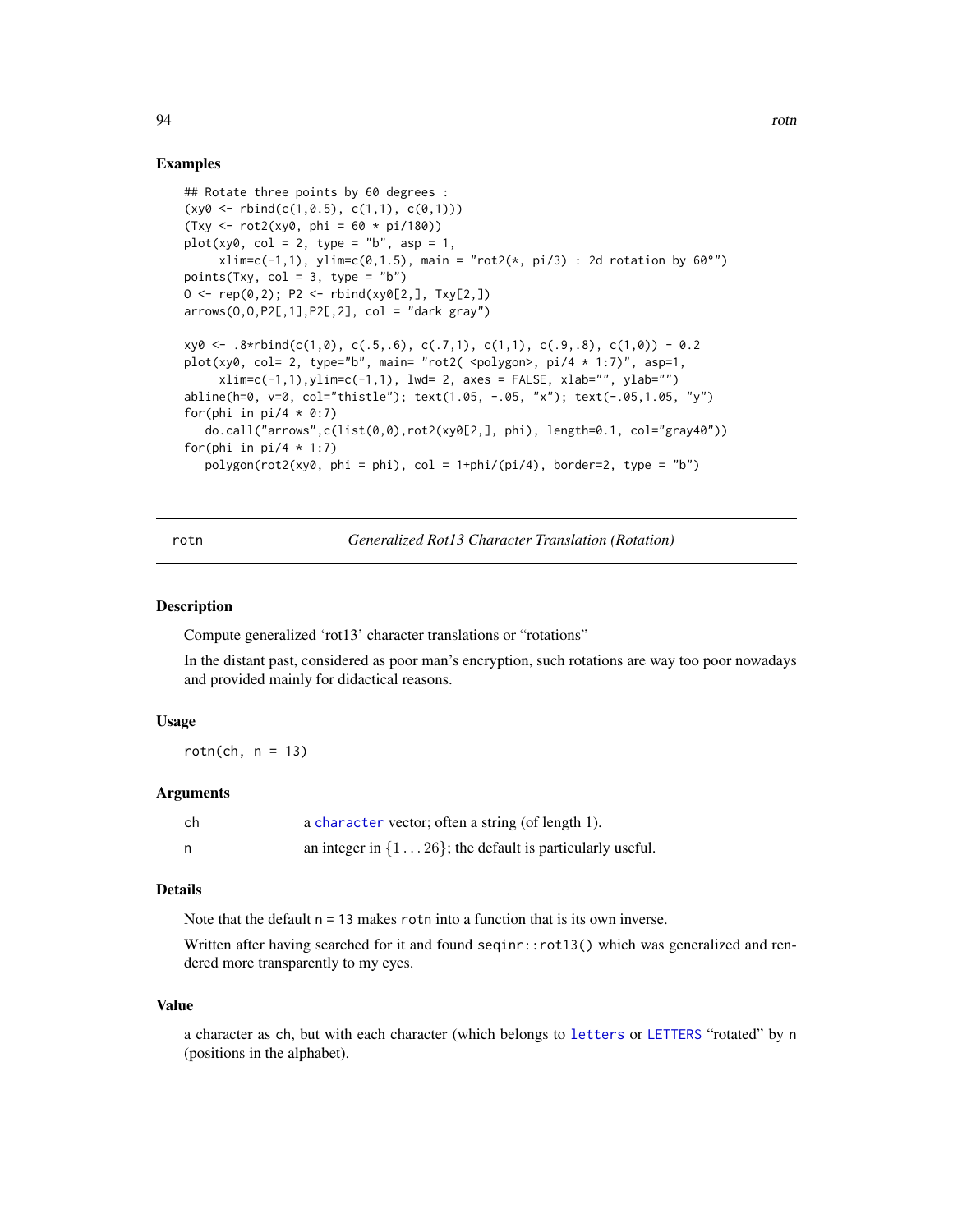### roundfixS 95

#### Author(s)

Martin Maechler

### See Also

[rot2](#page-92-0), a completely different rotation (namely in the plane aka  $R^2$ ).

### Examples

```
rotn(c("ABC", "a","b","c"), 1)
rotn(c("ABC", "a","b","c"), 2)
rotn(c("ABC", "a","b","c"), 26) # rotation by 26 does not change much
(ch <- paste("Hello", c("World!", "you too")))
rotn(ch)
rotn( rotn(ch ) ) # rotn(*, 13) is its own inverse
```
<span id="page-94-0"></span>roundfixS *Round to Integer Keeping the Sum Fixed*

### **Description**

Given a real numbers  $y_i$  with the particular property that  $\sum_i y_i$  is integer, find *integer* numbers  $x_i$ which are close to  $y_i$  ( $|x_i - y_i| < 1 \forall i$ ), and have identical "marginal" sum, sum(x) == sum(y).

As I found later, the problem is known as "Apportionment Problem" and it is quite an old problem with several solution methods proposed historically, but only in 1982, Balinski and Young proved that there is no method that fulfills three natural desiderata.

Note that the (first) three methods currently available here were all (re?)-invented by M.Maechler, without any knowledge of the litterature. At the time of writing, I have not even checked to which (if any) of the historical methods they match.

#### Usage

```
roundfixS(x, method = c("offset-round", "round+fix", "1greedy"))
```
#### Arguments

|        | a numeric vector which <b>must</b> sum to an integer  |
|--------|-------------------------------------------------------|
| method | character string specifying the algorithm to be used. |

#### Details

Without hindsight, it may be surprising that all three methods give identical results (in all situations and simulations considered), notably that the idea of 'mass shifting' employed in the iterative "1greedy" algorithm seems equivalent to the much simpler idea used in "offset-round".

I am pretty sure that these algorithms solve the  $L_p$  optimization problem,  $\min_x ||y - x||_p$ , typically for all  $p \in [1,\infty]$  *simultaneously*, but have not bothered to find a formal proof.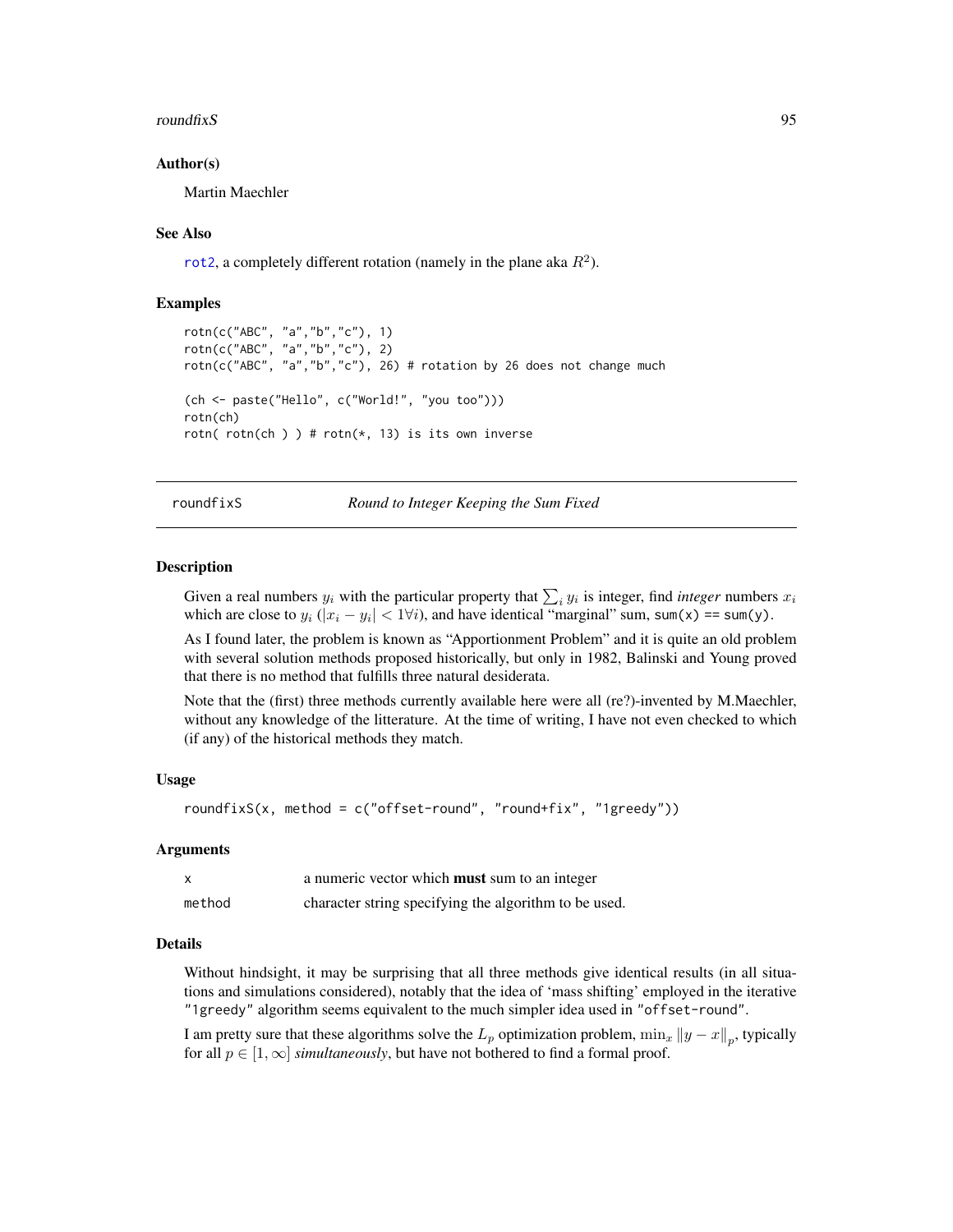### Value

a numeric vector, say r, of the same length as x, but with integer values and fulfulling sum( $r$ ) ==  $sum(x)$ .

# Author(s)

Martin Maechler, November 2007

## References

Michel Balinski and H. Peyton Young (1982) Fair Representation: Meeting the Ideal of One Man, One Vote;

[https://en.wikipedia.org/wiki/Apportionment\\_paradox](https://en.wikipedia.org/wiki/Apportionment_paradox)

<https://www.ams.org/samplings/feature-column/fcarc-apportionii3>

## See Also

[round](#page-0-0) etc

```
## trivial example
kk < -c(0,1,7)stopifnot(identical(kk, roundfixS(kk))) # failed at some point
x \leq -c(-1.4, -1, 0.244, 0.493, 1.222, 1.222, 2, 2, 2.2, 2.444, 3.625, 3.95)sum(x) # an integer
r <- roundfixS(x)stopifnot(all.equal(sum(r), sum(x)))
m \le - \text{cbind}(x=x, \text{ } 'r2i(x) ' = r, \text{ } resid = x - r, \text{ } '|res| ' = abs(x-r))rbind(m, c(colSums(m[,1:2]), 0, sum(abs(m[,"|res|"]))))
chk \leq-function(y) {
  cat("sum(y) =", format(S <- sum(y)), "\\n")r2 <- roundfixS(y, method="offset")
 r2. <- roundfixS(y, method="round")
  r2_ <- roundfixS(y, method="1g")
  stopifnot(all.equal(sum(r2 ), S),
            all.equal(sum(r2.), S),
            all.equal(sum(r2_), S))
  all(r2 == r2. & r2 = r2) # TRUE if all give the same result
}
makeIntSum <- function(y) {
   n \leftarrow length(y)
   y[n] <- ceiling(y[n]) - (sum(y[-n]) %% 1)
   y
}
set.seed(11)
y <- makeIntSum(rnorm(100))
chk(y)
```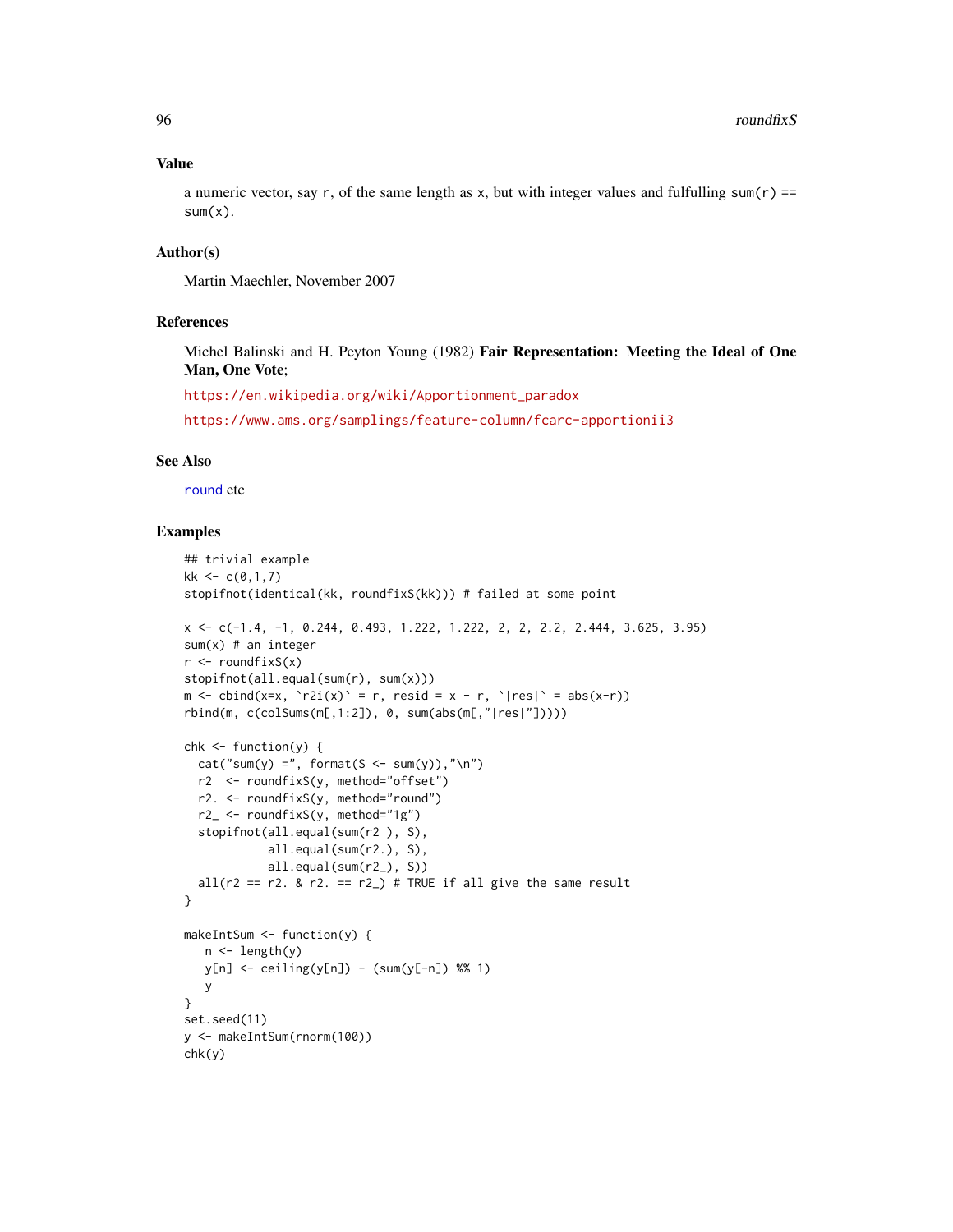```
## nastier example:
set.seed(7)
y <- makeIntSum(rpois(100, 10) + c(runif(75, min= 0, max=.2),
                                   runif(25, min=.5, max=.9)))
chk(y)
## Not run:
for(i in 1:1000)
    stopifnot(chk(makeIntSum(rpois(100, 10) +
                             c(runif(75, min= 0, max=.2),runif(25, min=.5, max=.9)))))
```
## End(Not run)

rrange *Robust Range using Boxplot 'Quartiles'*

## Description

Compute a robust range, i.e. the usual [range\(](#page-0-0)) as long as there are no outliers, using the "whisker boundaries" of [boxplot](#page-0-0), i.e., [boxplot.stats](#page-0-0).

### Usage

 $rrange(x, range=1, code = 1.5, na.rm = TRUE)$ 

## Arguments

| $\mathsf{x}$ | numeric vector the robust range of which shall be computed.                                                           |
|--------------|-----------------------------------------------------------------------------------------------------------------------|
| range        | number for S compatibility; $1.5 \times$ range is equivalent to coef.                                                 |
| coef         | numeric multiplication factor definying the outlier boundary, see 'Details' be-<br>low.                               |
| na.rm        | logical indicating how NA values should be handled; they are simply dropped<br>when $na$ . $rm = TRUE$ as by default. |

# Details

The robust range is really just what [boxplot.stats\(](#page-0-0)x,coef=coef) returns as the whisker boundaries. This is the most extreme values  $x[j]$  still inside median plus/minus coef  $*$  IQR.

# Value

numeric vector  $c(m,M)$  with  $m \leq M$  which is (not strictly) inside range(x) =  $c(min(x),max(x))$ .

### Author(s)

Martin Maechler, 1990.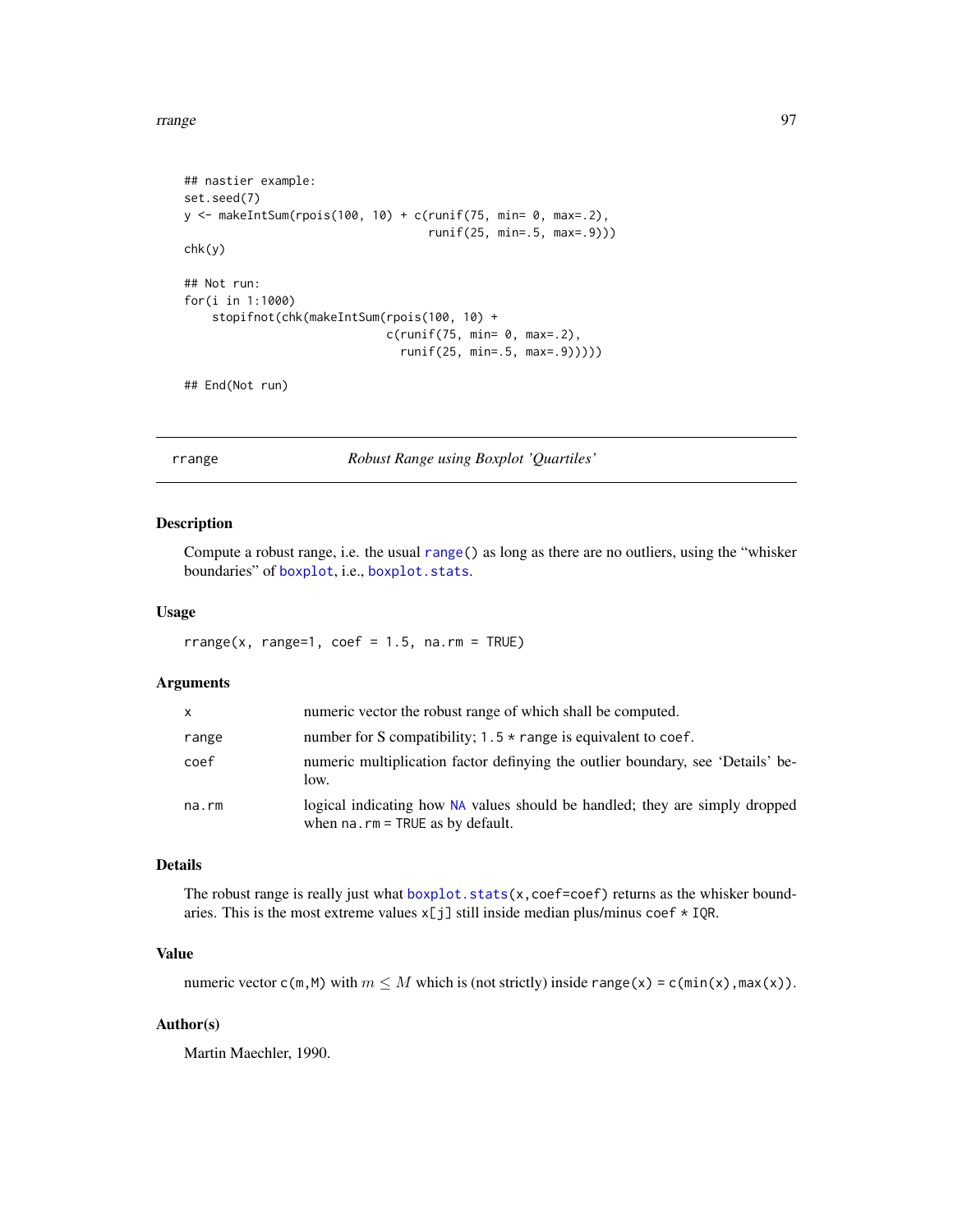## See Also

[range](#page-0-0), [fivenum](#page-0-0), [boxplot](#page-0-0) and [boxplot.stats](#page-0-0).

A more sophisticated robust range for (strongly) asymmetric data can be derived from the skewness adjusted boxplot statistics [adjboxStats](#page-0-0) which is a generalization of [boxplot.stats](#page-0-0).

# Examples

stopifnot(rrange(c(1:10,1000)) == c(1,10))

seqXtend *Sequence Covering the Range of X, including X*

### Description

Produce a sequence of unique values (sorted increasingly), *containing* the initial set of values x. This can be useful for setting prediction e.g. ranges in nonparametric regression.

## Usage

```
seqXtend(x, length., method = c("simple", "aim", "interpolate"),
       from = NULL, to = NULL)
```
### **Arguments**

| $\mathsf{x}$ | numeric vector.                                                                                                                                                                                                                                                                                                                          |
|--------------|------------------------------------------------------------------------------------------------------------------------------------------------------------------------------------------------------------------------------------------------------------------------------------------------------------------------------------------|
| length.      | integer specifying <i>approximately</i> the desired length() of the result.                                                                                                                                                                                                                                                              |
| method       | string specifying the method to be used. The default, "simple" uses $seq(*, length.out$<br>= length.) where "aim" aims a bit better towards the desired final length, and<br>"interpolate" interpolates evenly <i>inside</i> each interval $[x_i, x_{i+1}]$ in a way to<br>make all the new intervalls of approximately the same length. |
| from, to     | numbers to be passed to (the default method for) seq(), defaulting to the mini-<br>mal and maximal x value, respectively.                                                                                                                                                                                                                |

## Value

numeric vector of increasing values, of approximate length length. (unless length. < length(unique(x)) in which case, the result is simply sort[\(unique\(](#page-0-0)x))), containing the original values of x. From,  $r < -$ seqXtend(x,  $\star$ ), the original values are at indices ix  $\lt$ -match(x, r), i.e., identical(x, r[ix]).

## Note

method = "interpolate" typically gives the best results. Calling [roundfixS](#page-94-0), it also need more computational resources than the other methods.

### Author(s)

Martin Maechler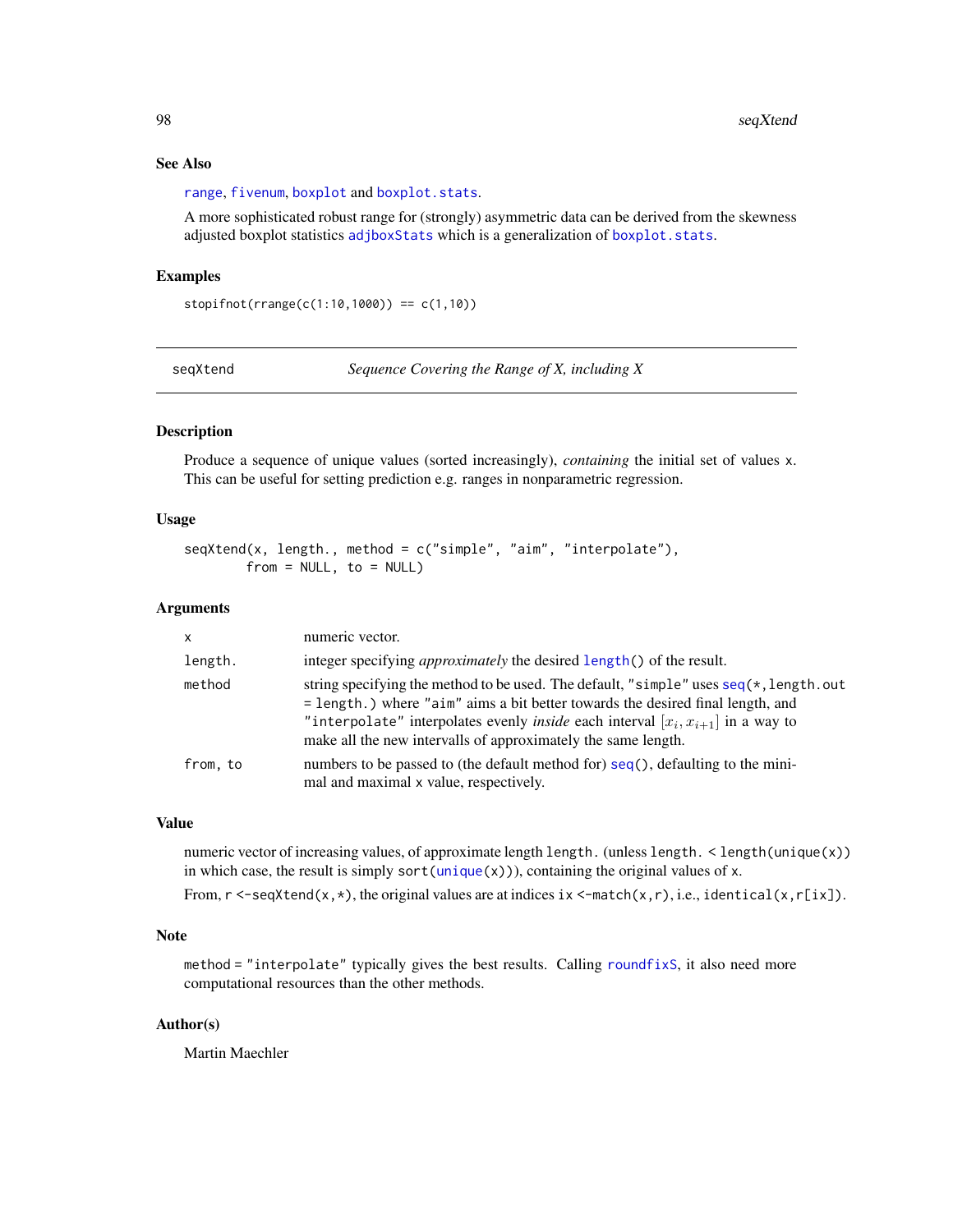### sessionInfoX 99

### See Also

[seq](#page-0-0); [plotDS](#page-70-0) can make particularly good use of seqXtend()

### Examples

```
a \leftarrow c(1, 2, 10, 12)seqXtend(a, 12)# --> simply 1:12
seqXtend(a, 12, "interp")# ditto
seqXtend(a, 12, "aim")# really worse
stopifnot(all.equal(seqXtend(a, 12, "interp"), 1:12))
## for a "general" x, however, "aim" aims better than default
x \leq -c(1.2, 2.4, 4.6, 9.9)length(print(seqXtend(x, 12))) # 14
length(print(seqXtend(x, 12, "aim"))) # 12
length(print(seqXtend(x, 12, "int")) # 12
## "interpolate" is really nice:
xt <- seqXtend(x, 100, "interp")
plot(xt, main="seqXtend(*, 100, \"interpol\")")
points(match(x,xt), x, col = 2, pch = 20)
# .... you don't even see that it's not equidistant
# whereas the cheap method shows ...
xt2 < - seqXtend(x, 100)
plot(xt2, col="blue")
points(match(x,xt2), x, col = 2, pch = 20)
## with "Date" objects
Drng <- as.Date(c("2007-11-10", "2012-07-12"))
(px \leq - pretty(Drng, n = 16)) # say, for the main labels
## say, a finer grid, for ticks -- should be almost equidistant
n3 <- 3*length(px)
summary(as.numeric(diff(seqXtend(px, n3)))) # wildly varying
summary(as.numeric(diff(seqXtend(px, n3, "aim")))) # (ditto)
summary(as.numeric(diff(seqXtend(px, n3, "int")))) # around 30
```
sessionInfoX *Extended Information About the Current R Session*

### Description

Collect (and print) information about the current R session and environment, using [sessionInfo\(](#page-0-0)) and more mostly low-level and platform dependent information.

isRshared() is a utility called from sessionInfoX().

### Usage

sessionInfoX(pkgs = NULL, list.libP = FALSE, extraR.env = TRUE)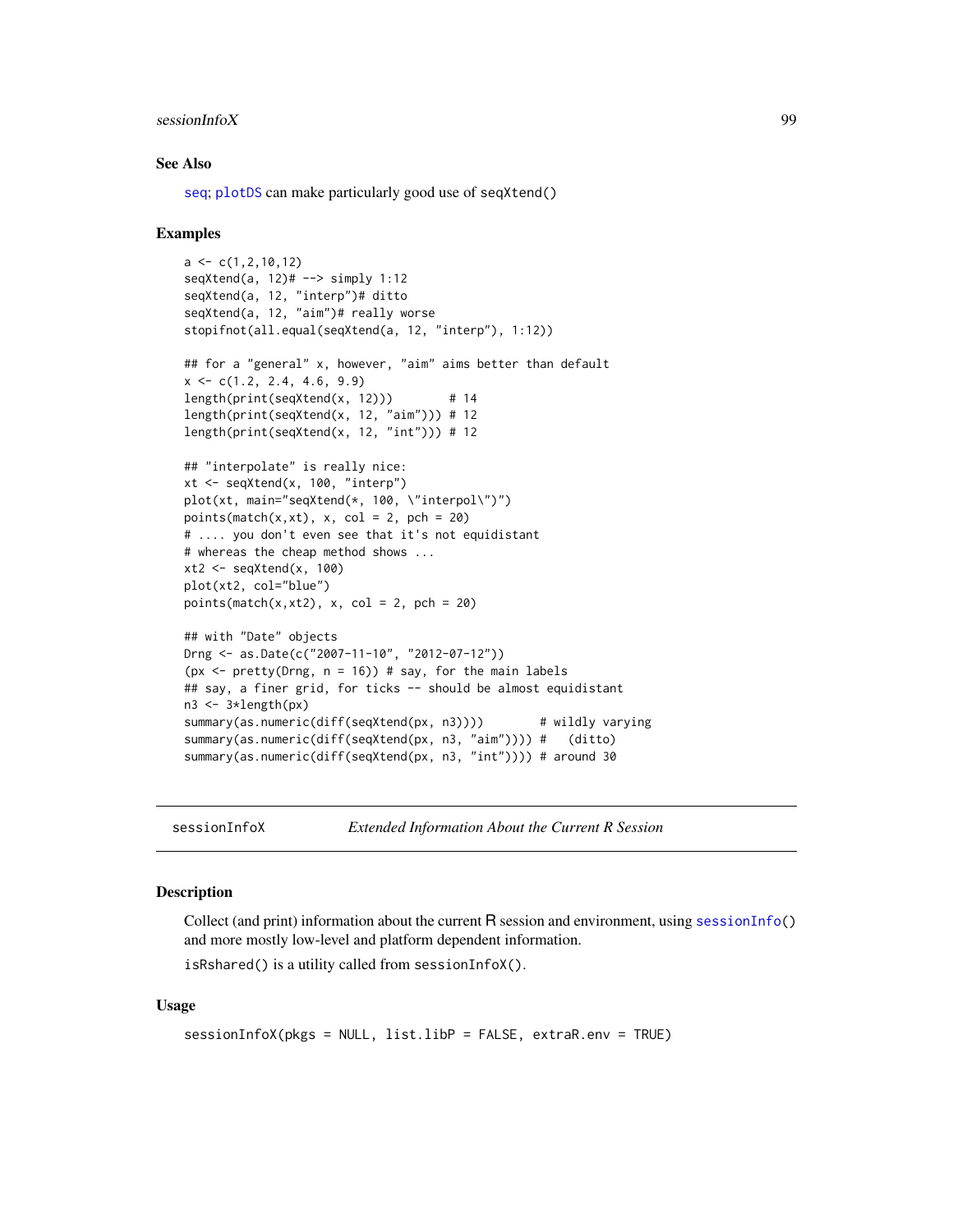# 100 sessionInfoX

```
## S3 method for class 'sessionInfoX'
print(x, locale = TRUE, RLIBS = TRUE, Renv = TRUE, ...)isRshared(platform = .Platform)
```
# Arguments

| pkgs       | NULL (default), TRUE or a character vector of $R$ package names, whose packageDescription()s<br>are wanted. No packages by default, TRUE takes all currently loaded pkgs. |
|------------|---------------------------------------------------------------------------------------------------------------------------------------------------------------------------|
| list.libP  | a logical indicating if for all .1ibPaths entries, the files should be listed via<br>list.files.                                                                          |
| extraR.env | logical indicating if all environment variables should be recorded which start<br>with "R_" or "_R_".                                                                     |
| $\times$   | typically the result of sessionInfoX().                                                                                                                                   |
| locale     | logical, passed to $print$ . sessionInfo() indicating if the locale information<br>should be printed.                                                                     |
| RLIBS      | logical indicating if the information about R_LIBS should be printed.                                                                                                     |
| Renv       | logical indicating if the information about R environment variables should be<br>printed.                                                                                 |
| $\ddots$   | passed to print methods.                                                                                                                                                  |
| platform   | a list "like". Platform.                                                                                                                                                  |
|            |                                                                                                                                                                           |

# Value

For isRshared(), a [logical](#page-0-0) indicating if R has been installed as "shared", i.e., linked to 'libR\*' shared library.

For sessionInfoX(), an object of S3 class "sessionInfoX", a [list](#page-0-0) with components (there may be more, experimental and not yet listed here):

| sInfo        | simply the value of $sensionInfo()$ .                                                                         |
|--------------|---------------------------------------------------------------------------------------------------------------|
| sysInf       | the value of $Sys.info()$ .                                                                                   |
| capabilities | the value of capabilities().                                                                                  |
| extSoft      | for $R$ 3.2.0 and newer, the value of $extSoftVersion()$ .                                                    |
| grSoft       | for $R$ 3.2.0 and newer, the value of $grSoftVersion()$ .                                                     |
| tclVersion   | for R 3.2.0 and newer and when teltk is loaded, the Tcl version (tcl Version()).                              |
| LAPACK       | for R 3.0.3 and newer, the value of $La-version()$ .                                                          |
| pcre         | for R 3.1.3 and newer, the value of $pere_{\text{config}}()$ .                                                |
| pkgDescr     | If pkgs was non-empty, a named list of package Description () s for each<br>entry in pkgs.                    |
| libPath      | the value of .1ibPaths().                                                                                     |
| RLIBS        | a character vector of entries from Sys.getenv("R_LIBS"), typically very<br>similar to the libPaths component. |
| n.RLIBS      | simply a normalizePath()ed version of RLIBS.                                                                  |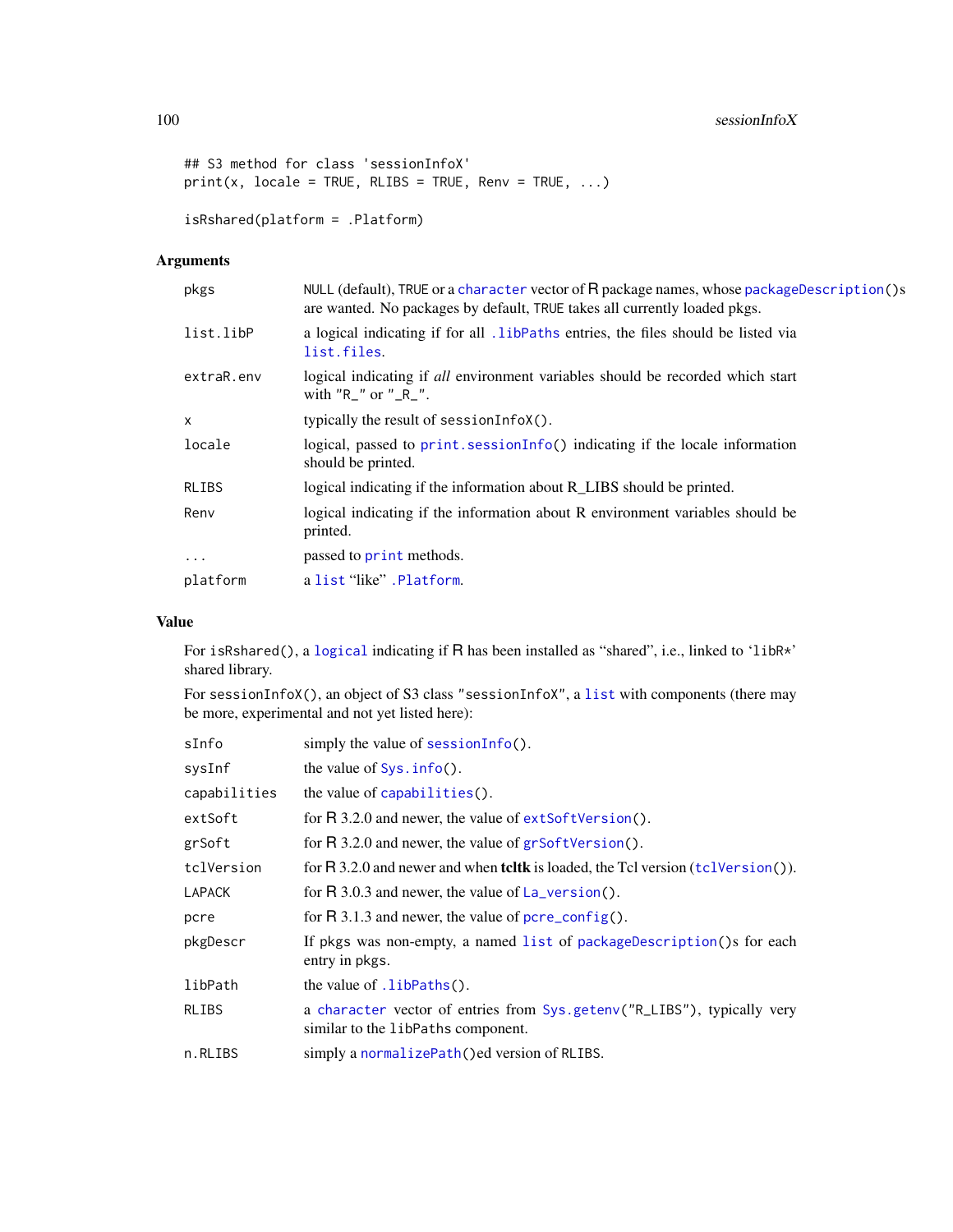## shortRversion 101

| R.env     | a named character vector with the "important" R environment variables R_ENVIRON,<br>R_PROFILE, R_CHECK_ENVIRON.                                 |
|-----------|-------------------------------------------------------------------------------------------------------------------------------------------------|
| $xR.$ env | if extraR. env was true, a named character vector of "all R related" environment<br>variables, as specified in extraR. env's description above. |
| shared    | (not available on Windows, where it is conceptually always true:) logical in-<br>dicating if the version of R is "shared".                      |

# Author(s)

Martin Maechler, December 2015 ff.

## See Also

[sessionInfo](#page-0-0), [.libPaths](#page-0-0), [R.version](#page-0-0), [Sys.getenv](#page-0-0).

### Examples

six0 <- sessionInfoX() six0\$shared # useful (for some, e.g., MM) on Unix alikes

```
sixN <- sessionInfoX("nlme", list.libP = TRUE)
sixN # -> print() method for "sessionInfoX"
names(sixN)
str(sixN, max = 1)# outline of lower-level structure
str(sixN$pkgDescr) # list with one component "nlme"
```
shortRversion *Short R Version String*

# Description

From base R's [R.version.string](#page-0-0), produce a somewhat shorter version, with or without date, notably also for *patched* or *devel*opment versions of R.

Main use is for plotting or construction of file of variable names.

### Usage

shortRversion(Rv = R.version, Rst = Rv\$status, Rvstring = if (!is.null(s <- Rv\$version.string)) s else R.version.string, date = Rst != "", spaces = TRUE)

### Arguments

| Rv       | a list with some of the same components as R. version.                                                                                     |
|----------|--------------------------------------------------------------------------------------------------------------------------------------------|
| Rst      | a string specifying the <i>status</i> of R's version. For released versions of R, this is<br>""; almost always use the default Ry\$status. |
| Rvstring | a string with a default that should work even for R versions previous to 1.0.0.                                                            |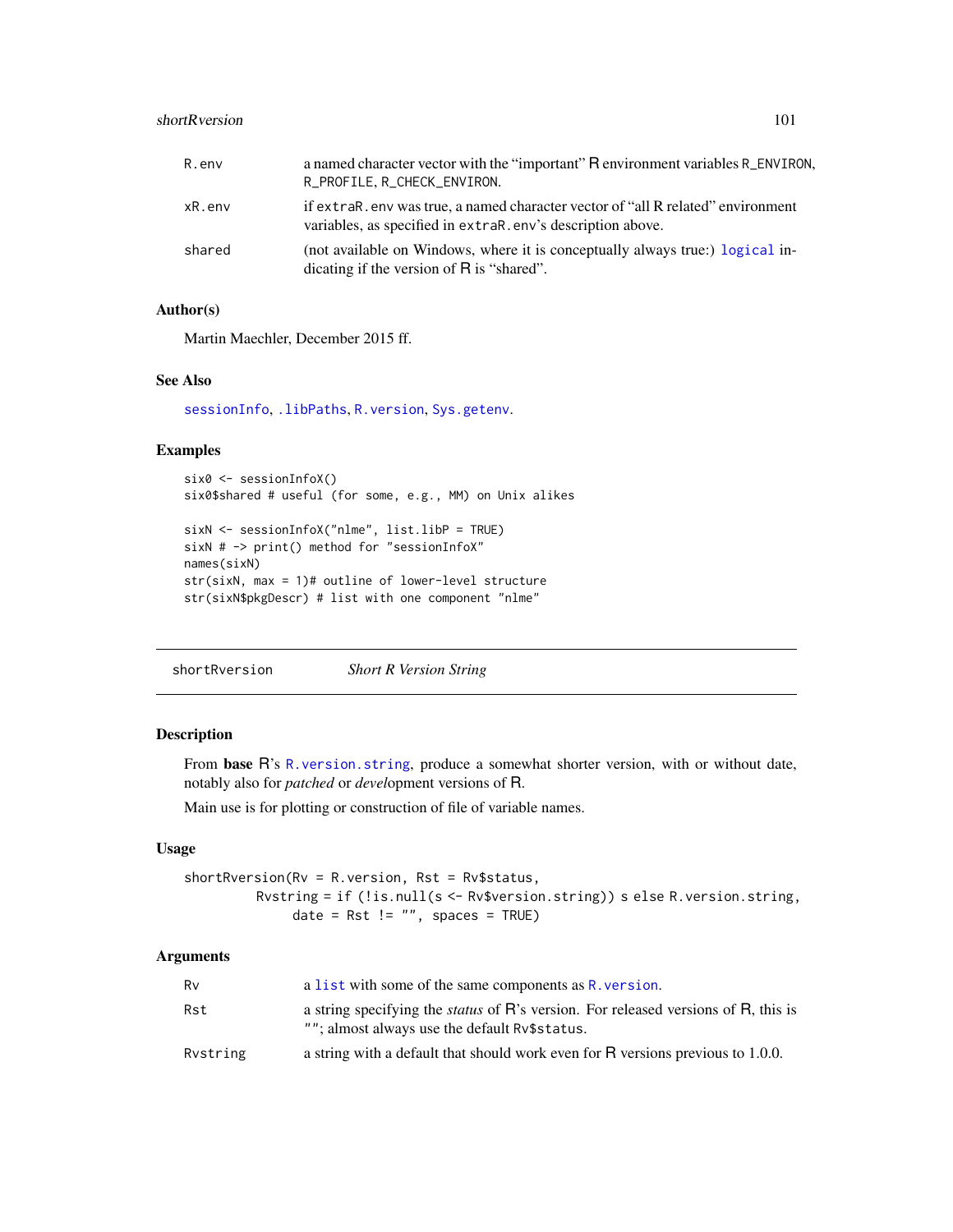| date   | logical specifying if the date of the R version should be included in the result;<br>by default, this will be true only for non-released versions of R. |
|--------|---------------------------------------------------------------------------------------------------------------------------------------------------------|
| spaces | logical indicating if the result may contain spaces (aka 'blanks'); setting it to<br>false, replaces the blanks by " $-$ " and " $-$ ".                 |

# Value

a [character](#page-0-0) string, typically a shortened version of Rvstring.

## Author(s)

Martin Maechler

## See Also

[R.version](#page-0-0), [R.version.string](#page-0-0)

# Examples

```
shortRversion() ## (including the date, typically for an R Core developer)
## but this is shorter:
(Rver <- shortRversion(date=FALSE))
shortRversion(spaces=FALSE)# e.g. for a file of even directory name
shortRversion(spaces=FALSE, date=FALSE)# even shorter, ditto
```

```
## If you want even shorter { abbreviate() will remove spaces, too }:
abbreviate(shortRversion(), 11)
abbreviate(shortRversion(date=FALSE), 13)
```
signi *Rounding to Significant Digits*

# Description

Rounds to significant digits similarly to [signif](#page-0-0).

## Usage

 $signi(x, \text{ digits} = 6)$ 

### Arguments

| X      | numeric vector to be rounded.          |
|--------|----------------------------------------|
| digits | number of significant digits required. |

## Value

numeric vector "close" to x, i.e. by at least digits significant digits.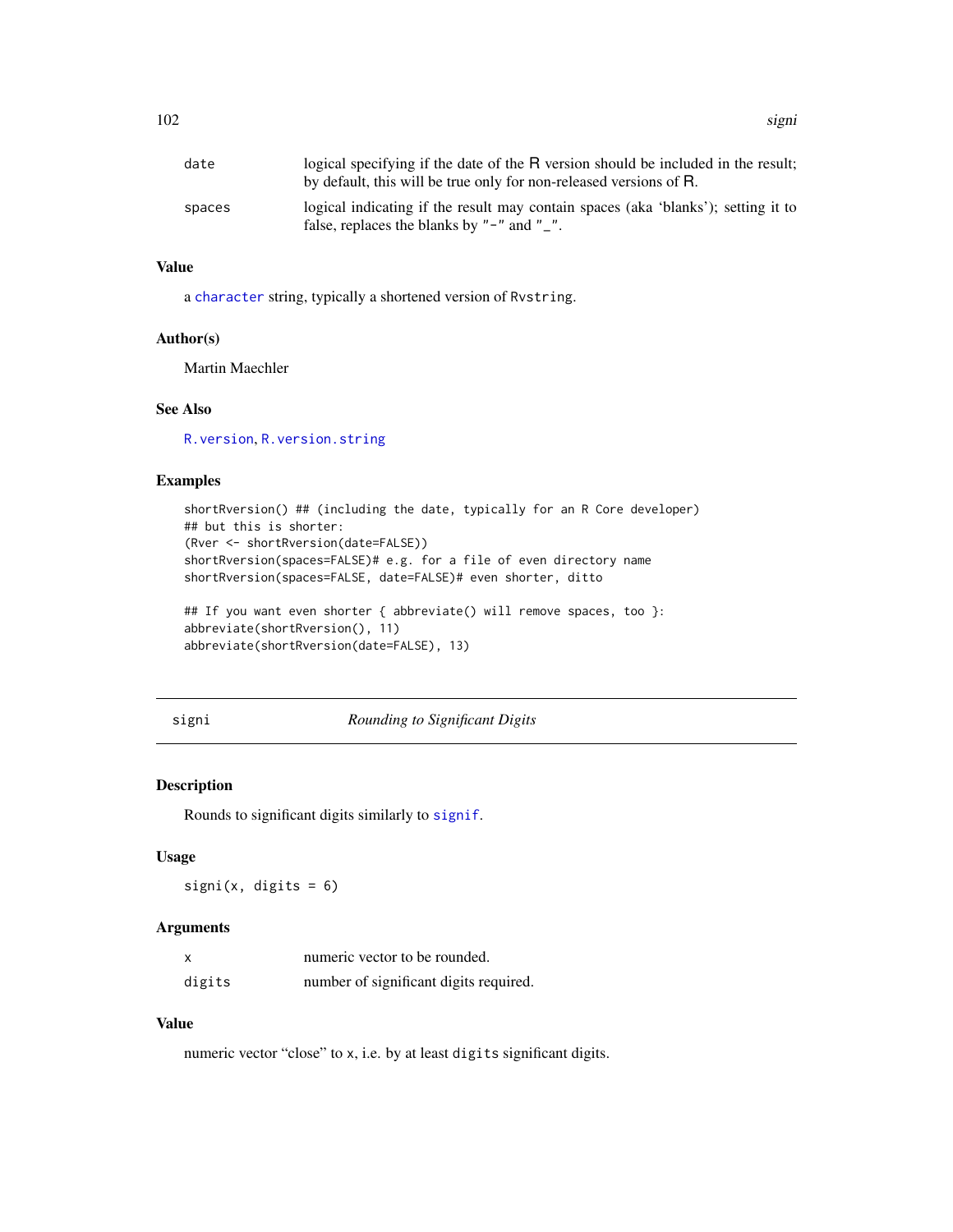### sourceAttach 103

## Note

This is really just round(x, digits -trunc(log10(abs(x)))) and hence mainly of didactical use. Rather use signif() otherwise.

## Author(s)

Martin Maechler, in prehistoric times (i.e. before 1990).

## See Also

[signif](#page-0-0), [round](#page-0-0).

## Examples

```
(x1 \leq -\text{seq}(-2, 4, \text{ by } = 0.5))identical(x1, signi(x1))# since 0.5 is exact in binary arithmetic
(x2 \le -pi - 3 + c(-5, -1, 0, 1, 2, 1, 10, 100))signi(x2, 3)
```
sourceAttach *Source and Attach an R source file*

# Description

Source (via sys. source()) and [attach](#page-0-0) (attach) an R source file.

### Usage

```
sourceAttach(file, pos=2,
             name = paste(abbreviate(gsub(fsep,"", dirname(file)),
                                     12, method="both.sides"),
                          basename(file), sep=fsep),
             keep.source = getOption("keep.source.pkgs"),
             warn.conflicts = TRUE)
```
## Arguments

| file        | file name                                            |
|-------------|------------------------------------------------------|
| pos         | passed to attach()                                   |
| name        | character, with a smart default, passed to attach(). |
| keep.source | $logical, see sys.source().$                         |
|             | warn.conflicts logical, see attach.                  |

# Value

the return value of [attach\(](#page-0-0)).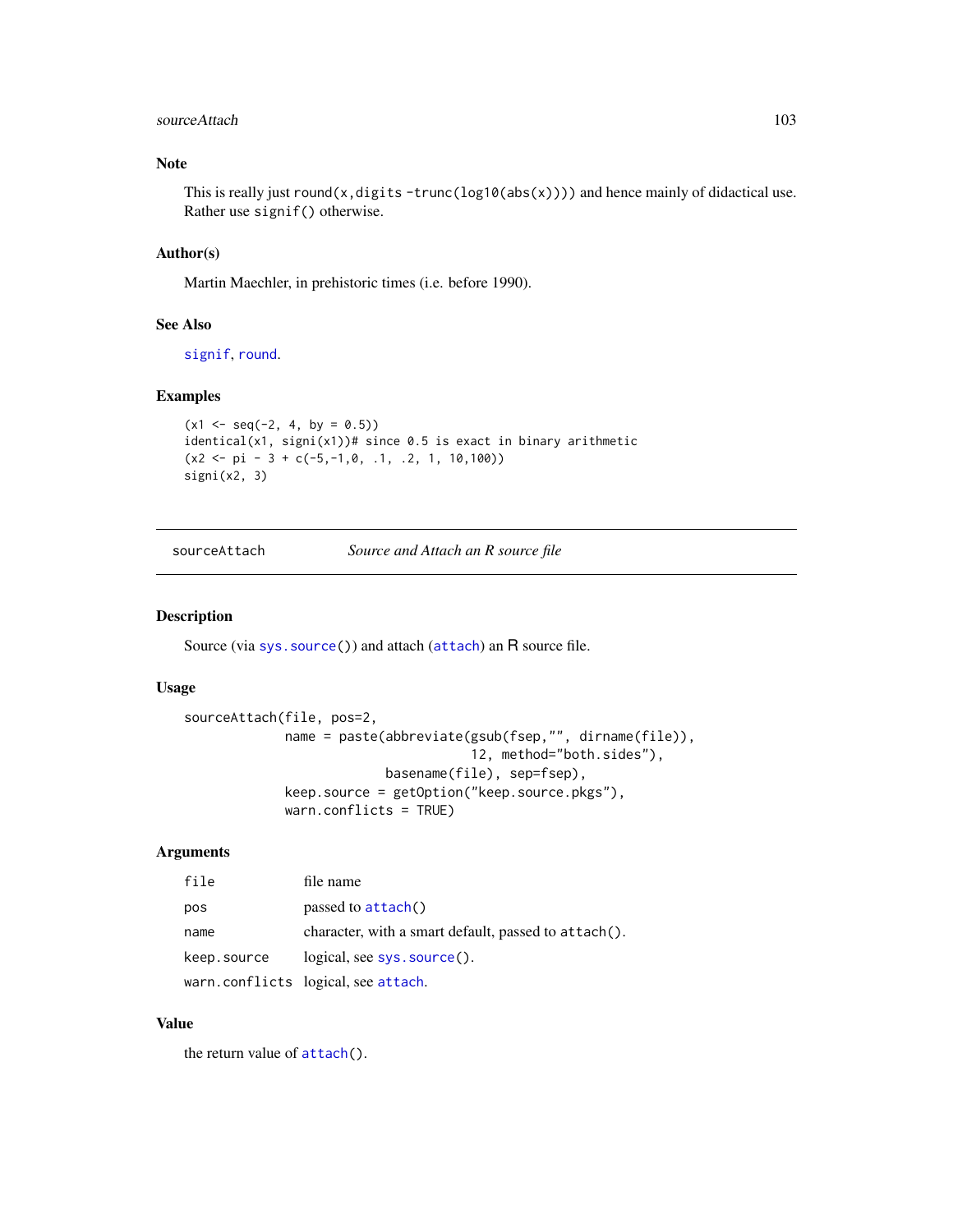### Author(s)

Martin Maechler, 29 Jul 2011

# See Also

[attach](#page-0-0), [sys.source](#page-0-0), [source](#page-0-0)

# Examples

```
sourceAttach(system.file("test-tools-1.R", package="Matrix", mustWork=TRUE))
search() # shows the new "data base" at position 2
## look what it contains:
ls.str(pos = 2)
```
str\_data *Overview on All Datasets in an R Package*

## Description

Provide an overview over all datasets available by [data\(](#page-0-0)) in a (list of) given R packages.

### Usage

str\_data(pkgs, filterFUN, ...)

## Arguments

| pkgs      | character vector of names of R packages.                                                         |
|-----------|--------------------------------------------------------------------------------------------------|
| filterFUN | optionally a logical function for filtering the R objects.                                       |
| $\cdots$  | potentical further arguments to be passed to str; str(utils:::str.default)<br>gives useful list. |

### Value

invisibly (see [invisible](#page-0-0)) a [list](#page-0-0) with named components matching the pkgs argument. Each of these components is a named list with one entry per data(.) argument name. Each entry is a [character](#page-0-0) vector of the names of all objects, typically only one.

The side effect is, as with  $str()$  $str()$ , to print everything (via [cat](#page-0-0)) to the console.

## Author(s)

Martin Maechler

# See Also

[str](#page-0-0), [data](#page-0-0).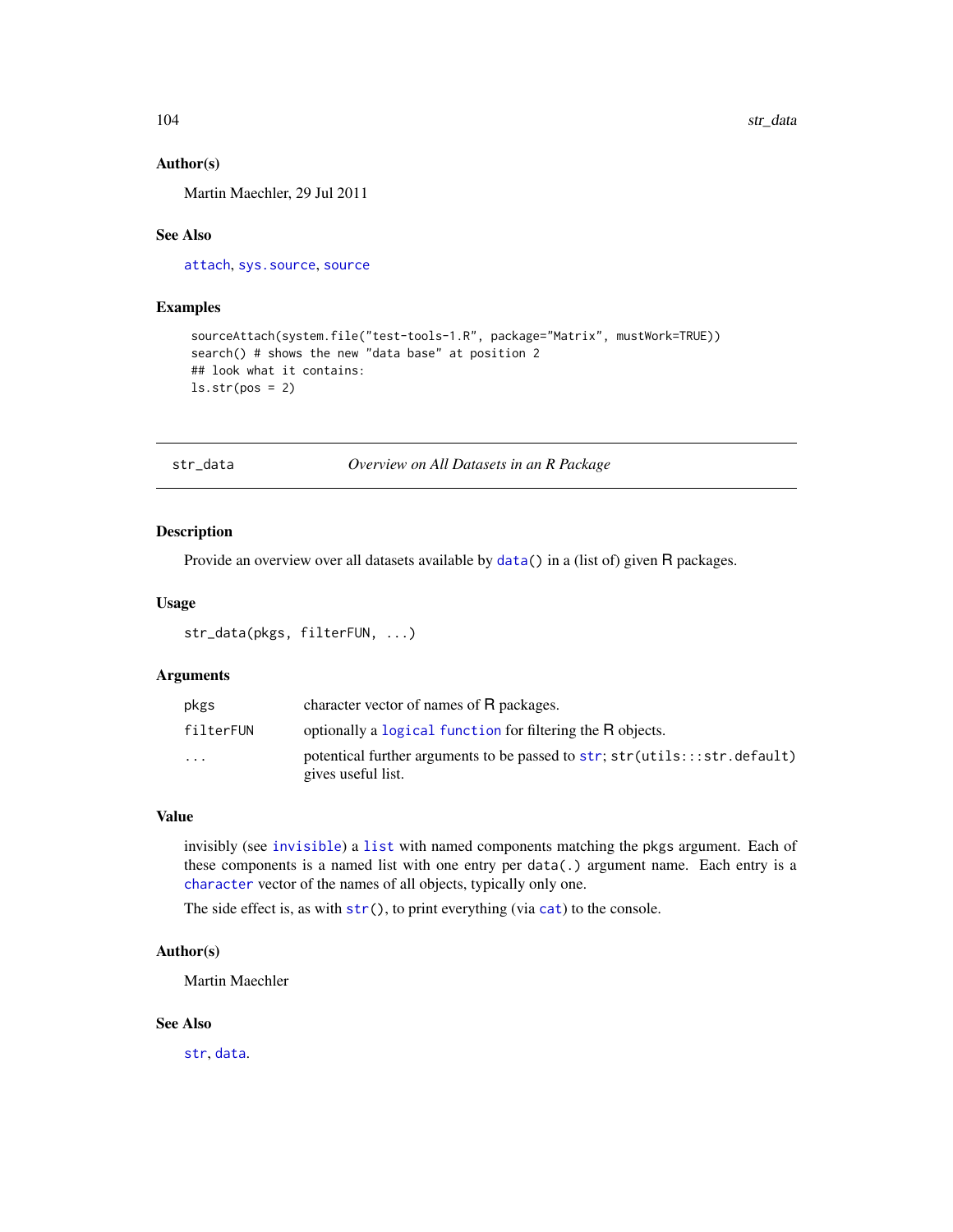# Sys.cpuinfo 105

## Examples

```
str_data("cluster")
str_data("datasets", max=0, give.attr = FALSE)
## Filtering (and return value)
dfl <- str_data("datasets", filterFUN=is.data.frame)
str(df.d <- dfl$datasets)
## dim() of all those data frames:
t(sapply(unlist(df.d), function(.) dim(get(.))))
### Data sets in all attached packages but "datasets" (and stubs):
s <- search()
(Apkgs <- sub("^package:", '', s[grep("^package:", s)]))
str_data(Apkgs[!Apkgs %in% c("datasets", "stats", "base")])
```
Sys.cpuinfo *Provide Information about the Linux Hardware (CPU, Memory, etc)*

#### **Description**

Return information about the Linux hardware, notably the CPU (the central processor unit) and memory of the computer R is running on. This is currently only available for Linux.

These functions exist on other unix-alike platforms, but produce an error when called.

### Usage

```
Sys.procinfo(procfile)
Sys.cpuinfo()
Sys.meminfo()
Sys.memGB(kind = "MemTotal")
Sys.MIPS()
```
## Arguments

| procfile | name of file the lines of which give the CPU info "as on Linux"       |
|----------|-----------------------------------------------------------------------|
| kind     | a character string specifying which <i>kind</i> of memory is desired. |

# Value

The Sys.\*info() functions return a "simple.list", here basically a named character vector, (where the names have been filtered through make.names $(*,$ unique=TRUE) which is of importance for multi-processor or multi-core CPUs, such that vector can easily be indexed.

Sys.memGB() returns available memory in giga bytes [GB];

Sys.MIPS() returns a number giving an approximation of the Million Iinstructions Per Second that the CPU processes (using "bogomips"). This is a performance measure of the basic *non-numeric* processing capabilities. For single-core Linux systems, often about twice the basic clock rate in "MHz" (as available by Sys.cpuinfo()["cpu.MHz"]); now, with multicore systems, the result is often around (but smaller than) 2 \* #{cores} \* clock.rate.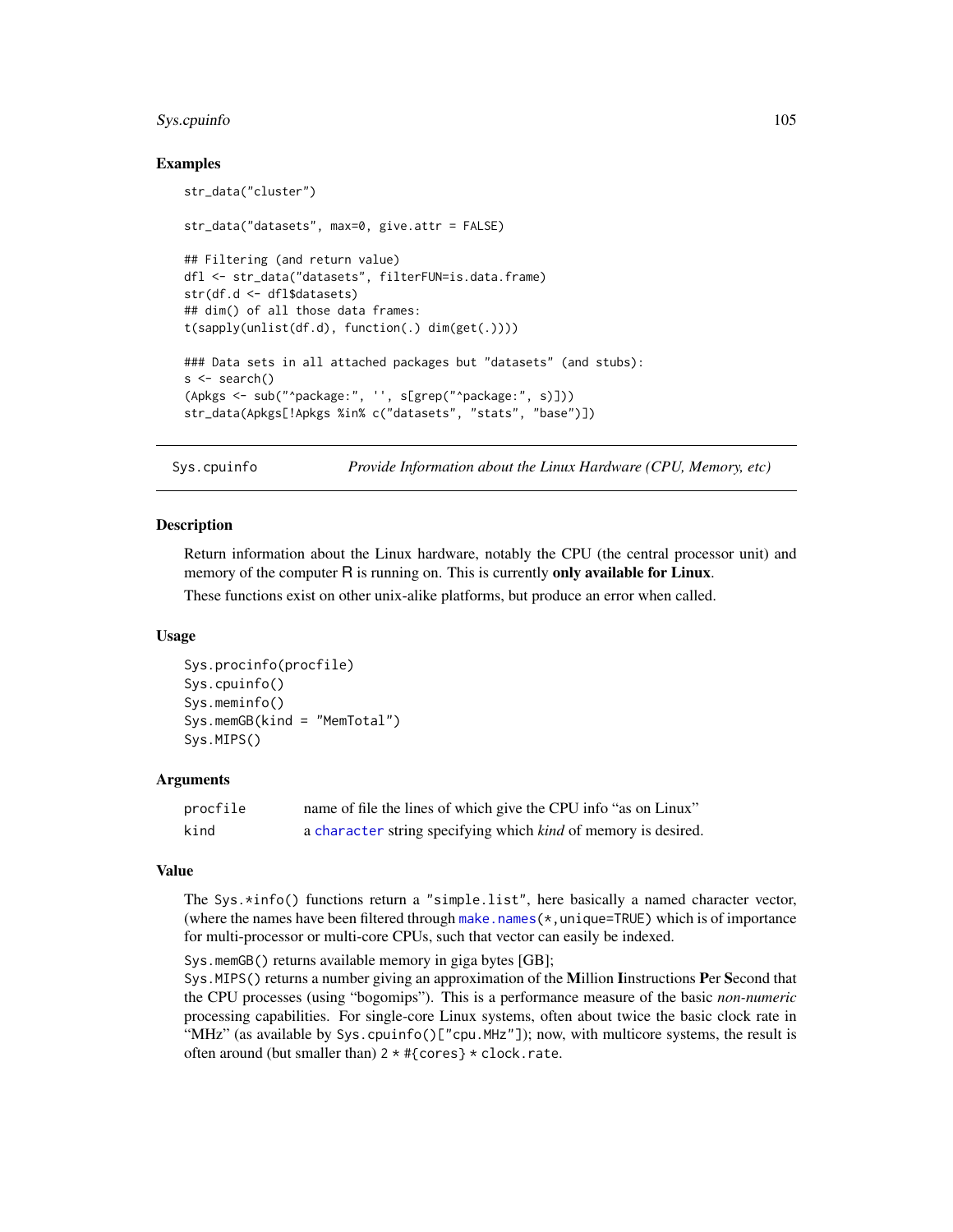## Note

These currently do rely on the Linux '/proc/' file system, and may not easily be portable to non-Linux environments.

On multi-processor machines, Sys.cpuinfo() contains each field for each processor (i.e., names(Sys.cpuinfo()) has [duplicated](#page-0-0) entries).

Conceivably, the bogoMIPS source code is open and available and could be built into R.

## Author(s)

Martin Maechler

### See Also

[Sys.ps](#page-105-0), etc.

### Examples

```
(n.cores <- parallel::detectCores())
if(substr(R.version[["os"]], 1,5) == "linux") { #+- only on Linux}Sys.cpuinfo() # which is often ugly; this looks much better:
 length(Sys.cpu2 <- local({I <- Sys.cpuinfo(); I[ !grepl("^flags", names(I)) ] }))
 ## may still be too much, notably if n.cores > 2:
  (Sys3 <- Sys.cpu2[!grepl("[.][0-9]+$", names(Sys.cpu2))])
 Sys.MIPS() ## just the 'bogomips' from above:
 Sys.MIPS() / as.numeric(Sys.cpuinfo()["cpu.MHz"]) ## \sim 2 * #{cores} ((no longer))
 ## Available Memory -- can be crucial:
 Sys.memGB() #- default "MemTotal"
 if(Sys.memGB("MemFree") > 16)
     message("Be happy! You have more than 16 Gigabytes of free memory")
}
```
<span id="page-105-0"></span>Sys.ps *Return Process Status (Unix 'ps') Information*

### Description

These functions return process id and status information, typically about the running R process.

## Usage

```
Sys.ps(process= Sys.getpid(),
      fields = c("pid", "pcpu", "time", "vsz", "comm"),
      usefile = length(fields) > 10,
      pscmd = Sys.ps.cmd(),verbose = getOption("verbose"),
      warn.multi = verbose || any(fields != "ALL"))
```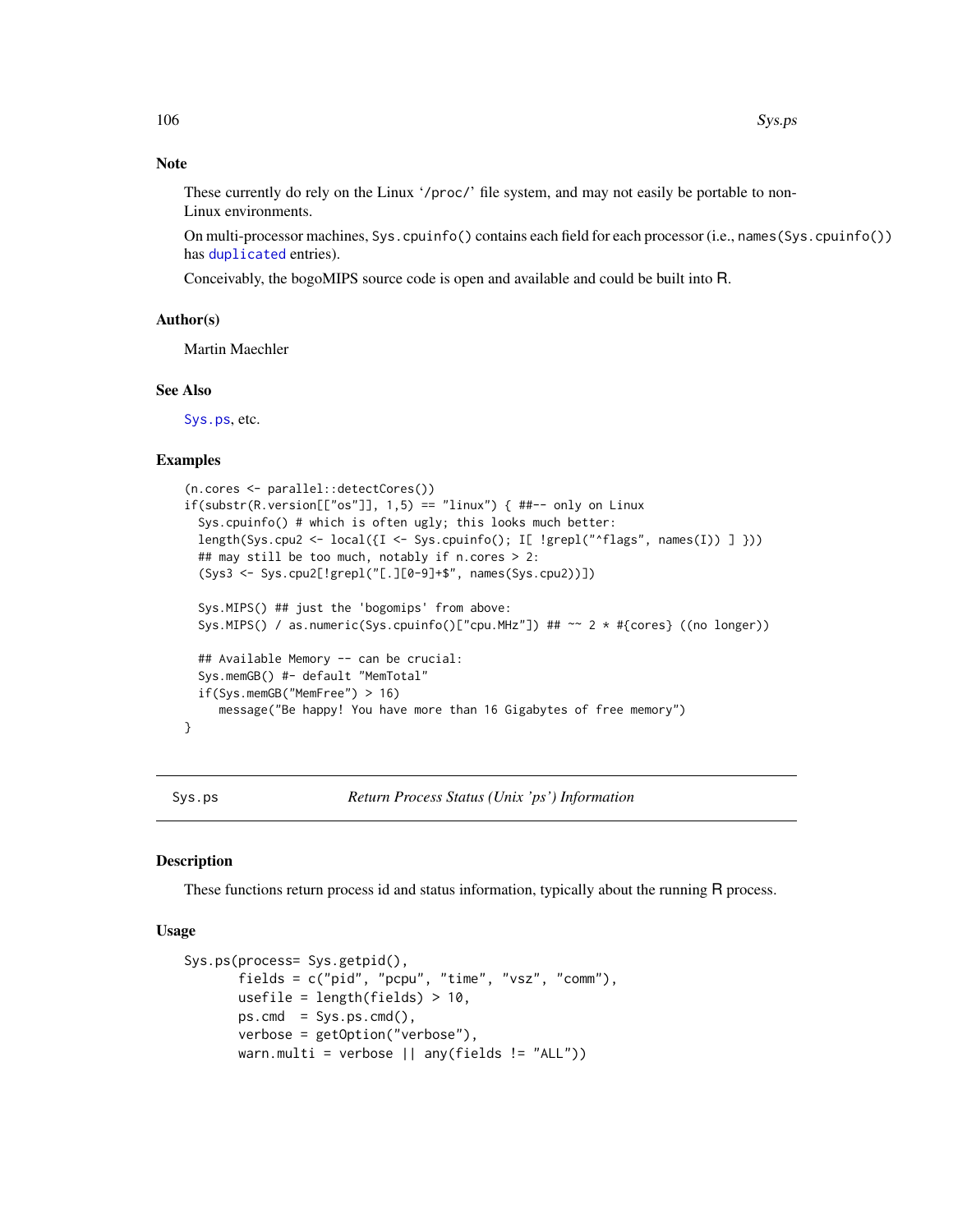### $\text{Sys}$ , ps  $\frac{107}{200}$

Sys.sizes(process = Sys.getpid(), ps.cmd = Sys.ps.cmd())

# Arguments

| process    | the process id, an integer.                                                               |
|------------|-------------------------------------------------------------------------------------------|
| fields     | character strings of "ALL", specifying which process status fields are desired.           |
| usefile    | logical; if true, system writes to a temporary file and that is scaned subse-<br>quently. |
| ps.cmd     | character string, giving the "ps" command name to be used.                                |
| verbose    | logical                                                                                   |
| warn.multi | logical                                                                                   |

# Details

Use man ps on your respective Unix system, to see what fields are supported exactly. Unix dialects *do* differ here, and, SunOS-Solaris even has more than one ps command. . .

## Value

Note, that Sys.sizes() currently returns two integers which are "common" to Solaris and Linux.

## Author(s)

Martin Maechler

# See Also

[Sys.info](#page-0-0), [Sys.getpid](#page-0-0), [proc.time](#page-0-0).

# Examples

(.pid <- Sys.getpid()) ## process ID of current process Sys.sizes(.pid)

## The default process statistics about the running R process try( Sys.ps() )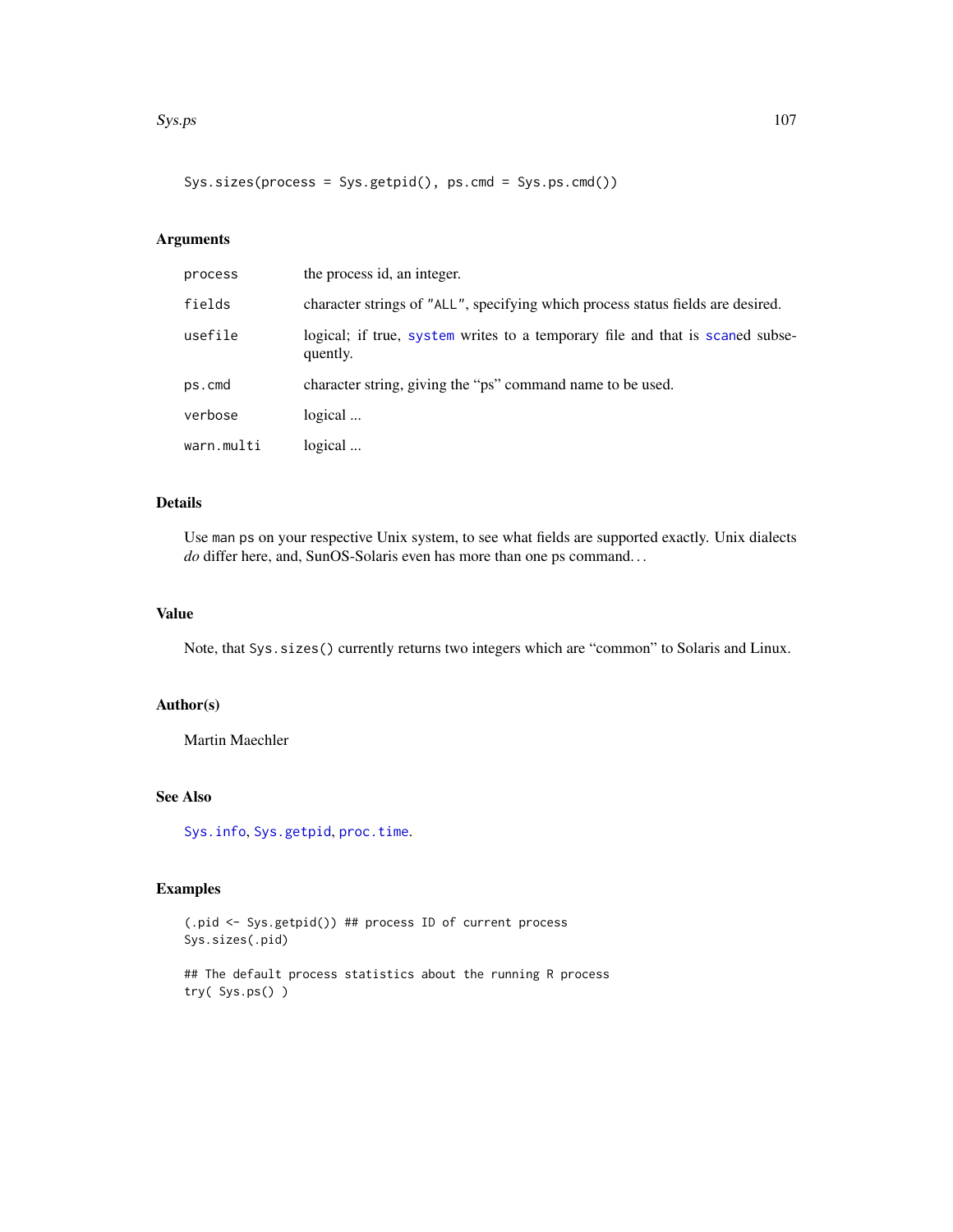# Description

From a linear (or glm) model fitted, produce the so-called Tukey-Anscombe plot. Useful (optional) additions include: 0-line, lowess smooth, 2sigma lines, and automatic labeling of observations.

### Usage

```
TA.plot(lm.res,
        fit= fitted(lm.res), res= residuals(lm.res, type="pearson"),
        labels= NULL, main= mk.main(), xlab = "Fitted values",
        draw.smooth= n >= 10, show.call = TRUE, show.2sigma= TRUE,
        lo.iter = NULL, lo.cex= NULL,
        par@line = list(lty = 2, col = "gray"),parSmooth = list(lwd = 1.5, lty = 4, col = 2),parSigma = list(lwd = 1.2, lty = 3, col = 4),
        verbose = FALSE,
        ...)
```
# Arguments

| lm.res      | Result of $lm()$ , aov $()$ , $glm()$ or a similar object.                                                                                                                   |
|-------------|------------------------------------------------------------------------------------------------------------------------------------------------------------------------------|
| fit         | fitted values; you probably want the default here.                                                                                                                           |
| res         | residuals to use. Default: Weighted ("Pearson") residuals if weights have been<br>used for the model fit.                                                                    |
| labels      | strings to use as plotting symbols for each point. Default (NULL): extract ob-<br>servations' names or use its sequence number. Use, e.g., "*" to get simple $*$<br>symbols. |
| main        | main title to plot. Default: sophisticated, resulting in something like "Tukey-<br>Anscombe Plot of : $y \sim x''$ constructed from $\text{Im} \cdot \text{res } \$$ call.   |
| xlab        | x-axis label for plot.                                                                                                                                                       |
| draw.smooth | logical; if TRUE, draw a lowess smoother (with automatic smoothing fraction).                                                                                                |
| show.call   | logical; if TRUE, write the "call"ing syntax with which the fit was done.                                                                                                    |
| show.2sigma | logical; if TRUE, draw horizontal lines at $\pm 2\sigma$ where $\sigma$ is mad(resid).                                                                                       |
| lo.iter     | positive integer, giving the number of lowess robustness iterations. The default<br>depends on the model and is $\theta$ for non Gaussian glm's.                             |
| lo.cex      | character expansion ("cex") for lowess and other marginal texts.                                                                                                             |
| par0line    | a list of arguments (with reasonable defaults) to be passed to abline(.) when<br>drawing the x-axis, i.e., the $y = 0$ line.                                                 |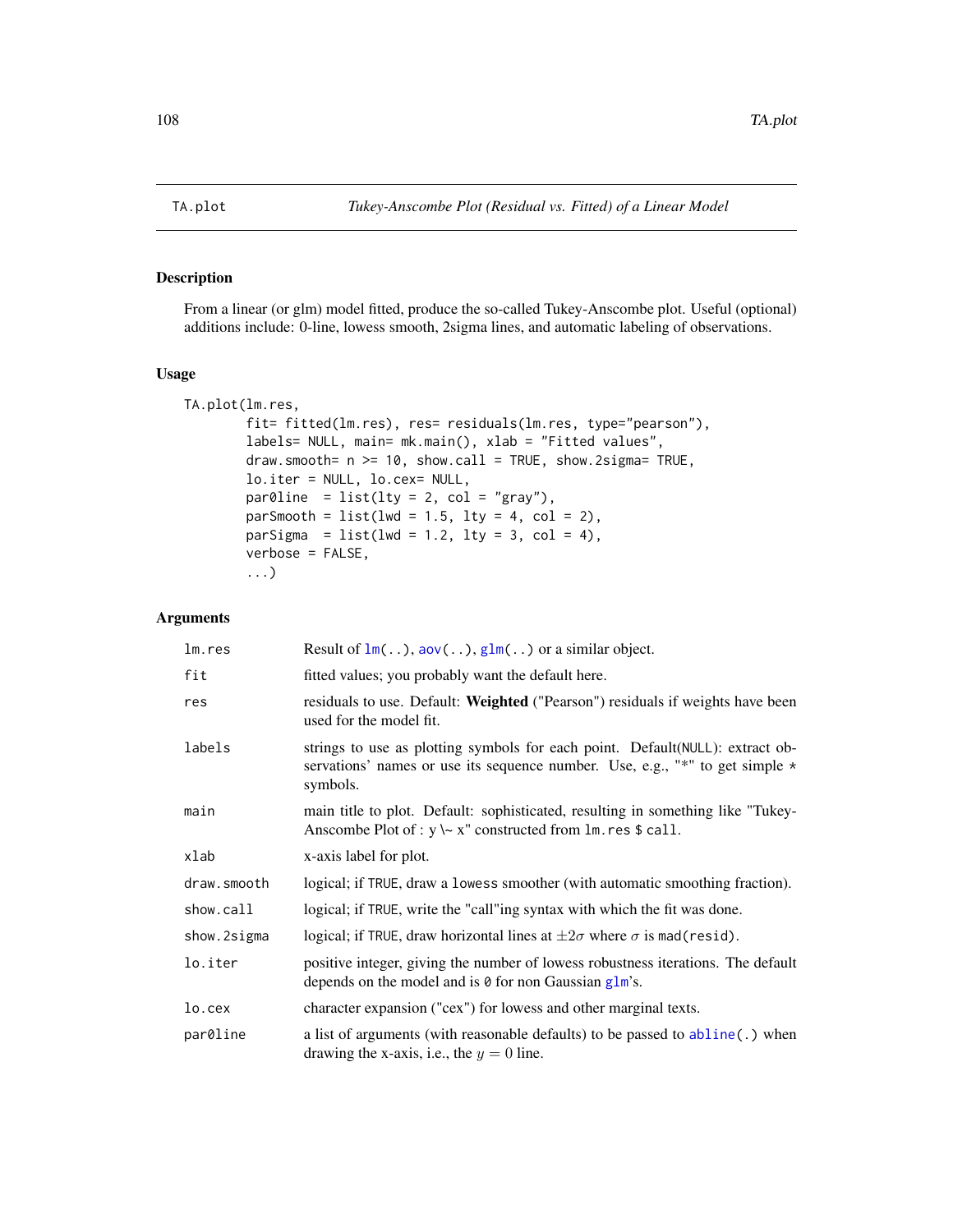#### <span id="page-108-0"></span>TA.plot 109

| parSmooth, parSigma     |                                                                                                                                                                                              |
|-------------------------|----------------------------------------------------------------------------------------------------------------------------------------------------------------------------------------------|
|                         | each a list of arguments (with reasonable default) for drawing the smooth curve<br>(if draw, smooth is true), or the horizontal sigma boundaries (if show, 2 sigma is<br>true) respectively. |
| verbose                 | logical indicating if some construction details should be reported $(print()ed)$ .                                                                                                           |
| $\cdot$ $\cdot$ $\cdot$ | further graphical parameters are passed to $n.plot(.)$ .                                                                                                                                     |

# Side Effects

The above mentioned plot is produced on the current graphic device.

# Author(s)

Martin Maechler, Seminar fuer Statistik, ETH Zurich, Switzerland; <maechler@stat.math.ethz.ch>

# See Also

[plot.lm](#page-0-0) which also does a QQ normal plot and more.

```
data(stackloss)
TA.plot(lm(stack.loss ~ stack.x))
example(airquality)
summary(lmO <- lm(Ozone ~ ., data= airquality))
TA.plot(lmO)
TA.plot(lmO, label = "O") # instead of case numbers
if(FALSE) {
TA.plot(lm(cost ~ age+type+car.age, claims, weights=number, na.action=na.omit))
}
##--- for aov(.) : -------------
data(Gun, package = "nlme")
TA.plot( aov(rounds \sim Method + Physique/Team, data = Gun))
##--- Not so clear what it means for GLM, but: ------
if(require(rpart)) { # for the two datasets only
data(solder, package = "rpart")
TA.plot(glm(skips \sim ., data = solder, family = poisson), cex= .6)
data(kyphosis, package = "rpart")
TA.plot(glm(Kyphosis ~ poly(Age,2) + Start, data=kyphosis, family = binomial),
cex=.75) # smaller title and plotting characters
}
```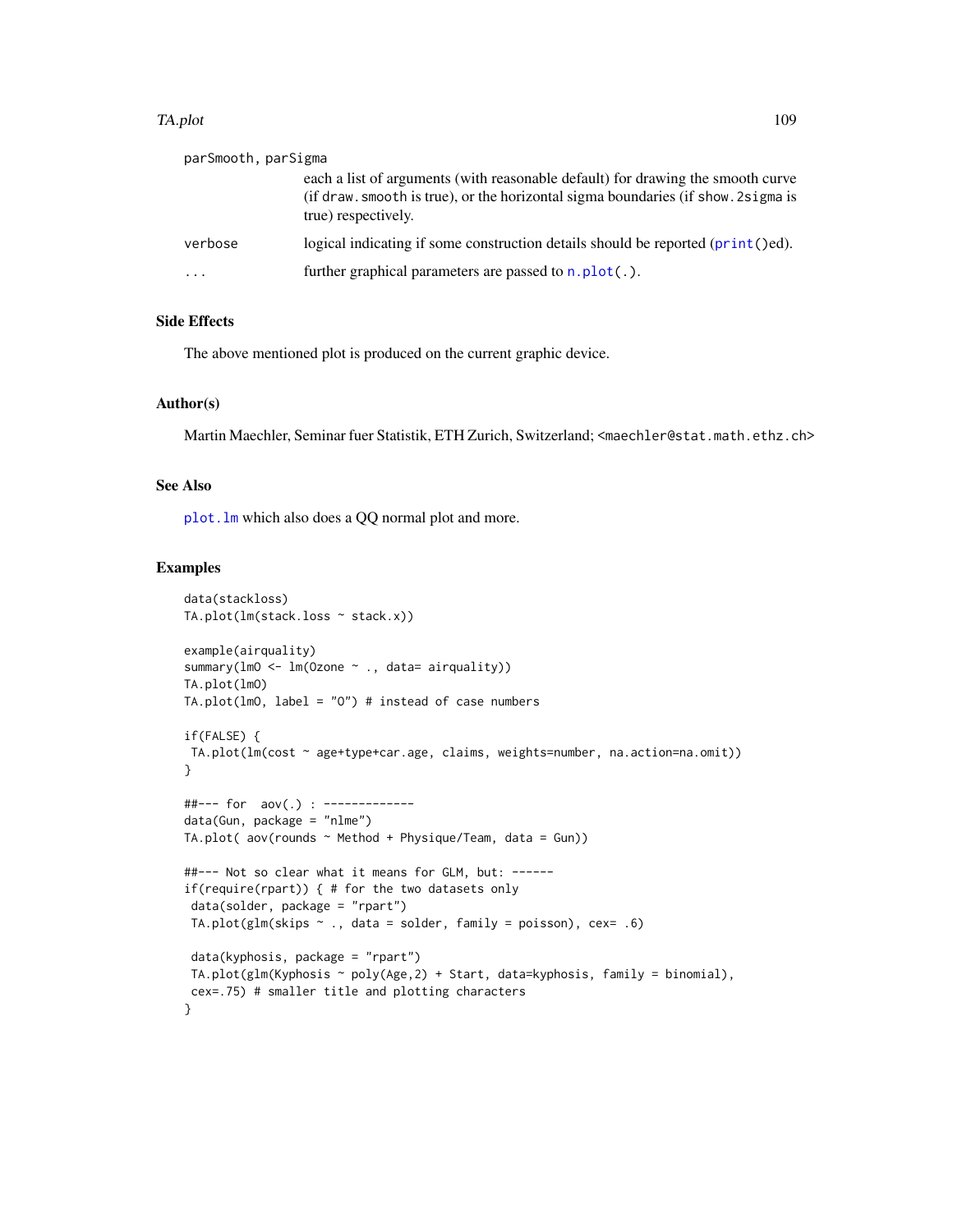<span id="page-109-0"></span>

For the case of more than two categories or indices (in INDEX), traditional [tapply\(](#page-0-0) $\star$ , simplify = TRUE) still returns a list when an array may seem more useful and natural. This is provided by tapplySimpl() if the function FUN() is defined such as to return a vector of the same length in all cases.

#### Usage

tapplySimpl(X, INDEX, FUN, ...)

#### Arguments

| X          | an atomic object, typically a vector. All these arguments are as in tapply() and<br>are passed to $t$ apply $($ ).      |
|------------|-------------------------------------------------------------------------------------------------------------------------|
| INDEX      | list of (typically more than one) factors, each of same length as X.                                                    |
| <b>FUN</b> | the function to be applied. For the result to be simplifiable, FUN() must return a<br>vector of always the same length. |
| $\ddotsc$  | optional arguments to FUN.                                                                                              |

# Value

If the above conditions are satisfied, the list returned from  $r <$  -tapply(X, INDEX, FUN, ...) is simplified into an [array](#page-0-0) of rank  $1 + \#\{indices\}$ , i.e., 1+length(INDEX); otherwise, tapplySimpl() returns the list r, i.e., the same as tapply().

# Author(s)

Martin Maechler, 14 Jun 1993 (for S-plus).

# See Also

[tapply\(](#page-0-0)\*,simplify=TRUE).

```
## Using tapply() would give a list (with dim() of a matrix);
## here we get 3-array:
data(esoph)
with(esoph, {
     mima <<- tapplySimpl(ncases/ncontrols, list(agegp, alcgp), range)
     stopifnot(dim(mima) == c(2, nlevels(agegp), nlevels(alcgp)))
     })
aperm(mima)
```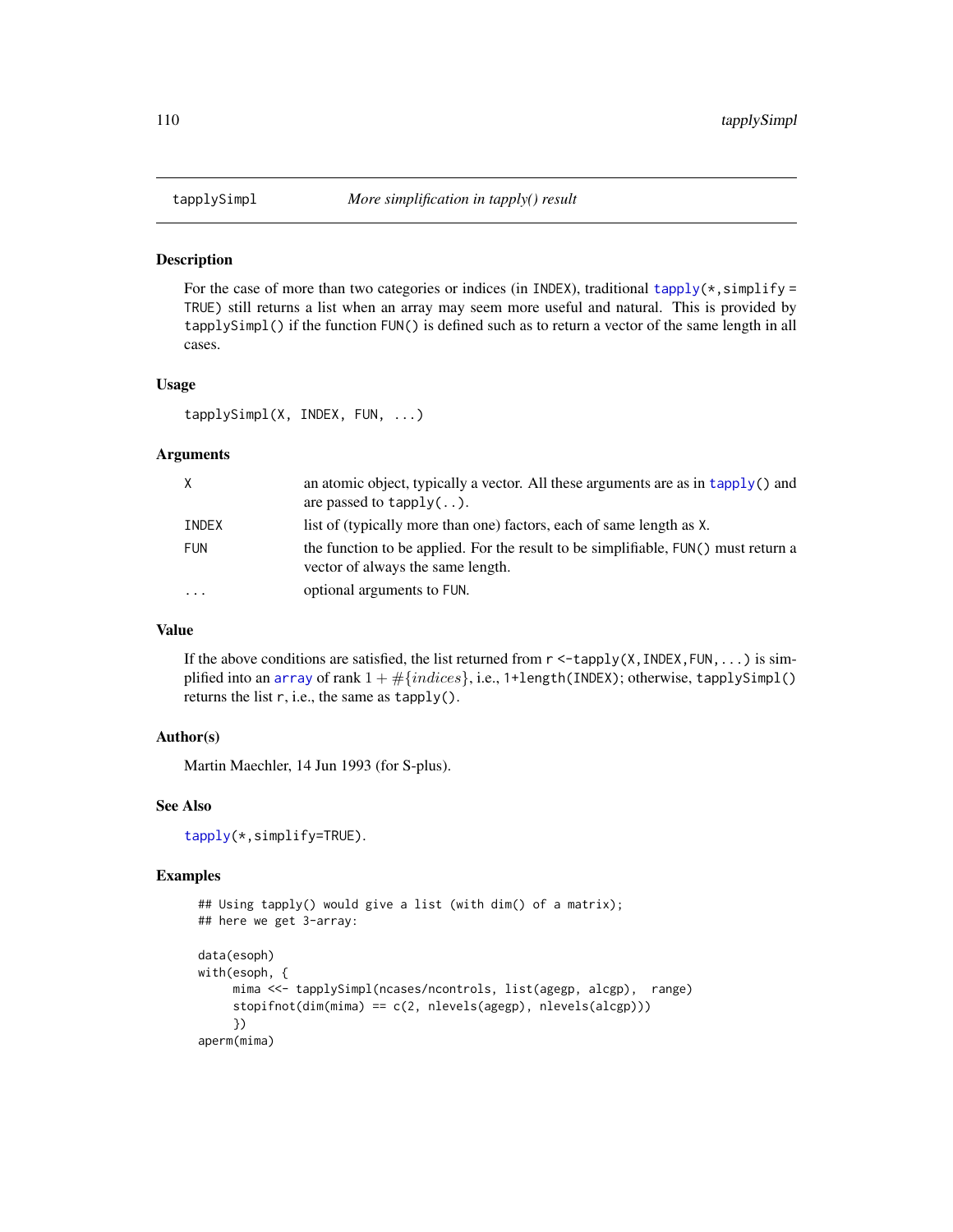<span id="page-110-0"></span>This is graphical user interface (GUI) to [density](#page-0-0), allowing for dynamic bandwidth choice and a simple kind of zooming, relying on library(tcltk).

# Usage

```
tkdensity(y, n = 1024, log.bw = TRUE, showvalue = TRUE,
         xlim = NULL, do.rug = size < 1000, kernels = NULL,
         from.f = if (log.bw) -2 else 1/1000,
         to.f = if (log.bw) +2.2 else 2,
         col = 2
```
# Arguments

| numeric; the data the density of which we want.                                                                  |
|------------------------------------------------------------------------------------------------------------------|
| integer; the number of abscissa values for density evaluation (and plotting).                                    |
| logical; if true (default), the gui scrollbar is on a <i>log</i> bandwidth scale, otherwise,<br>simple interval. |
| logical; if true, the value of the current (log) bandwidth is shown on top of the<br>scrollbar.                  |
| initial xlim for plotting, see plot. default.                                                                    |
| logical indicating if $rug(y)$ should be added to each plot. This is too slow for<br>really large sample sizes.  |
| character vector of kernel names as allowable for the kernels argument of the<br>standard density function.      |
| numeric giving the left and right limit of the bandwidth scrollbar.                                              |
| color to be used for the density curve.                                                                          |
|                                                                                                                  |

# Details

library(tcltk) must be working, i.e., Tcl/Tk must have been installed on your platform, and must have been visible during R's configuration and/or installation.

You can not only choose the bandwidth (the most important parameter), but also the kernel, and you can zoom in and out (in x-range only).

# Value

none.

(How could this be done? tcltk widgets run as separate processes!)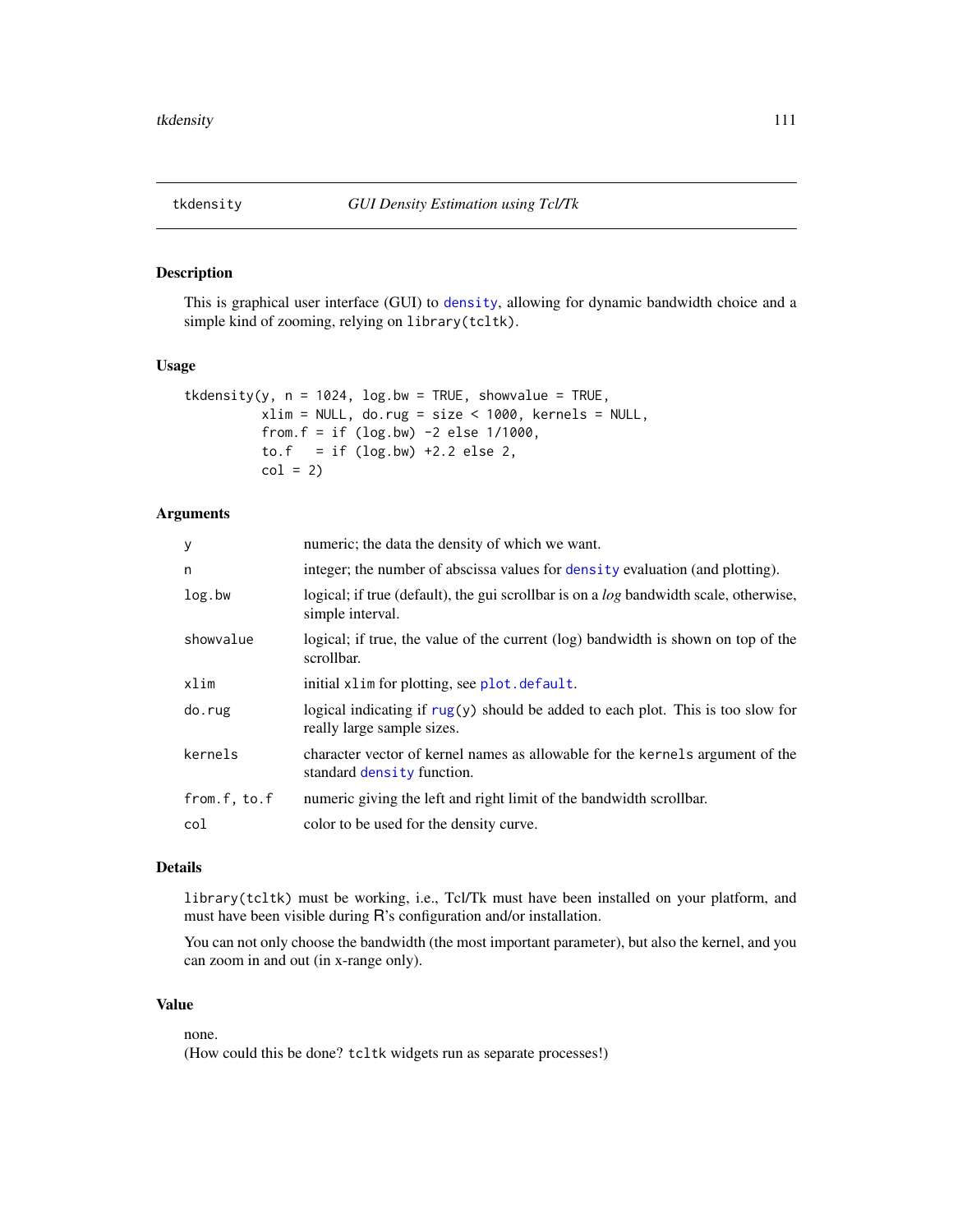#### Author(s)

Martin Maechler, building on demo(tkdensity).

#### Examples

```
if (dev.interactive(TRUE)) ## does really not make sense otherwise
if(try(require("tcltk"))) { ## sometimes (rarely) there, but broken
 data(faithful)
 tkdensity(faithful $ eruptions)
 set.seed(7)
 if(require("nor1mix"))
     tkdensity(rnorMix(1000, MW.nm9), kernels = c("gaussian", "epanechnikov"))
 }
```
toLatex.numeric *LaTeX or Sweave friendly Formatting of Numbers*

# Description

Formats real numbers, possibly in scientific notation, with a given number of digits after the decimal point. Output can be used in LaTeX math mode, e.g., for printing numbers in a table, where each number has to be printed with the same number of digits after the decimal point, even if the last digits are zeros.

# Usage

```
## S3 method for class 'numeric'
toLatex(object, digits = format.info(object)[2],
        scientific = format.info(object)[3] > 0, times = "\\cdot", ...)
```
#### Arguments

| object     | a numeric vector.                                                                                                                     |
|------------|---------------------------------------------------------------------------------------------------------------------------------------|
| digits     | number of digits <i>after the decimal point</i> (for the mantissa if scientific). The<br>default behaves the same as $R$ 's format(). |
| scientific | logical indicating if scientific notation $a \star 10$ k should be used. The default<br>behaves the same as $R$ 's format().          |
| times      | character string indicating the LaTeX symbol to be used for the 'times' sign.                                                         |
| $\ddotsc$  | unused; for compatibility with toLatex.                                                                                               |

#### Value

a [character](#page-0-0) vector of the same length as object, containing the formatted numbers.

<span id="page-111-0"></span>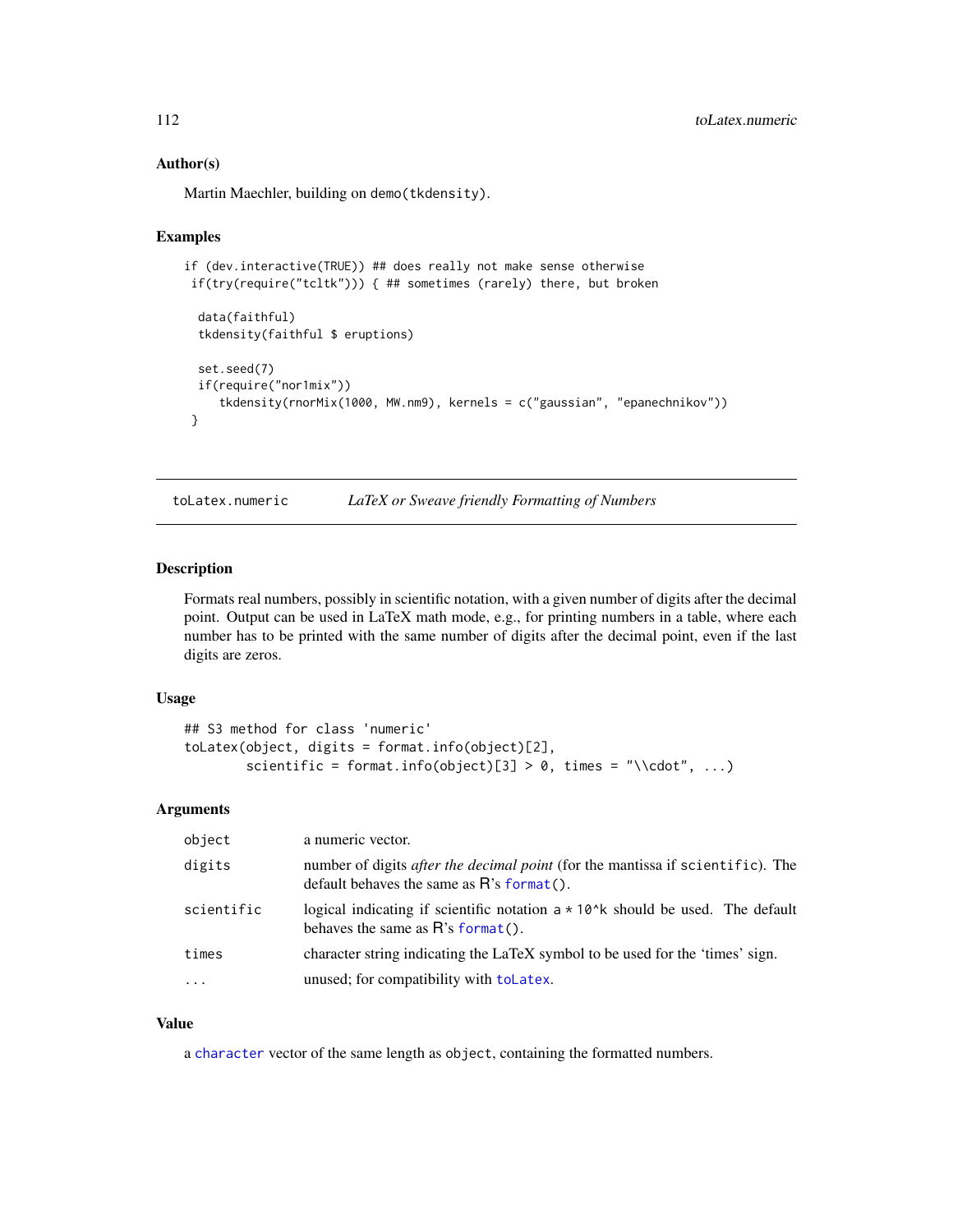#### <span id="page-112-0"></span>u.assign $0$  113

# Note

We use digits for [round](#page-0-0), i.e., round after the decimal point on purpose, rather than [signif\(](#page-0-0))icant digit rounding as used by  $print()$  $print()$  or [format\(](#page-0-0)).

# Author(s)

Alain Hauser

# See Also

[pretty10exp](#page-77-0) which gives [expression](#page-0-0)s similar to our scientific=TRUE. [toLatex](#page-0-0) with other methods.

# Examples

```
xx <- pi * 10^(-9:9)
format(xx)
formatC(xx)
tolates(xx) #-> scientific = TRUE is chosen
toLatex(xx, scientific=FALSE)
sapply(xx, toLatex)
sapply(xx, toLatex, digits = 2)
```
u.assign0 *'Portable' assign / get functions (R / S-plus) for 'Frame 0'*

#### Description

R does not have S' concept of frame = 0, aka 'session frame'. These two function were an attempt to provide a portable way for working with frame 0, particularly when porting code *from* S.

They have been deprecated since August 2013.

#### Usage

u.assign0(x, value, immediate = FALSE)  $u.get0(x)$ 

#### Arguments

| $\times$  | character string giving the <i>name</i> of the object. |
|-----------|--------------------------------------------------------|
| value     | any R object which is to be assigned.                  |
| immediate | logical, for S compatibility. No use in R.             |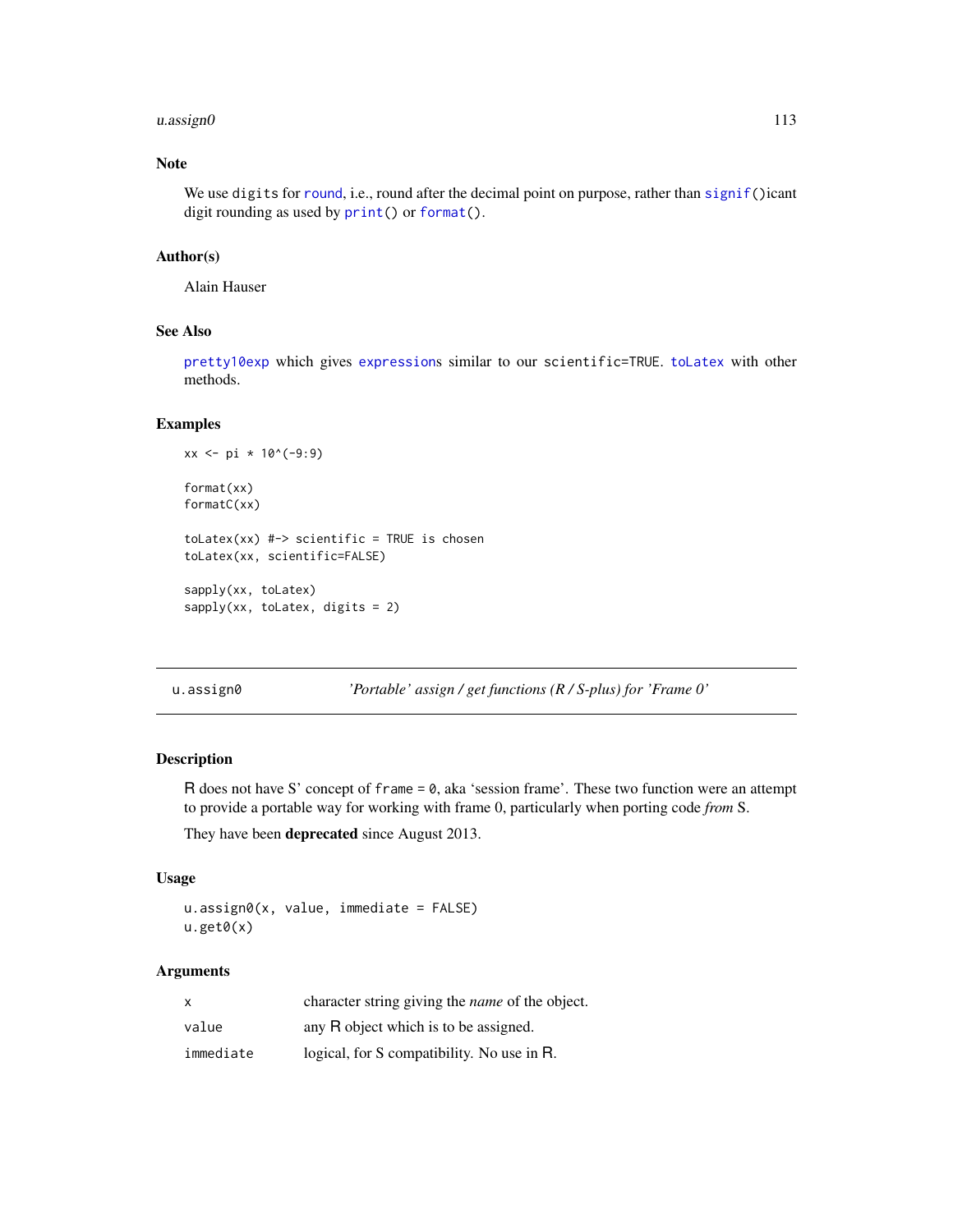# Note

Really don't use these anymore...

# Author(s)

Martin Maechler

# See Also

[get](#page-0-0), [assign](#page-0-0).

u.boxplot.x *Utility Returning x-Coordinates of Boxplot*

# Description

Return the x-coordinates in an 'n-way' side-by-side boxplot. This is an auxiliary function and exists mainly for backcompatibility with S-plus.

# Usage

u.boxplot.x(n,  $j = 1:n$ , fullrange = 100)

# Arguments

| n         | number of boxplots.                                                                       |
|-----------|-------------------------------------------------------------------------------------------|
|           | indices of boxplots.                                                                      |
| fullrange | x-coords as 'uniform' in [0, fullrange]; (f.=100, corresponds to Splus 3.x (x =<br>1,2)). |

# Value

a numeric vector of length n, with values inside  $(0, M)$  where  $M = \text{full range}$ .

# Author(s)

Martin Maechler

# See Also

[boxplot](#page-0-0).

# Examples

u.boxplot.x(7) # == 8.93 22.62 36.3 ... 91.07

<span id="page-113-0"></span>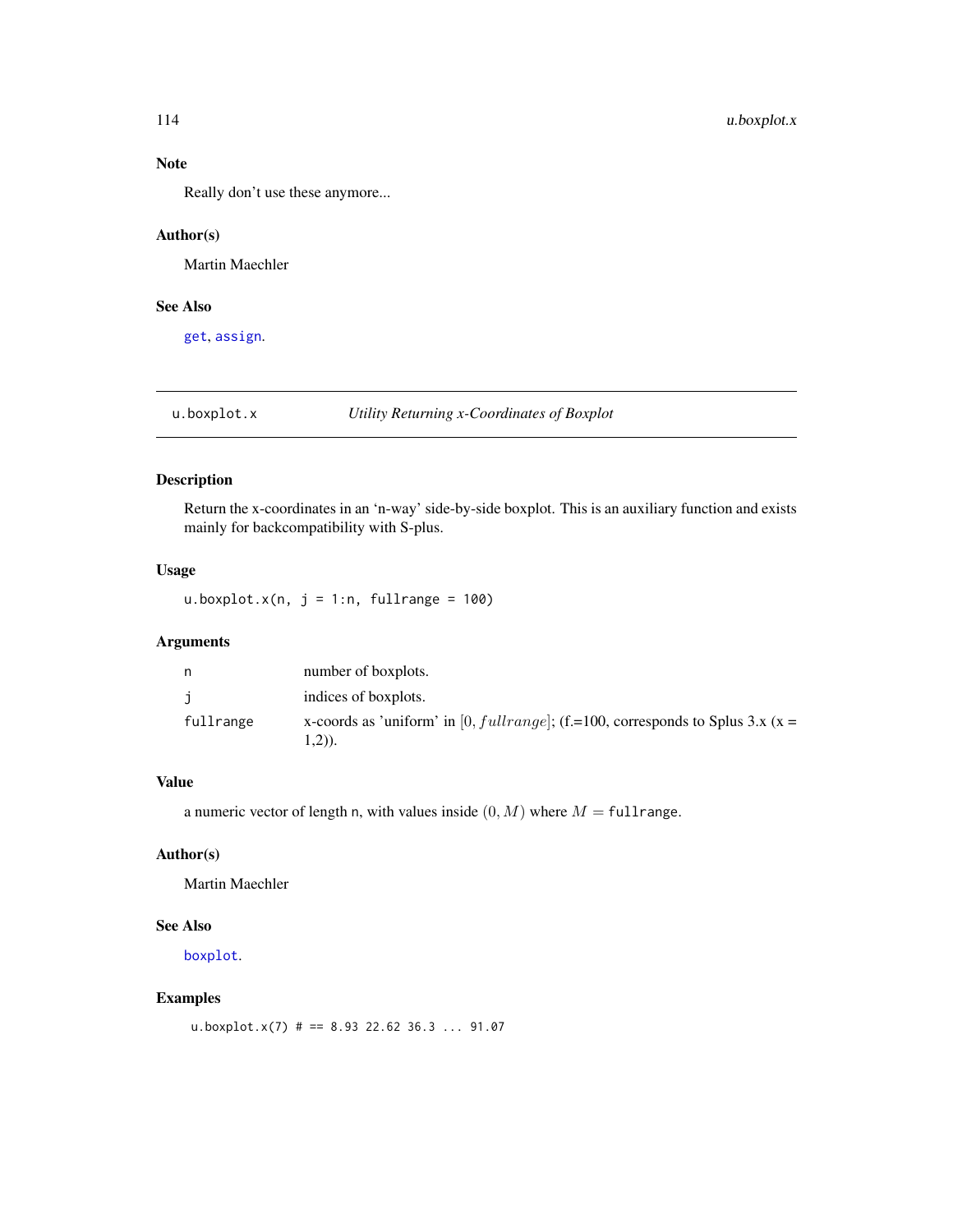<span id="page-114-1"></span><span id="page-114-0"></span>

Return one string of the form "day/month/year", plus "hour:minutes", optionally.

# Usage

```
u.date(short=FALSE)
```
# Arguments

short logical; if TRUE, no time is given.

# Value

String with current date (and time).

#### Author(s)

Martin Maechler, ca. 1992

# See Also

[u.Datumvonheute](#page-115-0).

# Examples

```
u.date()
u.date(short = TRUE)
```
u.datumdecode *Convert "Numeric" Dates*

# Description

Daten der Form 8710230920 aufspalten in Jahr, Monat, Tag, Std, Min

# Usage

```
u.datumdecode(d, YMDHMnames = c("Jahr", "Monat", "Tag", "Std", "Min"))
```
# Arguments

| d          | numeric dates in the form YYMMDDHHMM.     |
|------------|-------------------------------------------|
| YMDHMnames | (column) names to be used for the result. |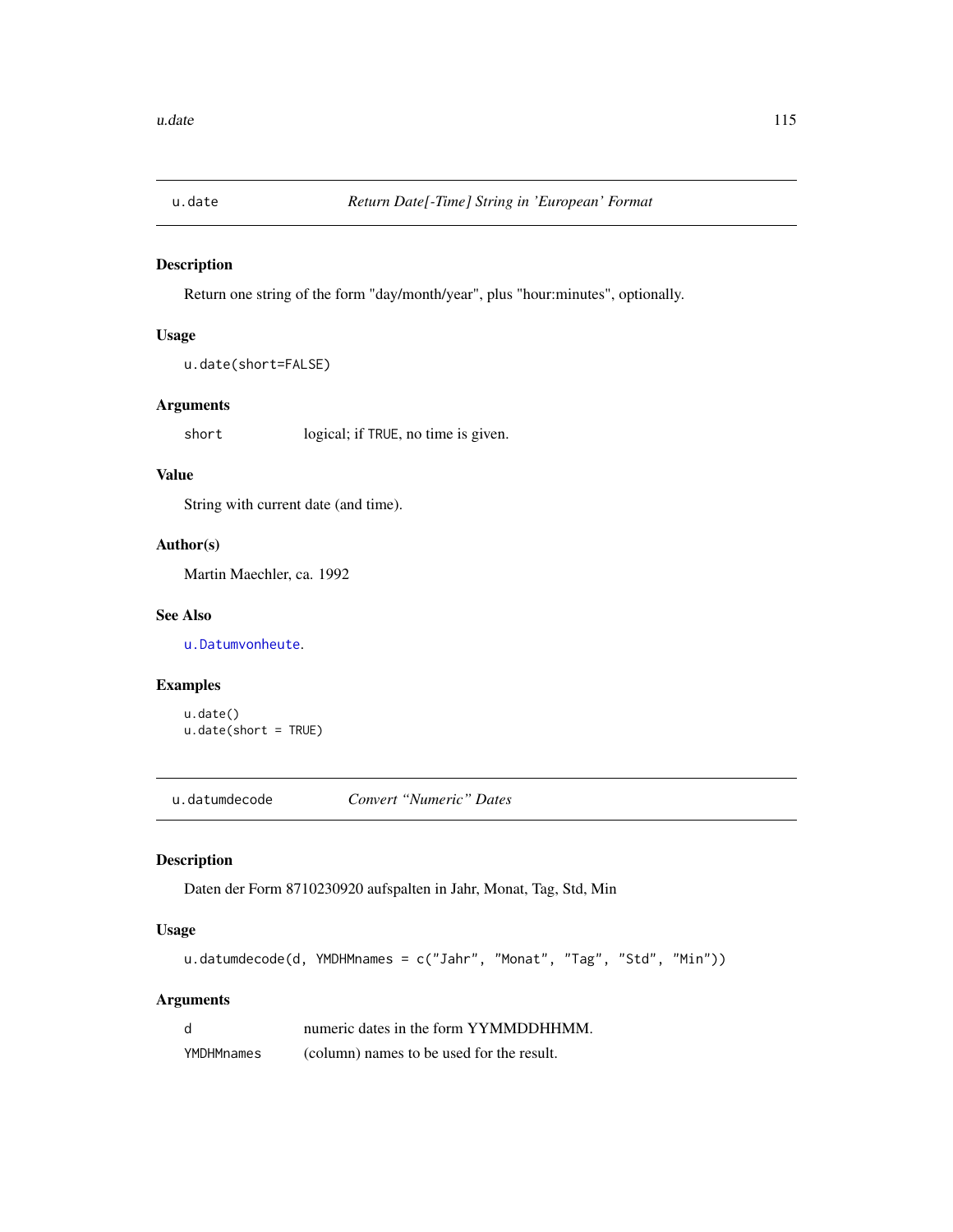#### <span id="page-115-1"></span>Value

a numeric matrix (or vector) with 5 columns containing the year, month, etc.

#### Note

MM: This is a wrong concept, and also suffers from the "millenium bug" (by using only 2 digits for the year).

#### Author(s)

?? (someone at SfS ETH)

# See Also

R's *proper* date-time coding: [DateTimeClasses](#page-0-0); [u.date](#page-114-0) etc.

#### Examples

```
u.datumdecode(8710230920)
## Jahr Monat Tag Std Min
## 87 10 23 9 20
u.datumdecode(c(8710230900, 9710230920, 0210230920))
## Jahr Monat Tag Std Min
## [1,] 87 10 23 9 00
## [2,] 97 10 23 9 20
## [3,] 2 10 23 9 20
```
<span id="page-115-0"></span>u.Datumvonheute *Datum und Uhrzeit (auf deutsch)*

# Description

Return current date and time as a string, possibly including day of the week in *German*.

# Usage

```
u.Datumvonheute(W.tag=2, Zeit=FALSE)
```
C.Monatsname C.Wochentag C.Wochentagkurz C.weekday

# Arguments

| W.tag | logical or integer specifying you want weekday ('Wochentag'). 0 or FALSE gives       |
|-------|--------------------------------------------------------------------------------------|
|       | no, 1 or TRUE gives a short and 2 the long version of the day of the week.           |
| Zeit  | logical or integer specifying if time ("Zeit") is desired. 0 or FALSE gives no, 1 or |
|       | TRUE gives a hours only and 2 hours and minutes.                                     |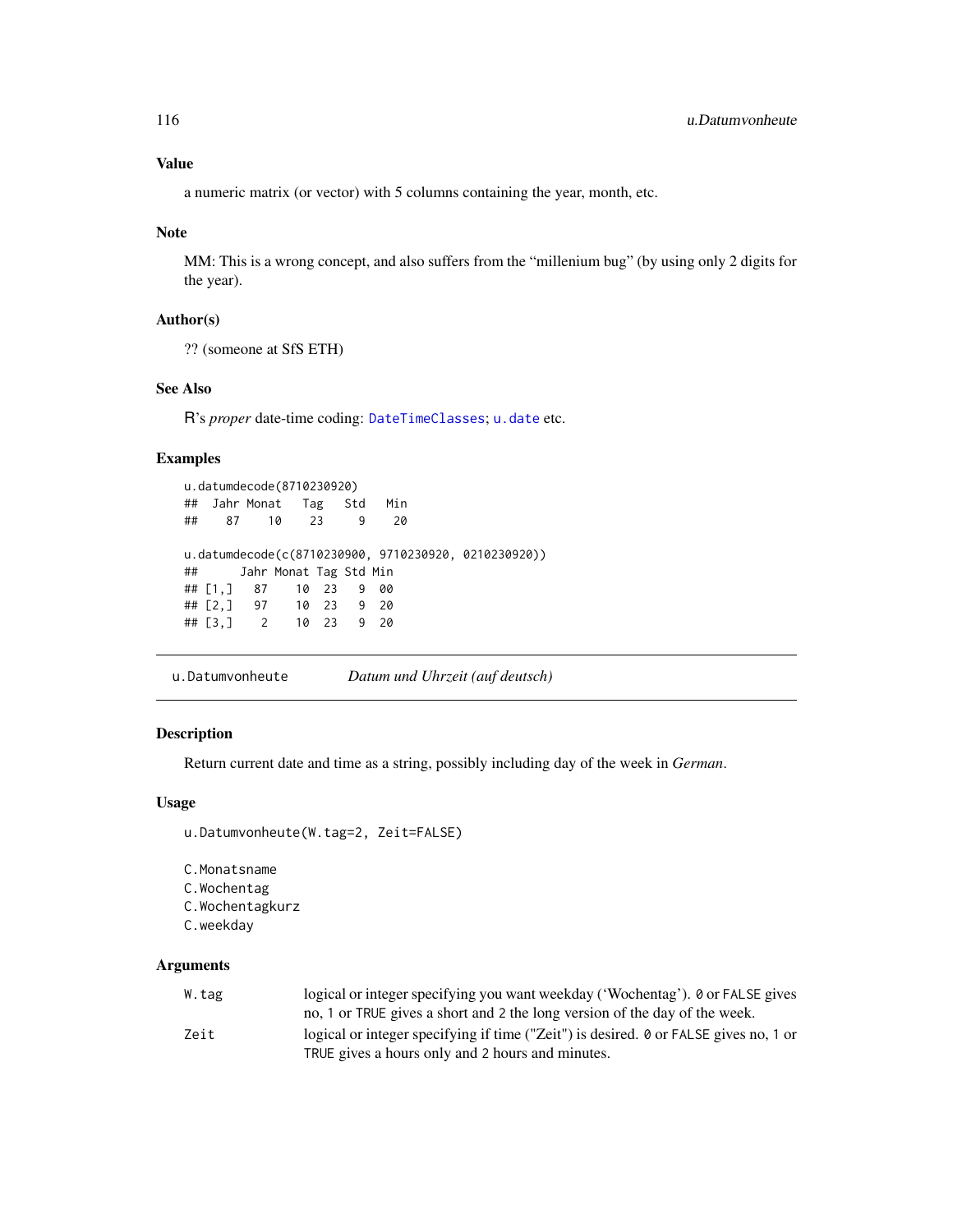# <span id="page-116-0"></span>Value

A string with the current date/time, in the form specified by the arguments.

The C.\* are [character](#page-0-0) vector "constants", the German ones actually used by u.Datumvonheute.

# Author(s)

Caterina Savi, Martin Maechler

# See Also

[u.date](#page-114-0) for a similar English version, and [p.datum](#page-56-0) which plots. For English month names, etc [month.name](#page-0-0).

#### Examples

```
u.Datumvonheute()
u.Datumvonheute(W.tag=1, Zeit=TRUE)
u.Datumvonheute(W.tag= FALSE, Zeit=2)
```
u.log *(Anti)Symmetric Log High-Transform*

# Description

Compute  $log()$  only for high values and keep low ones – antisymmetrically such that u.  $log(x)$  is (once) continuously differentiable, it computes

 $f(x) = x$  for  $|x| \le c$  and  $sign(x)c \cdot (1 + log(|x|/c))$  for  $|x| \ge c$ .

## Usage

 $u.log(x, c = 1)$ 

# Arguments

| X | numeric vector to be transformed. |
|---|-----------------------------------|
| C | scalar, $> 0$                     |

# Value

numeric vector of same length as x.

#### Author(s)

Martin Maechler, 24 Jan 1995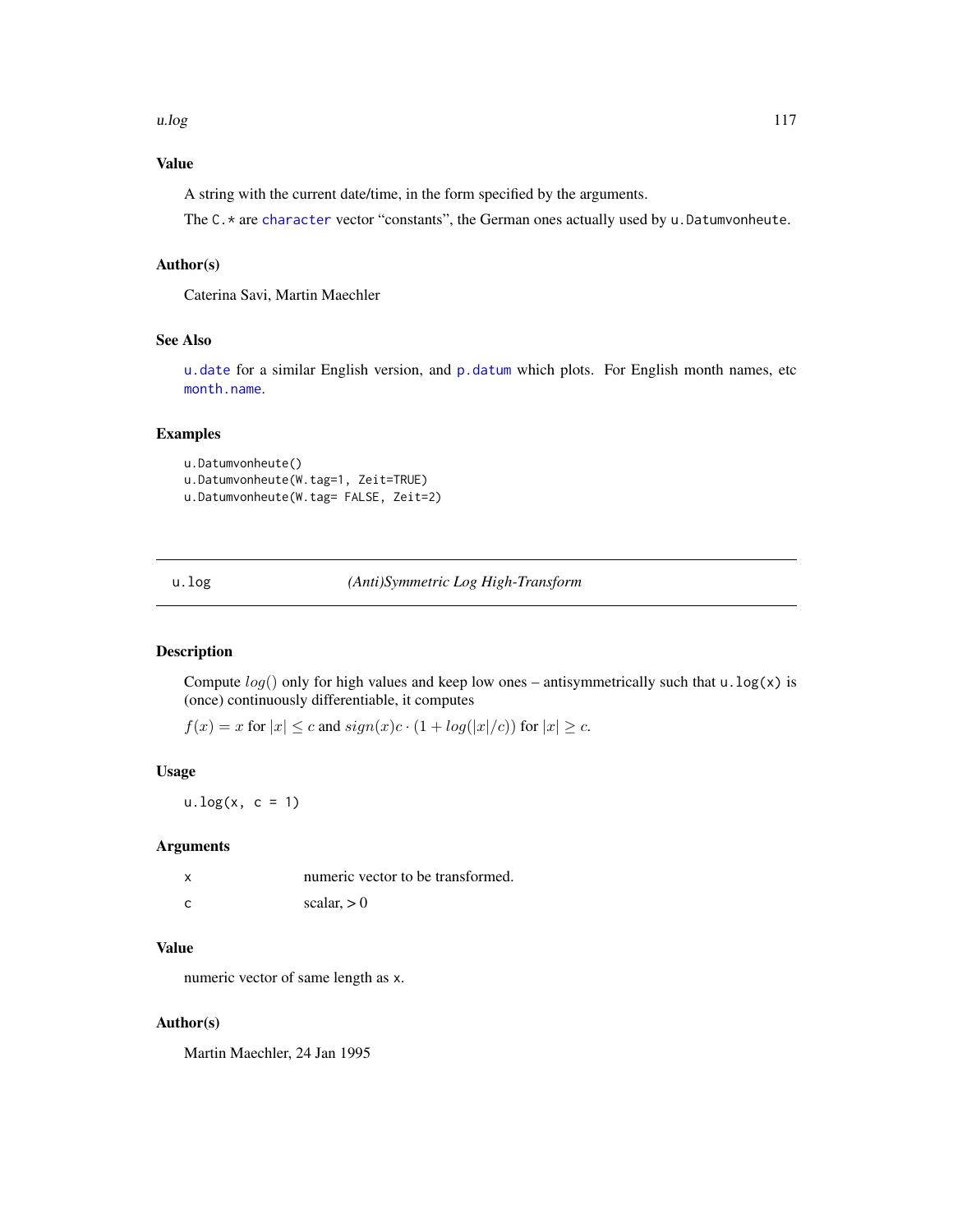# <span id="page-117-0"></span>Examples

```
curve(u.log, -3, 10); abline(h=0, v=0, col = "gray20", lty = 3)
curve(1 + log(x), .01, add = TRUE, col = "brown") # simple logcurve(u.log(x, 2), add = TRUE, col=2)curve(u.log(x, c= 0.4), add = TRUE, col=4)
```
# u.sys *'Portable' System function (R / S-plus)*

# Description

u.sys() is a convenient wrapper (of system()) to call to the underlying operating system. The main purpose has been to provide a function with identical UI both in S-PLUS and R. MM thinks you shouldn't use this anymore, usually.

Sys.ps.cmd() returns the 'ps' ('process status') OS command name (as [character](#page-0-0) string), and is typically usable on unix alikes only.

#### Usage

```
u.sys(..., intern = TRUE)
```
Sys.ps.cmd()

# Arguments

| $\cdots$ | any number of strings – which will be paste()d together and passed to system. |
|----------|-------------------------------------------------------------------------------|
| intern   | logical – note that the default is <i>reversed</i> from the one in system().  |

## Author(s)

Martin Maechler

#### See Also

[system](#page-0-0), really!; on non-Windows, Sys.ps() which makes use of Sys.ps.cmd().

```
u.sys # shows how simply the function is defined :
## Not run:
 function (..., intern = TRUE)
 system(paste(..., sep = ""), intern = intern)## End(Not run)
# All *running* processes of user [sometimes only R]:
try ( u.sys(Sys.ps.cmd(), "ur") )
```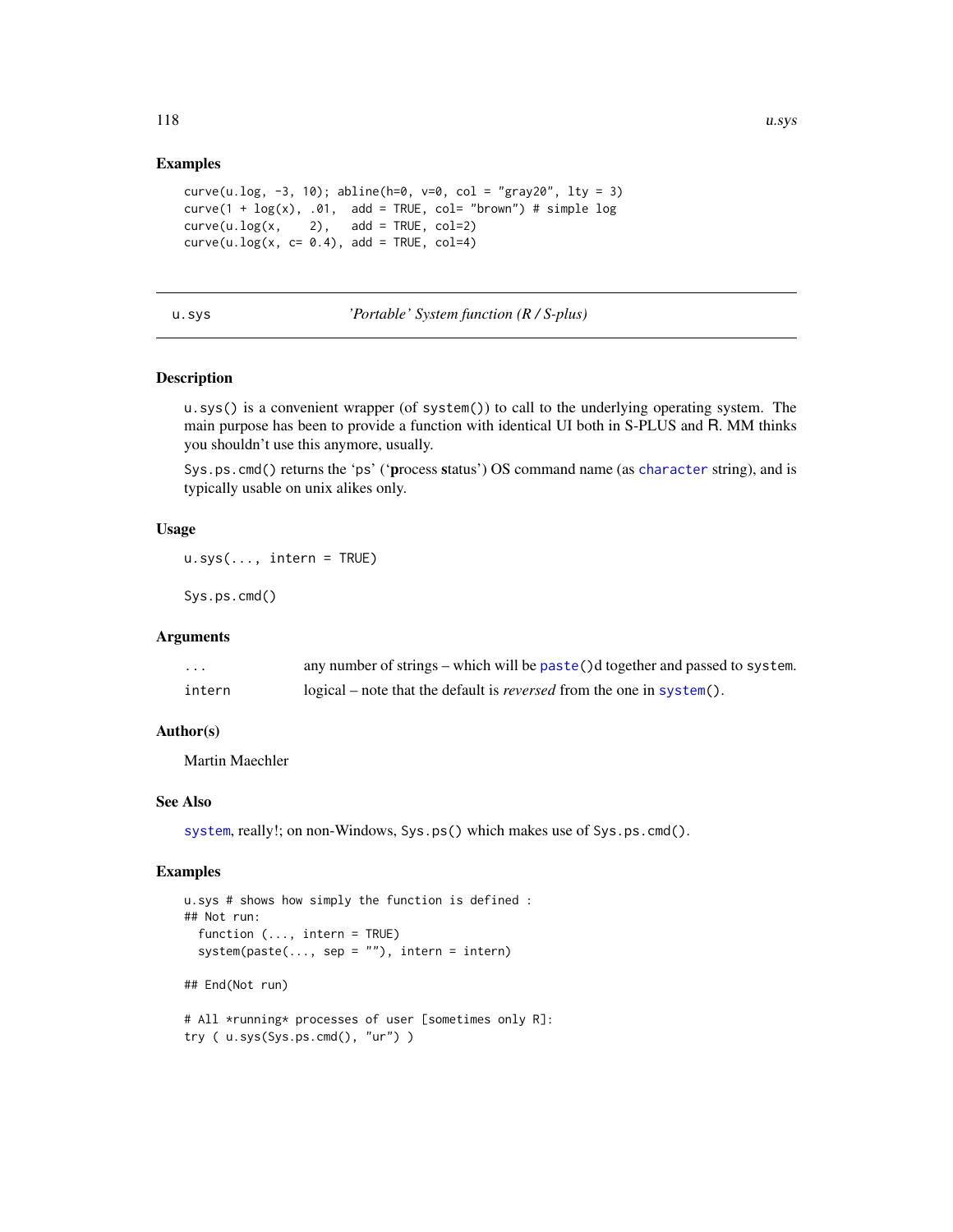<span id="page-118-0"></span>

Give regularly spaced points on interval  $[-c, c]$  with mean 0 (exactly) and variance about 1 (very close for even n and larger round.dig). Note that  $c$  depends on n.

#### Usage

unif(n, round.dig =  $1 + \text{trunc}(\text{log}10(n)))$ 

# Arguments

|           | positive integer specifying the number of points desired.    |
|-----------|--------------------------------------------------------------|
| round.dig | integer indicating to how many digits the result is rounded. |

#### Value

numeric vector of length n, symmetric around 0, hence with exact mean  $\theta$ , and variance approximately 1.

# Note

It relies on the fact that  $Var(1, 2, ..., n) = n(n + 1)/12$ .

# Author(s)

Martin Maechler, ca 1990

# See Also

[runif](#page-0-0) for producing uniform *random* numbers.

#### Examples

```
(u \leftarrow \text{unif}(8))var(u)
```
(u. <- unif(8, 12))# more digits in result, hence precision for Var : var(u.)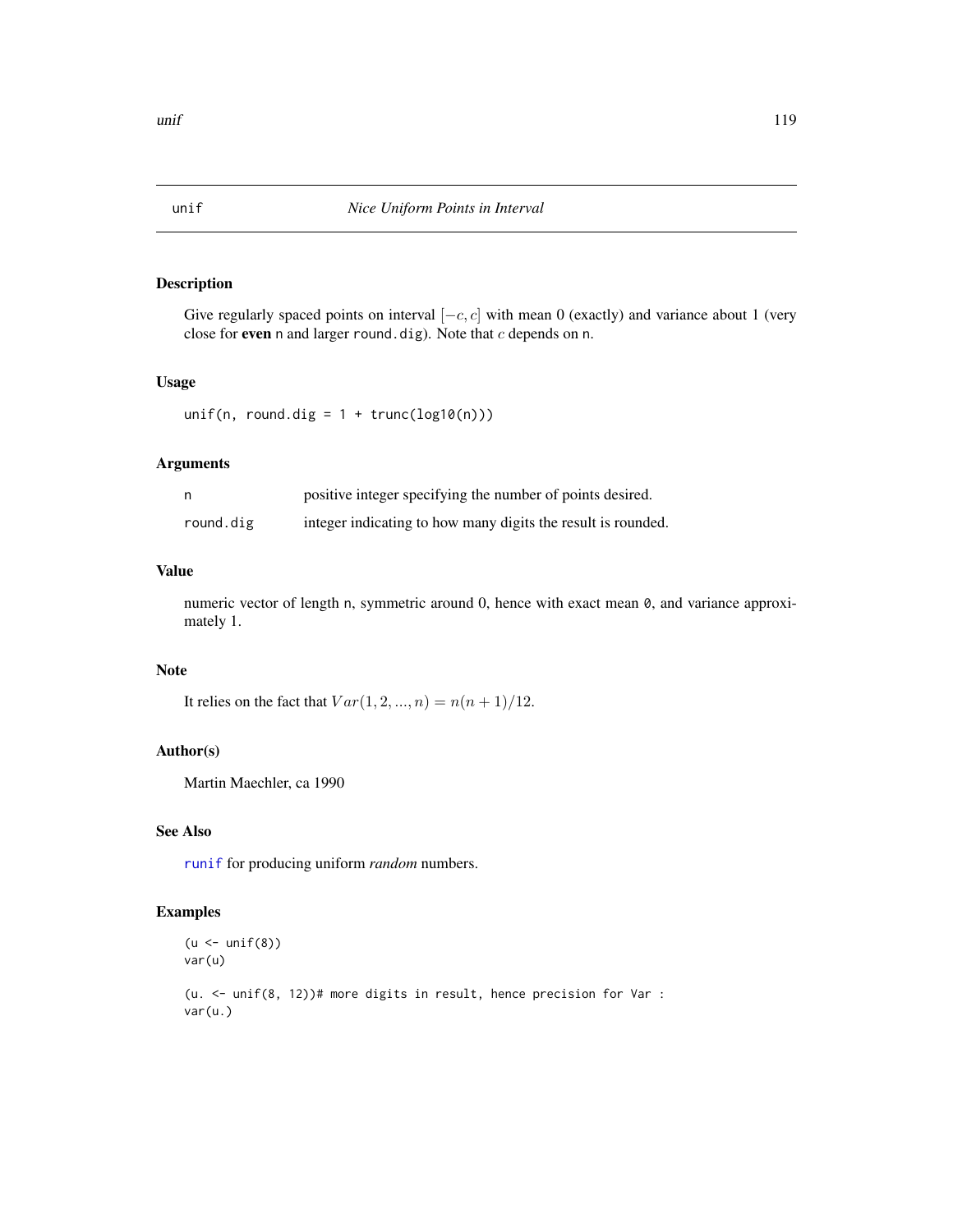<span id="page-119-0"></span>

A version of [unique](#page-0-0) keeping enough information to reverse (or *invert*) to the original data.

# Usage

uniqueL(x, isuniq = !duplicated(x), need.sort = is.unsorted(x))

# Arguments

| X         | numeric vector, of length n, say.                                                                                                                                        |
|-----------|--------------------------------------------------------------------------------------------------------------------------------------------------------------------------|
| isuniq    | logical vector of the same length as x. For the reversion to work this should<br>select at least all unique values of x.                                                 |
| need.sort | logical indicating if $x$ is not yet sorted. Note that this argument exists only for<br>speedup possibility when it is known, and that it <i>must be set correctly</i> . |

# Value

list of two components,

| iх | integer vector of indices                                                  |
|----|----------------------------------------------------------------------------|
| xU | vector of values from x                                                    |
|    | such that both $x[i\sin i\theta] == x\theta$ and $x\theta[i\theta] == x$ . |

# Author(s)

Martin Maechler

# See Also

[Duplicated](#page-21-0) from the sfsmisc package in addition to the standard [unique](#page-0-0) and [duplicated](#page-0-0).

```
x0 \leftarrow c(1:3,2:7,8:4)str(r0 <- uniqueL(x0))
with(r0, xU[ix]) ## == x0 !
```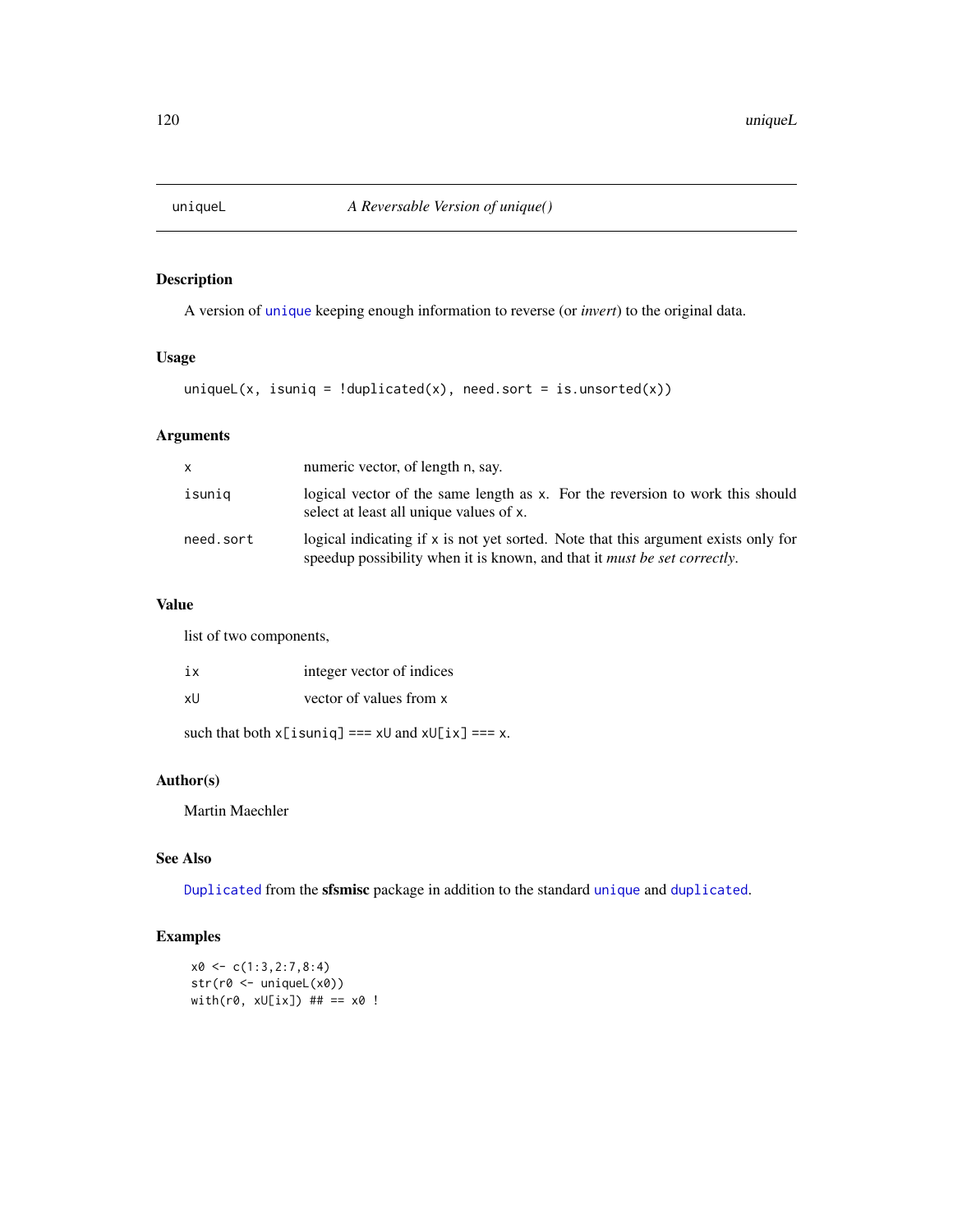<span id="page-120-0"></span>Concatenate vector elements or anything using  $\text{paste}(*, \text{collapse} = .).$  These are simple short abbreviations I have been using in my own codes in many places.

# Usage

 $vcat(vec, sep = " "")$  $ccat(...)$ 

### Arguments

| $vec, \ldots$ | any vector and other arguments to be pasted to together. |
|---------------|----------------------------------------------------------|
| sep           | the separator to use, see the <i>Details</i> section.    |

# Details

The functions are really just defined as

vcat := function(vec,sep = " ") paste(vec,collapse = sep)  $ccat := function(...)$  paste $(...,$ collapse = "", sep = "")

# Value

a character string (of length 1) with the concatenated arguments.

### Author(s)

Martin Maechler, early 1990's.

# See Also

[paste](#page-0-0), [as.character](#page-0-0), [format](#page-0-0). [cat\(](#page-0-0)) is really for printing.

```
ch < - "is"
ccat("This ", ch, " it: ", 100, "%")
vv <- c(1,pi, 20.4)
vcat(vv)
vcat(vv, sep = ", ")
```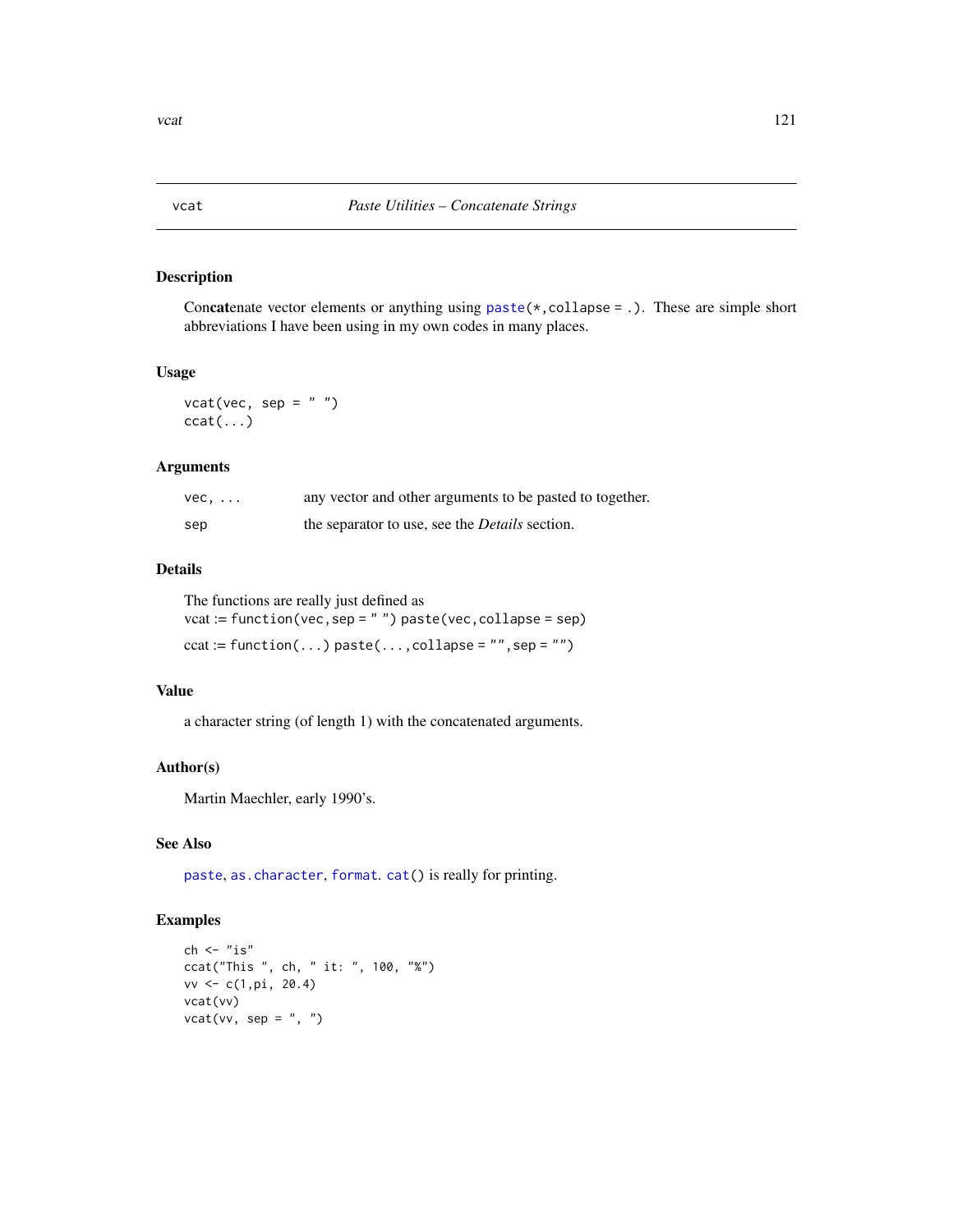<span id="page-121-0"></span>

The main motivation for this function has been the easy construction of a "full GAM formula" from something as simple as  $Y \sim$ ..

The potential use is slightly more general.

# Usage

```
wrapFormula(f, data, wrapString = "s(*)")
```
#### Arguments

| f          | the initial formula; typically something like $Y \sim$                       |
|------------|------------------------------------------------------------------------------|
| data       | data. frame to which the formula applies; see, formula or also gam or 1m.    |
| wrapString | character string, containing "*", specifying the wrapping expression to use. |

# Value

a [formula](#page-0-0) very similar to f; just replacing each *additive* term by its wrapped version.

# Note

There are limits for this to work correctly; notably the right hand side of the formula f should not be nested or otherwise complicated, rather typically just . as in the examples.

#### Author(s)

Martin Maechler, May 2007.

#### See Also

[formula](#page-0-0); [gam](#page-0-0) from package [mgcv](https://CRAN.R-project.org/package=mgcv) (or also from package [gam](https://CRAN.R-project.org/package=gam)).

```
myF <- wrapFormula(Fertility ~ . , data = swiss)
myF # Fertility \sim s(Agriculture) + s(....) + ...
if(require("mgcv")) {
   m1 <- gam(myF, data = swiss)
   print( summary(m1) )
   plot(m1, pages = 1) ; title(format(m1$call), line= 2.5)
}
## other wrappers:
```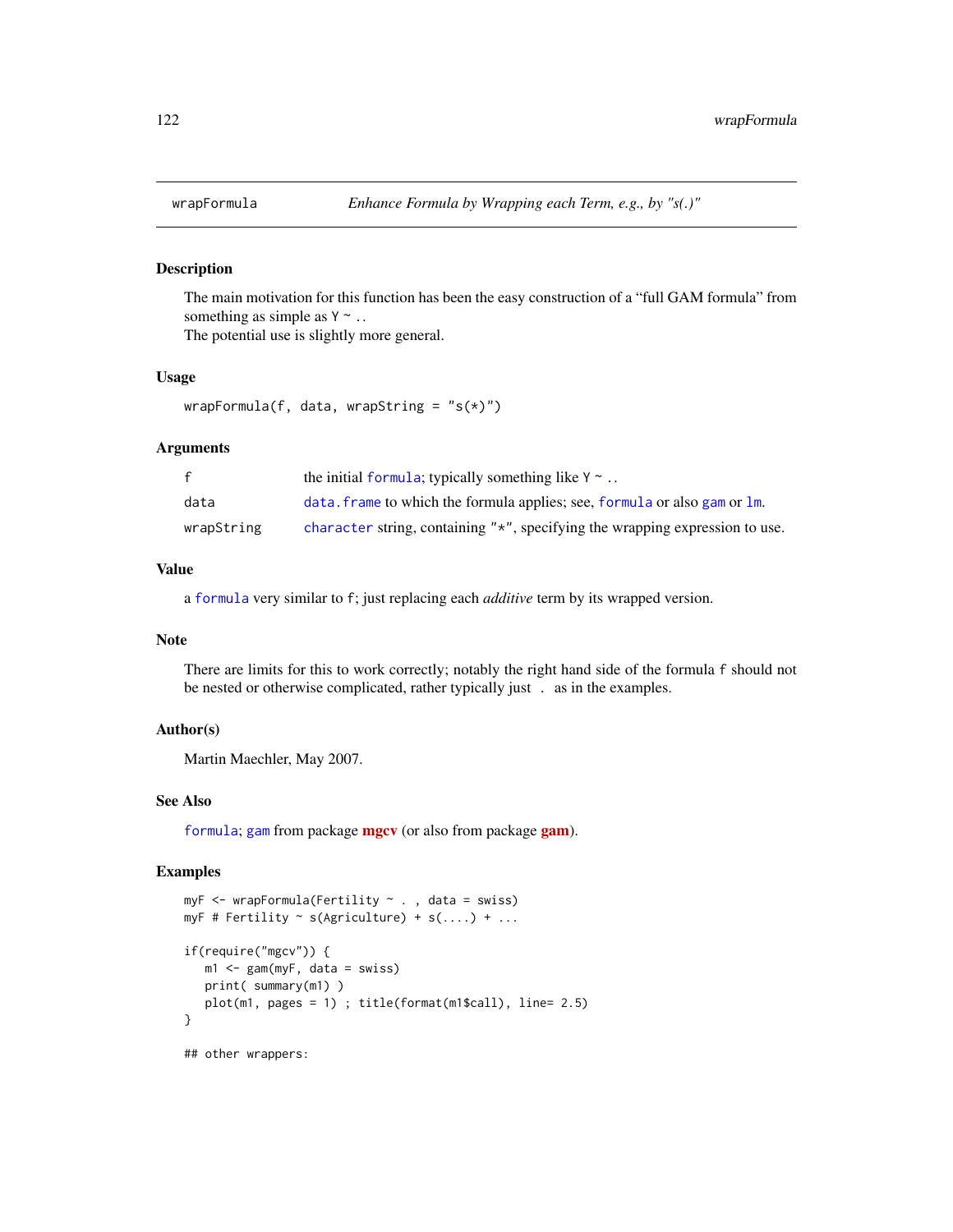#### <span id="page-122-0"></span>xy.grid 123

```
wrapFormula(Fertility \sim ., data = swiss, wrap = "lo(*)")
wrapFormula(Fertility \sim ., data = swiss, wrap = "poly(*, 4)")
```
xy.grid *Produce regular grid matrix.*

# Description

Produce the grid used by [persp](#page-0-0), [contour,](#page-0-0) etc, as an N x 2 matrix. This is really outdated by [expand.grid\(](#page-0-0)) nowadays.

### Usage

xy.grid(x, y)

#### Arguments

x,y any vectors of same mode.

# Value

a 2-column matrix of "points" for each combination of x and y, i.e. with length(x)  $\star$  length(y) rows.

# Author(s)

Martin Maechler, 26 Oct 1994.

# See Also

[expand.grid](#page-0-0) which didn't exist when xy.grid was first devised.

```
plot(xy.grid(1:7, 10*(0:4)))
```

```
x \le -1:3; y \le -10*(0:4)xyg <- xy.grid(x,y)
## Compare with expand.grid() :
m2 \leq -as.matrix(expand.grid(y,x)[, 2:1])dimnames(m2) <- NULL
```

```
stopifnot(identical(xyg, m2))
```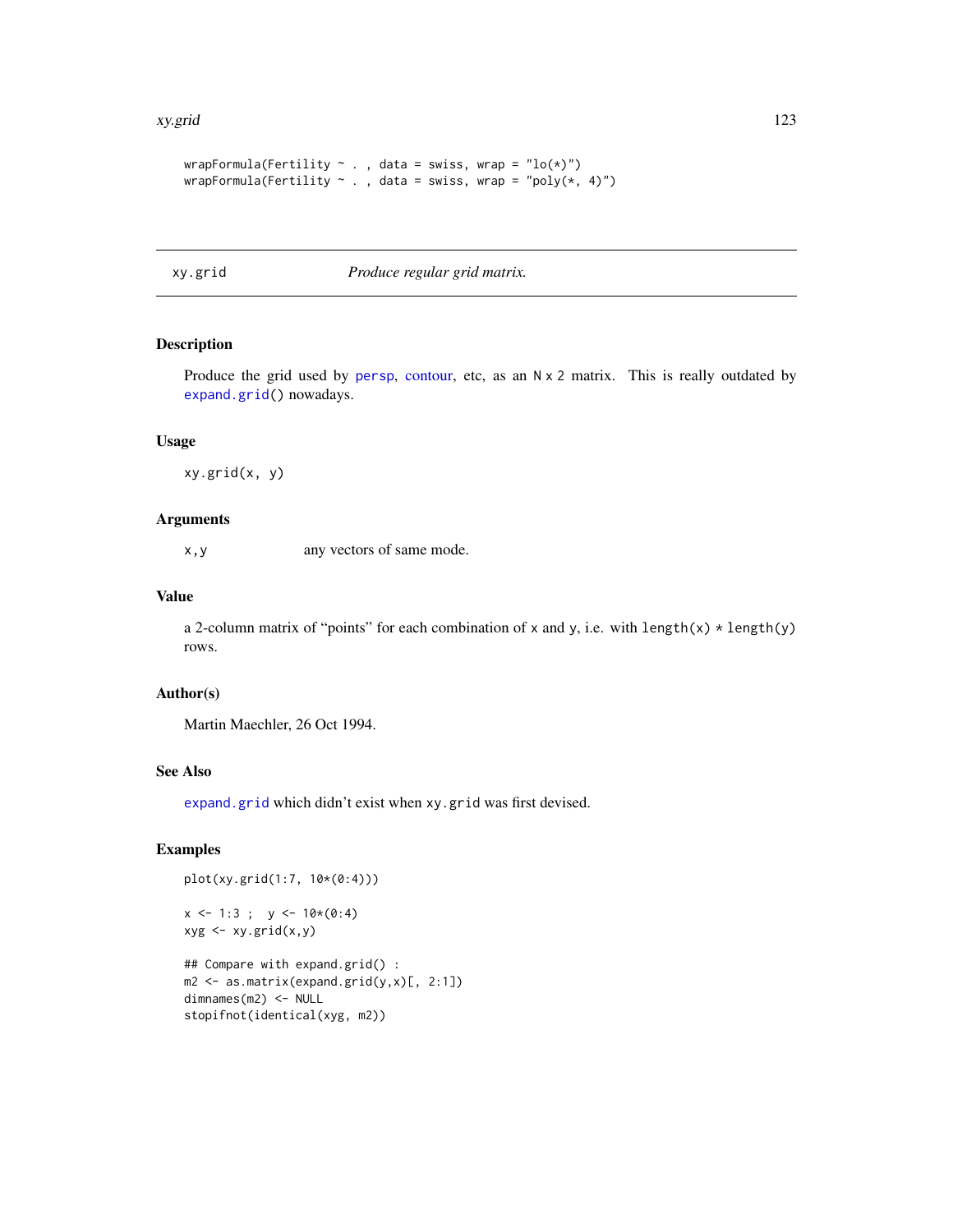<span id="page-123-0"></span>

Given *smoother* data  $(x_i, y_i)$  and maybe weights  $w_i$ , with multiple  $x_i$ , use the unique x values, replacing the y's by their (weighted) mean and updating the weights accordingly.

#### Usage

 $xy.$ unique. $x(x, y, w, fun.$ mean = mean, ...)

# Arguments

| x, y     | numeric vectors of same length. Alternatively, x can be a 'xy' like structure, see<br>xy.coords. |
|----------|--------------------------------------------------------------------------------------------------|
| W        | numeric vector of non-negative weights – or missing which corresponds to all<br>weights equal.   |
| fun.mean | the mean function to use.                                                                        |
| $\cdots$ | optional arguments all passed to unique.                                                         |

# Value

Numeric matrix with three columns, named x, y and w with unique x values and corresponding y and weights w.

#### Author(s)

Martin Maechler, 8 Mar 1993.

### See Also

e.g., [smooth.spline](#page-0-0) uses something like this internally.

```
## simple example:
x \leftarrow c(1,1,2,4,3,1)y \le -1:6rbind(x, y)
xy.unique.x(x, y)
# x y w
# 1 1 3 3
# 2 2 3 1
# 3 4 4 1
# 4 3 5 1
xy.unique.x(x, y, fromLast = TRUE)
```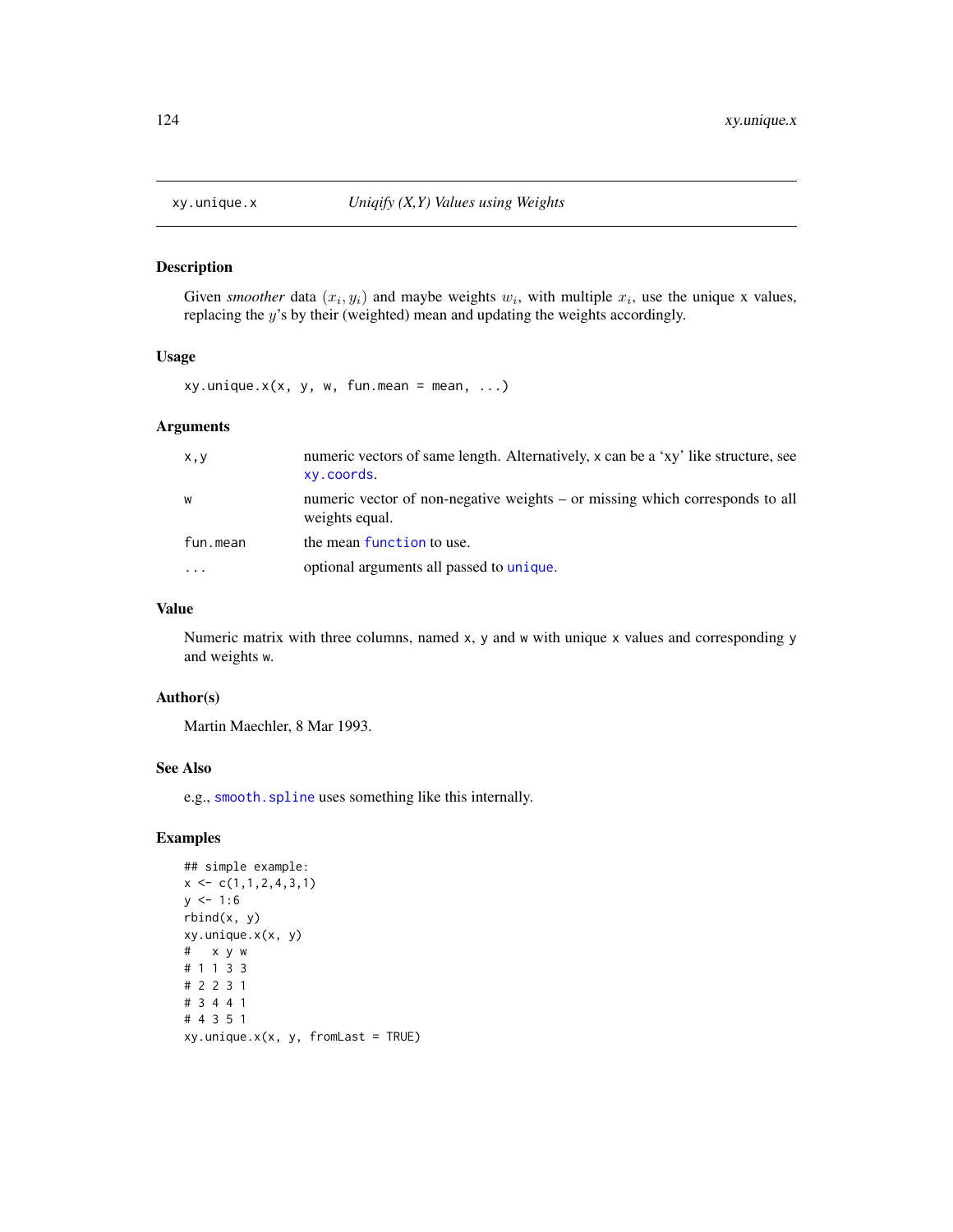# Index

∗ Quasi Monte Carlo QUnif, [88](#page-87-0) ∗ algebra nearcor, [54](#page-53-0) posdefify, [75](#page-74-0) ∗ aplot eaxis, [23](#page-22-0) linesHyperb.lm, [43](#page-42-0) p.arrows, [57](#page-56-1) p.hboxp, [59](#page-58-0) ∗ apportionment roundfixS, [95](#page-94-0) ∗ arithmetic primes, [80](#page-79-0) ∗ arith digitsBase, [20](#page-19-0) inv.seq, [38](#page-37-0) is.whole, [39](#page-38-0) iterate.lin.recursion, [40](#page-39-0) nr.sign.chg, [56](#page-55-0) polyn.eval, [74](#page-73-0) relErr, [91](#page-90-0) roundfixS, [95](#page-94-0) signi, [102](#page-101-0) u.log, [117](#page-116-0) unif, [119](#page-118-0) ∗ array col01scale, [9](#page-8-0) diagX, [19](#page-18-0) empty.dimnames, [28](#page-27-0) mpl, [49](#page-48-0) nearcor, [54](#page-53-0) posdefify, [75](#page-74-0) xy.grid, [123](#page-122-0) ∗ category tapplySimpl, [110](#page-109-0) ∗ character repChar, [92](#page-91-0) ∗ classif

diagDA, [17](#page-16-0) ∗ datagen QUnif, [88](#page-87-0) ∗ datasets potatoes, [77](#page-76-0) str\_data, [104](#page-103-0) ∗ data funEnv, [32](#page-31-0) ∗ debugging prt.DEBUG, [83](#page-82-0) ∗ device cairoSwd, [7](#page-6-0) ps.end, [83](#page-82-0) ps.latex, [85](#page-84-0) ∗ distribution KSd, [41](#page-40-0) ∗ documentation Deprecated, [17](#page-16-0) str\_data, [104](#page-103-0) ∗ dplot axTexpr, [6](#page-5-0) p.scales, [64](#page-63-0) pretty10exp, [78](#page-77-1) u.boxplot.x, [114](#page-113-0) ∗ dynamic loessDemo, [44](#page-43-0) tkdensity, [111](#page-110-0) ∗ environment u.assign0, [113](#page-112-0) u.sys, [118](#page-117-0) ∗ file read.org.table, [89](#page-88-0) sourceAttach, [103](#page-102-0) ∗ hplot compresid2way, [10](#page-9-0) cum.Vert.funkt, [12](#page-11-0) ecdf.ksCI, [26](#page-25-0) errbar, [29](#page-28-0) histBxp, [35](#page-34-0)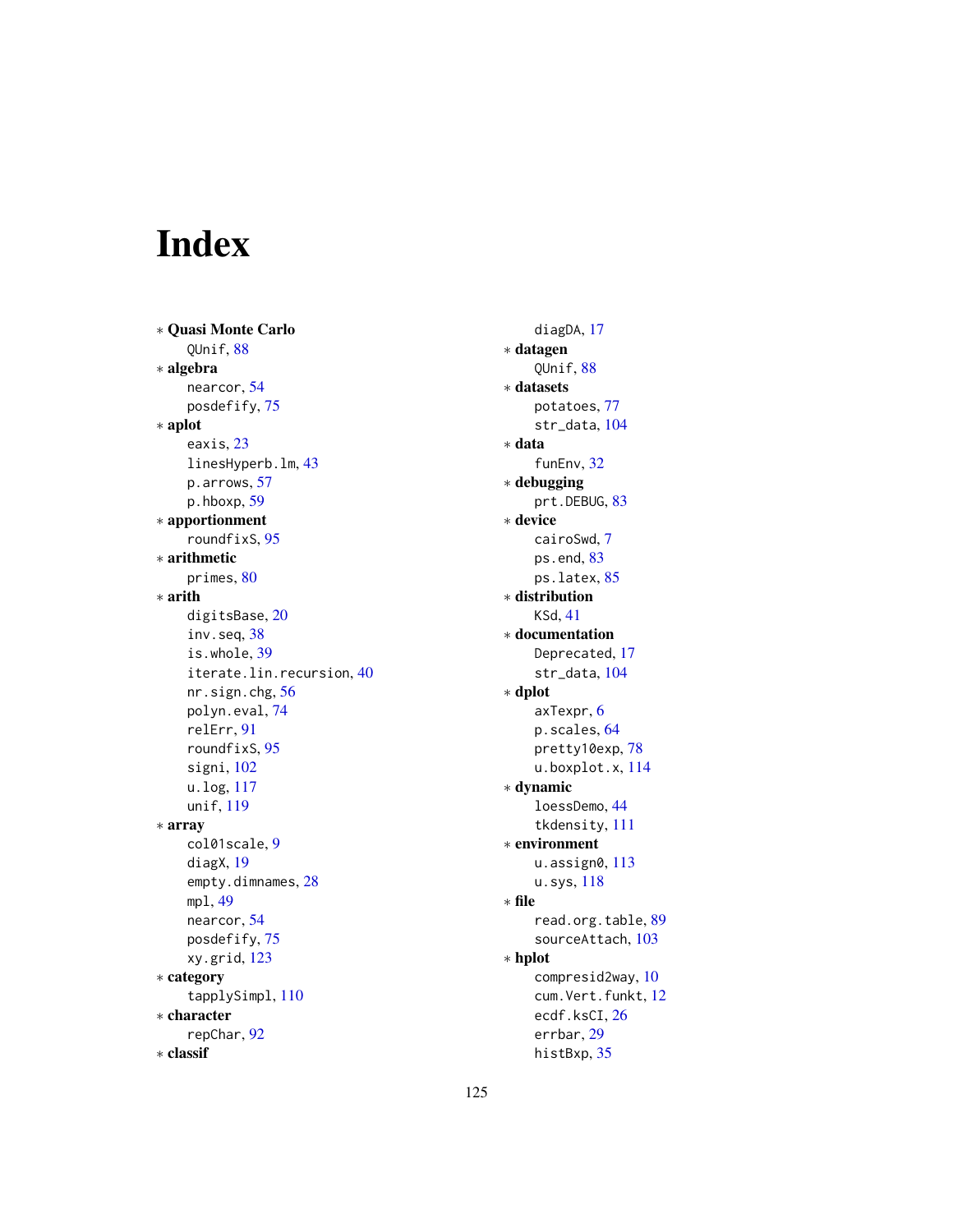loessDemo , [44](#page-43-0) mpl , [49](#page-48-0) mult.fig, [50](#page-49-0) n.plot , [53](#page-52-1) p.datum, [57](#page-56-1) p.dnorm, [58](#page-57-0) p.profileTraces , [60](#page-59-0) p.res.2fact , [61](#page-60-0) p.res.2x, <mark>[62](#page-61-0)</mark> p.tachoPlot, [65](#page-64-0) p.ts , [66](#page-65-0) plotDS , [71](#page-70-0) plotStep , [73](#page-72-0) tkdensity , [111](#page-110-0) ∗ htest f.robftest , [30](#page-29-0) ∗ interface mat2tex , [47](#page-46-0) pkgLibs , [70](#page-69-0) ∗ iplot ellipsePoints , [27](#page-26-0) ∗ iteration tapplySimpl , [110](#page-109-0) ∗ loess loessDemo , [44](#page-43-0) ∗ low discrepancy sequence QUnif , [88](#page-87-0) ∗ manip AsciiToInt, [4](#page-3-0) Duplicated, [22](#page-21-1) last , [42](#page-41-0) lseq , [46](#page-45-0) rot2 , [93](#page-92-0) rotn , [94](#page-93-0) roundfixS , [95](#page-94-0) seqXtend, [98](#page-97-0) ∗ math factorize , [31](#page-30-0) integrate.xy , [37](#page-36-0) primes, [80](#page-79-0) QUnif , [88](#page-87-0) rot2 , [93](#page-92-0) ∗ misc sessionInfoX , [99](#page-98-0) toLatex.numeric , [112](#page-111-0) ∗ models diagDA , [17](#page-16-0) TA.plot , [108](#page-107-0)

wrapFormula , [122](#page-121-0) ∗ multivariate QUnif , [88](#page-87-0) ∗ naive Bayes classifier diagDA, [17](#page-16-0) ∗ nonlinear p.profileTraces , [60](#page-59-0) ∗ nonparametric plotStep , [73](#page-72-0) ∗ print empty.dimnames, [28](#page-27-0) helppdf, [34](#page-33-0) vcat , [121](#page-120-0) ∗ programming funEnv, [32](#page-31-0) missingCh, [48](#page-47-0) ∗ regression hatMat, [33](#page-32-0) linesHyperb.lm , [43](#page-42-0) p.res.2fact , [61](#page-60-0) p.res.2x, <mark>6</mark>2 TA.plot,  $108$ ∗ robust f.robftest, [30](#page-29-0) rrange , [97](#page-96-0) ∗ smooth D1D2 , [13](#page-12-0) D2ss , [15](#page-14-0) hatMat, [33](#page-32-0) ∗ space filling QUnif , [88](#page-87-0) ∗ ts p.ts , [66](#page-65-0) ∗ univar rrange , [97](#page-96-0) ∗ utilities diagX , [19](#page-18-0) digitsBase, [20](#page-19-0) ellipsePoints, [27](#page-26-0) empty.dimnames, [28](#page-27-0) helppdf, [34](#page-33-0) integrate.xy, [37](#page-36-0) inv.seq, [38](#page-37-0) mat2tex , [47](#page-46-0) n.code, <mark>5</mark>2 p.dnorm, <mark>[58](#page-57-0)</mark> paste.vec, [68](#page-67-0) printTable2 , [81](#page-80-0)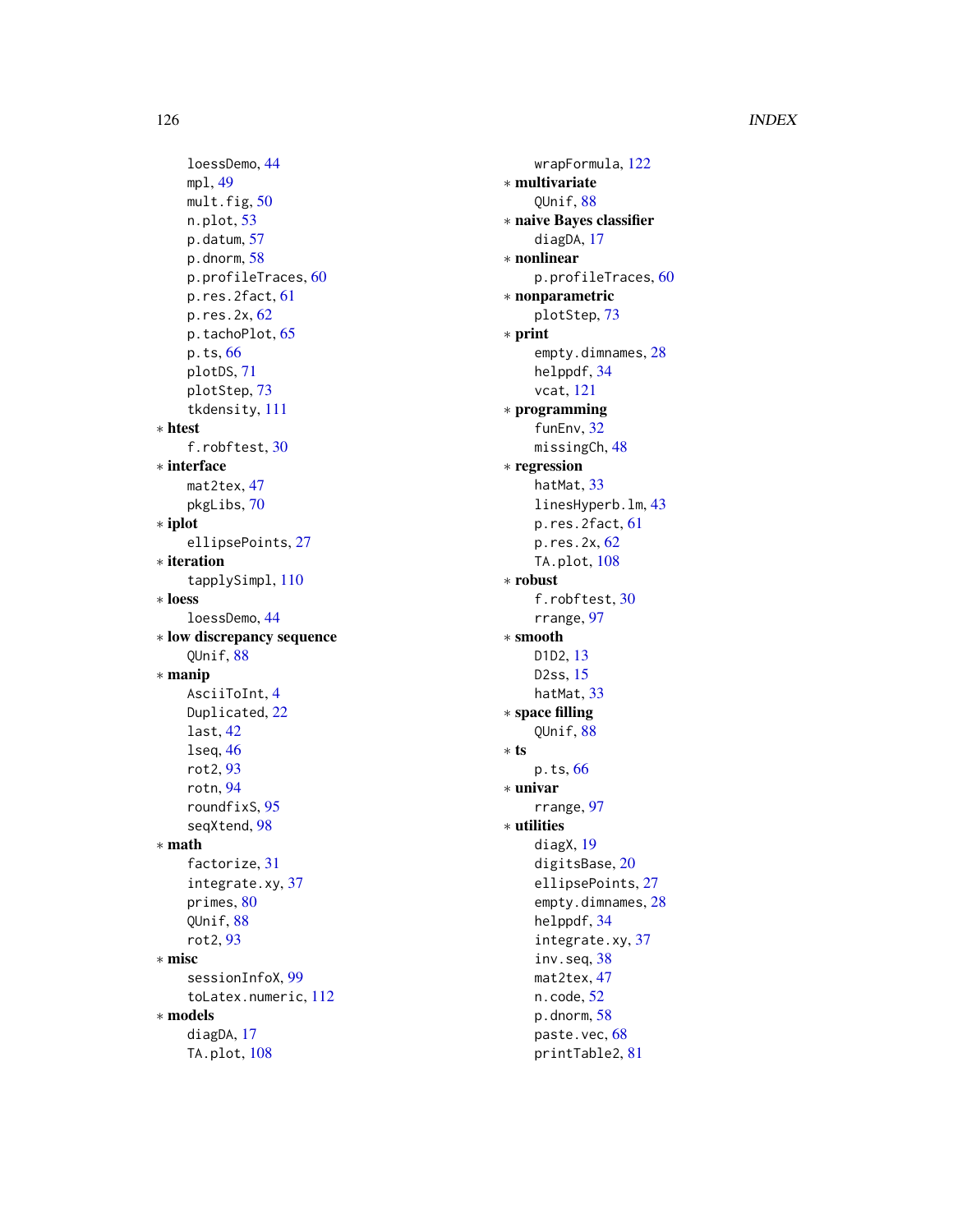quadrant, [87](#page-86-0) read.org.table, [89](#page-88-0) relErr, [91](#page-90-0) seqXtend, [98](#page-97-0) shortRversion, [101](#page-100-0) sourceAttach, [103](#page-102-0) str\_data, [104](#page-103-0) Sys.cpuinfo, [105](#page-104-0) Sys.ps, [106](#page-105-0) u.assign0, [113](#page-112-0) u.boxplot.x, [114](#page-113-0) u.date, [115](#page-114-1) u.datumdecode, [115](#page-114-1) u.Datumvonheute, [116](#page-115-1) u.sys, [118](#page-117-0) unif, [119](#page-118-0) uniqueL, [120](#page-119-0) vcat, [121](#page-120-0) xy.unique.x, [124](#page-123-0) .C, *[71](#page-70-0)* .Call, *[71](#page-70-0)* .Platform, *[100](#page-99-0)* .libPaths, *[69](#page-68-0)*, *[100,](#page-99-0) [101](#page-100-0)* :, *[38](#page-37-0)* abline, *[108](#page-107-0)*

adjboxStats, *[98](#page-97-0)* all.equal.numeric, *[91](#page-90-0)* aov, *[10](#page-9-0)*, *[108](#page-107-0)* array, *[28](#page-27-0)*, *[91](#page-90-0)*, *[110](#page-109-0)* arrows, *[57](#page-56-1)* as.character, *[121](#page-120-0)* as.intBase *(*digitsBase*)*, [20](#page-19-0) as.integer, *[21](#page-20-0)* as.integer.basedInt *(*digitsBase*)*, [20](#page-19-0) AsciiToInt, [4](#page-3-0) assign, *[114](#page-113-0)* attach, *[103,](#page-102-0) [104](#page-103-0)* axis, *[6,](#page-5-0) [7](#page-6-0)*, *[23](#page-22-0)[–25](#page-24-0)*, *[79](#page-78-0)* axis.POSIXct, *[67](#page-66-0)* axTexpr, [6,](#page-5-0) *[25](#page-24-0)*, *[79](#page-78-0)* axTicks, *[6,](#page-5-0) [7](#page-6-0)*, *[23](#page-22-0)[–25](#page-24-0)*, *[79](#page-78-0)*

barplot, *[36,](#page-35-0) [37](#page-36-0)* bi2int *(*digitsBase*)*, [20](#page-19-0) bl.string *(*repChar*)*, [92](#page-91-0) boxplot, *[37](#page-36-0)*, *[59](#page-58-0)[–61](#page-60-0)*, *[97,](#page-96-0) [98](#page-97-0)*, *[114](#page-113-0)* boxplot.stats, *[97,](#page-96-0) [98](#page-97-0)*

C.Monatsname *(*u.Datumvonheute*)*, [116](#page-115-1) C.weekday *(*u.Datumvonheute*)*, [116](#page-115-1) C.Wochentag *(*u.Datumvonheute*)*, [116](#page-115-1) C.Wochentagkurz *(*u.Datumvonheute*)*, [116](#page-115-1) cairo\_pdf, *[7,](#page-6-0) [8](#page-7-0)* cairoSwd, [7](#page-6-0) call, *[38](#page-37-0)* capabilities, *[100](#page-99-0)* capture.and.write, [8](#page-7-0) capture.output, *[9](#page-8-0)* cat, *[83](#page-82-0)*, *[104](#page-103-0)*, *[121](#page-120-0)* ccat *(*vcat*)*, [121](#page-120-0) character, *[5](#page-4-0)*, *[48](#page-47-0)*, *[52](#page-51-0)*, *[69,](#page-68-0) [70](#page-69-0)*, *[79](#page-78-0)*, *[90](#page-89-0)*, *[92](#page-91-0)[–94](#page-93-0)*, *[100](#page-99-0)*, *[102](#page-101-0)*, *[104,](#page-103-0) [105](#page-104-0)*, *[112](#page-111-0)*, *[117,](#page-116-0) [118](#page-117-0)*, *[122](#page-121-0)* chars8bit *(*AsciiToInt*)*, [4](#page-3-0) code2n *(*n.code*)*, [52](#page-51-0) col01scale, [9](#page-8-0) colcenter *(*col01scale*)*, [9](#page-8-0) compresid2way, [10](#page-9-0) contour, *[123](#page-122-0)* cor, *[54](#page-53-0)* cum.Vert.funkt, [12](#page-11-0) curve, *[58](#page-57-0)* D1D2, [13,](#page-12-0) *[16](#page-15-0)* D1ss *(*D2ss*)*, [15](#page-14-0) D1tr *(*D2ss*)*, [15](#page-14-0) D2ss, *[14](#page-13-0)*, [15](#page-14-0) data, *[104](#page-103-0)* data.frame, *[53](#page-52-1)*, *[90](#page-89-0)*, *[122](#page-121-0)* date, *[58](#page-57-0)* DateTimeClasses, *[66](#page-65-0)*, *[116](#page-115-1)* dchisq, *[58,](#page-57-0) [59](#page-58-0)* dDA *(*diagDA*)*, [17](#page-16-0) density, *[111](#page-110-0)* Deprecated, [17](#page-16-0) dev.off, *[83](#page-82-0)* dev.print, *[86](#page-85-0)* dgamma, *[59](#page-58-0)* diag, *[20](#page-19-0)*, *[76](#page-75-0)* diagDA, [17](#page-16-0) diagX, [19](#page-18-0) digitsBase, [20](#page-19-0) dimnames, *[82](#page-81-0)* dnorm, *[59](#page-58-0)* Duplicated, [22,](#page-21-1) *[120](#page-119-0)* duplicated, *[22](#page-21-1)*, *[106](#page-105-0)*, *[120](#page-119-0)* dyn.load, *[71](#page-70-0)*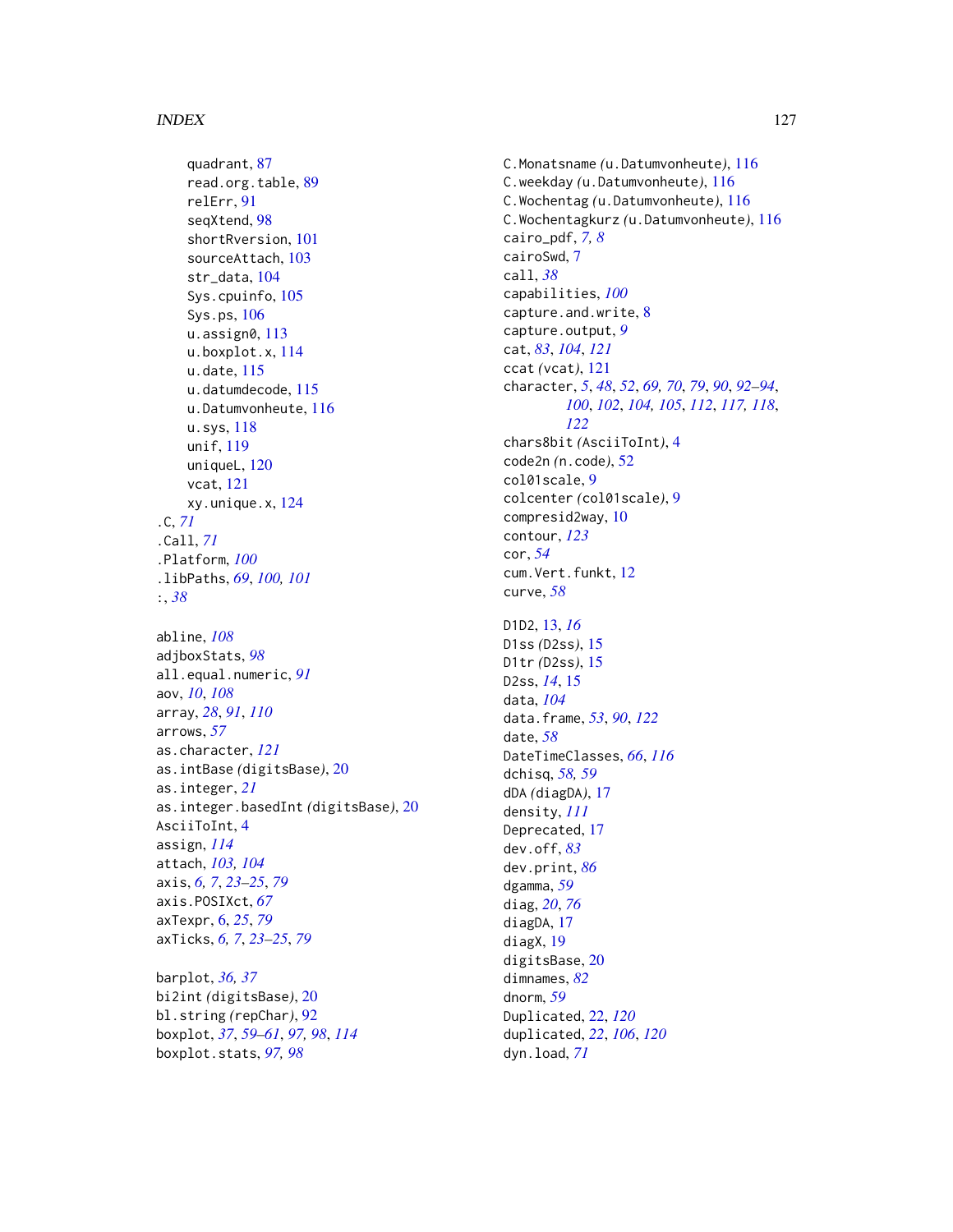eaxis , *[7](#page-6-0)* , [23](#page-22-0) , *[79](#page-78-0)* ecdf , *[27](#page-26-0)* ecdf.ksCI , [26](#page-25-0) , *[42](#page-41-0)* eigen , *[55](#page-54-0)* , *[75](#page-74-0) , [76](#page-75-0)* ellipsePoints , [27](#page-26-0) ellipsoidhull , *[27](#page-26-0)* ellipsoidPoints , *[27](#page-26-0)* empty.dimnames, [28](#page-27-0) environment , *[32](#page-31-0)* , *[48](#page-47-0)* errbar , [29](#page-28-0) , *[30](#page-29-0)* eval , *[38](#page-37-0)* expand.grid , *[123](#page-122-0)* expression , *[23](#page-22-0)* , *[38](#page-37-0)* , *[79](#page-78-0)* , *[113](#page-112-0)* extSoftVersion , *[100](#page-99-0)* f.robftest , [30](#page-29-0) factor , *[22](#page-21-1)* , *[63](#page-62-0)* factorize , [31](#page-30-0) , *[32](#page-31-0)* , *[81](#page-80-0)* file , *[90](#page-89-0)* first , *[43](#page-42-0)* fivenum , *[98](#page-97-0)* format , *[68](#page-67-0)* , *[112](#page-111-0) , [113](#page-112-0)* , *[121](#page-120-0)* formula , *[32](#page-31-0)* , *[62](#page-61-0) , [63](#page-62-0)* , *[122](#page-121-0)* ftable , *[82](#page-81-0)* function , *[32](#page-31-0)* , *[104](#page-103-0)* , *[124](#page-123-0)* funEnv, [32](#page-31-0) gam , *[122](#page-121-0)* get , *[114](#page-113-0)* getLoadedDLLs , *[71](#page-70-0)* getOption , *[86](#page-85-0)* glm , *[108](#page-107-0)* grSoftVersion , *[100](#page-99-0)* hatMat, [33](#page-32-0) head , *[9](#page-8-0)* help , *[34](#page-33-0) , [35](#page-34-0)* helppdf , [34](#page-33-0) hetcor , *[54](#page-53-0) , [55](#page-54-0)* hist , *[36,](#page-35-0) [37](#page-36-0)* histBxp , [35](#page-34-0) , *[59](#page-58-0)* ichar *(*AsciiToInt *)* , [4](#page-3-0) integer , *[4](#page-3-0)* , *[21](#page-20-0)* , *[52](#page-51-0)* , *[80](#page-79-0)* integrate , *[38](#page-37-0)* integrate.xy, [37](#page-36-0) interaction.plot , *[11](#page-10-0)* inv.seq , [38](#page-37-0) invisible , *[35](#page-34-0)* , *[104](#page-103-0)*

is.integer , *[39](#page-38-0)* is.whole, [39](#page-38-0) isprime , *[81](#page-80-0)* isRshared *(*sessionInfoX *)* , [99](#page-98-0) iterate.lin.recursion, [40](#page-39-0) KSd , *[26,](#page-25-0) [27](#page-26-0)* , [41](#page-40-0) La\_version , *[100](#page-99-0)* last , [42](#page-41-0) latex , *[47](#page-46-0)* layout , *[51](#page-50-0)* lda , *[18](#page-17-0)* length , *[5](#page-4-0)* , *[91](#page-90-0)* , *[98](#page-97-0)* LETTERS , *[94](#page-93-0)* letters , *[94](#page-93-0)* library.dynam , *[71](#page-70-0)* lines , *[43](#page-42-0)* linesHyperb.lm , [43](#page-42-0) list , *[5](#page-4-0)* , *[20](#page-19-0)* , *[24](#page-23-0)* , *[31](#page-30-0)* , *[51](#page-50-0)* , *[53](#page-52-1) , [54](#page-53-0)* , *[69](#page-68-0) , [70](#page-69-0)* , *[100](#page-99-0) , [101](#page-100-0)* , *[104](#page-103-0)* list.files , *[100](#page-99-0)* list2env , *[32](#page-31-0)* lm , *[43](#page-42-0)* , *[63](#page-62-0)* , *[108](#page-107-0)* , *[122](#page-121-0)* loess , *[44](#page-43-0) , [45](#page-44-0)* loessDemo , [44](#page-43-0) logical , *[23](#page-22-0)* , *[35](#page-34-0)* , *[48](#page-47-0)* , *[80](#page-79-0)* , *[100](#page-99-0) , [101](#page-100-0)* , *[104](#page-103-0)* lseq , [46](#page-45-0) maintainer , *[90](#page-89-0)* make.names , *[105](#page-104-0)* margin2table *(*printTable2 *)* , [81](#page-80-0) mat2tex, [47](#page-46-0) match , *[22](#page-21-1)* matplot , *[49](#page-48-0) , [50](#page-49-0)* matrix , *[21](#page-20-0)* max , *[80](#page-79-0)* missing , *[48](#page-47-0) , [49](#page-48-0)* missingCh, [48](#page-47-0) month.name , *[117](#page-116-0)* mpl , [49](#page-48-0) mtext , *[51](#page-50-0)* , *[58](#page-57-0)* mult.fig , [50](#page-49-0) , *[67](#page-66-0)* n.code , [52](#page-51-0) n.plot , [53](#page-52-1) , *[109](#page-108-0)* n2mfrow , *[50](#page-49-0)* NA , *[97](#page-96-0)* naiveBayes , *[18](#page-17-0)*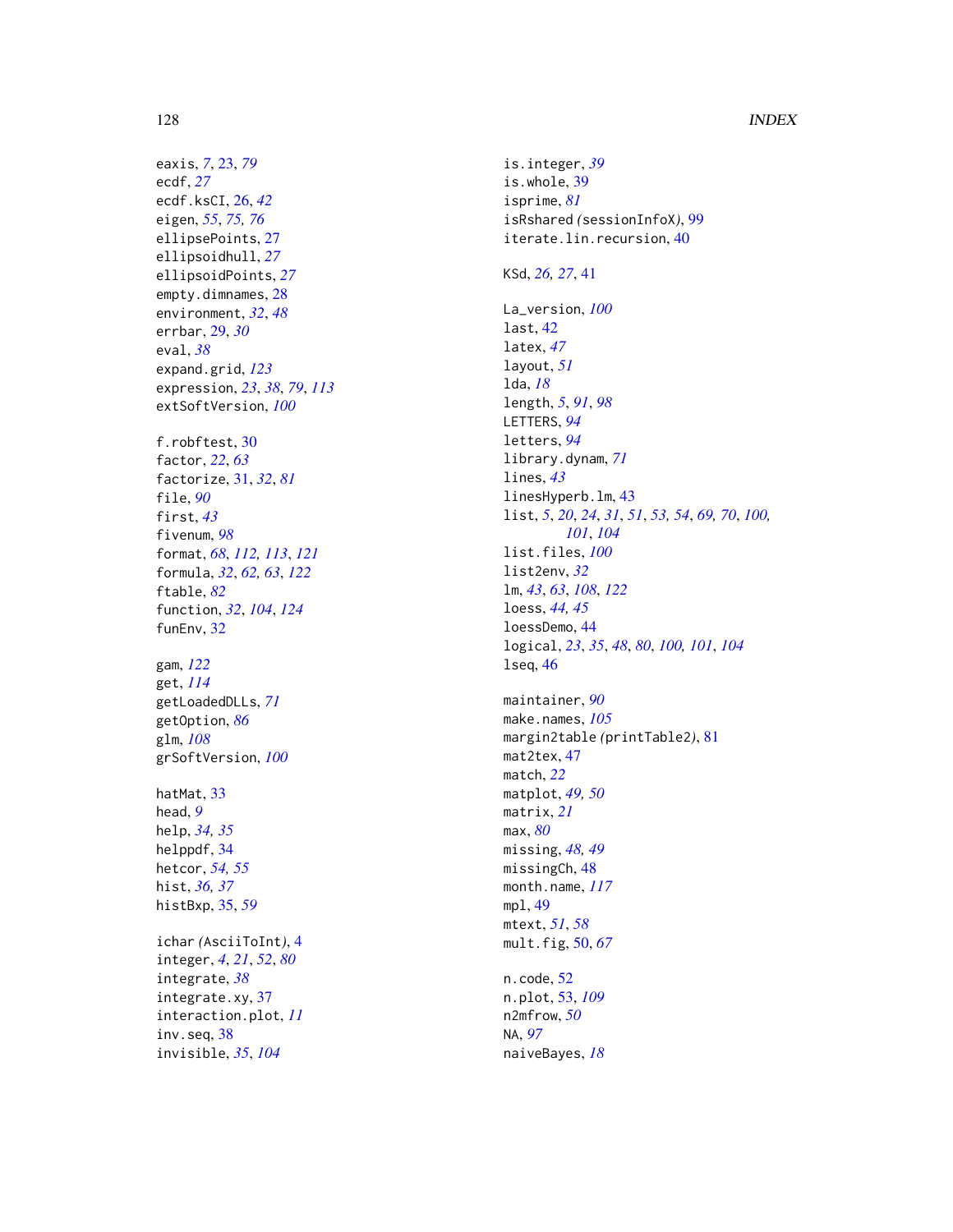names, *[5](#page-4-0)*, *[69,](#page-68-0) [70](#page-69-0)* nchar, *[93](#page-92-0)* nearcor, [54,](#page-53-0) *[76](#page-75-0)* nearPD, *[54,](#page-53-0) [55](#page-54-0)*, *[76](#page-75-0)* new.env, *[32](#page-31-0)* nextprime, *[81](#page-80-0)* nls, *[60](#page-59-0)* normalizePath, *[100](#page-99-0)* nr.sign.chg, [56](#page-55-0) numeric, *[46](#page-45-0)* options, *[47](#page-46-0)*, *[83](#page-82-0)* p.arrows, [57](#page-56-1) p.datum, *[12](#page-11-0)*, [57,](#page-56-1) *[117](#page-116-0)* p.dchisq *(*p.dnorm*)*, [58](#page-57-0) p.dgamma *(*p.dnorm*)*, [58](#page-57-0) p.dnorm, [58](#page-57-0) p.hboxp, [59](#page-58-0) p.m *(*mpl*)*, [49](#page-48-0) p.profileTraces, [60](#page-59-0) p.res.2fact, [61,](#page-60-0) *[63](#page-62-0)* p.res.2x, *[61](#page-60-0)*, [62](#page-61-0) p.scales, [64](#page-63-0) p.tachoPlot, [65](#page-64-0) p.ts, [66](#page-65-0) packageDescription, *[68,](#page-67-0) [69](#page-68-0)*, *[100](#page-99-0)* par, *[24](#page-23-0)*, *[29](#page-28-0)*, *[36](#page-35-0)*, *[50,](#page-49-0) [51](#page-50-0)*, *[53](#page-52-1)*, *[60](#page-59-0)*, *[64,](#page-63-0) [65](#page-64-0)*, *[67](#page-66-0)*, *[71](#page-70-0)[–73](#page-72-0)*, *[86](#page-85-0)* paste, *[93](#page-92-0)*, *[118](#page-117-0)*, *[121](#page-120-0)* paste.vec, [68](#page-67-0) pcre\_config, *[100](#page-99-0)* pdf, *[7,](#page-6-0) [8](#page-7-0)*, *[83](#page-82-0)*, *[85,](#page-84-0) [86](#page-85-0)* pdf.do, *[84](#page-83-0)*, *[86](#page-85-0)* pdf.do *(*ps.latex*)*, [85](#page-84-0) pdf.end, *[85](#page-84-0)* pdf.end *(*ps.end*)*, [83](#page-82-0) pdf.latex, *[83](#page-82-0)* pdf.latex *(*ps.latex*)*, [85](#page-84-0) persp, *[123](#page-122-0)* pkgBuilt *(*pkgDesc*)*, [68](#page-67-0) pkgDesc, [68](#page-67-0) pkgLibs, [70](#page-69-0) plot, *[53](#page-52-1)*, *[65](#page-64-0)*, *[67](#page-66-0)*, *[72](#page-71-0)[–74](#page-73-0)* plot.default, *[29](#page-28-0)*, *[45](#page-44-0)*, *[53](#page-52-1)*, *[61](#page-60-0)*, *[63](#page-62-0)*, *[65](#page-64-0)*, *[67](#page-66-0)*, *[71](#page-70-0)*, *[111](#page-110-0)* plot.ecdf, *[12,](#page-11-0) [13](#page-12-0)*, *[74](#page-73-0)* plot.lm, *[61](#page-60-0)*, *[63](#page-62-0)*, *[109](#page-108-0)* plot.mts, *[50](#page-49-0)*

plot.stepfun, *[26,](#page-25-0) [27](#page-26-0)*, *[74](#page-73-0)* plot.ts, *[66,](#page-65-0) [67](#page-66-0)* plotDS, [71,](#page-70-0) *[99](#page-98-0)* plotmath, *[23,](#page-22-0) [24](#page-23-0)*, *[79](#page-78-0)* plotStep, *[12,](#page-11-0) [13](#page-12-0)*, [73](#page-72-0) pmax, *[17](#page-16-0)* pmax.sa *(*Deprecated*)*, [17](#page-16-0) pmin, *[17](#page-16-0)* pmin.sa *(*Deprecated*)*, [17](#page-16-0) points, *[45](#page-44-0)* polygon, *[45](#page-44-0)* polyn.eval, [74](#page-73-0) posdefify, *[54,](#page-53-0) [55](#page-54-0)*, [75](#page-74-0) postscript, *[83](#page-82-0)[–86](#page-85-0)* potatoes, [77](#page-76-0) predict, *[18](#page-17-0)* predict.dDA *(*diagDA*)*, [17](#page-16-0) predict.lm, *[44](#page-43-0)* predict.polynomial, *[75](#page-74-0)* pretty10exp, *[6,](#page-5-0) [7](#page-6-0)*, *[23](#page-22-0)[–25](#page-24-0)*, [78,](#page-77-1) *[113](#page-112-0)* primes, *[31,](#page-30-0) [32](#page-31-0)*, [80](#page-79-0) print, *[18](#page-17-0)*, *[20](#page-19-0)*, *[68,](#page-67-0) [69](#page-68-0)*, *[100](#page-99-0)*, *[109](#page-108-0)*, *[113](#page-112-0)* print.basedInt *(*digitsBase*)*, [20](#page-19-0) print.dDA *(*diagDA*)*, [17](#page-16-0) print.default, *[82](#page-81-0)* print.margin2table *(*printTable2*)*, [81](#page-80-0) print.sessionInfo, *[100](#page-99-0)* print.sessionInfoX *(*sessionInfoX*)*, [99](#page-98-0) printTable2, [81](#page-80-0) proc.time, *[107](#page-106-0)* profile, *[60](#page-59-0)* profile.nls, *[60](#page-59-0)* prt.DEBUG, [83](#page-82-0) ps.do, *[83,](#page-82-0) [84](#page-83-0)*, *[86](#page-85-0)* ps.do *(*ps.latex*)*, [85](#page-84-0) ps.end, [83,](#page-82-0) *[86](#page-85-0)* ps.latex, [85](#page-84-0) ps.options, *[86](#page-85-0)* qda, *[18](#page-17-0)*

quadrant, [87](#page-86-0) QUnif, [88](#page-87-0)

R.version, *[101,](#page-100-0) [102](#page-101-0)* R.version.string, *[101,](#page-100-0) [102](#page-101-0)* range, *[97,](#page-96-0) [98](#page-97-0)* read.org.table, [89](#page-88-0) read.table, *[89,](#page-88-0) [90](#page-89-0)* readLines, *[90](#page-89-0)*